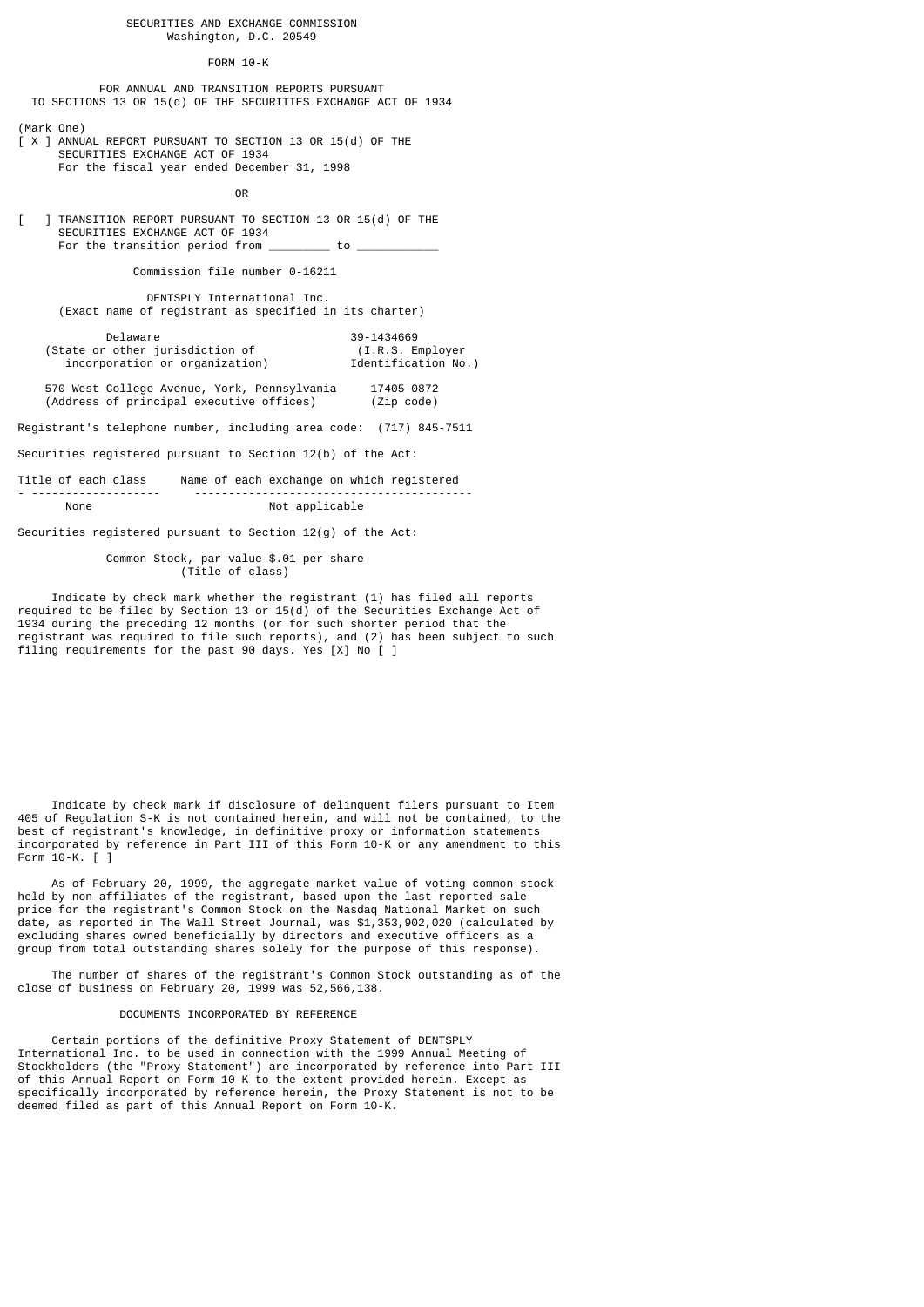#### Item 1. Business - -----------------

General

 DENTSPLY International Inc. ("DENTSPLY" or the "Company"), a Delaware corporation, designs, develops, manufactures and markets products in two principal categories: dental consumable and laboratory products, and dental equipment. Dental consumable and laboratory products include dental prosthetics, endodontic instruments and materials, impression materials, restorative materials, crown and bridge materials, prophylaxis paste, dental sealants, cutting instruments, dental needles, dental anesthetics, and orthodontic appliances. Dental equipment includes dental x-ray systems, intraoral cameras, computer imaging systems and related software, handpieces, ultrasonic scalers and polishers, and air abrasion systems. The Company also develops and markets practice management software for managing the dental office and software for maintaining a data base of information generated in the dental operatory's clinical environment.

 In January 1998, the Company purchased from Procter & Gamble its Blendax Professional Dental Business ("Blendax"), a distributor doing business principally in Germany, Austria and the United Kingdom. The Blendax product line consists of rotary cutting instruments, impression materials, composite filling material and fluoride rinses and gels.

 In March 1998, DENTSPLY acquired the assets of InfoSoft, Inc. ("InfoSoft"), a developer and marketer of full-featured, practice management software for managing the dental office as well as maintaining a data base of information generated in the operatory's clinical environment. InfoSoft is also one of the largest processors of electronic dental insurance claims in the United States.

 In April and December 1998, the Company purchased 100 percent of the capital stock of GAC International, Inc. ("GAC"), an internationally recognized orthodontic company selling a full line of high quality orthodontic appliances to orthodontists throughout the world.

 In May 1998, DENTSPLY purchased 100 percent of the capital stock of Crescent Dental Manufacturing Co., one of the leading manufacturers in the United States of prophy cups and brushes, amalgamators and other professional equipment and supplies.

 Also in May 1998, the Company purchased 100 percent of the capital stock of Herpo Productos Dentarios Ltda., a leading Brazilian manufacturer of alginate impression material, artificial teeth and dental anesthetics which are distributed throughout South America.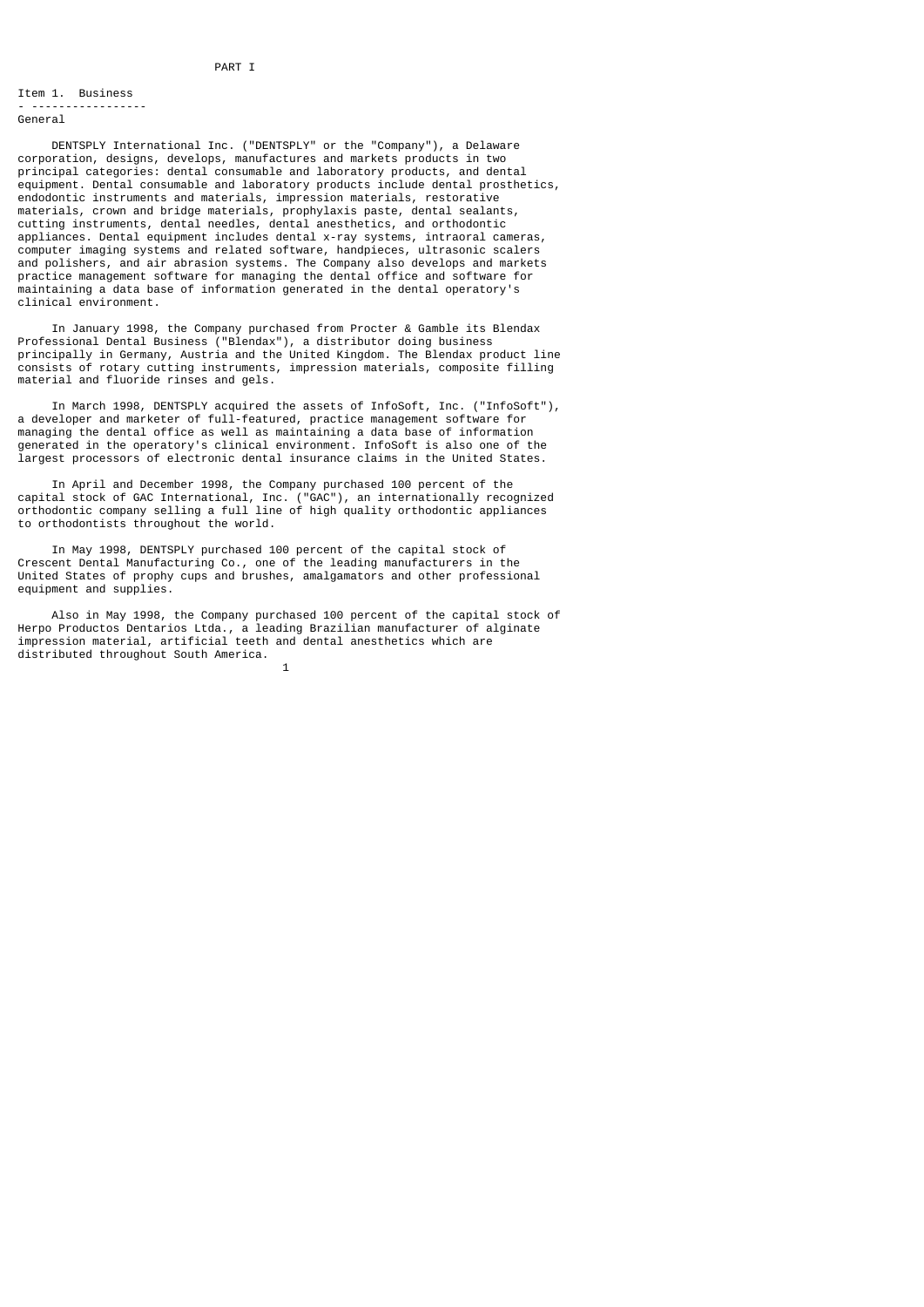In December 1998, DENTSPLY purchased 100 percent of the capital stock of Vereingte Dentalwerke GmbH ("VDW") and related companies. VDW manufactures endodontic files and accessory products which are marketed worldwide.

 In the second quarter of 1998, the Company recorded a \$29 million pre-tax charge for restructuring and other costs. The major portion of the charge included costs of \$26 million to rationalize and restructure our worldwide laboratory business (primarily for closing the German tooth manufacturing facility, which was completed by March 31, 1999). The remaining \$3 million of the charge was recorded to cover termination costs related to the arbitration proceedings associated with the former implant product line.

 The Company took a pre-tax restructuring charge of \$42.5 million in the fourth quarter of 1998 to integrate the New Image intraoral camera line into Gendex, its major dental equipment franchise. The charge is primarily for the write-off of intangibles including goodwill associated with the business and also includes the closing costs associated with the discontinuance of the New Image division in Carlsbad, California. The restructuring is expected to be completed by the close of the second quarter of 1999.

### Market Overview

#### Professional Dental Products

 General. The worldwide professional dental industry encompasses the diagnosis, treatment and prevention of disease and ailments of the teeth, gums and supporting bone. DENTSPLY believes that demand in a given geographic market for dental procedures and products varies according to the stage of social, economic and technical development that the market has attained. Geographic markets for DENTSPLY's dental products can be categorized into the three stages of development described below.

 The United States, Canada, Western Europe, the United Kingdom, Japan, and Australia are highly developed markets that demand the most advanced dental procedures and products and have the highest level of expenditure on dental care. In these markets, the focus of dental care is increasingly upon preventive care and specialized dentistry. In addition to basic procedures such as the excavation and filling of cavities and tooth extraction and denture replacement, dental professionals perform an increasing volume of preventive and cosmetic procedures, including periodontia (the treatment of the structure supporting the teeth), endodontia (the revitalization of teeth that would otherwise require extraction), orthodontia (the movement and realignment of teeth for improved function and aesthetics), gnathology (the treatment of temporomandibular joint (TMJ) dysfunction and occlusive modification), implantology (the insertion of 2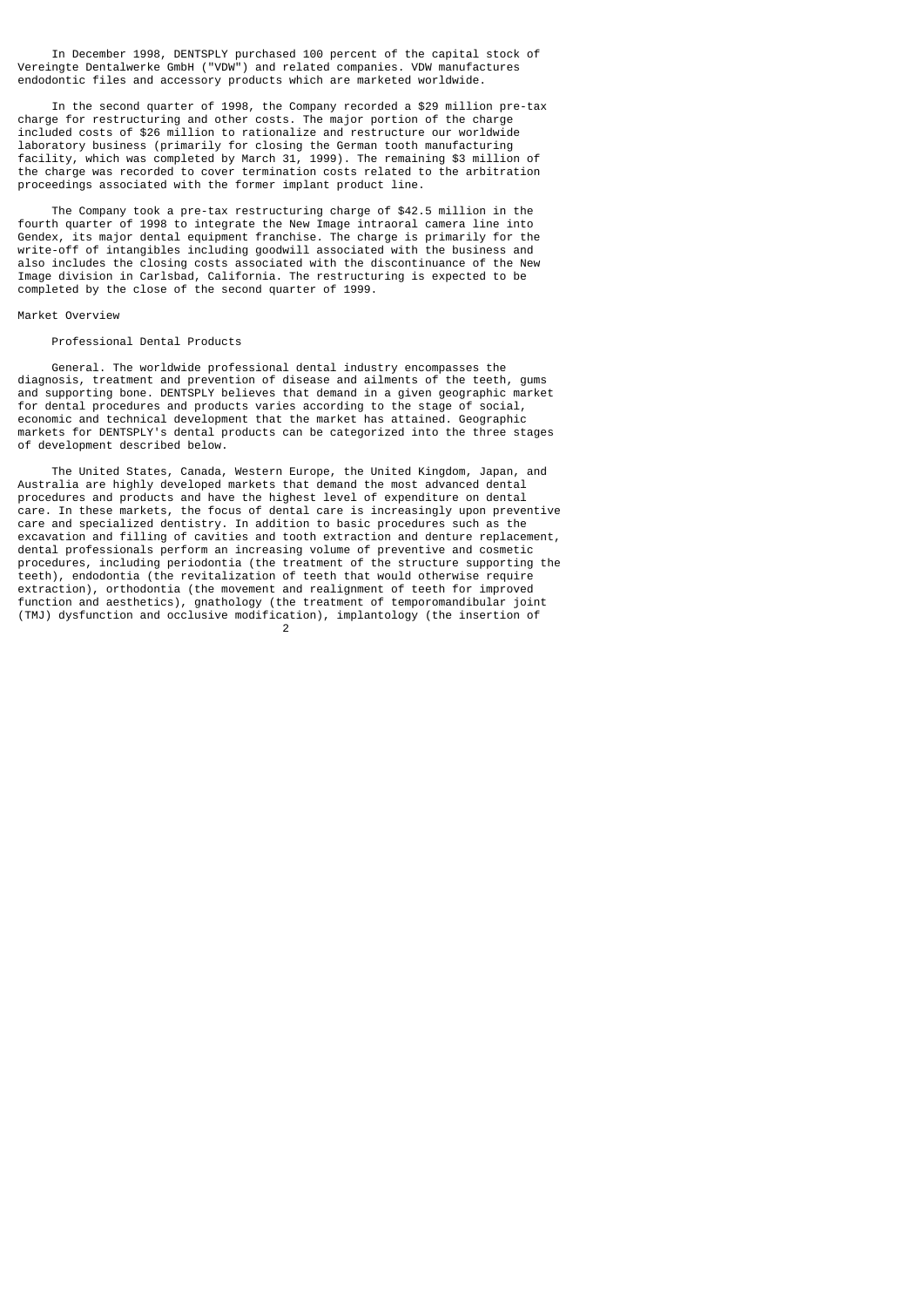prosthetic devices to provide support for partial or full dentures) and cosmetic dentistry. These markets require varied and complex dental products, such as advanced cleaning and scaling equipment and related solutions, light-cured bonding and restorative compounds, precision-molded and customized crowns, bridges, orthodontic appliances, bone grafting materials, implants and other prosthodontic devices, materials and instruments used in endodontic procedures, and aesthetically accurate stains and tints. These markets also utilize sophisticated diagnostic and imaging equipment, and demand high levels of attention to protection against infection and patient cross-contamination.

 In certain countries in Central America, South America and the Pacific Rim, dental care is often limited to the excavation and filling of cavities and other restorative techniques, reflecting more modest per capita expenditures for dental care. These markets demand diverse products such as high and low speed handpieces, restorative compounds, finishing devices and custom restorative devices.

 In the People's Republic of China, India, Eastern Europe, the countries of the former Soviet Union, and other developing countries, dental ailments are treated primarily through tooth extraction and denture replacement. These procedures require basic surgical instruments, artificial teeth for dentures and bridgework, and anchoring devices such as posts.

 The Company offers products and equipment for use in markets at each of these stages of development. The Company believes that as each of these markets develops, demand for more technically advanced products will increase. The Company also believes that its recognized brand names, high quality and innovative products, technical support services and strong international distribution capabilities position it well to take advantage of any opportunities for growth in all of the markets that it serves.

#### United States

 The market for professional dental products in the United States has experienced steady growth in recent years. Statistics published by the U.S. Department of Health and Human Services indicate that annual United States spending on dental products and services increased from \$39.5 billion to \$50.6 billion from 1993 to 1997, or 6.4% per annum.

 The Company believes that the United States market will continue to be influenced by favorable demographic trends, increasing coverage of dental care by private insurance and government programs, and an intensifying focus on preventive dental care. The percentage of the United States population over age 65 is expected to more than double by the year 2035, to 20.5%, and this segment of the population commands a relatively high level of discretionary income. The 3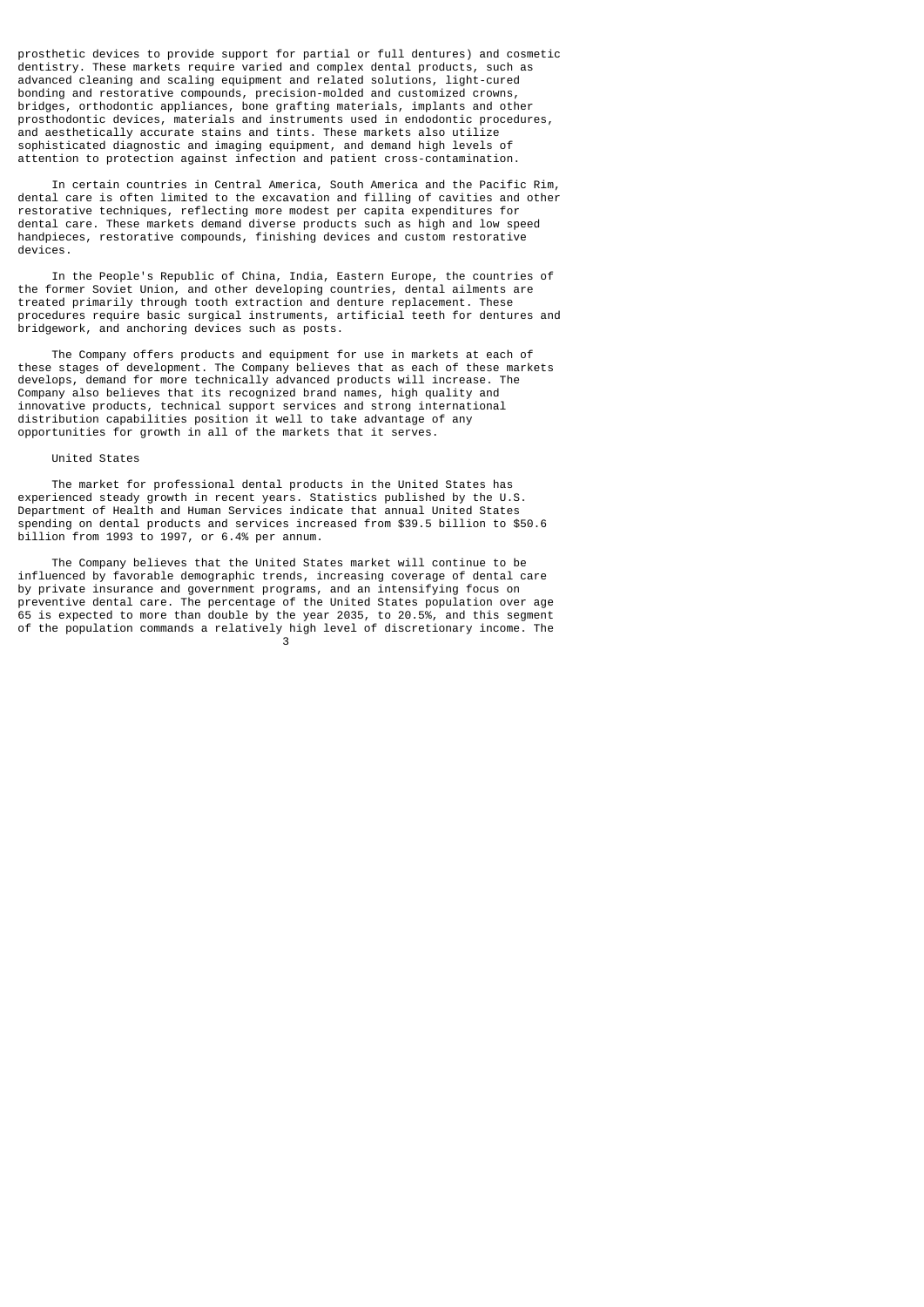Company believes that as the number of older, more affluent Americans increases, the demand for restorative and cosmetic dental procedures will increase as these individuals seek to retain their natural teeth and improve their appearance.

 The Company also believes that the United States market will continue to demand products which reduce the risks of infection and patient cross-contamination. This demand reflects increasing government regulation, professional practice guidelines and public attention focused on preventing the transmission in the dental office of infectious diseases such as hepatitis-B and the virus that causes acquired immune deficiency syndrome. The Company offers products to address the growing market for infection control products, such as sterilizable dental handpieces and cutting instruments, single-use prophylaxis pastes, disposable prophy angles and air-water syringe tips, and infection control barriers, and intends to continue to develop and acquire products to address this market.

 DENTSPLY expects insurance coverage of dental care to play an important role in the United States market. It is generally believed that approximately 40% of the United States population is covered by some form of dental insurance. While insurance covers a significant portion of expenditures for dental products and services, the Health Care Finance Review indicates that, in 1997, approximately 50% of dental expenditures were paid for directly by the consumer.

#### Products

 DENTSPLY's two principal dental product lines are consumable and laboratory products, and equipment. These products are produced by the Company in the United States and internationally and are distributed throughout the world under some of the most well-established brand names and trademarks in the industry, including ASH(R), CAULK(R), CAVITRON(R), CERAMCO(R), DENTSPLY(R), DETREY(R), GENDEX(R), MIDWEST(R), R&R(R), RINN(R), TRUBYTE(R), MAILLEFER(R), PROFILE(R), THERMAFIL(R), ACUCAM(R), SANI-TIP(R), OVATION(TM), ANTAEOUS(R), BEUTELROCK(R) and ZIPPERER(R). Sales of the Company's professional dental products accounted for approximately 95% of DENTSPLY's consolidated sales for 1998, 1997 and 1996, respectively.

 Consumable and Laboratory Products. Consumable and laboratory products consist of dental sundries used in dental offices in the treatment of patients and in dental laboratories in the preparation of dental appliances, such as crowns and bridges. The Company manufactures approximately 1,200 different consumable and laboratory products marketed under more than 70 brand names. Consumable and laboratory products include:

 Resin-Based and Porcelain Artificial Teeth: Artificial teeth replace natural teeth lost through deterioration, disease or injury. The Company's 4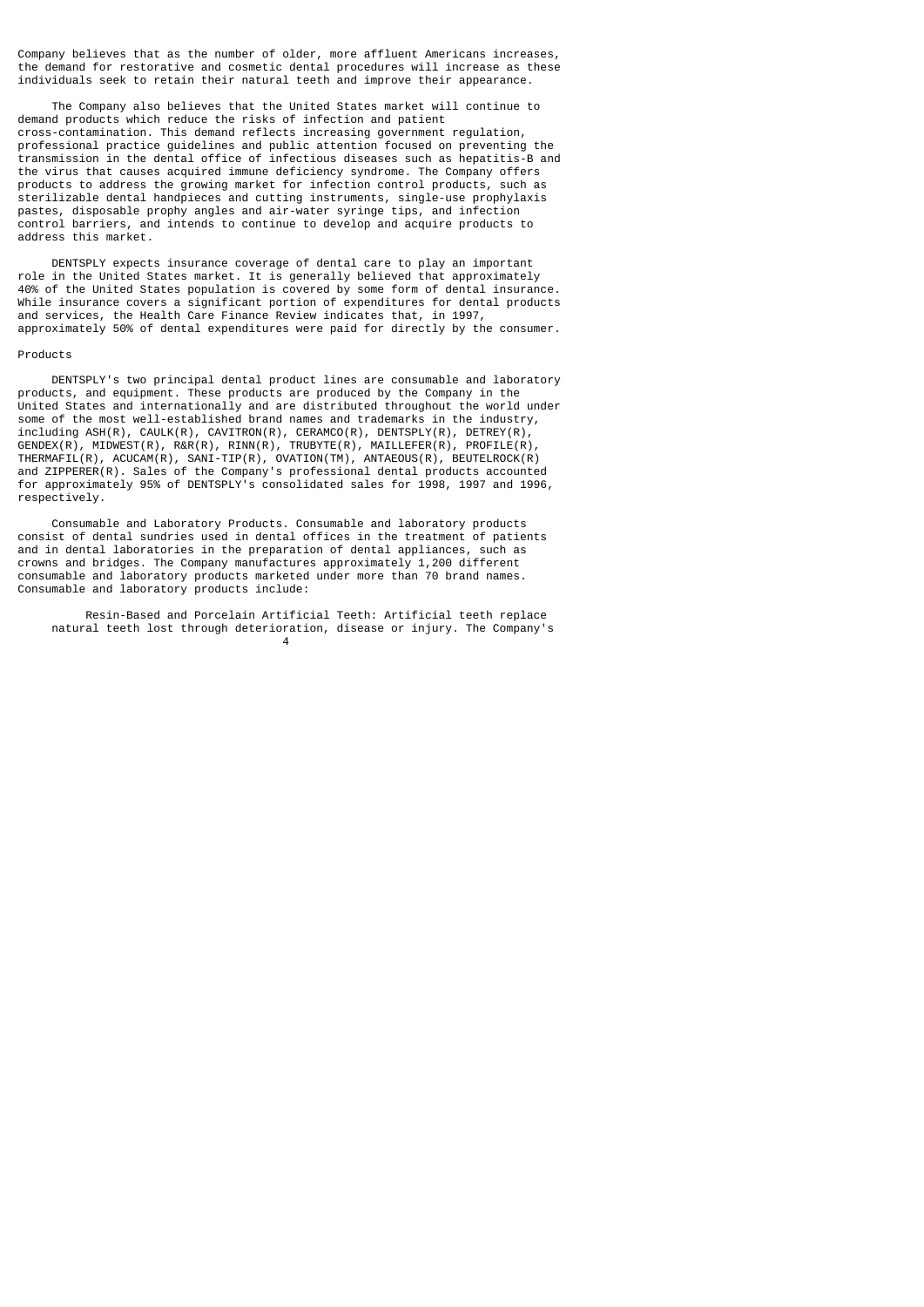artificial teeth are marketed under the TRUBYTE(R) and PORTRAIT(R) IPN(R) brand names, among others, and are produced by the Company in York, Pennsylvania, Brazil and China in some 15,000 combinations of shapes, sizes and shades.

 Impression Materials: Impression materials are used to make molds of teeth for fitting crowns, bridges and dentures. DENTSPLY's JELTRATE(R), BLUEPRINT(TM), REPROSIL(R) and AQUASIL LV Smart Wetting Impression Material are designed to increase the rate of successful impressions without retakes and to set quickly to minimize patient discomfort.

 Restorative Materials: Restorative materials are used in sealing, lining and filling excavated tooth cavities and repairing broken or damaged teeth, and include amalgams, bonding agents, light-cured composites and glass ionomer filling materials for more aesthetic restorations. DENTSPLY'S SUREFIL(TM) High Density Composite Restorative is condensable, just like amalgam and offers true amalgam-like packability with the aesthetics of a composite or tooth-colored filling material. SUREFIL(TM) exhibits a natural appearance but, unlike currently available composites, does not need to be placed in multiple increments, therefore saving valuable time for the dentist. These features, combined with fluoride release, assure both the dentist and patient of strong, long lasting and esthetically pleasing posterior restorations. In addition, its wear rates are equal to or less than an amalgam restoration. The Company's DYRACT(R) AP is a patented, single component restorative material featuring simplicity in delivery combined with excellence in restorative results. Formulated with a resin mix, it delivers the compressive strength of a hybrid composite. Due to its wear resistance and strength, DYRACT(R) AP is indicated for all classes of cavities. DYRACT(R) Flow is an easy handling flowable compomer restorative with excellent adaption to tooth structures; sustained, rechargeable fluoride release; ideal flow consistency for air abrasion procedures; and availability in seven popular shades. The Company's PRISMA(R) AP.H(R), PRISMA(R) TPH(R) and TPH SPECTRUM(TM) universal composite materials permit restorations to be performed on either the anterior or posterior teeth using the same material. PRINCIPLE(TM) cement delivers high strength, low solubility and the best dimensional stability of the recent generation of cements. These properties are combined with self adhesion, ease of use and high sustained, rechargeable fluoride release of traditional glass ionomers. Added photo initiators allow PRINCIPLE(TM) cement to be dual cured, providing "on command", easy cleanup. PRIME & BOND(R) NT (Nano Technology) is a revolutionary dental adhesive material that incorporates the use of nanofillers which are 100 times smaller than traditional fillers and have the perfect size to  $\sim$  5  $\sim$  5  $\sim$  5  $\sim$  5  $\sim$  5  $\sim$  5  $\sim$  5  $\sim$  5  $\sim$  5  $\sim$  5  $\sim$  5  $\sim$  5  $\sim$  5  $\sim$  5  $\sim$  5  $\sim$  5  $\sim$  5  $\sim$  5  $\sim$  5  $\sim$  5  $\sim$  5  $\sim$  5  $\sim$  5  $\sim$  5  $\sim$  5  $\sim$  5  $\sim$  5  $\sim$  5  $\sim$  5  $\sim$  5  $\sim$  5  $\sim$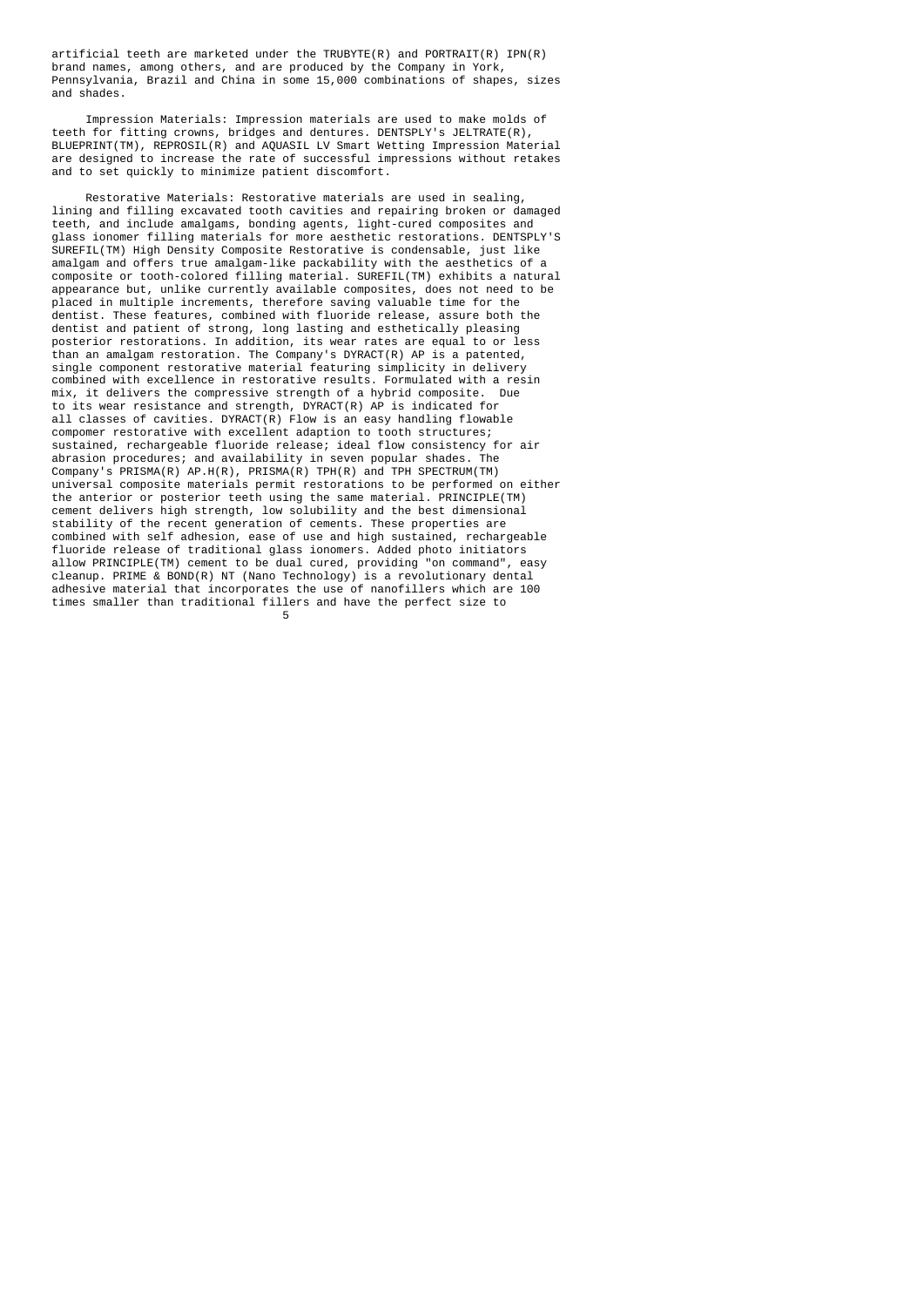penetrate the typical micro-sized keyhole etch pattern of enamel as well as the smallest dentin channels. These tiny particles support the natural components of dentin while building the foundation for a perfect link between tooth structure and restorative materials. PRIME & BOND(R) NT is a true one coat liquid adhesive system offering the dentist reduced procedure time coupled with excellent physical properties. It can be used in composite or compomer tooth restorations, cementation procedures, adhesive repairs and as an adhesive cavity varnish. DENTSPLY also markets the DISPERSALLOY(R), UNISON(R) and MEGALLOY(R) lines of restorative amalgams; and DELTON(R) and DELTON(R) PLUS (with fluoride release) brand dental sealants.

 Crown and Bridge Porcelains and Ceramics: These porcelain and ceramic products are used by dental laboratories in making crowns, bridges, inlays and onlays for restorative dental procedures, where aesthetics are particularly important, and to provide functional biting and chewing surfaces that appear and feel natural. The Company produces specialty crown and bridge porcelain materials and fully automatic programmable porcelain furnaces, as well as castable ceramic materials, used by dental laboratories. Product offerings include the CERAMCO(R) line, and in Europe, the DETREY(R) CARAT(R) line of specialty crown and bridge porcelain products for use as fixed prosthetics. FINESSE(TM) Porcelain from Ceramco, features superb shade matching and permits the dental laboratory to fire restorations with extraordinary aesthetics. FINESSE(R) Porcelain restorations also allow dentists to adjust and repolish at chairside without reglazing. FINESSE(TM) All Ceramic provides superior wear characteristics, kindness to opposing detition and chair side polishability on a ceramic core. The translucent fluorescent ceramic substructure helps optimize esthetics of DENTSPLY's low fusing porcelains.

 Endodontic Instruments and Materials: These products are used in root canal treatment of severely damaged or decayed teeth. Through its Maillefer, DENTSPLY Endodontics and VDW subsidiaries, the Company has an extensive endodontic product offering including broaches, files, and other endodontic materials and instruments. The SUREFLEX(R) Nickel Titanium File features superior flexibility and shape memory which allows the instrument to follow the path of the root canal. The Company's PROFILE(R) SERIES 29(R) line of endodontic files offer a standard 29 percent increase between the tip diameters of each size instrument for a smooth, progressive enlargement from one file to the next. PROFILE(R) .04 TAPERS(R) feature non-standard tapers constructed from super-flexible nickel titanium for use in a controlled, slow-speed, high-torque rotary dental handpiece. PROFILE(R) GT<br>6

 $\sim$  6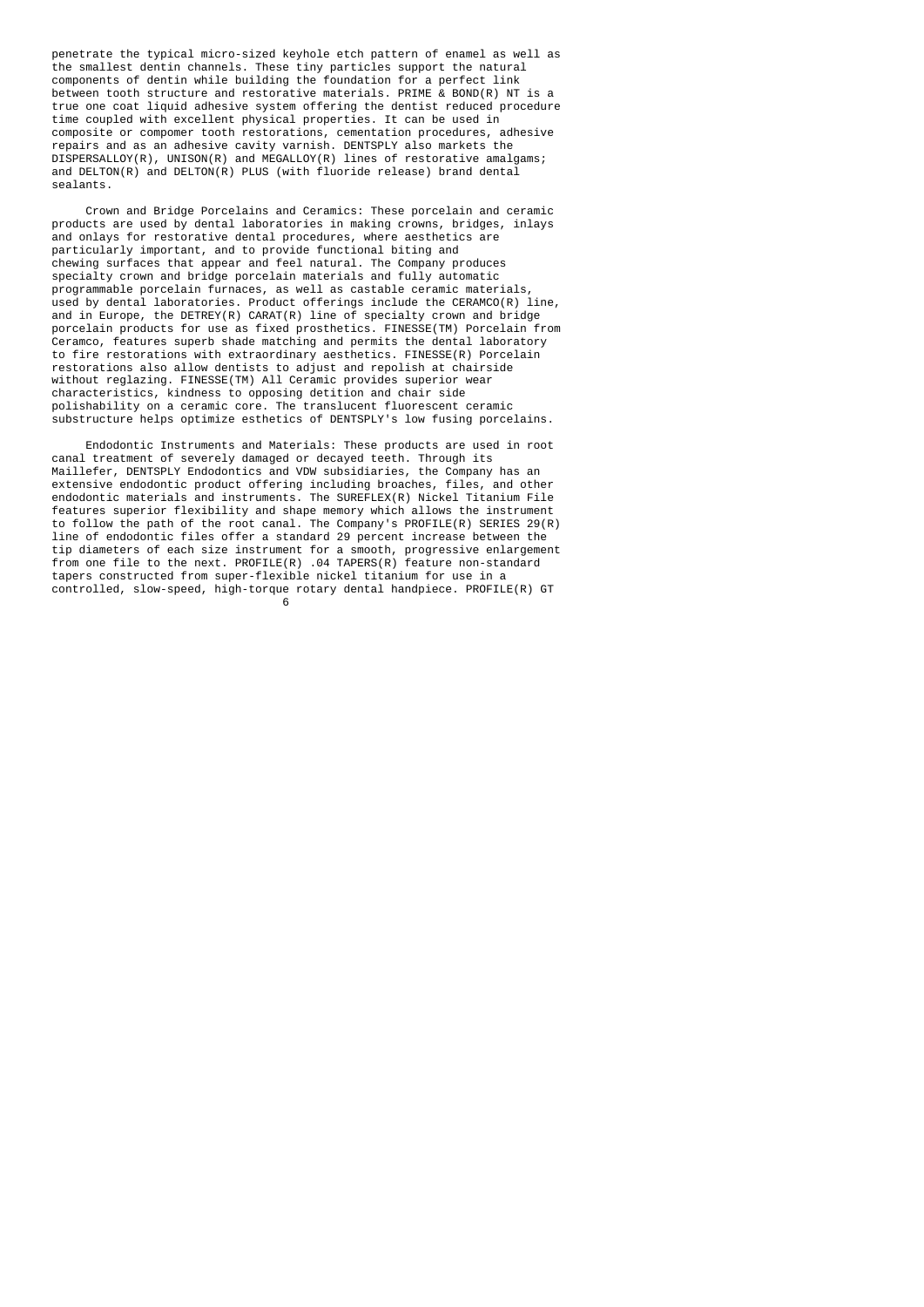Rotary Engine Driven Nickel Titanium Endodontic Files are specifically designed with unparalleled strength and flexibility to simplify root canal operations, by giving dentists an automated method to achieve the clinically necessary root canal funnel shape. They are used in conjunction with PROFILE(R) .04 TAPERS(R) to efficiently create a predefined taper. THERMASYSTEM(R) PLUS includes THERMASEAL(R) PLUS, a patented root canal filling material which is fast, effective and tissue- friendly and the THERMAPREP(R) PLUS Oven which cuts required heating time for plastic THERMAFIL(R) PLUS Obturators from up to seven minutes to as little as seventeen seconds. THERMASYSTEM(R) PLUS provides a three dimensional root canal fill in a fraction of the time it takes for traditional lateral condensation procedures. Pro Root MTA(TM) is a root repair material that uses water based chemistry which allows for normal setting in the presence of moisture. It out performs other material in providing a stable barrier to bacterial and fluid leakage. Pro Root MTA(TM) is unlike any other root canal repair material, in that in many cases where a tooth was previously considered a lost cause, it may now be saved. GLYDE FILE PREP(TM) is a new root canal therapy gel used to facilitate the cleaning and shaping of the root canal. Used as a lubricant and irrigating agent, it lifts debris coronally while it cleans and lubricates. It offers two distinct advantages. First, the packaging respects asepsis concerns. The disposable syringe tips eliminate the possibility of cross contamination and allow for clean, single-dose dispensing. Second, GLYDE FILE PREP(TM) has a gel-like consistency that clings better to files. This improved consistency makes its placement in the canal easier and more convenient. It works by effervescing when it reacts with sodium hypochlorite. The resulting bubbling effect lifts dentinal mud and necrotic tissue for easy removal. It also encourages lightening of the tooth if discloration exists from non-vitality. The use of sodium hypochlorite promotes internal bleaching of the tooth. This process is enhanced by the release of oxygen from the carabamide peroxide.

 Protective Supplies: These products are designed to ameliorate possible sources of patient cross-contamination of infectious disease, and include RITE-ANGLE(R) and NUPRO(R) Disposable Prophy Angles (disposable mechanical devices used by dentists and hygienists to clean and polish teeth), hand cleansers, disposable barriers, enzymatic cleansers, needle stick prevention devices and disposable air-water syringe tips. The SANI-TIP(R) Disposable Air-Water Syringe Tip features a central water channel encircled by six separate air channels. This innovative design, when coupled with a SANI-TIP(R) adaptor, produces precise separation or atomization of air and water while its clear cellulose- based plastic does not obstruct the practioner's vision and allows office staff to determine 7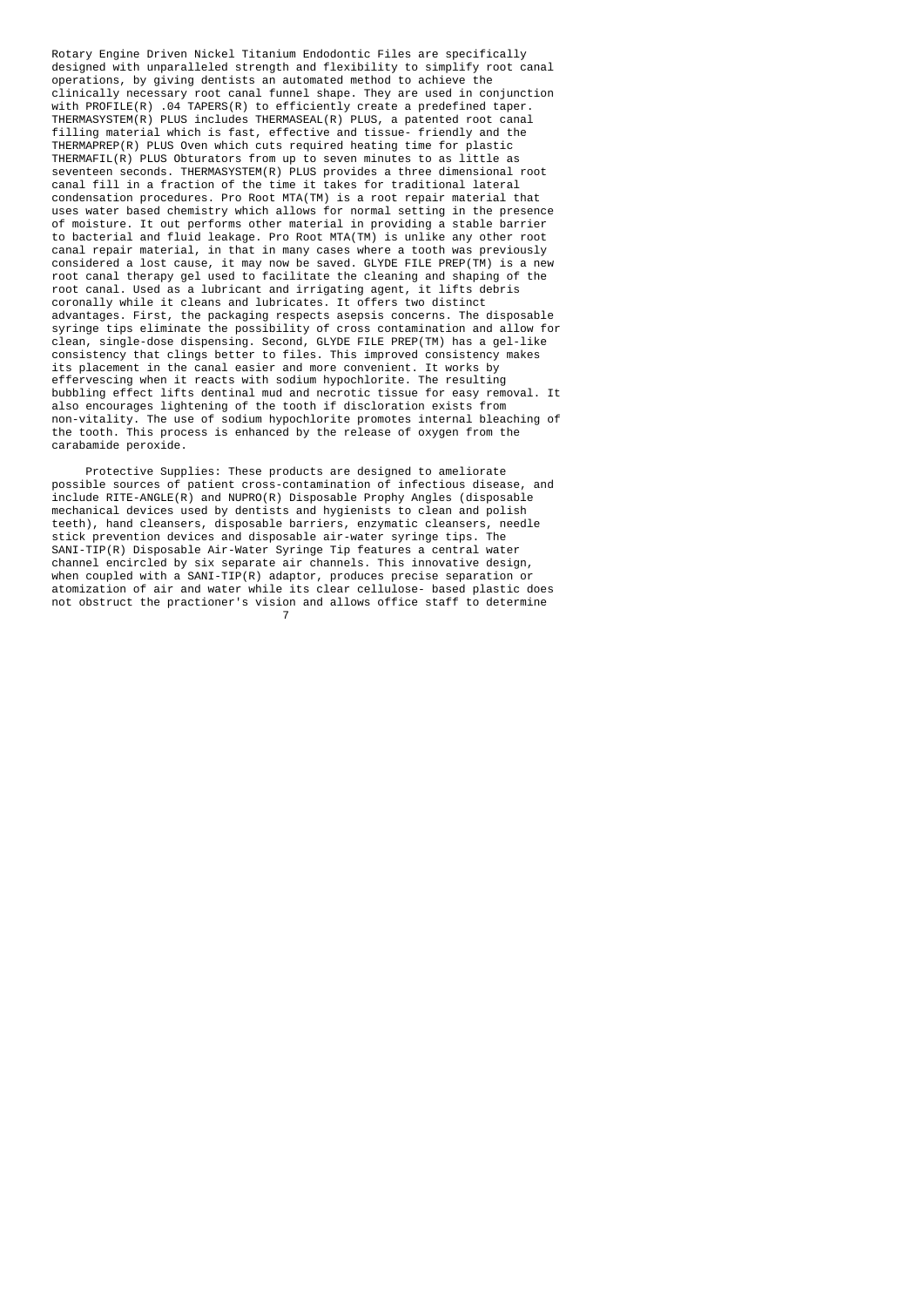#### if a tip was previously used.

en andere andere andere andere andere andere andere andere andere andere andere andere andere andere andere an

 Dental Cutting Instruments: The Company distributes MIDWEST(R) carbide and specialty burs. Regular carbide burs are the most commonly used dental cutting instruments in the North American market. Carbide burs mounted in handpieces are used as milling tools. While these burs are primarily used for cavity excavation, the variety of available shapes allows for alternative uses such as limited trimming and finishing techniques. Specialty burs are designed to cut and remove metal alloy dental restorations, to produce smooth surfaces on composite materials, amalgams, gold, enamel and dentin, and for gross reduction of tooth anatomy in preparation for fitting crowns and normal cavity excavations.

 Tooth Whitener: DENTSPLY also offers a tooth whitening system. The NUPRO(R) Gold Tooth Whitening System is a complete, professionally administered program. Patients receive a tooth whitening system in a convenient, easy-to-use take home kit. Clinical studies for this innovative product showed that teeth averaged eight shades whiter which far exceeds the American Dental Association recommendation which states that whiteners must change teeth by a least two shades.

 Other Consumable and Laboratory Products: Other products produced by the Company for use in dental offices and laboratories include the VERTEX(R) disposable articulator used in dental laboratories to simulate the dynamic movement of teeth against one another; pre-sterilized dental needles in a variety of gauges and lengths; and NUPRO(R) prophylaxis paste that is used in cleaning and polishing teeth. NUPRO(R) Prophy Paste BUBBLE EXTREME(TM) is a new "big bubble" bubble gum flavor. This completes the seven flavors NUPRO(R) Prophy Paste line which has been a favorite in the dental office for years for its excellent stain removal, superior polishing and great flavors.

 Dental Equipment. DENTSPLY's dental equipment product lines include high and low speed handpieces, intraoral lighting systems, ultrasonic scalers and polishers, x-ray systems and related support equipment and accessories, and air abrasion systems.

 Handpieces: Under the MIDWEST(R) brand name, DENTSPLY manufactures and distributes a line of high-speed and low-speed air-driven handpieces and intraoral lighting systems. High-speed handpieces are the primary instruments utilized by dentists for restorative, prosthodontic and aesthetic procedures. Low-speed handpieces may also be used in these  $\frac{8}{100}$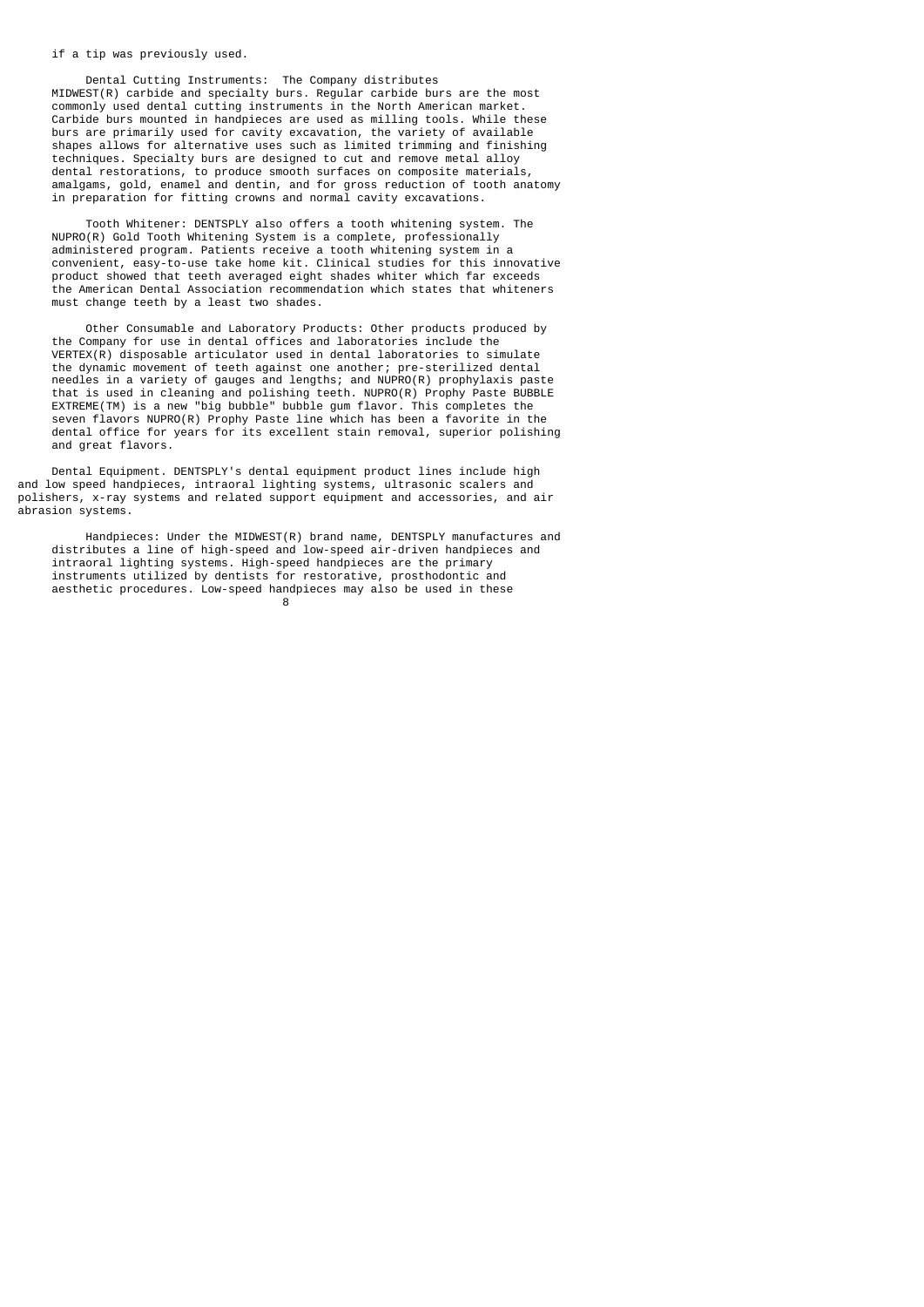procedures and in procedures which require more control and higher torque, such as removal of soft decay, tooth cleaning and polishing, and chairside adjustment of dentures. Handpiece intraoral lighting systems supply light to the fiber optic bundles in the handpieces through tubes that also provide air and water to the handpiece. Midwest's RDH(R) Hygienist Handpiece is a more comfortable, ergonomically sound and lightweight handpiece for the dental hygienist. Its one piece "twist and click" connection avoids cumbersome sterilization protocols and provides faster handpiece changes.

 Air Abrasion Unit: The AIRTOUCH(TM) Cavity Preparation System is an air-abrasion unit that delivers aluminum oxide particles with pressurized air to cut tooth structure. This unit features directed spray control, an evacuation system to safely remove the powder from the oral cavity and an ergonomically designed handpiece. The system is monitored by a highly sophisticated software program which provides dentists with simple instructions for basic use and maintenance. The need for anesthetic is absent from many procedures when using the AIRTOUCH(TM) Cavity Preparation System and there is a lower level of vibration, pressure and noise when compared with traditional cavity preparation methods.

 Ultrasonic Scalers and Polishers: DENTSPLY manufactures and distributes the CAVITRON(R) SPS(TM) Ultrasonic Scaler (which uses ultrasonic waves to remove hardened tooth calculus which results from the interaction of plaque, saliva and food particles). SPS(TM) stands for Sustained Performance System, a patent-pending technology which acts much like an automobile's cruise control that measures tip motion and compensates for reduction in tip motion once the insert tip contacts the tooth surface. By doing this, SPS(TM) provides more power for improved scaling efficiency and permits the dentist to set the power control at a lower level, providing a more comfortable scaling procedure for the patient. Additional product offerings include the CAVITRON(R) JET with SPS(TM) Technology (which combines both ultrasonic scaling and air polishing prophylaxis in one multi-function unit) and the PROPHY-JET(R) 30 Air Polishing Prophylaxis Unit (which cleans, polishes and buffs the tooth surface after scaling is completed). DENTSPLY manufactures a variety of inserts for use with its ultrasonic prophylaxis units. The FOCUSED SPRAY(TM) Insert brings water directly to the instrument tip and focuses water where it is most needed. The SLIMLINE(R) Ultrasonic Insert is 40 percent thinner than standard ultrasonic inserts and allows subgingival ultrasonic instrumentation at depths up to 7 mm. The FSI(R) SLIMLINE(R) combines the best features of the 9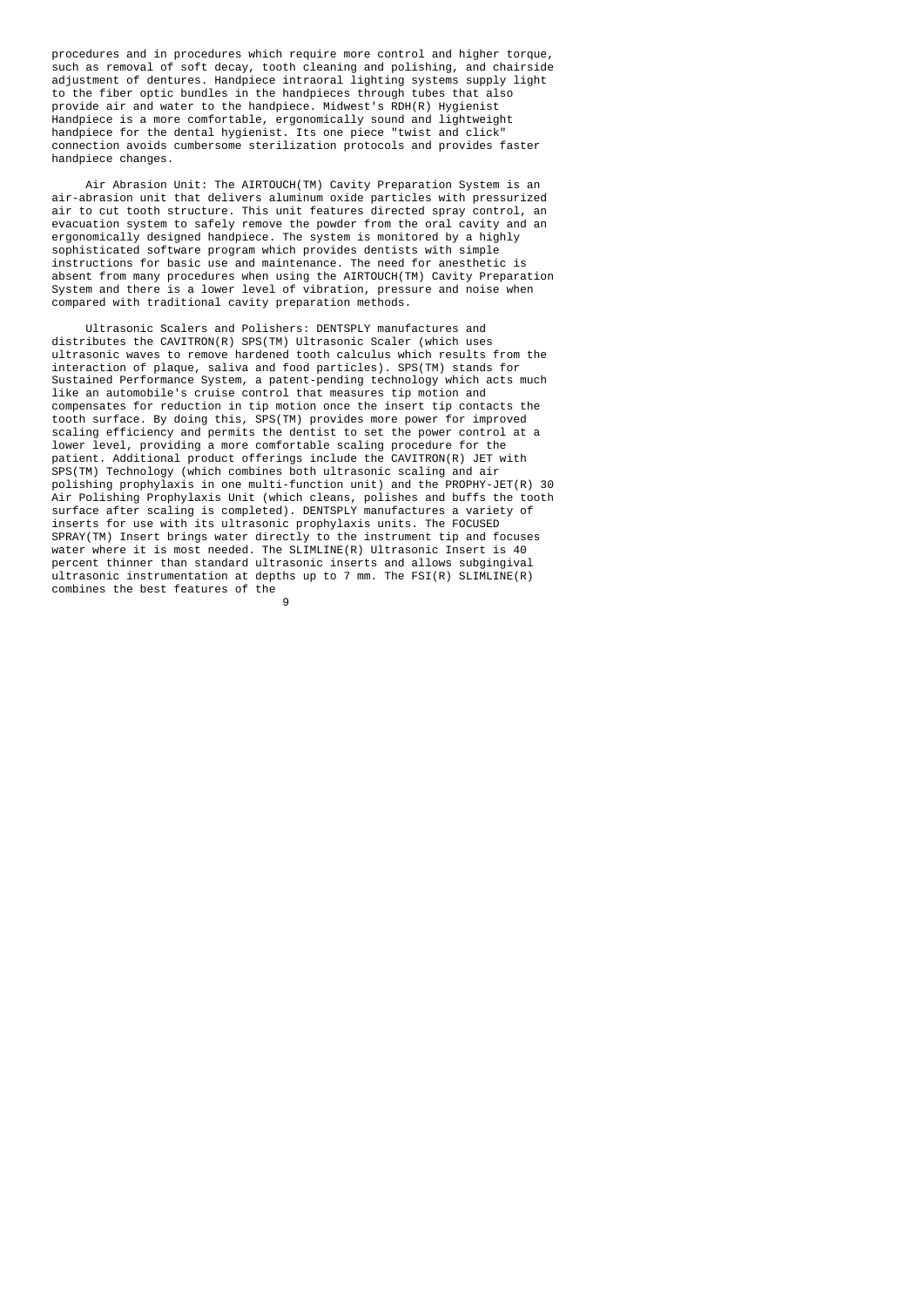### FOCUSED SPRAY(TM) Insert and the SLIMLINE(R) Ultrasonic Insert.

 Dental X-Ray Systems: The Company offers a full line of dental x-ray equipment for intraoral, panoramic and cephalometric procedures. Intraoral films provide a view of a particular area of tooth and jaw structure. Panoramic x- rays utilize a moving x-ray tube and provide an image of the entire oral cavity, an image that is particularly valuable to oral surgeons and orthodontists. The ORTHORALIX(R) 9000 panoramic x-ray system comes with a mechanical drive and advanced microprocessor control which minimizes spinal shadow for sharp detail throughout the x-ray film. A scientifically derived, software controlled motion path ensures proper density, contrast and sharpness on any size patient. Cephalometric systems permit precise, repeatable positioning of the patient's skull so that images taken at different times can be compared. The Company markets a real time, digital video x-ray system, VISUALIX(TM). This system uses a solid state, intraoral x-ray sensor and associated computer which allows the dentist to produce radiographic images without using film. X-rays generated by a standard system strike the sensor. The image is then displayed on a computer screen, where it can be enlarged, enhanced and manipulated. The image may also be stored for future retrieval. The extremely sensitive sensor provides excellent image quality with a significantly lower x-ray dosage compared to film. The DENOPTIX(R) Digital Imaging System is a patented, digital x-ray imaging product compatible with the installed base of both intraoral and panoramic units. This system uses storage phosphor imaging technology to create digital x-ray images on imaging plates. These imaging plates are thin and flexible and are available in every intraoral and panoramic size. They are reusable, do not require chemical processing like conventional film, and allow the dentist to reduce the amount of radiation to the patient by as much as 90%. When placed in a laser scanner, the information on the imaging plate is converted to a digital image via a computer. Imaging software is then used to enhance the image through magnification, sharpening, inverting, reversing, adding color or embossing for simulated three-dimensional depth. The DENOPTIX(R) Ceph System is designed to produce superior digital images for cephalometric, panoramic and intraoral x-ray systems. It will especially benefit orthodontists and oral surgeons in planning their treatment. The DENOPTIX(R) Ceph System is compatible with most software used for treatment planning and practice management. Both VISUALIX(TM) and DENOPTIX(R) digital imaging systems use VIXWIN 32 Software, a 32 bit imaging software which enhances the features of both systems.<br>10  $10$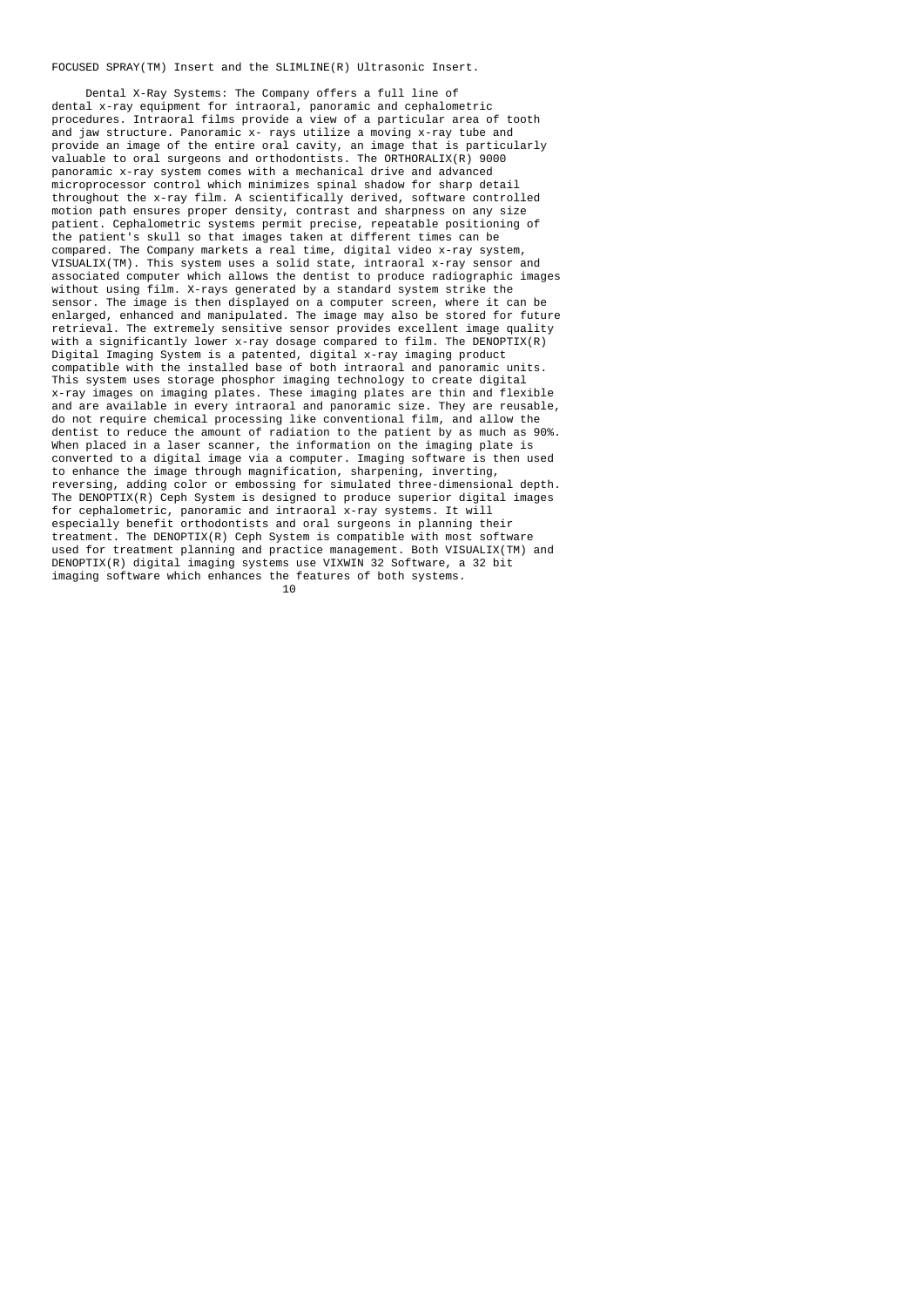X-Ray Support Equipment: Under the RINN(R) brand name, DENTSPLY manufactures and distributes x-ray film mounts, film holders and related equipment and accessories. X-ray film mounts are used as organizing, storage and retrieval holders for dental x-ray films. Film holders are film positioning devices used in taking dental x-ray films which ensure the alignment of the x-ray beam to the intraoral film. Equipment and accessories include film viewers, film duplicators, chair-side darkrooms, patient aprons, developing chemicals and x-ray collimating devices.

 The GXP(R) Processor, which develops intraoral, panoramic, and cephalometric x-ray film, features a closed chemical recirculation system so that potentially environmentally hazardous solutions may be disposed of properly. Film enters and exits in the front of the processor, thereby allowing placement of the unit flush against a wall to conserve space.

 The Company offers SOFTDENT(R) practice management software through its InfoSoft division. This fully integrated software is used in managing both the dental "front" office as well as in maintaining a data base of information generated in the operatory's clinical environment. SOFTDENT(R) is used in more than 11,000 dental offices throughout the United States. The InfoSoft division is also one of the leading processors of electronic dental insurance claims in the United States. InfoSoft also provides statement preparation and mailing at a substantial savings over what dentists can do on their own.

 DENTSPLY also supplies specialty chemical binders, refractory particles, investment mold materials and related products to the precision investment casting industry, which produces metal parts of complex geometry and "near net" shapes requiring little or no subsequent machining or finishing. Marketing, Sales and Distribution

 The market for DENTSPLY's dental products is primarily comprised of dentists, dental hygienists, dental assistants, dental laboratories and dental schools. DENTSPLY focuses its primary marketing efforts on the dental professionals who are the end users of its products. DENTSPLY employs highly trained, product-specific sales and technical staffs to provide comprehensive marketing and service tailored to the particular sales and technical support requirements of its customers. DENTSPLY's marketing efforts seek to capitalize on the strength of the Company's brand names and international infrastructure to expand sales of new and existing products throughout the world, including emerging dental markets in the Pacific Rim, Central and South America and Eastern Europe.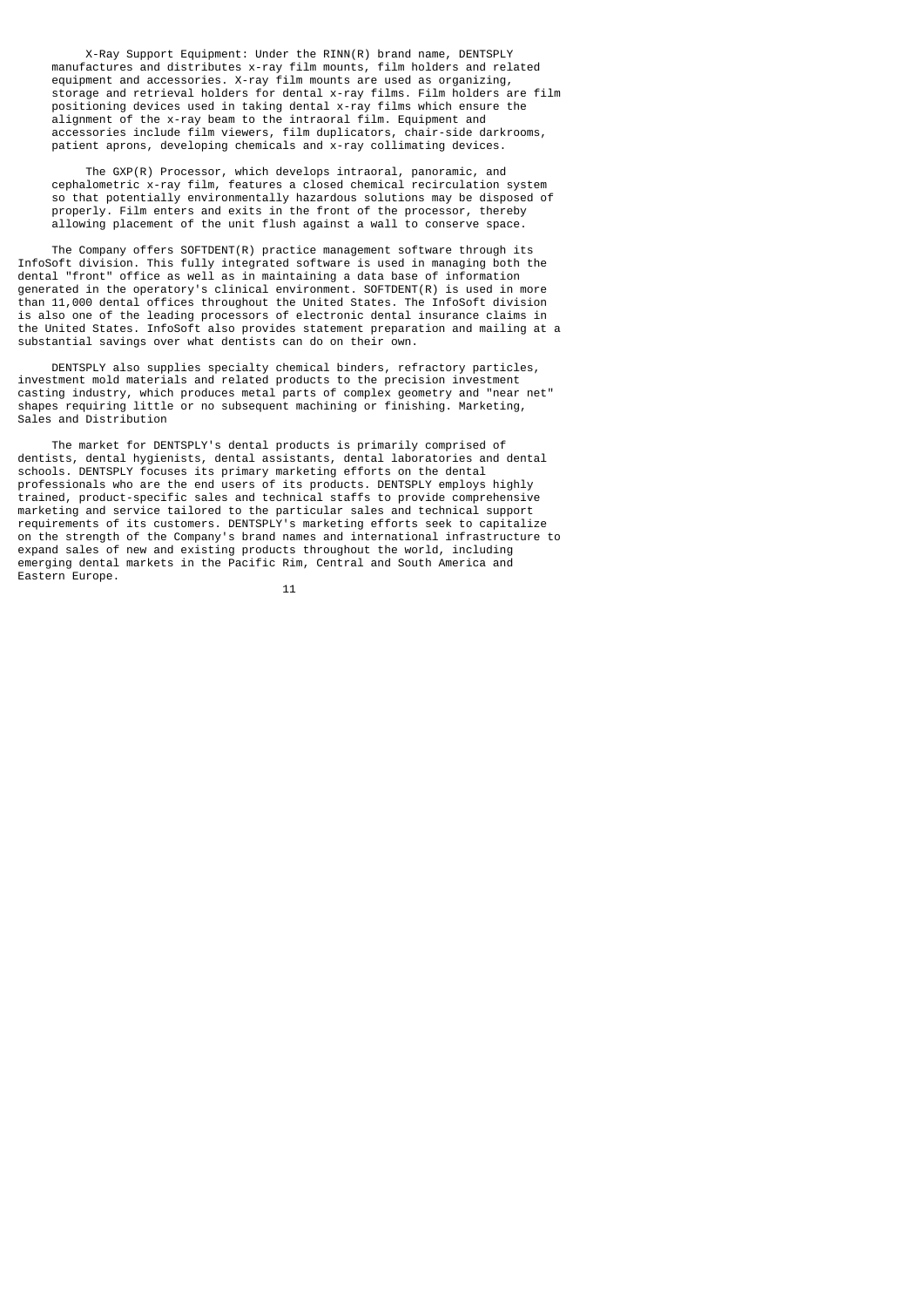DENTSPLY's product-specific sales force is divided into domestic and foreign field selling organizations, each of which is responsible for maintaining contact with both dealers and dental professionals. The dental sales force includes approximately 350 domestic representatives, approximately 450 international representatives and approximately 50 telemarketers who support the domestic representatives. This sales force is further divided into product-based teams. Each specialized sales force tailors its sales strategy to the particular sales and technical support requirements of its customers. Sales personnel attend over 100 dental trade shows each year where the Company's products are exhibited to dental professionals and dealers. Sales personnel also routinely participate with dealers to disseminate product information and conduct product demonstrations, seminars, study groups and lectures for dental professionals. In addition, DENTSPLY invests significant amounts in advertising in national and international dental publications.

 DENTSPLY distributes its dental products primarily through approximately 350 domestic and over three thousand foreign dealers and importers. While the overwhelming majority of DENTSPLY's products are distributed through dental dealers, certain highly technical products such as the Company's CERAMCO(R) line of crown and bridge porcelain products, DENTSPLY Endodontics' instruments and materials and GAC's orthodontic appliances are sold directly to the dental laboratory or dentist.

 The Company operates in one operating segment within the meaning of SFAS 131. See Note 4 - "Segment and Geographic Information".

 DENTSPLY also maintains ten educational facilities. The Company's facilities in York, Pennsylvania; Burlington, New Jersey; Dreieich, Germany; and Weybridge, England are used for training, product demonstrations and seminars and to promote interest in and understanding of the use of DENTSPLY's dental laboratory products. The DENTSPLY Educational Center in York provides personalized training in both fixed and removable prosthodontic specialties. Additional teaching facilities are maintained in Milford, Delaware; Konstanz, Germany; Ballaigues, Switzerland; Hong Kong, China; Mexico City, Mexico and Munich, Germany for training dental professionals in the use of consumable dental products. The Company also offers many seminars throughout the world in such areas as endodontics, crown and bridge porcelain and ceramics and restoratives.

### Product Development

 During 1998, 1997 and 1996, approximately \$18.2 million, \$16.8 million and \$14.7 million, respectively, was invested by the Company in connection with the development of new products and in the improvement of existing products. DENTSPLY employs over 200 scientists, engineers and technicians dedicated to 12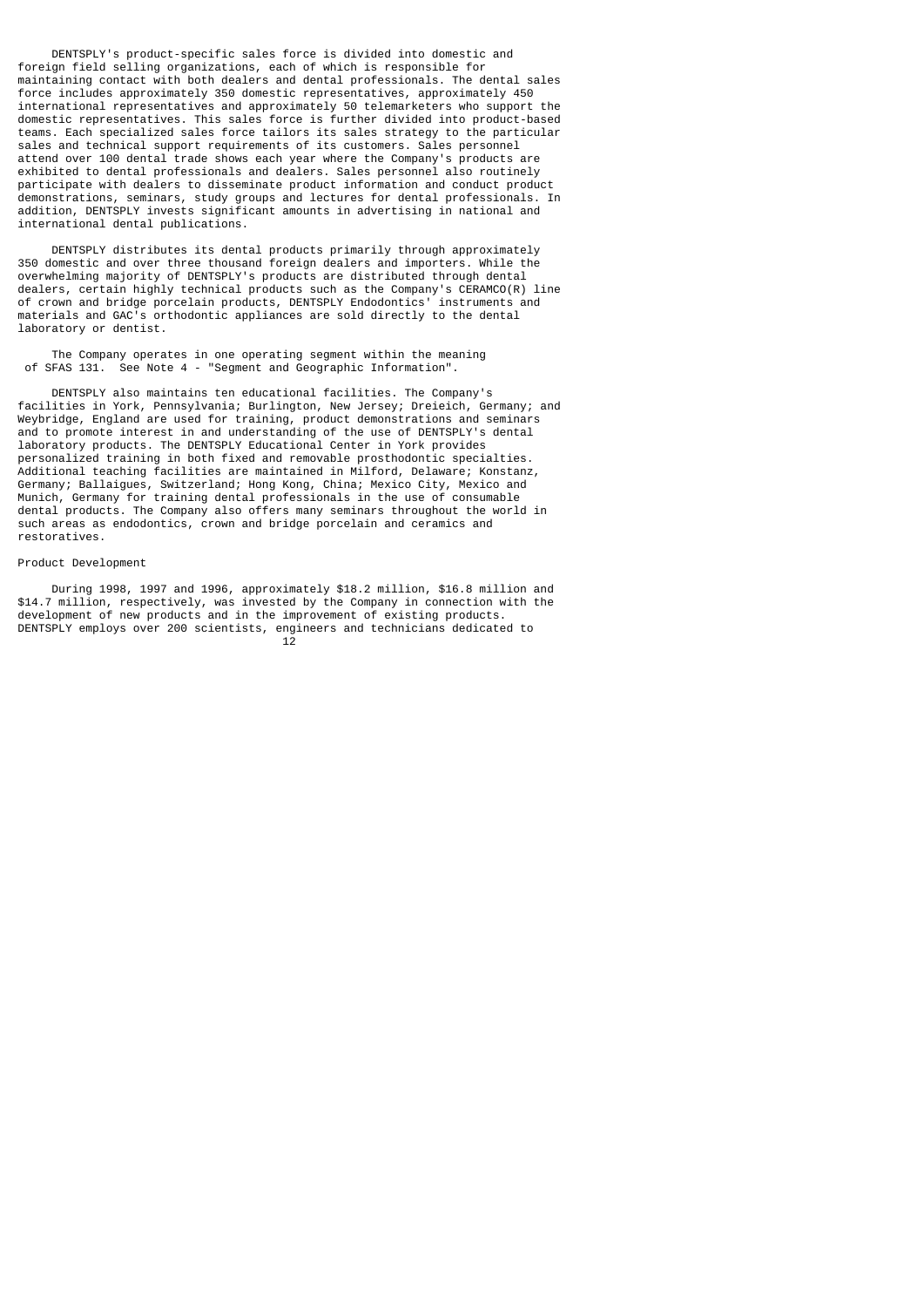product development. The Company believes that its product development programs are critical in meeting market demands and achieving future growth. The Company also sponsors independent clinical research projects aimed at developing, adapting and testing new technologies for use in DENTSPLY products. From time to time, the Company contracts with independent consultants and engineers to augment efforts to develop new products.

## Manufacturing and Technical Expertise

 DENTSPLY believes that its manufacturing capabilities are important to its success. The Company continues to automate its global manufacturing operations in order to remain a low cost producer.

 The manufacture of the Company's products requires substantial and varied technical expertise. Complex materials technology and processes are necessary to manufacture the Company's products.

 The manufacture of artificial teeth and dental composites involves expertise in polymer chemistry. A polymer is a compound of high molecular weight derived through the combination of many smaller molecules or by the condensation of many smaller molecules through the elimination of water or alcohol. DENTSPLY manufactures certain lines of artificial teeth by a process that disperses the polymeric molecules found within cross-linked polymers, thereby improving the tooth's resistance to blanching, whitening, crazing and disintegration. Another line of artificial teeth utilizes an ultra-high viscosity polypropylene that significantly increases wear resistance.

 Visible light-cured composites utilize a single paste that immediately polymerizes when exposed to a light source. DENTSPLY's PRISMA(R) TPH(R) light-cured composites contain non-radiopaque fillers of approximately .02-.08 microns in size. The small size of this filler increases the bonding power of the composite. It also permits the material to be polished in order to more accurately replicate the color of a natural tooth. Basic, self-cured (self-hardened) composites are formed by combining two pastes that trigger polymerization when reacted.

 Nanofiller technology adds tiny nanofillers to PRIME & BOND(R) NT, DENTSPLY's new one-bottle bonding agent. Nanofillers, which are 100 times smaller than the fillers in hybrid composite, allow PRIME & BOND(R) adhesive to thoroughly penetrate dentin tubules with only one application. Nanofillers also fill and reinforce both the hydride layer as well as the collagen fibril which conventional adhesives may not be able to achieve. PRIME & BOND(R) NT features application in a one-coat technique, reducing treatment steps and chair time. It 13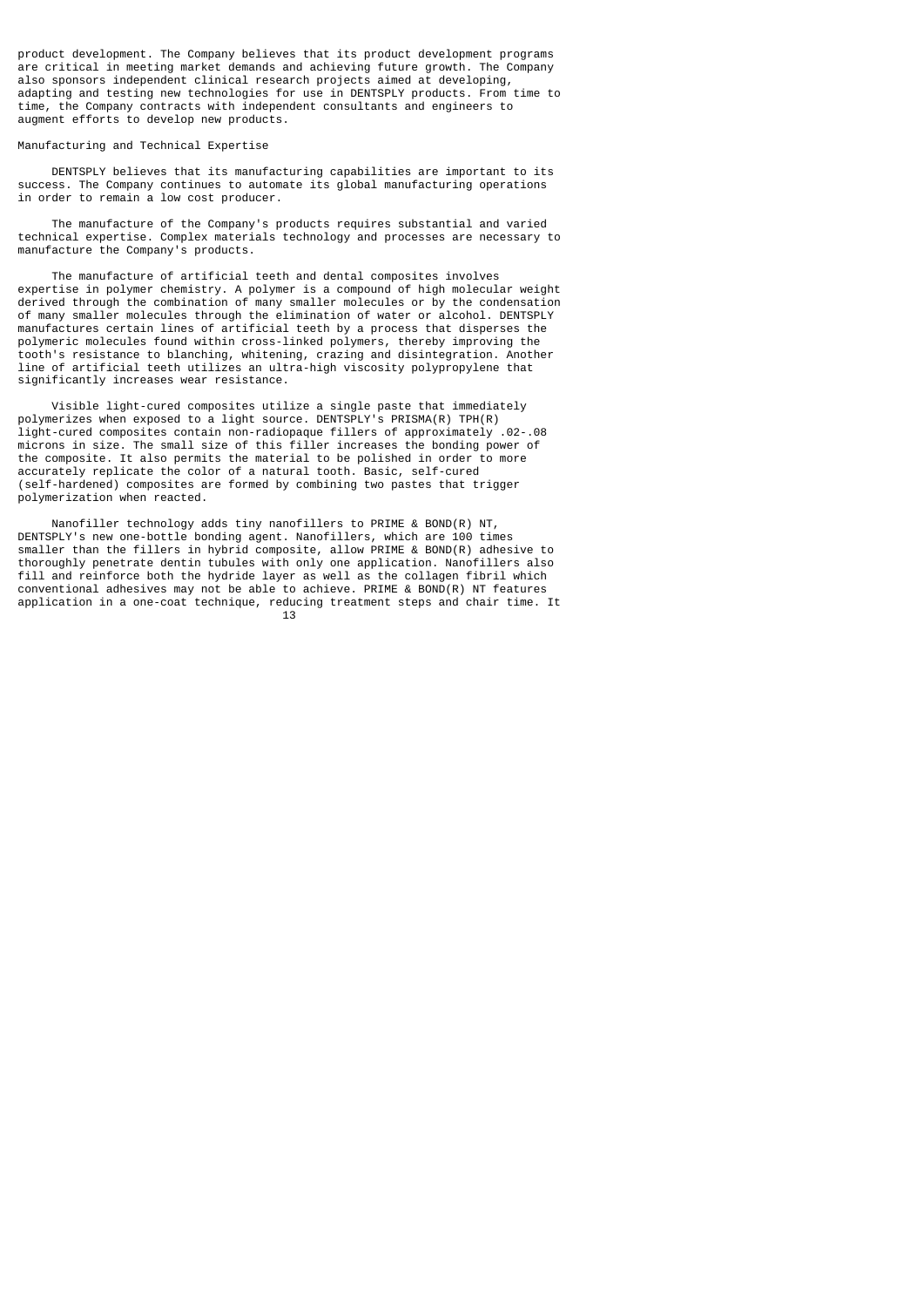has superior stress resistance, enhanced marginal integrity and is suitable for both dentin and enamel with a strong and durable bond.

 DENTSPLY's new SUREFIL(TM) light cured High Density Composite Restorative utilizes "interlocking particle technology", developed by DENTSPLY, to synergistically couple the proven performance of the urethane modified Bis-GMA resin system with filler particle composition, proportion, size distribution and morphology. This unique technology provides an equivalent alternative to mercury-silver amalgam. SUREFIL(TM) matches the handling, strength and durability of classic amalgam, combined with the appearance of natural dentition. SUREFIL(TM) places, packs, sculpts and finishes remarkably similar to amalgam.

 The Company manufactures high quality endodontic instruments using production equipment designed and manufactured in-house. In general, the equipment used is not available on the external market.

 Dental handpiece manufacturing technology requires precision machining of component parts to extremely tight tolerances in order to accommodate the operating speed of the air-driven turbine, which exceeds 350,000 r.p.m. in high speed handpieces, and the wide range of applications for which the unit is used. These tolerances require dimensional machining to as little as 15 millionths of an inch to produce the delicate balance necessary for a quiet, smooth-running turbine with minimal vibration. The Company utilizes "computer numerically controlled" (CNC) machines and computer-assisted design software in its handpiece manufacturing processes.

 Production of the Company's x-ray products involves a variety of manufacturing disciplines. For example, the manufacture of x-ray tubes requires expertise in high-temperature metallurgy, sophisticated glass blowing techniques, and the ability to evacuate molecular impurities from the x-ray tube through degasification. The Company also designs and fabricates printed circuit boards, assembles electrical harnesses, fabricates sheet metal, and engages in precision machining, painting and high-tension coil winding in connection with the manufacturing of its x-ray products.

#### Foreign Operations

 The Company conducts its business in over 100 foreign countries, principally through its foreign subsidiaries which operate 43 foreign facilities (including 15 manufacturing operations). DENTSPLY has a long-established presence in Canada and in the European market, particularly in Germany, Switzerland and England. The Company also has a significant market presence in Central and South America, Australia, China (including Hong Kong), Thailand, India, Philippines, Taiwan, Korea and Japan. DENTSPLY has established marketing activities in Moscow, Russia to serve the countries of the former Soviet Union.  $14$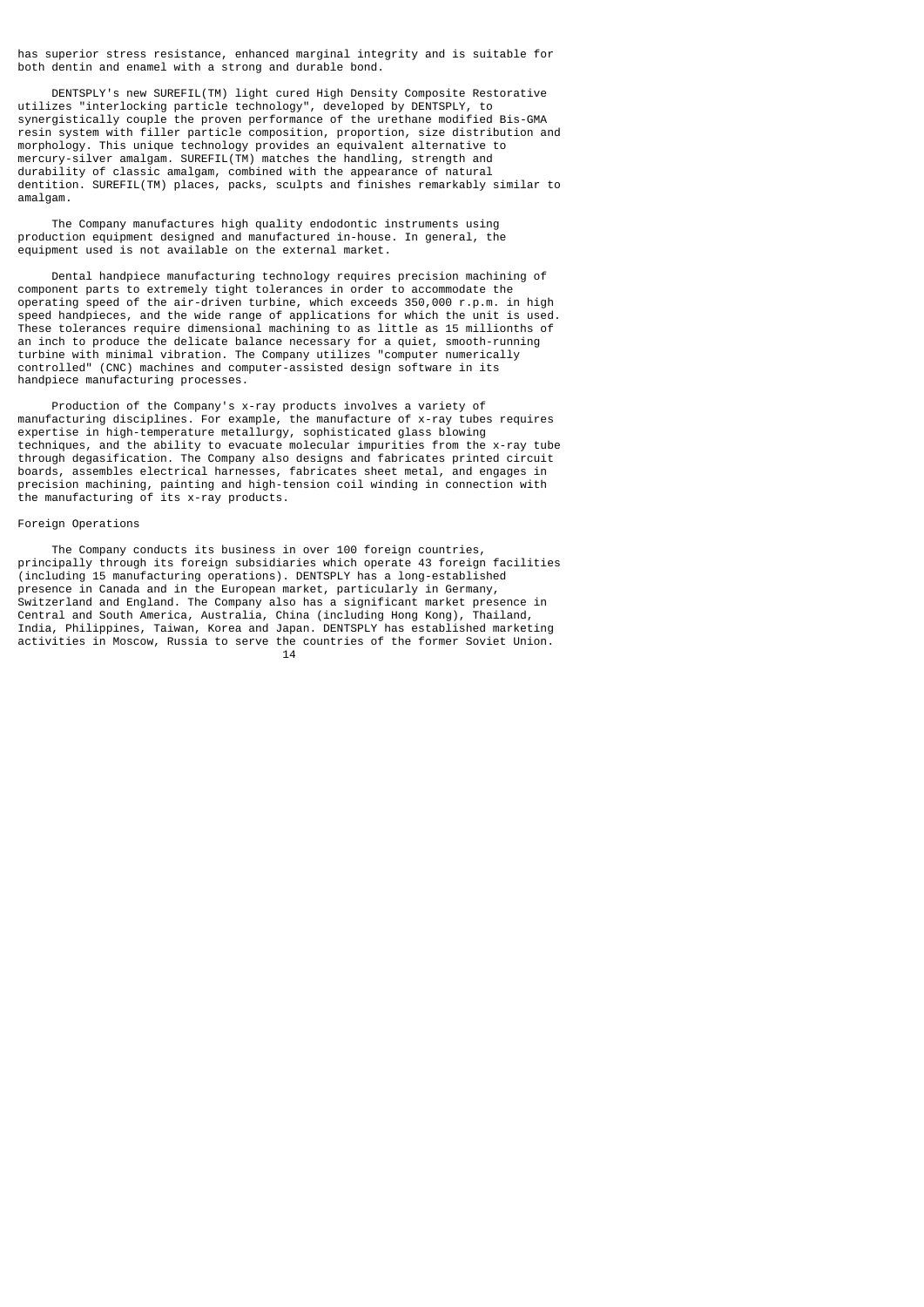In 1996, a wholly-owned subsidiary, including a manufacturing facility, was established in the People's Republic of China. Manufacturing operations in India also commenced in 1996. During 1998, wholly owned subsidiaries were established in Taiwan, Korea, Colombia and Chile.

 For 1998, 1997 and 1996, the Company's sales outside the United States, including export sales, accounted for approximately 46%, 48% and 49%, respectively, of consolidated net sales. For information about the Company's United States and foreign sales and assets for 1998, 1997 and 1996, see Note 4 of the Notes to the Company's Consolidated Financial Statements.

 As a result of the Company's significant international operations, DENTSPLY is subject to fluctuations in exchange rates of various foreign currencies and other risks associated with foreign trade. The impact of currency fluctuations in any given period can be favorable or unfavorable. The impact of foreign currency fluctuations of European currencies on operating income is partially offset by sales in the United States of products sourced from plants and third party suppliers located overseas, principally in Germany and Switzerland.

### Competition

 The Company conducts its operations, both domestic and foreign, under highly competitive market conditions. Competition in the dental materials and equipment industries is based primarily upon product performance, quality, safety and ease of use, as well as price, customer service, innovation and acceptance by professionals and technicians. DENTSPLY believes that its principal strengths include its well-established brand names, its reputation for high-quality and innovative products, its leadership in product development and manufacturing, and its commitment to customer service and technical support.

 The size and number of the Company's competitors vary by product line and from region to region. There are many companies which produce some, but not all, of the same types of products as those produced by the Company. Certain of DENTSPLY's competitors may have greater resources than does the Company in certain of its product offerings.

#### Regulation

 The Company's products are subject to regulation by, among other governmental entities, the United States Food and Drug Administration (the "FDA"). In general, if a dental "device" is subject to FDA regulation, compliance with the FDA's requirements constitutes compliance with corresponding<br>15  $15$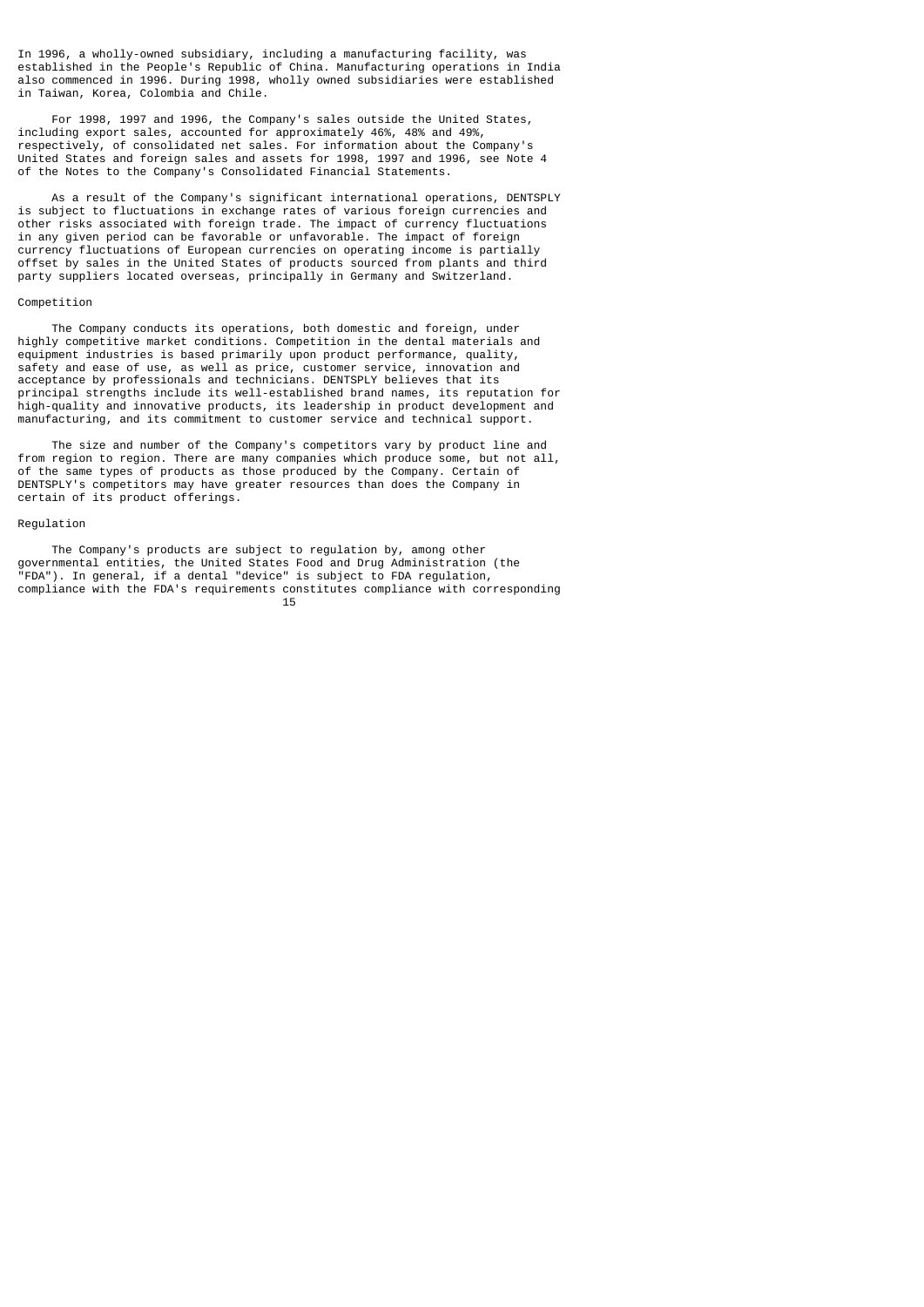state regulations. In order to ensure that dental products distributed for human use in the United States are safe and effective, the FDA regulates the introduction, manufacture, advertising, labeling, packaging, marketing and distribution of, and record-keeping for, such products.

 Dental devices of the types sold by the Company are generally classified by the FDA into a category that renders them subject only to general controls that apply to all medical devices, including regulations regarding alteration, misbranding, notification, record-keeping and good manufacturing practices. The Company believes that it is in compliance with FDA regulations applicable to its products and manufacturing operations.

 All dental amalgam filling materials, including those manufactured and sold by the Company, contain mercury. Various groups have alleged that dental amalgam containing mercury is harmful to human health and have actively lobbied state and federal lawmakers and regulators to pass laws or adopt regulatory changes restricting the use, or requiring a warning against alleged potential risks, of dental amalgams. The FDA's Dental Devices Classification Panel, the National Institutes of Health and the United States Public Health Service have each indicated that no direct hazard to humans from exposure to dental amalgams has been demonstrated to them. If the FDA were to reclassify dental mercury and amalgam filling materials as classes of products requiring FDA premarket approval, there can be no assurance that the required approval would be obtained or that the FDA would permit the continued sale of amalgam filling materials pending its determination.

 The introduction and sale of dental products of the types produced by the Company are also subject to government regulation in the various foreign countries in which they are produced or sold. Some of these regulatory requirements are more stringent than those applicable in the United States. DENTSPLY believes that it is in substantial compliance with the foreign regulatory requirements that are applicable to its products and manufacturing operations.

## Sources and Supply of Raw Materials

 All of the raw materials used by the Company in the manufacture of its products are purchased from various suppliers and are available from numerous sources. No single supplier accounts for a significant percentage of DENTSPLY's raw material requirements.

### Trademarks and Patents

 The Company's trademark properties are important and contribute to the Company's marketing position. To safeguard these properties, the Company maintains trademark registrations in the United States and in significant international markets for its products, and carefully monitors trademark use 16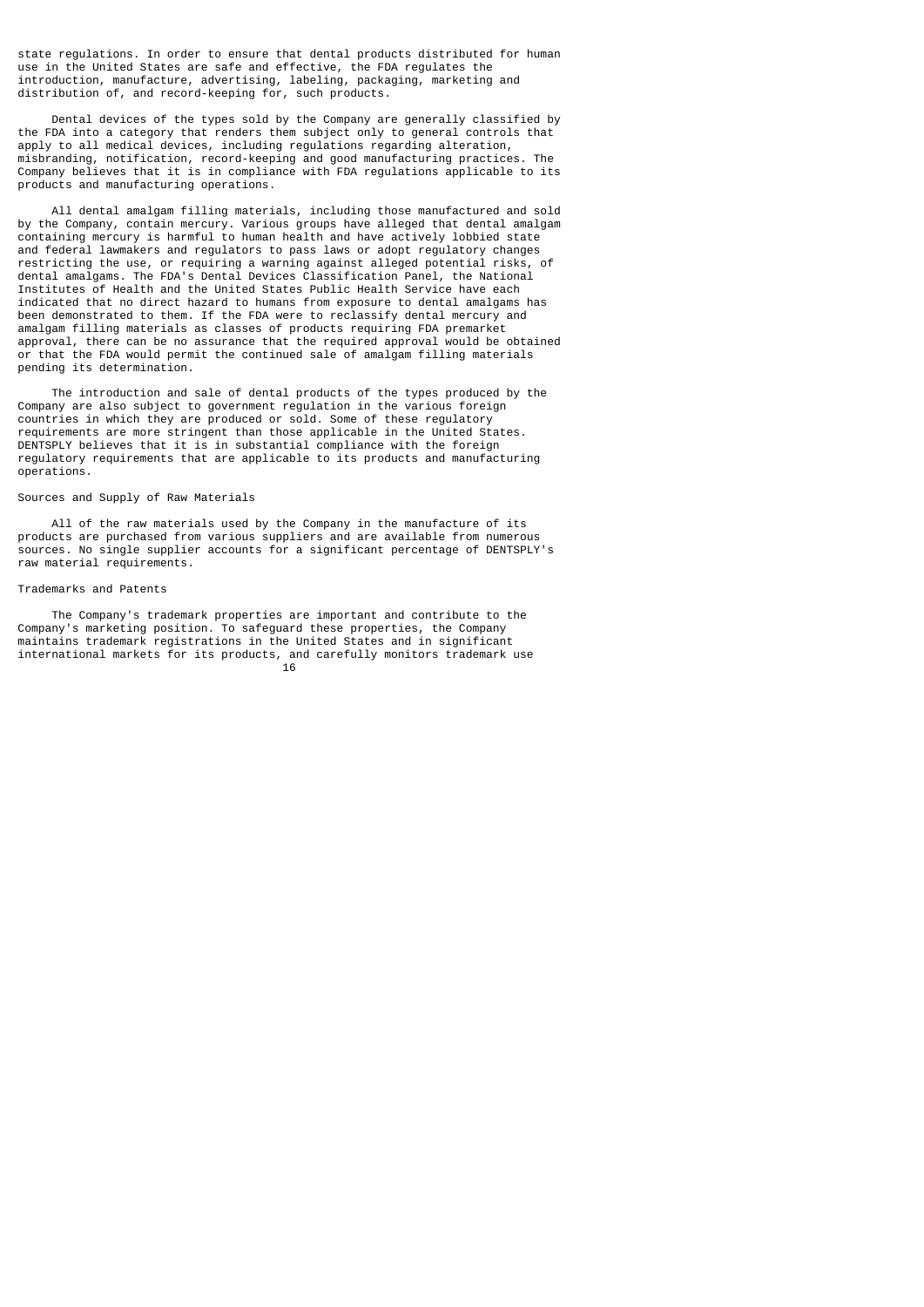worldwide. DENTSPLY owns and maintains several hundred domestic and foreign patents. The Company believes its patents are important to its business, although no aspect of its business is materially dependent on any particular patent.

#### Employees

 As of March 15, 1999, the Company and its subsidiaries had approximately 6,000 employees, of whom approximately 3,225 were engaged in manufacturing operations, approximately 1,930 were engaged in sales and distribution, approximately 625 were engaged in finance and administration, and approximately 220 were engaged in research and product development activities. Hourly workers at the Company's Ransom & Randolph facility in Maumee, Ohio are represented by Local No. 12 of the International Union, United Automobile, Aerospace and Agriculture Implement Workers of America under a collective bargaining agreement that expires on January 31, 2000; and hourly workers at the Company's Midwest Dental Products facility in Des Plaines, Illinois are represented by Tool & Die Makers Local 113 of the International Association of Machinists and Aerospace Workers under a collective bargaining agreement that expires on May 31, 2000. The Company believes that its relationship with its employees is good.

### FACTORS THAT MAY AFFECT FUTURE RESULTS

 The factors described below are important risk factors. The occurrence of any of these risks could have a material adverse effect on the Company's business or operating results, causing actual results to differ materially from those expressed in forward-looking statements made by the Company or its representatives in this report or in any other written or oral reports or presentations. These factors are intended to serve as meaningful cautionary statements within the meaning of the Private Securities Litigation Reform Act of 1995.

### Rate of Growth - --------------

 The Company's ability to continue to increase revenues depends on a number of factors, including the rate of growth in the market for dental supplies and equipment, the ability of the Company to continue to develop innovative and cost-effective new products, and the acceptance by dental professionals of new products and technologies. The demand for dental services can be adversely affected by economic conditions, healthcare reform, government regulation or more stringent limits in expenditures by dental insurance providers. There is also a risk that dental professionals may resist new products or technologies or may not be able to obtain reimbursement from dental insurance providers for the use of new procedures or equipment.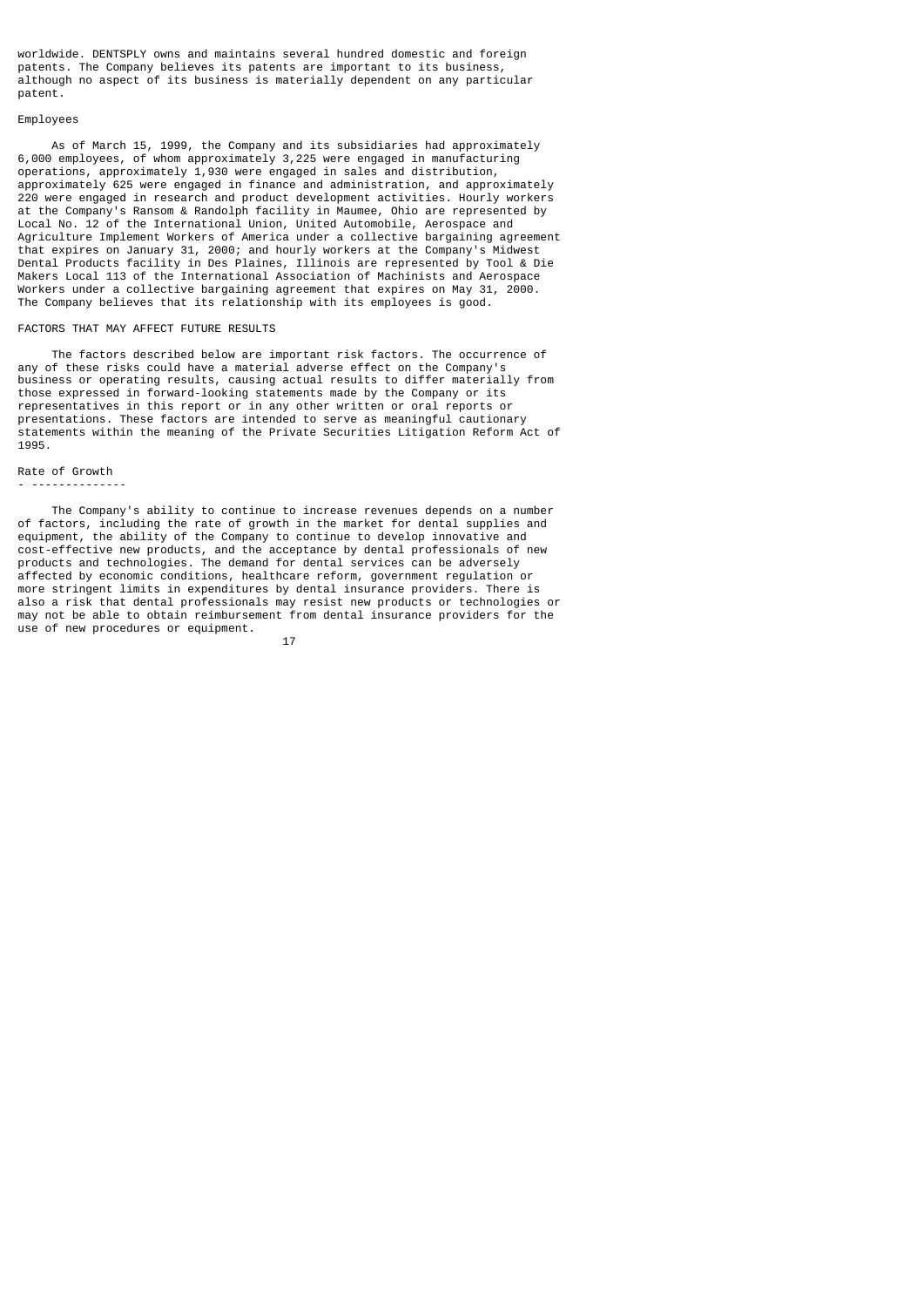The Company's growth in recent years has depended to a significant extent on acquisitions. The Company completed fourteen acquisitions in 1996, 1997 and 1998, the largest of which were Tulsa Dental Products LLC in 1996 and GAC, Inc. and Vereingte Dentalwerke GmbH in 1998. There can be no assurance that the Company will be able to continue to identify and complete acquisitions which will add materially to the Company's revenues. Among the risks that could affect the Company's ability to complete such acquisitions are competition for appropriate acquisition candidates and the relatively small size of many such candidates. Moreover, there can be no assurance that the Company will successfully integrate into its operations the businesses that it acquires or that any such integration will not take longer and cost more than anticipated.

### Fluctuating Operating Results - -----------------------------

 The Company's business is subject to quarterly variations in operating results caused by seasonality and by business and industry conditions, making operating results more difficult to predict. The timing of acquisitions, the impact of purchase accounting adjustments and consolidations among distributors of the Company's products may also affect the Company's operating results in any particular period.

## Currency Translation and International Business Risks - -----------------------------------------------------

 Because approximately 40% of the Company's revenues have been generated in currencies other than the U.S. dollar, the value of the U.S. dollar in relation to those currencies affects the Company's operating results. The strength of the U.S. dollar relative to foreign currencies can have a negative effect on the Company's revenues and operating results. If the U.S. dollar strengthens in relation to other currencies, the Company's revenues and operating results will be adversely affected. In addition, approximately 50% of the Company's revenues result from sales in markets outside of the United States. Europe has been an important market for the Company, and although Asia and South America have not historically been the source of significant revenues, the Company has made investments in Asian and South American markets because it believes that long-term future growth prospects in these geographic areas are good. Weakness in economic conditions in Europe could have a material adverse effect on the Company's sales and operating results, and continued economic turmoil in Asia and South America could have a material adverse effect on the Company's future rate of growth.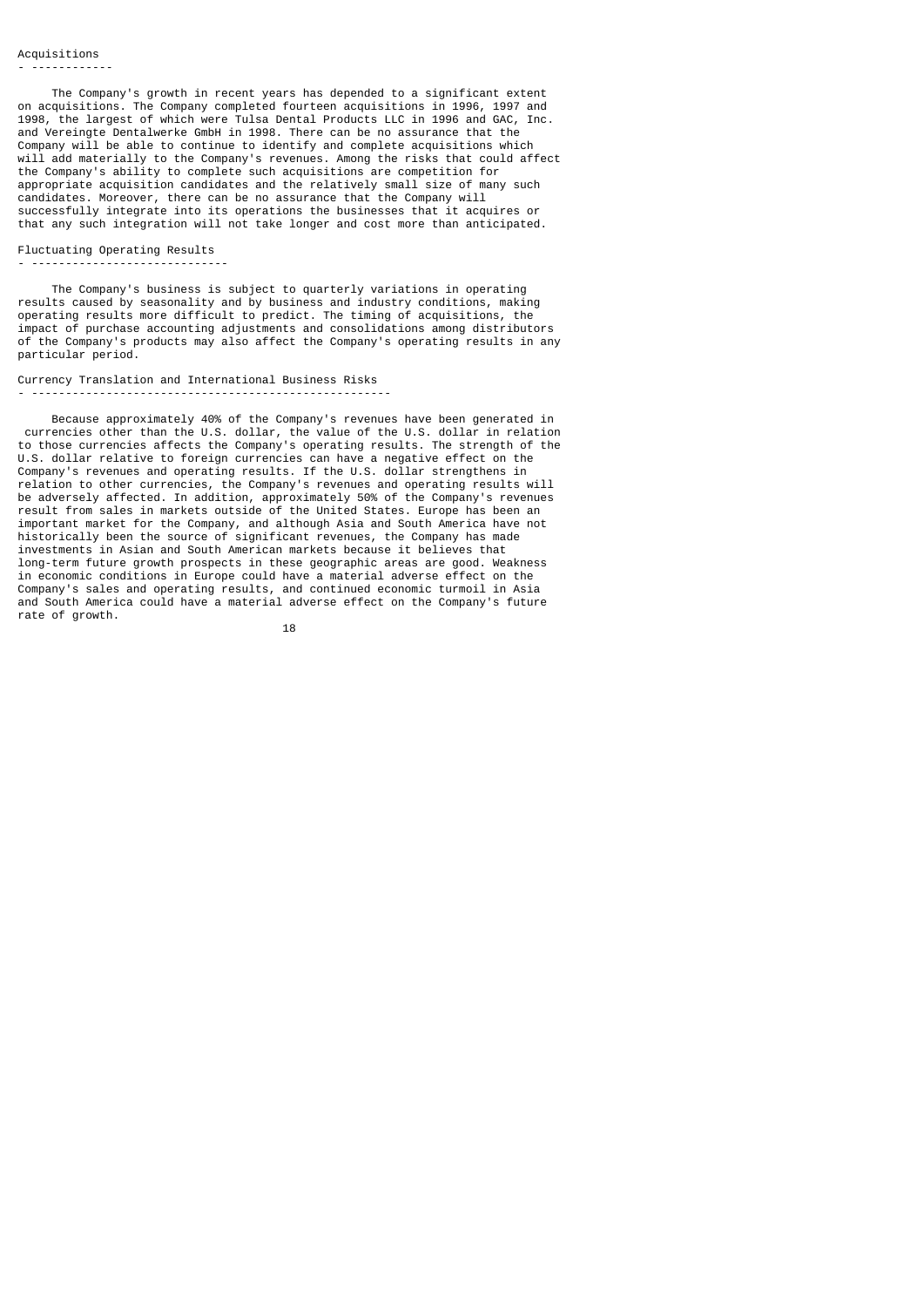The Company strives to increase its margins by controlling its costs and improving manufacturing efficiencies. However, there can be no assurance that the Company's efforts will continue to be successful. Margins can be adversely affected by many factors, including competition, product mix and the effect of acquisitions.

#### Ability to Attract and Retain Personnel - ---------------------------------------

 The Company's success is dependent upon its management and employees. The loss of senior management employees or any failure to recruit and train needed managerial, sales and technical personnel could have a material adverse effect on the Company.

Year 2000 - ---------

 The following information contains Year 2000 Readiness Disclosures under the Year 2000 Information and Readiness Disclosure Act.

 An issue affecting DENTSPLY and all other companies is whether computer systems and applications will recognize and process data for the Year 2000 and beyond. In 1995, the Company commenced an upgrade of its information technology ("IT") systems for all of its locations. A primary software was chosen to upgrade the Company's computerized business applications to world class standards and enable the Company to become Year 2000 compliant. Most of the identification, planning and development phases of the Year 2000 project have been completed. The Company is in the process of implementing the information system upgrade with an anticipated completion date of mid-1999.

 Possible Year 2000 issues not covered by the IT upgrades are being addressed separately and may require software replacement, reprogramming or other remedial action. The Company is engaged in a program to identify affected systems and applications and to develop a plan to correct any issues in the most effective manner. The Company is in the process of formulating contingency plans to the extent necessary in fiscal 1999.

 The Year 2000 initiative also presents a number of uncertainties including the status and planning of third parties. The Company is currently surveying its significant customers and vendors as to their Year 2000 compliance. Based on the nature of their responses, the Company will develop contingency plans as appropriate.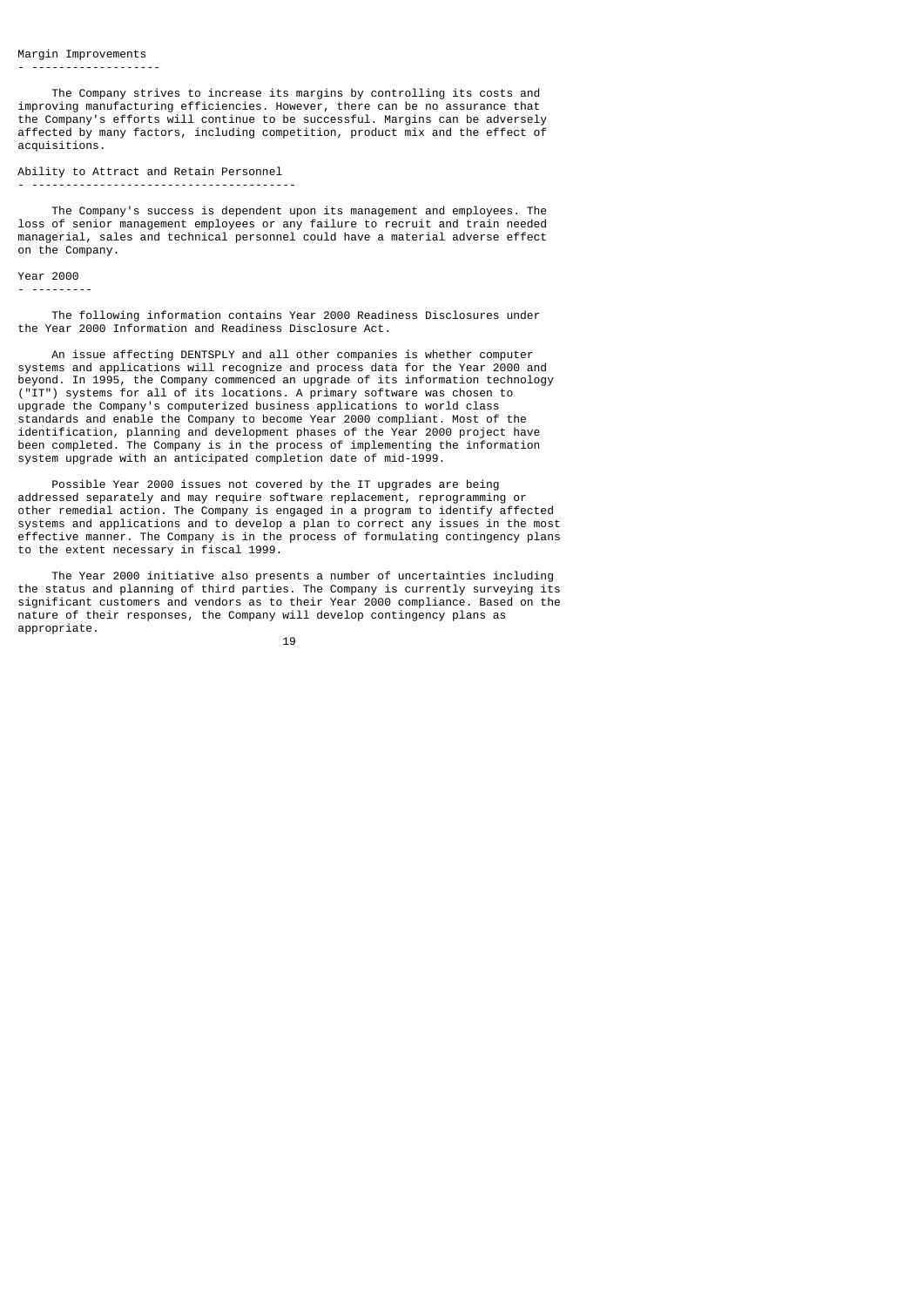There is no assurance that the Year 2000 project will be completed by mid-1999 or that Year 2000 issues not covered by the IT upgrade will not interrupt the Company's operations and cause unanticipated costs or reduce sales. In addition, the Company cannot be certain that its suppliers or customers will complete Year 2000 conversions which could have a material adverse impact on the Company's financial results.

# Competition

- ------------

 The worldwide market for dental supplies and equipment is highly competitive. There can be no assurance that the Company will successfully identify new product opportunities and develop and market new products successfully, or that new products and technologies introduced by competitors will not render the Company's products obsolete or noncompetitive.

## Antitakeover Provisions

```
- -----------------------
```
 Certain provisions of the Company's Certificate of Incorporation and By-Laws and of Delaware law could have the effect of making it difficult for a third party to acquire control of the Company. Such provisions include the division of the Board of Directors of the Company into three classes, with the three-year term of each class expiring each year, a provision allowing the Board of Directors to issue preferred stock having rights senior to those of the Common Stock and certain procedural requirements which make it difficult for stockholders to amend the Company's by-laws and which preclude stockholders from calling special meetings of stockholders. In addition, members of the Company's management and participants in the Company's Employee Stock Ownership Plan collectively own approximately 15% of the outstanding Common Stock of the Company, which may discourage a third party from attempting to acquire control of the Company in a transaction that is opposed by the Company's management and employees.

### Item 2. Properties - -------------------

 As of March 15, 1999, DENTSPLY maintains manufacturing facilities at the following locations:

| Location           | Function                                                                                                                                                   | Leased<br>or Owned |
|--------------------|------------------------------------------------------------------------------------------------------------------------------------------------------------|--------------------|
|                    |                                                                                                                                                            |                    |
| York, Pennsylvania | Manufacture and distribution of<br>artificial teeth and other dental<br>laboratory products; export of<br>dental products; corporate<br>headquarters<br>20 | Owned              |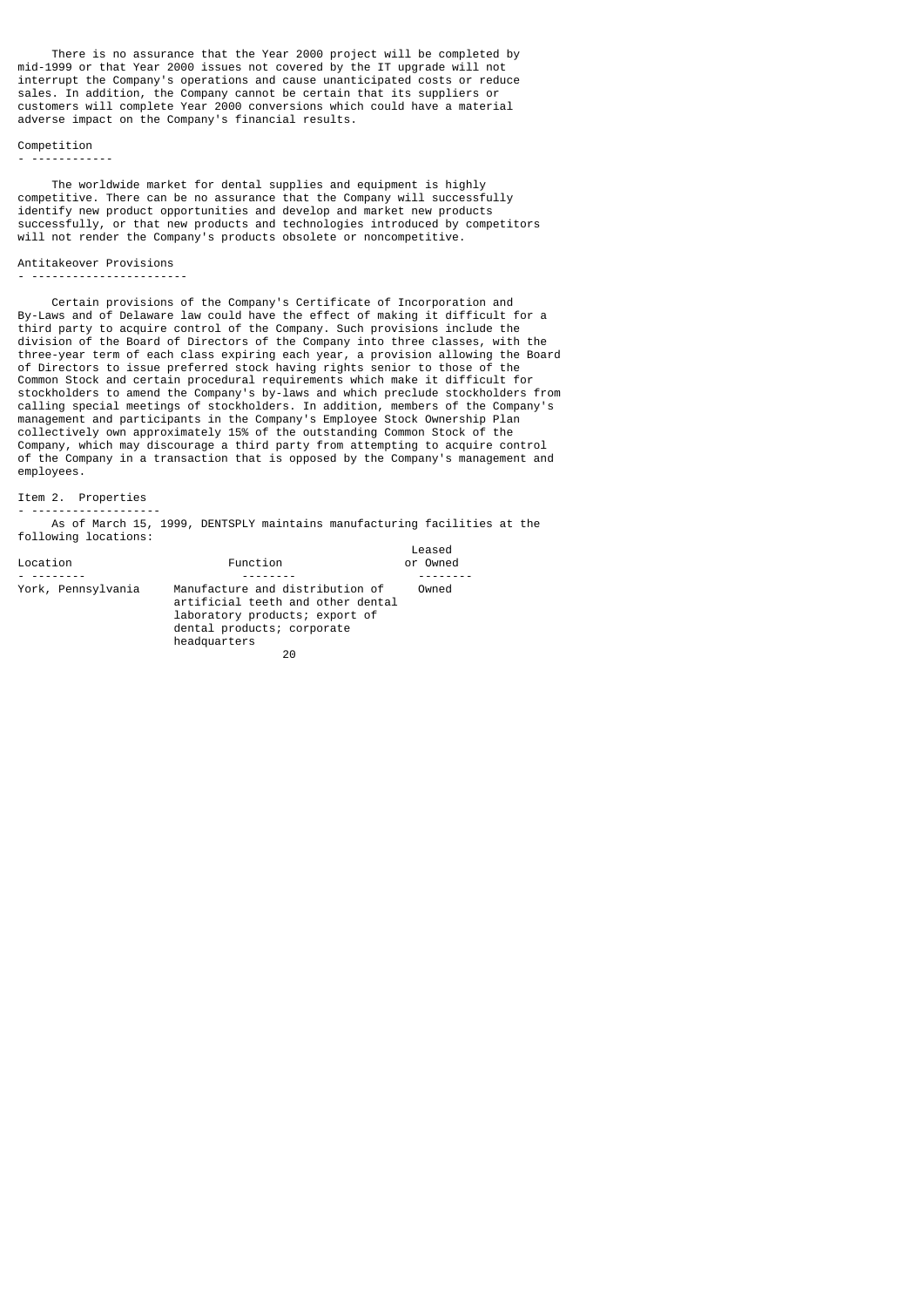| York, Pennsylvania                | Manufacture and distribution of<br>dental equipment and preventive<br>dental products                              | Owned     |
|-----------------------------------|--------------------------------------------------------------------------------------------------------------------|-----------|
| Des Plaines, Illinois             | Manufacture and assembly of dental<br>handpieces and components and<br>dental x-ray equipment                      | Leased    |
| Franklin Park,<br><b>Tllinois</b> | Manufacture and distribution of<br>needles and needle-related<br>products, primarily for the dental<br>profession  | Owned     |
| Milford, Delaware                 | Manufacture and distribution of<br>consumable dental products                                                      | Owned     |
| Las Piedras,<br>Puerto Rico       | Manufacture of crown and bridge<br>materials                                                                       | Owned     |
| Elgin, Illinois                   | Manufacture of dental x-ray film<br>holders, film mounts and<br>accessories                                        | Owned     |
| Maumee, Ohio                      | Manufacture and distribution of<br>investment casting products                                                     | Owned     |
| Lakewood, Colorado                | Manufacture and distribution of<br>bone grafting materials and<br>Hydroxylapatite plasma-feed<br>coating materials | Leased    |
| Commerce, California              | Manufacture and distribution of<br>investment casting products                                                     | Leased    |
| Carlsbad, California              | Manufacture and distribution of<br>intraoral cameras and computer<br>imaging systems                               | Leased(1) |
| Johnson City,<br>Tennessee        | Manufacture and distribution of<br>endodontic instruments and<br>materials                                         | Leased    |
| West Palm Beach,<br>Florida       | Manufacture and distribution of<br>endodontic instruments and<br>materials                                         | Leased    |
| Petropolis, Brazil                | Manufacture and distribution of<br>artificial teeth and consumable<br>dental products<br>21                        | Owned     |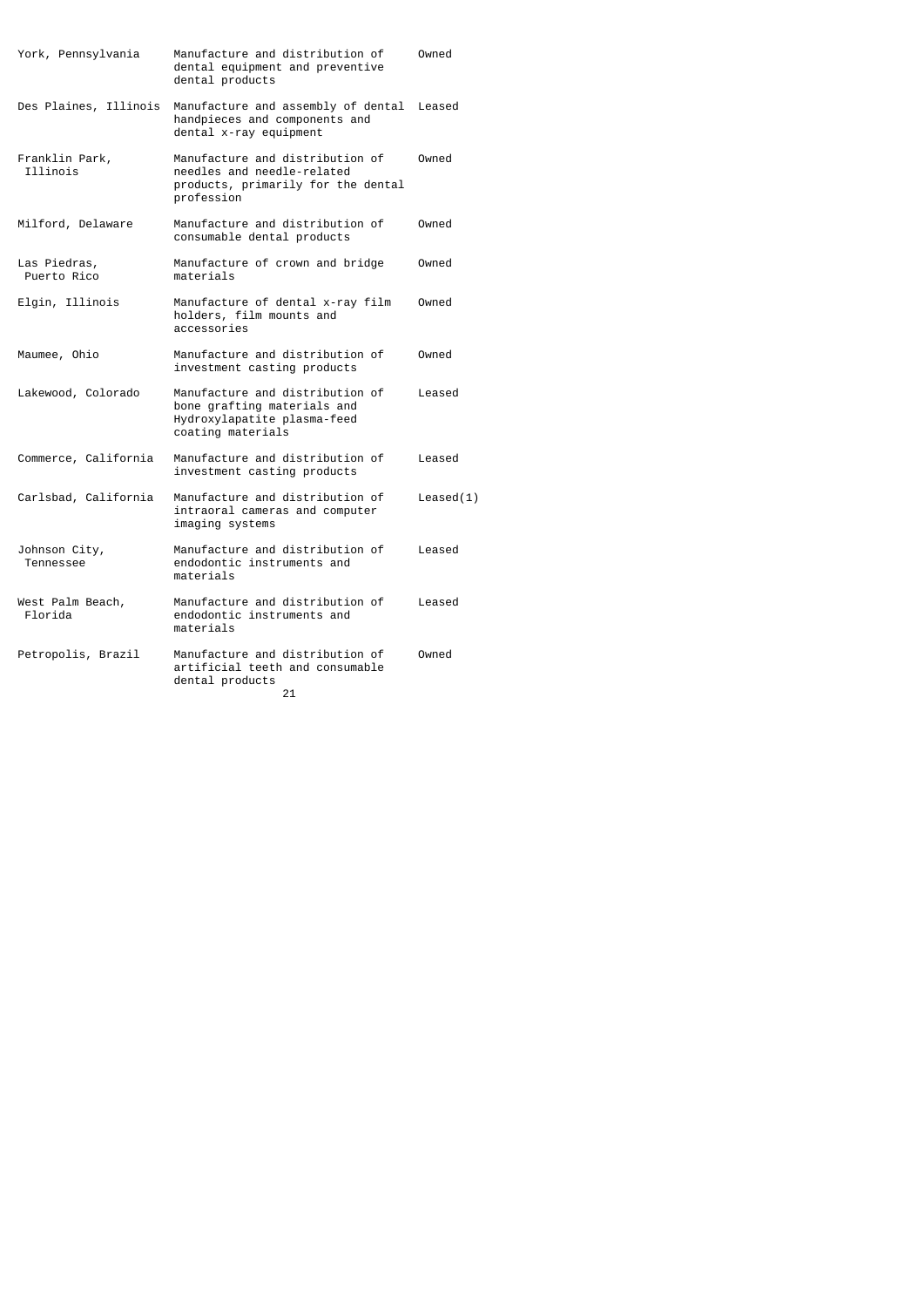| Petropolis, Brazil         | Manufacture and distribution of<br>dental anesthetics                                              | Owned    |
|----------------------------|----------------------------------------------------------------------------------------------------|----------|
| Dreieich, Germany          | Manufacture and distribution of<br>artificial teeth and other dental<br>laboratory products        | Owned(2) |
| Konstanz, Germany          | Manufacture and distribution of<br>consumable dental products;<br>distribution of dental equipment | Owned    |
| Munich, Germany            | Manufacture and distribution of<br>endodontic instruments and<br>materials                         | Owned    |
| Milan, Italy               | Manufacture and distribution of<br>dental x-ray equipment                                          | Leased   |
| Mexico City, Mexico        | Manufacture and distribution of<br>dental products                                                 | Owned    |
| Plymouth, England          | Manufacture and distribution of<br>dental hand instruments                                         | Leased   |
| Blackpool, England         | Manufacture and distribution of<br>dental materials                                                | Leased   |
| Ballaigues,<br>Switzerland | Manufacture and distribution of<br>endodontic instruments                                          | Owned    |
| Ballaigues,<br>Switzerland | Manufacture and distribution of<br>plastic components and packaging<br>material                    | Owned    |
| Le Creux,<br>Switzerland   | Manufacture and distribution of<br>endodontic instruments                                          | Owned    |
| Moscow, Russia             | Manufacture and distribution of<br>consumable dental products                                      | Leased   |
| New Delhi, India           | Manufacture and distribution of<br>dental products                                                 | Leased   |
| Tianjin, China             | Manufacture and distribution of<br>dental products                                                 | Leased   |
| (1)<br>(2)                 | Facility closed March 31, 1999<br>Manufacturing discontinued March 21 1000                         |          |

(2) Manufacturing discontinued March 31, 1999. <u>22</u>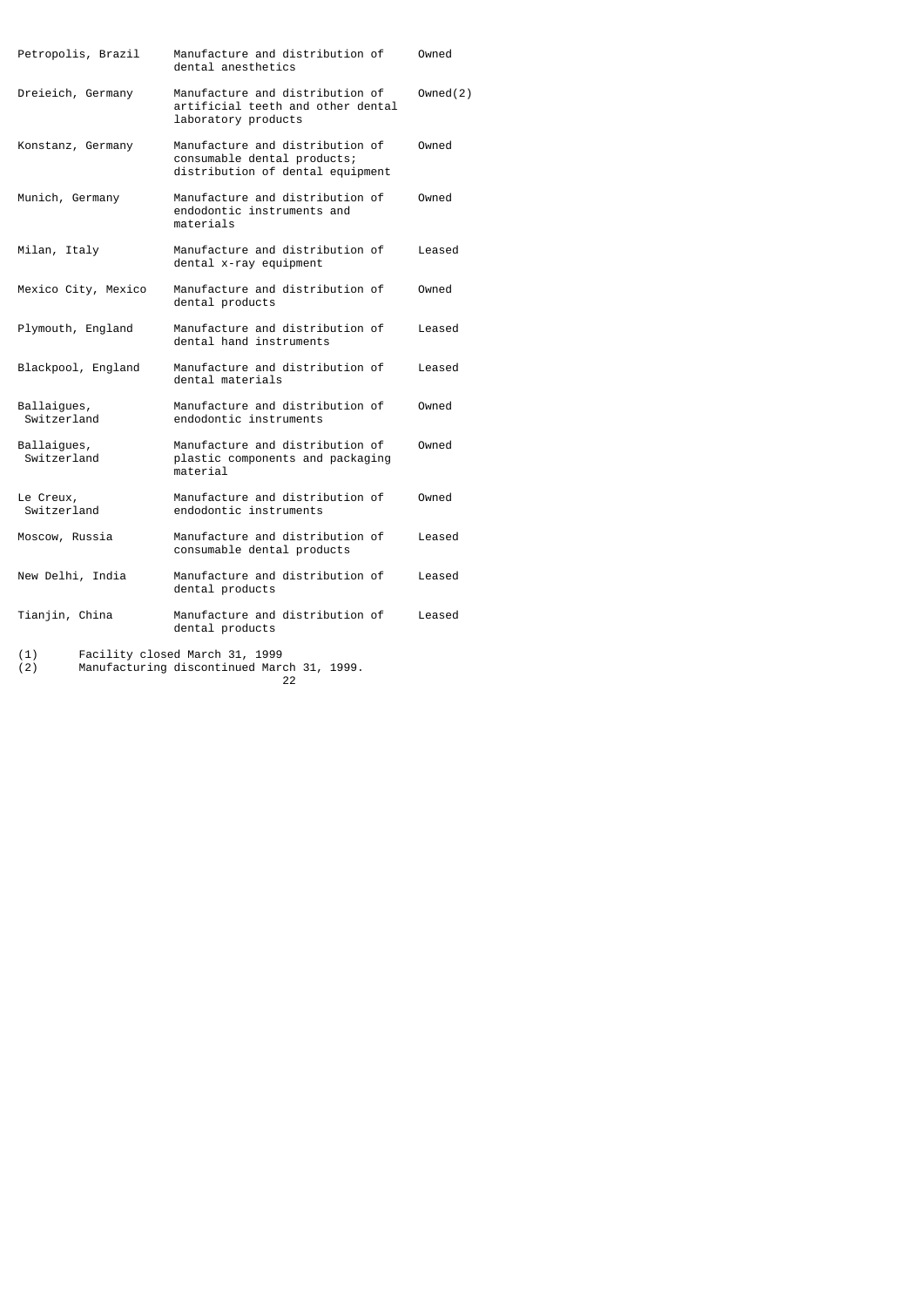In addition, the Company maintains sales and distribution offices at certain of its foreign and domestic manufacturing facilities, as well as at four other United States locations and at 22 international locations in 17 foreign countries. Of the 26 United States and international sites used exclusively for sales and distribution, one is owned by the Company and the remaining 25 are leased. The Company also maintains sales offices in various countries throughout the world.

 DENTSPLY believes that its properties and facilities are well maintained and are generally suitable and adequate for the purposes for which they are used.

## Item 3. Legal Proceedings

#### - --------------------------

 DENTSPLY and its subsidiaries are from time to time parties to lawsuits arising out of their respective operations. The Company believes that pending litigation to which DENTSPLY is a party will not have a material adverse effect upon its consolidated financial position or results of operations.

 In June 1995, the Antitrust Division of the United States Department of Justice initiated an antitrust investigating regarding the policies and conduct undertaken by the Company's Trubyte Division with respect to the distribution of artificial teeth and related products. On January 5, 1999, the Department of Justice filed a complaint against the company in the U.S. District Court in Wilmington, Delaware alleging that the Company's tooth distribution practices violate the antitrust laws and are seeking an order for the Company to discontinue its practices. A follow on private class action suit on behalf of dentists was filed January 12, 1999 in the Supreme Court of the State of New York for New York County. It is the Company's position that the conduct and activities of the Trubyte Division do not violate the antitrust laws and any outcome will not have a material adverse effect on the financial position or results of operations of the Company.

Item 4. Submission of Matters to a Vote of Security Holders - ------------------------------------------------------------

Not applicable.

Executive Officers of the Registrant

 The following table sets forth certain information regarding the executive officers of the Company as of March 15, 1999. 23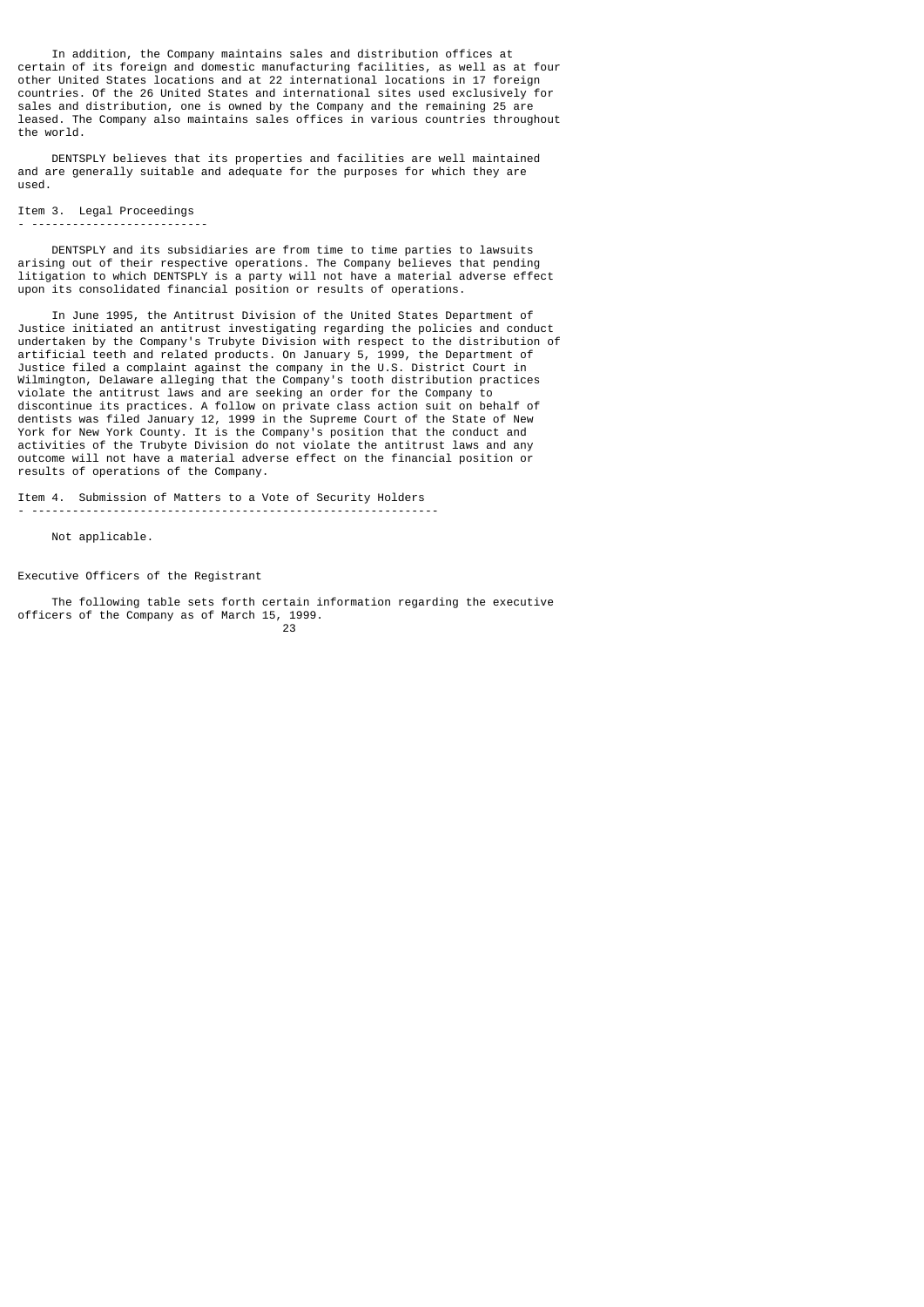| Name                 | Age | Position                                             |
|----------------------|-----|------------------------------------------------------|
|                      |     |                                                      |
| John C. Miles II     | 57  | Chairman of the Board and Chief<br>Executive Officer |
| Gerald K. Kunkle Jr. | 52  | President and Chief Operating Officer                |
| W. William Weston    | 51  | Senior Vice President                                |
| Michael R. Crane     | 58  | Senior Vice President                                |
| Thomas L. Whiting    | 56  | Senior Vice President                                |
| William R. Jellison  | 41  | Senior Vice President and Chief                      |
|                      |     | Financial Officer                                    |
| Brian M. Addison     | 45  | Vice President, Secretary and<br>General Counsel     |

 John C. Miles II was named Chairman of the Board effective May 20, 1998. Prior thereto, he was Vice Chairman of the Board since January 1, 1997. He was named Chief Executive Officer of the Company upon the resignation of Burton C. Borgelt from that position on January 1, 1996. Prior to that he was President and Chief Operating Officer and a director of the Company since the Merger and of Old Dentsply commencing in January 1990.

 Gerald K. Kunkle Jr. was named President and Chief Operating Officer effective January 1, 1997. Prior thereto, Mr. Kunkle served as President of Johnson and Johnson's Vistakon Division, a manufacturer and marketer of contact lenses, from January 1994 and, from early 1992 until January 1994, was President of Johnson and Johnson Orthopaedics, Inc., a manufacturer of orthopaedic implants, fracture management products and trauma devices.

 Michael R. Crane was named Senior Vice President of the following profit centers effective February 1, 1998: Ceramco, CeraMed, Dentsply Argentina, Dentsply Brazil, Dentsply Canada, Dentsply Mexico, DeTech, Latin American Export, Rinn, MPL, North American Group Marketing, Preventive Care, Ransom & Randolph and Trubyte. Effective January 1, 1999, MPL, Rinn and the 1998 acquisition, Crescent, were reassigned from Mr. Crane to Thomas L. Whiting.(1) Mr. Crane retained responsibilities for Herpo, acquired in May 1998 along with the remaining profit centers assigned to him effective February 1, 1998. From January 1, 1996 until February 1, 1998, Mr. Crane was Senior Vice President, North American Group. Prior to that he was Senior Vice President, Europe, Mideast, Africa and Commonwealth of Independent States of the Company effective in early 1995. Prior thereto he served as Senior Vice President, International Operations of the Company since the Merger, and in a similar capacity with Old Dentsply commencing in November 1989. Prior to that time, he served as Vice President Sales/Marketing for Whaledent International, a division of IPCO Corporation.

 W. William Weston was named Senior Vice President of the following profit centers effective February 1, 1998: DeDent, Dentsply France, Dentsply Italy,<br>24 <u>24</u>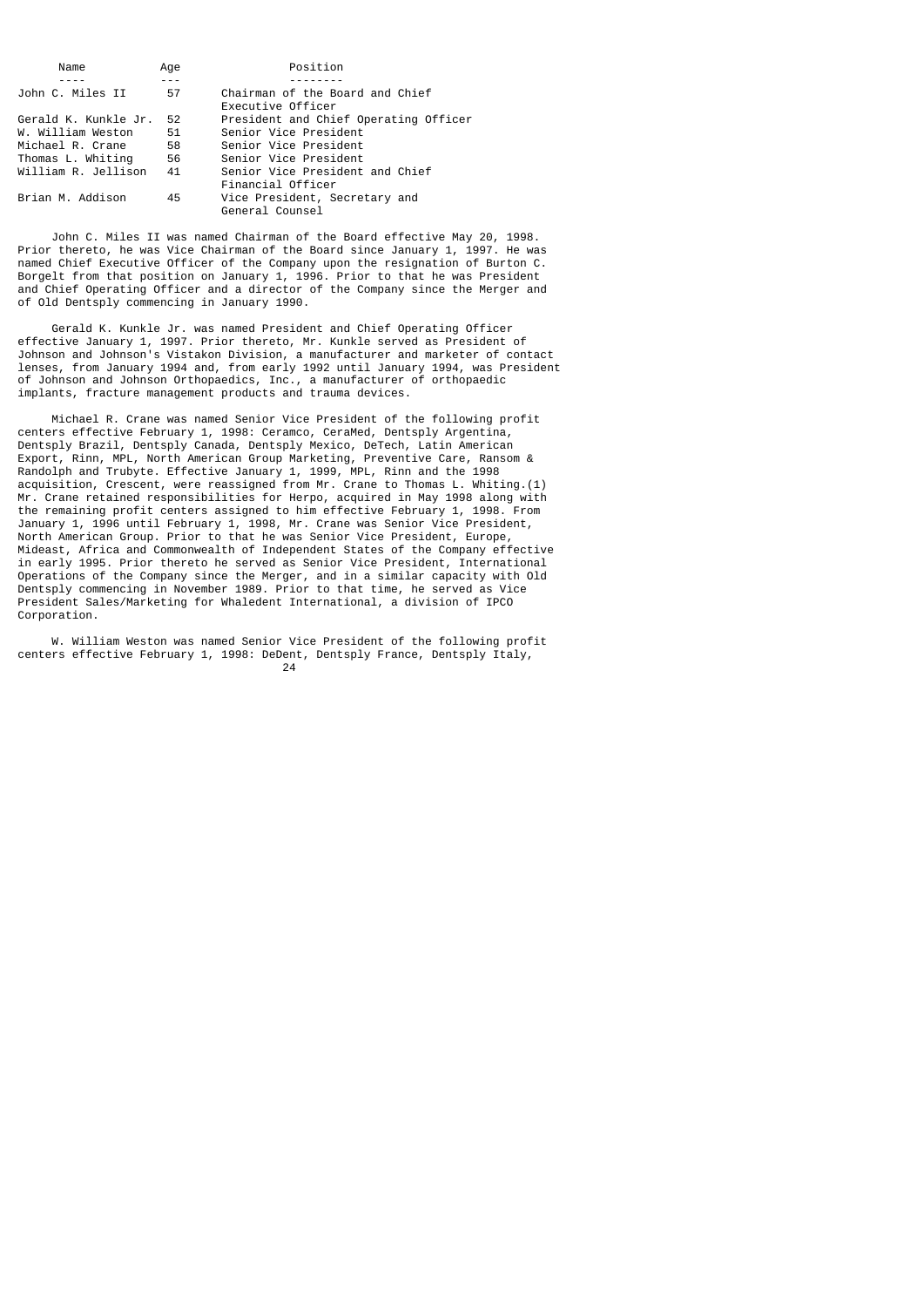Dentsply United Kingdom, L.D. Caulk, SIMFRA, SPAD and StomaDent. Effective January 1, 1999, Mr. Weston also assumed responsibility for Dentsply Asia, Dentsply Australia and Dentsply Japan in addition to the profit centers assigned to Mr. Weston effective February 1, 1998. From January 1, 1996 until February 1, 1998 Mr. Weston was Senior Vice President, European Group. Prior to that Mr. Weston served as the Vice President and General Manager of DENTSPLY's DeDent Operations in Europe from October 1, 1990 to January 1, 1996. Prior to that time he was Pharmaceutical Director for Pfizer in Germany.

 Thomas L. Whiting was named Senior Vice President of the following profit centers effective February 1, 1998: Dentsply Asia, Dentsply Australia, Dentsply Japan, Gendex, Maillefer, Midwest, New Image, Tulsa Dental, Gendex Germany, and Gendex Italy. Effective January 1, 1999, Dentsply Asia, Dentsply Australia, and Dentsply Japan were reassigned from Mr. Whiting to Mr. Weston. Mr. Whiting retains responsibility for GAC, InfoSoft and VDW, acquired in 1998, along with the remaining profit centers assigned to him February 1, 1998 and Rinn, MPL and Crescent reassigned from Mr. Crane. From early 1995 until February 1, 1998 Mr. Whiting was Senior Vice President, Pacific Rim, Latin America and Gendex; his responsibilities and title were expanded to encompass Tulsa Dental and New Image upon the Company's acquisitions of those businesses. Prior to this appointment, Mr. Whiting was Vice President and General Manager of the Company's L.D. Caulk Division since the Merger, and prior thereto served in the same capacity with Old Dentsply since joining Old Dentsply in 1987. Prior to that time, Mr. Whiting held management positions with Deseret Medical and the Parker-Davis Company.

 William R. Jellison was named Senior Vice President and Chief Financial Officer of the Company effective April 20, 1998. Prior to that time, Mr. Jellison held the position of Vice President of Finance, Treasurer and Corporate Controller for Donnelly Corporation of Holland, Michigan since 1994. From 1991 to 1994, Mr. Jellison was Donnelly's Vice President of Financial Operations, Treasurer and Corporate Controller. Prior to that, he served one year as Treasurer and Corporate Controller, and in other financial management positions for Donnelly. Mr. Jellison is a Certified Management Accountant.

 Brian M. Addison has been Vice President, Secretary and General Counsel of the Company since January 1, 1998. Prior to that he was Assistant Secretary and Corporate Counsel since December 1994. From August 1994 to December 1994 he was a Partner at the Harrisburg, Pennsylvania law firm of McNees, Wallace & Nurick. Prior to that he was Senior Counsel at Hershey Foods Corporation.

(1) The reassignment of profit centers among Messrs. Crane, Weston and Whiting was part of the implementation of a new organizational structure for the Company's profit center locations.

<u>25 and 25</u>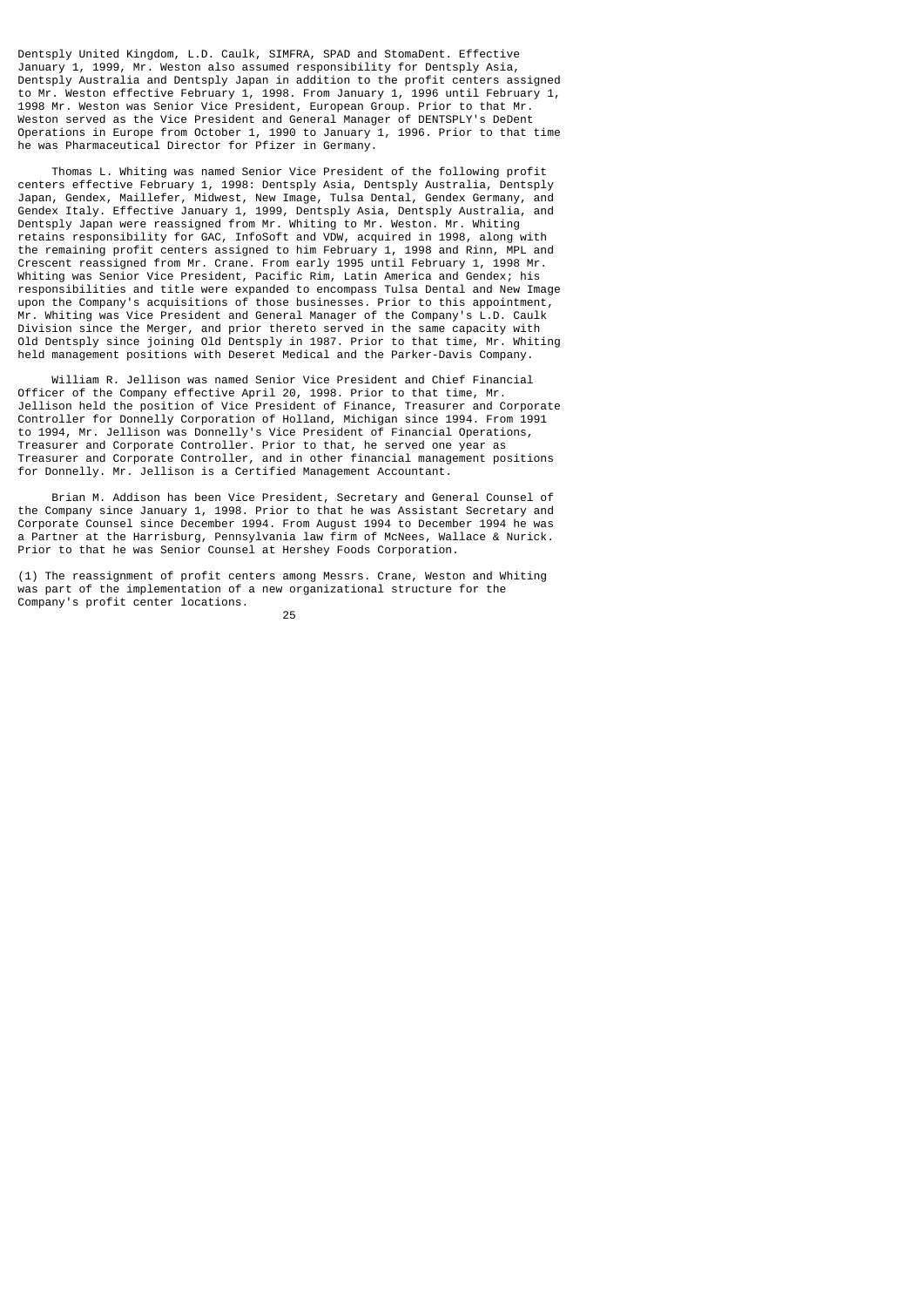#### PART TT

#### Item 5. Market for Registrant's Common Equity and Related - ---------------------------------------------------------- Stockholder Matters

- -------------------

 The information set forth under the caption "Supplemental Stock Information" in Part IV of this Annual Report on Form 10-K is incorporated herein by reference in response to this Item 5.

### Item 6. Selected Financial Data - --------------------------------

 The information set forth under the caption "Selected Financial Data" in Part IV of this Annual Report on Form 10-K is incorporated herein by reference in response to this Item 6.

Item 7. Management's Discussion and Analysis of Financial - ---------------------------------------------------------- Condition and Results of Operations - -----------------------------------

 The information set forth under the caption "Management's Discussion and Analysis of Financial Condition and Results of Operations" in Part IV of this Annual Report on Form 10-K is incorporated herein by reference in response to this Item 7.

## Item 7A. Quantitative and Qualitative Disclosure About Market Risk - -------------------------------------------------------------------

 The table below provides information about the Company's market sensitive financial instruments and includes "forward-looking statements" that involve risks and uncertainties. Actual results cold differ materially from those expressed in the forward-looking statements. The Company's major market risk exposures are changing interest rates, primarily in the United States and movements in foreign currency exchange rates. The Company's policy is to manage interest rates through the use of floating rate debt and interest rate swaps to adjust interest rate exposures when appropriate, based upon market conditions. A portion of the Company's borrowings are denominated in foreign currencies which exposes the Company to market risk associated with exchange rate movements. The Company's policy generally is to hedge major foreign currency exposures through foreign exchange forward contracts. These contracts are entered into with major financial institutions thereby minimizing the risk of credit loss. The Company does not hold or issue derivative financial instruments for speculative or trading purposes. The Company is subject to other foreign exchange market risk exposure as a result of non-financial instrument anticipated foreign currency cash flows which

<u>26 and 26</u>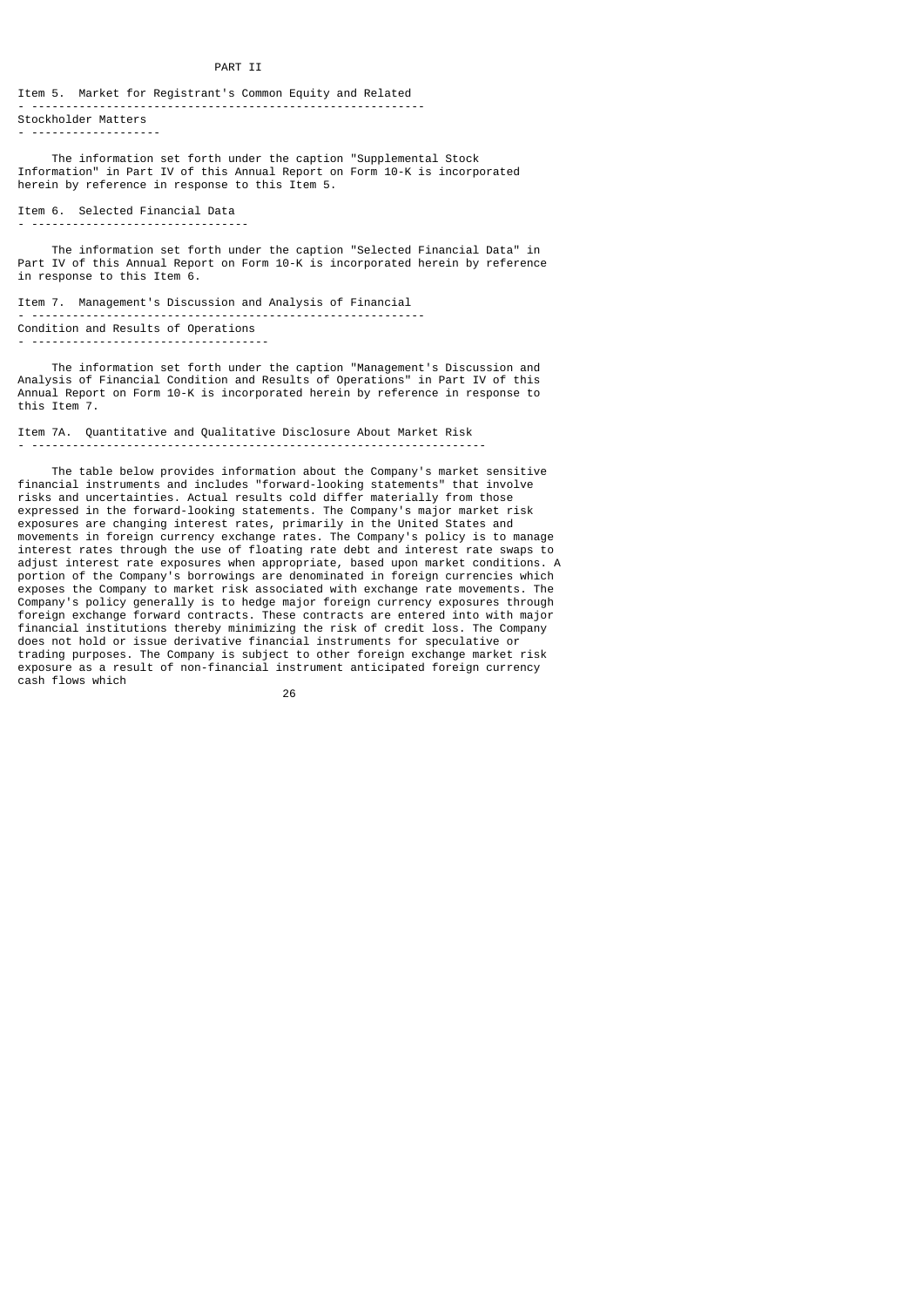are difficult to reasonably predict, and have therefore not been included in the table below. All items described are non-trading and are stated in U.S. dollars.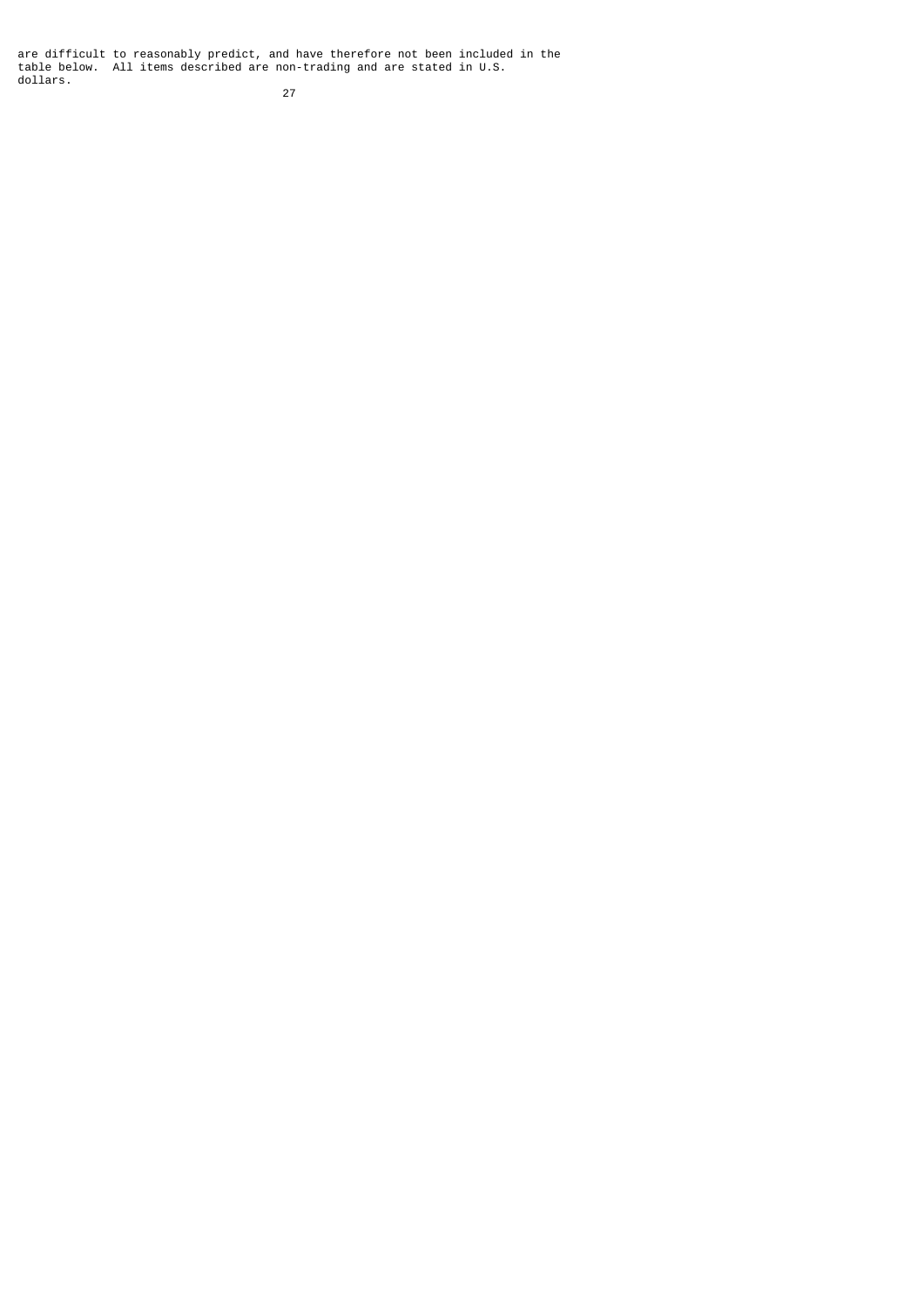| Expected Maturity Dates 1999<br>(in thousands)    |               | 2001 - 10 | 2002           | 2003   | There-<br>after | Total   | Fair<br>Value<br>12/31/98 |
|---------------------------------------------------|---------------|-----------|----------------|--------|-----------------|---------|---------------------------|
| <b>ASSETS</b>                                     |               |           |                |        |                 |         |                           |
| Forward purchase<br>agreements                    |               |           |                |        |                 |         |                           |
| Swiss denominated                                 | \$<br>7,600   |           |                |        |                 | \$      | 7,600 \$7,600             |
| Dollar denominated<br><b>DEBT</b>                 | 1,200         |           |                |        |                 | 1,200   | 1,254                     |
| Current:                                          |               |           |                |        |                 |         |                           |
| Dollar denominated                                | 2,400         |           |                |        |                 | 2,400   |                           |
| Average interest rates                            | 7.0%          |           |                |        |                 |         |                           |
| Hong Kong denominated                             | 3,718         |           |                |        |                 | 3,718   |                           |
| Average interest rates<br>Duetschmark denominated | 6.1%<br>2,167 |           |                |        |                 | 2,167   |                           |
| Average interest rates                            | 4.1%          |           |                |        |                 |         |                           |
| Non-current:                                      |               |           |                |        |                 |         |                           |
| Sterling denominated                              |               |           | 13,608         |        |                 | 13,608  |                           |
| Average interest rates                            |               |           | 7.2%           |        |                 |         |                           |
| Swiss Franc denominated<br>Average interest rates |               |           | 16,051<br>1.8% |        |                 | 16,051  |                           |
| Australian \$ denominated                         |               |           | 3,061          |        |                 | 3,061   |                           |
| Average interest rates                            |               |           | 5.4%           |        |                 |         |                           |
| US\$ denominated                                  |               |           | 100,000        |        |                 | 100,000 |                           |
| Average interest rates                            |               |           | 5.6%           |        |                 |         |                           |
| Interest rate swaps                               |               | 40,000    |                | 20,000 | 20,000          | 80,000  | (2, 579)                  |

<u>28 and 28 and 28 and 28 and 28 and 28 and 28 and 28 and 28 and 28 and 28 and 28 and 28 and 28 and 28 and 28 and 28 and 28 and 28 and 28 and 28 and 28 and 28 and 28 and 28 and 28 and 28 and 28 and 28 and 28 and 28 and 28 a</u>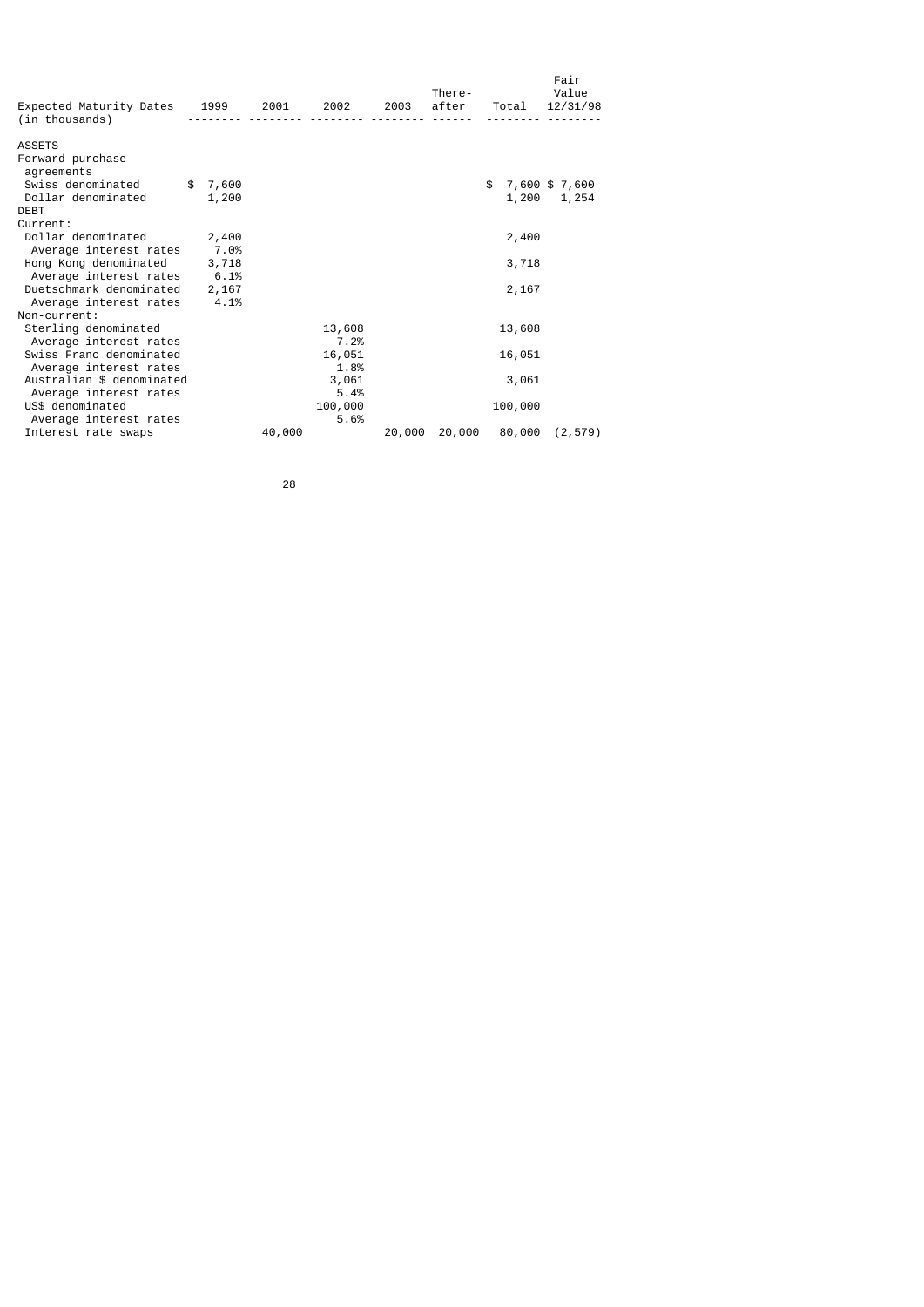The information set forth under the captions "Consolidated Statements of Income," "Consolidated Balance Sheets," "Consolidated Statements of Stockholders' Equity," "Consolidated Statements of Cash Flows," "Notes to Consolidated Financial Statements," "Management's Financial Responsibility" and "Independent Auditors' Report" of KPMG LLP in Part IV of this Annual Report on Form 10-K is incorporated herein by reference in response to this Item 8.

Item 9. Changes in and Disagreements with Accountants on - --------------------------------------------------------- Accounting and Financial Disclosure - -----------------------------------

Not applicable.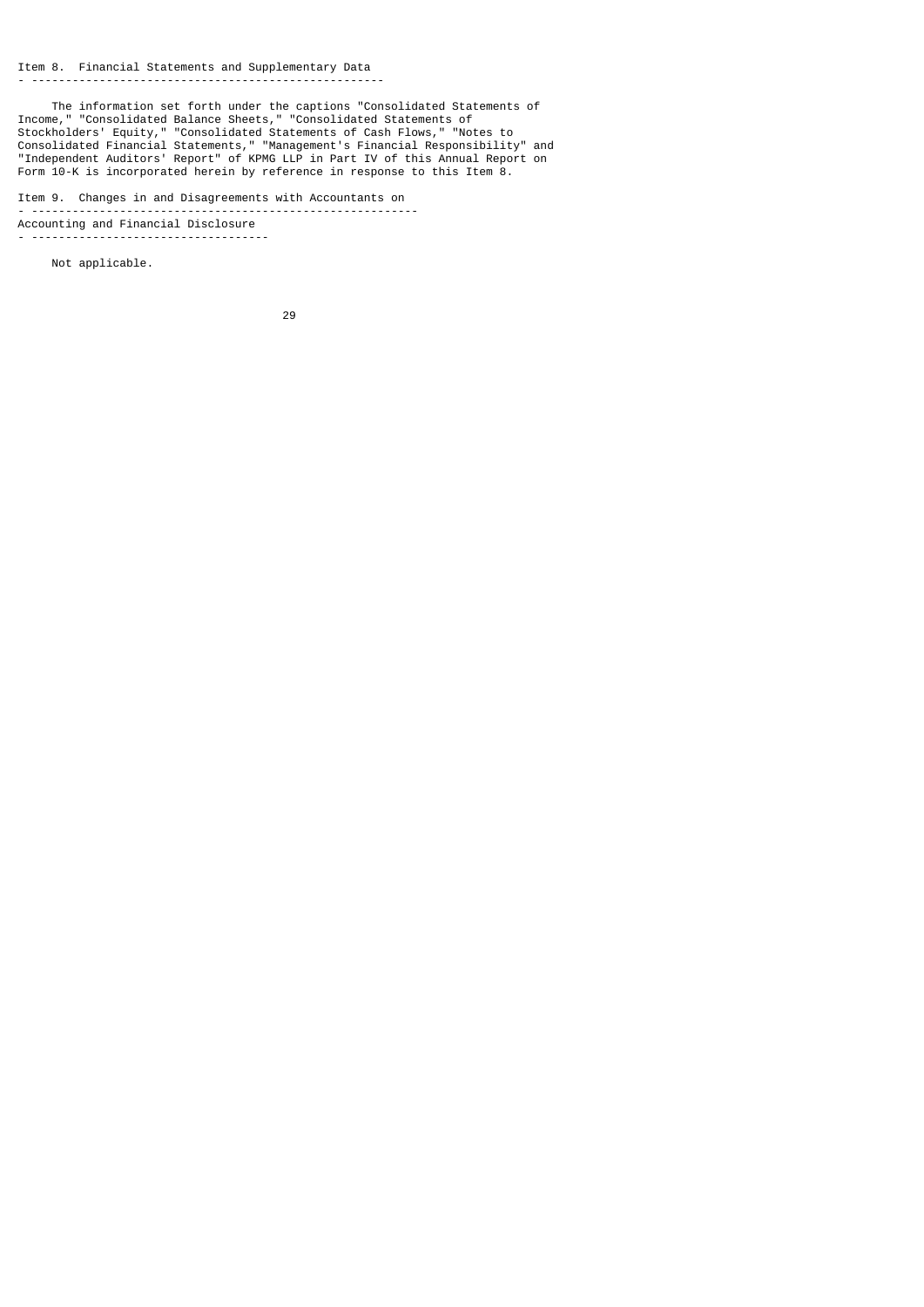### PART III

Item 10. Directors and Executive Officers of the Registrant - ------------------------------------------------------------

 The information set forth under the caption "Executive Officers of the Registrant" in Part I of this Annual Report on Form 10-K and the information set forth under the captions "Election of Directors", "Section 16(a) Beneficial Ownership Reporting compliance" and "Other Matters" in the Proxy Statement is incorporated herein by reference in response to this Item 10.

Item 11. Executive Compensation - --------------------------------

 The information set forth under the caption "Executive Compensation" in the Proxy Statement is incorporated herein by reference in response to this Item 11.

Item 12. Security Ownership of Certain Beneficial Owners and - ------------------------------------------------------------- Management

- ----------

 The information set forth under the caption "Security Ownership of Certain Beneficial Owners and Management" in the Proxy Statement is incorporated herein by reference in response to this Item 12.

- --------------------------------------------------------

Item 13. Certain Relationships and Related Transactions

 The information set forth under the subcaptions "Compensation of Directors", "Human Resources Committee Interlocks and Insider Participation" and "Reports on Executive Compensation" in the Proxy Statement is incorporated herein by reference to this Item 13.

30 and 20 and 20 and 20 and 20 and 20 and 20 and 20 and 20 and 20 and 20 and 20 and 20 and 20 and 20 and 20 an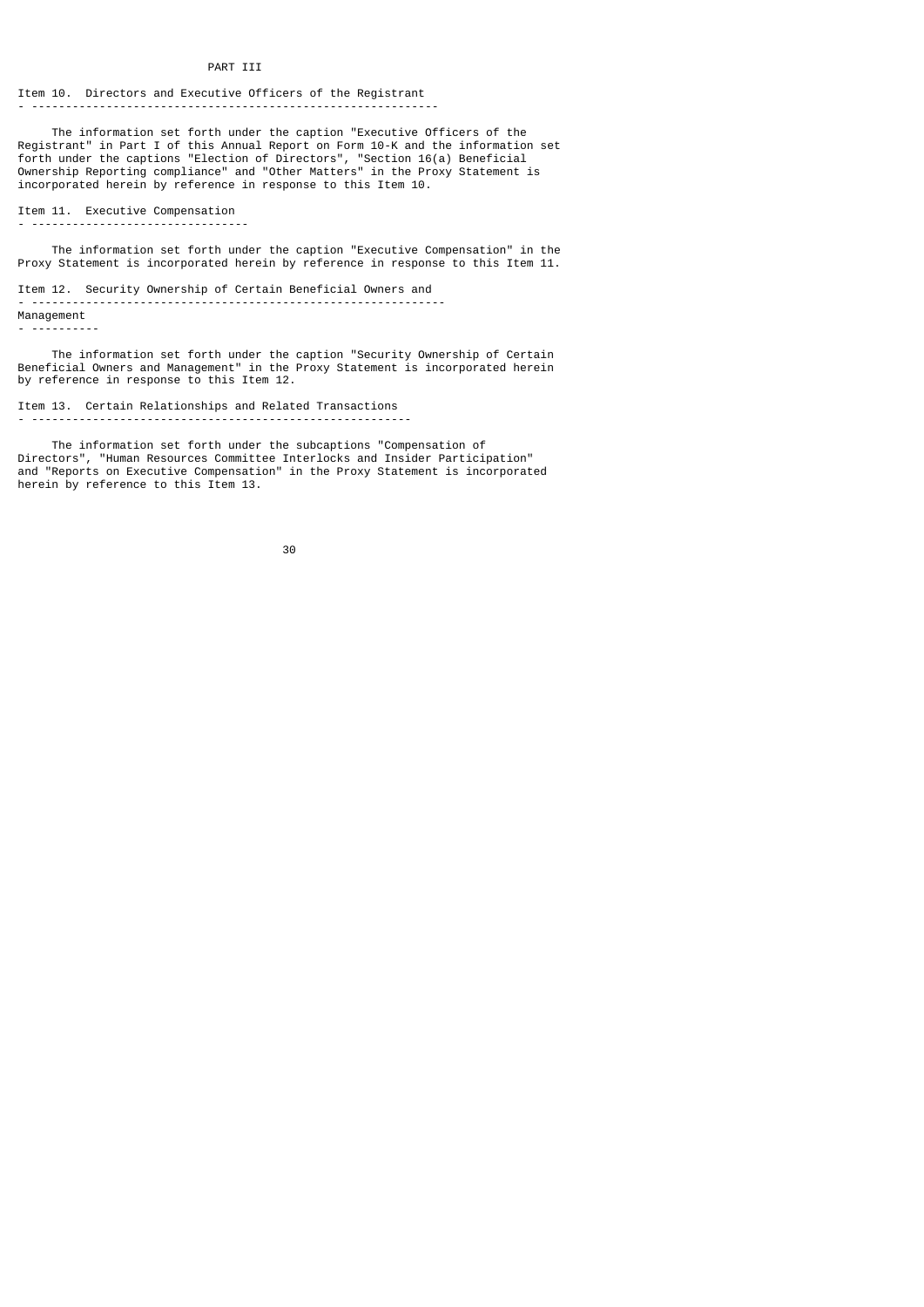# PART IV

Item 14. Exhibits, Financial Statement Schedules and Reports on - ---------------------------------------------------------------- Form 8-K

- --------

|    | (a) Documents filed as part of this Report Page No.<br>.                                                                   | Sequential |
|----|----------------------------------------------------------------------------------------------------------------------------|------------|
| 1. | Supplemental Stock Information                                                                                             | 36         |
| 2. | Selected Financial Data                                                                                                    | 37         |
| 3. | Management's Discussion and Analysis<br>of Financial Condition and Results of<br>Operations                                | 38         |
| 4. | Financial Statements and Supplementary<br>Data                                                                             |            |
|    | The following consolidated financial<br>statements of the Company are filed as<br>part of this Annual Report on Form 10-K: |            |
|    | Management's Financial Responsibility                                                                                      | 45         |
|    | Independent Auditors' Report of<br>KPMG LLP                                                                                | 46         |
|    | Consolidated Statements of Income<br>for the years ended December 31,<br>1998, 1997 and 1996                               | 47         |
|    | Consolidated Balance Sheets as of<br>December 31, 1998 and 1997                                                            | 48         |
|    | Consolidated Statements of<br>Stockholders' Equity for the years<br>ended December 31, 1998, 1997 and<br>1996              | 49         |
|    | Consolidated Statements of Cash<br>Flows for the years ended<br>December 31, 1998, 1997 and 1996                           | 52         |
|    | Notes to Consolidated Financial<br>Statements                                                                              | 56         |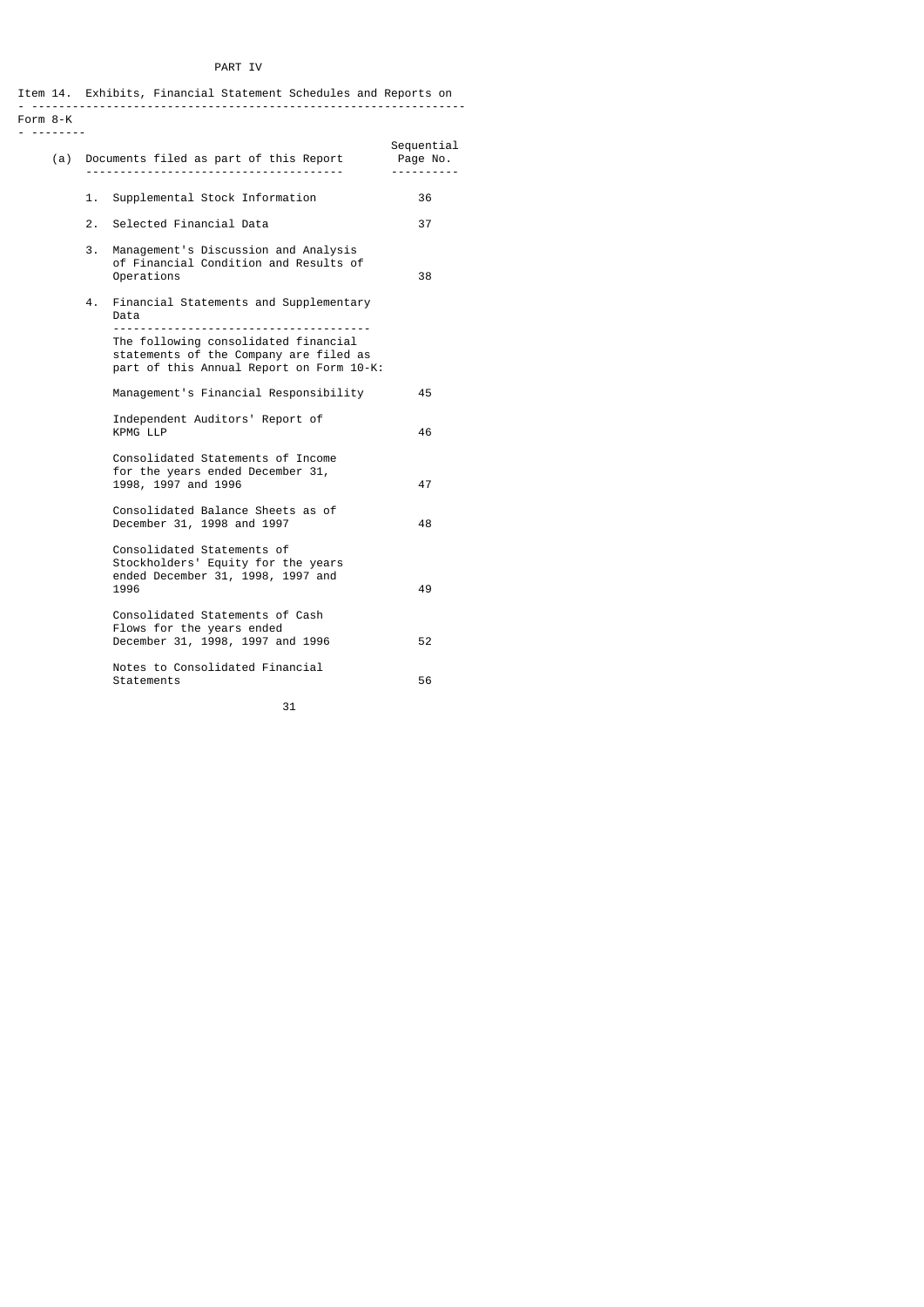| 5. |                      | Financial Statement Schedules                                                                                                                                                                                                                                                                                                                                                               | Sequential<br>Page No. |
|----|----------------------|---------------------------------------------------------------------------------------------------------------------------------------------------------------------------------------------------------------------------------------------------------------------------------------------------------------------------------------------------------------------------------------------|------------------------|
|    |                      | The following financial statement<br>schedule is filed as part of<br>this Annual Report on Form 10-K:                                                                                                                                                                                                                                                                                       |                        |
|    | accounts             | Schedule II - Valuation and qualifying                                                                                                                                                                                                                                                                                                                                                      | 77                     |
|    |                      | Financial statement schedules not<br>listed above have been omitted because<br>they are inapplicable, are not required<br>under applicable provisions of<br>Regulation S-X, or the information that<br>would otherwise be included in such<br>schedules is contained in the<br>registrant's consolidated financial<br>statements or accompanying notes.                                     |                        |
| 6. | Report on Form 10-K. | Exhibits. The Exhibits listed below are filed or<br>incorporated by reference as part of this Annual                                                                                                                                                                                                                                                                                        |                        |
|    | Exhibit<br>Number    | Description                                                                                                                                                                                                                                                                                                                                                                                 |                        |
|    | 3.1<br>3.2<br>4.1    | Restated Certificate of Incorporation (1)<br>By-Laws, as amended (2)<br>364-Day and 5-Year Competitive Advance,<br>Revolving Credit and Guaranty Agreements<br>dated as of October 23, 1997 among the<br>Company, the guarantors named therein,<br>the banks named therein, the Chase<br>Manhattan Bank as Administrative Agent,<br>and ABN Amro Bank, N.V. as Documentation<br>Agent. (11) |                        |
|    | 10.1                 | 1992 Stock Option Plan adopted May 26,<br>1992 (4)                                                                                                                                                                                                                                                                                                                                          |                        |
|    | 10.2                 | 1993 Stock Option Plan (2)                                                                                                                                                                                                                                                                                                                                                                  |                        |
|    | 10.3<br>10.4         | 1998 Stock Option Plan (1)                                                                                                                                                                                                                                                                                                                                                                  |                        |
|    |                      | Nonstatutory Stock Option Agreement<br>between the Company and Burton C.<br>Borgelt (3)                                                                                                                                                                                                                                                                                                     |                        |
|    | 10.5<br>(a)          | Employee Stock Ownership Plan as amended<br>effective as of December 1, 1982,<br>restated as of January 1, 1991 (7)                                                                                                                                                                                                                                                                         |                        |
|    |                      |                                                                                                                                                                                                                                                                                                                                                                                             |                        |

 (b) Second amendment to the DENTSPLY Employee Stock Ownership Plan (10)  $32$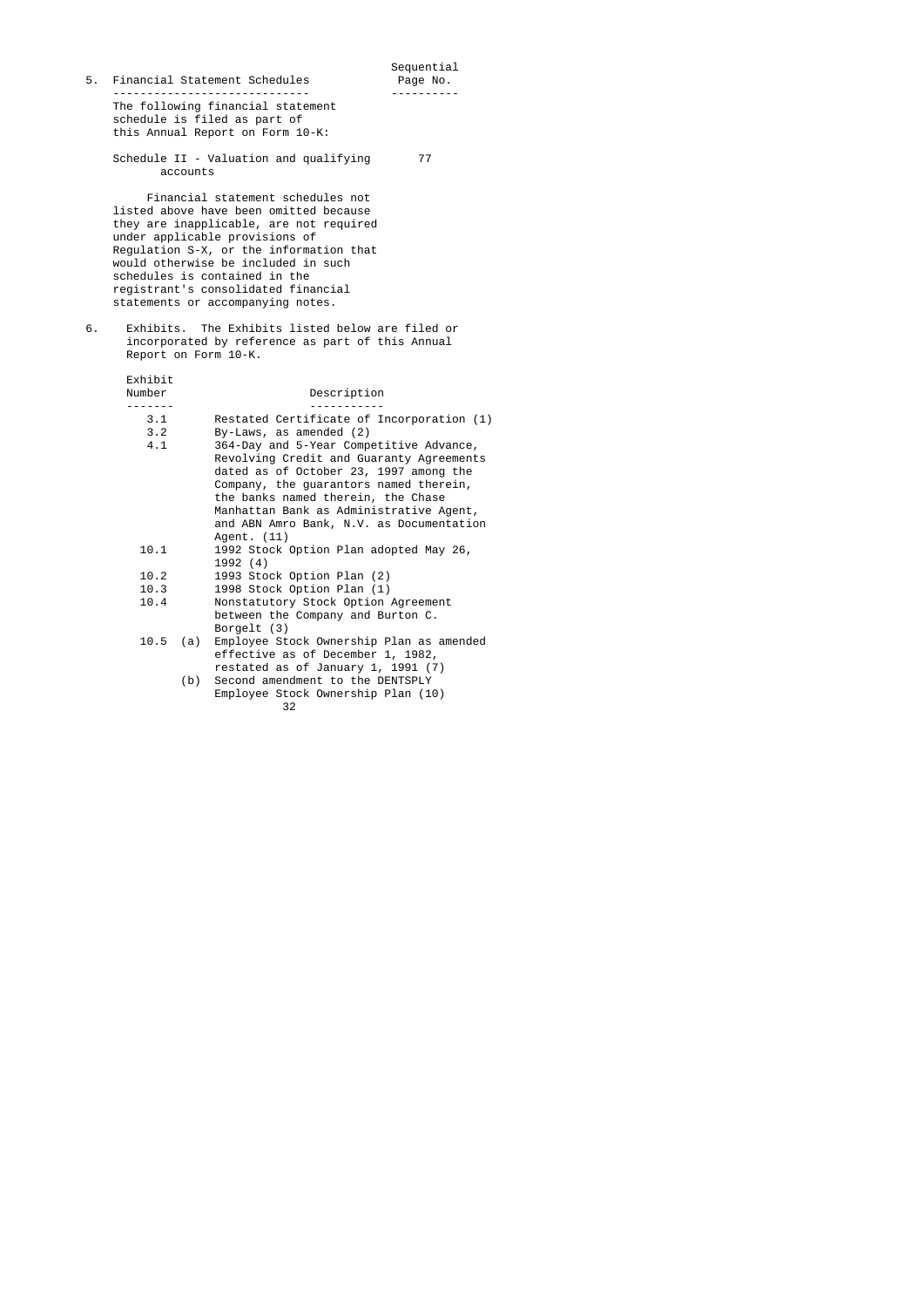- (c) Third Amendment to the DENTSPLY
- Employee Stock Ownership Plan<br>10.6 (a) Retainer Agreement dated Decem
- Retainer Agreement dated December 29, 1992 between the Company and State Street Bank and Trust Company ("State Street")  $(5)$ 
	- (b) Trust Agreement between the Company and State Street Bank and Trust Company dated as of August 11, 1993 (6)
- (c) Amendment to Trust Agreement between the Company and State Street Bank and Trust Company effective August 11, 1993 (6)
	- 10.7 Employment Agreement dated January 1, 1996 between the Company and Burton C.
- Borgelt (9)\*<br>10.8 (a) Employment A Employment Agreement dated as of December 31, 1987 between the Company and John C. Miles II (5)\*
- (b) Amendment to Employment Agreement between the Company and John C. Miles II dated February 16, 1996, effective January 1,  $1996 \hspace{1mm} (9)^*$
- 10.9 Employment Agreement dated as of December 31, 1987, as amended as of February 8, 1990, between the Company and Leslie A. Jones (5)\*
- 10.10 Employment Agreement dated as of December 10, 1992 between the Company and Michael R. Crane (5)\*
- 10.11 Employment Agreement dated as of December 10, 1992 between the Company and Edward D. Yates (5)\*
	- 10.12 Employment Agreement dated January 1, 1996 between the Company and W. William  $\begin{array}{cc}\n\text{Weston (9)}\\
	10.13\n\end{array}$
	- mesee...., 2, 1996 between the Company and Thomas L.  $Whiting (9)*$ <br>10.14 Employment A
- Employment Agreement dated October 11, 1996 between the Company and Gerald K. Kunkle Jr. (10)\*
- 10.15 Employment Agreement dated April 20, 1998 between the Company and William R. Jellison<br>10.16 Employmer
	- Employment Agreement dated September 10, 1998 between the Company and Brian M.
- Addison<br>10.17 Midwest Midwest Dental Products Corporation Pension Plan as amended and restated effective January 1, 1989 (7)\*<br>33 33 and 2012 and 2013 and 2013 and 2014 and 2014 and 2014 and 2014 and 2014 and 2014 and 2014 and 2014 and 2014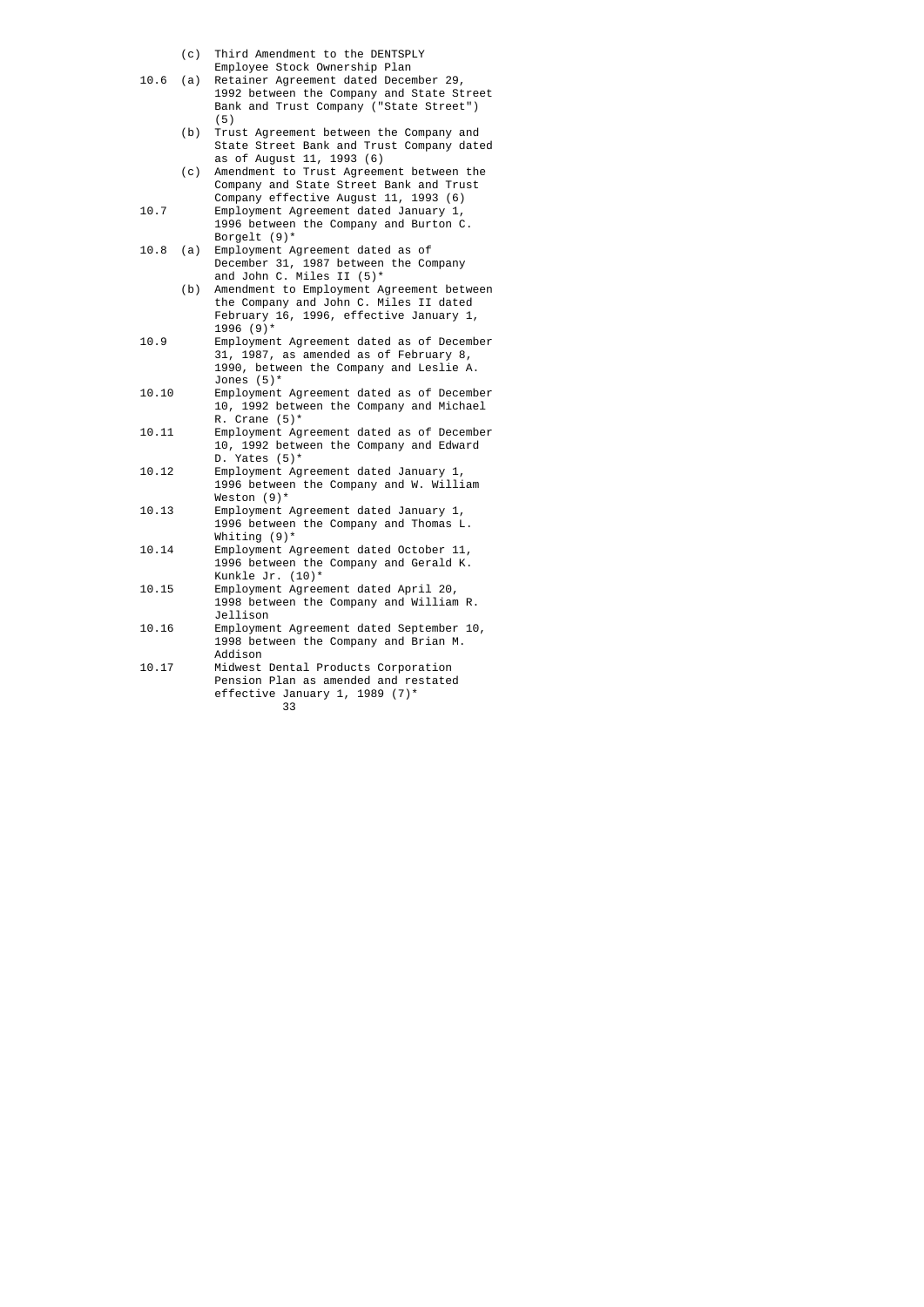| 10.18              | Revised Ransom & Randolph Pension Plan,<br>as amended effective as of September 1,<br>1985, restated as of January 1, 1989 $(7)^*$            |
|--------------------|-----------------------------------------------------------------------------------------------------------------------------------------------|
| 10.19              | DENTSPLY International Inc. Directors'<br>Deferred Compensation Plan effective<br>January 1, 1997 (10)*                                       |
| 10.20              | Asset Purchase and Sale Agreement, dated<br>January 10, 1996, between Tulsa Dental<br>Products, L.L.C. and DENTSPLY<br>International Inc. (8) |
| 10.21              | Supplemental Executive Retirement Plan<br>effective January 1, 1999                                                                           |
| 21.1<br>23.1<br>27 | Subsidiaries of the Company<br>Consent of KPMG LLP<br>Financial Data Schedule                                                                 |

- -------------------

\* Management contract or compensatory plan.

- (1) Incorporated by reference to exhibit included in the Company's Registration Statement on Form S-8 (No. 333-56093).
- (2) Incorporated by reference to exhibit included in the Company's Registration Statement on Form S-8 (No. 33-71792).
- (3) Incorporated by reference to exhibit included in the Company's Registration Statement on Form S-8 (No. 33-79094).
- (4) Incorporated by reference to exhibit included in the Company's Registration Statement on Form S-8 (No. 33-52616).
- (5) Incorporated by reference to exhibit included in the Company's Annual Report on Form 10-K for the fiscal year ended March 31, 1993, File No. 0-16211.
- (6) Incorporated by reference to exhibit included in the Company's Annual Report on Form 10-K for the fiscal year ended December 31, 1993, File No. 0-16211.
- (7) Incorporated by reference to exhibit included in the Company's Annual Report on Form 10-K for the fiscal year December 31, 1994, File No. 0-16211.
- (8) Incorporated by reference to exhibit included in the Company's Current Report on Form 8-K dated January 10, 1996, File No. 0-16211.
- (9) Incorporated by reference to exhibit included in the Company's Annual Report on Form 10-K for the fiscal year ended December 31, 1995, File No. 0-16211.  $34$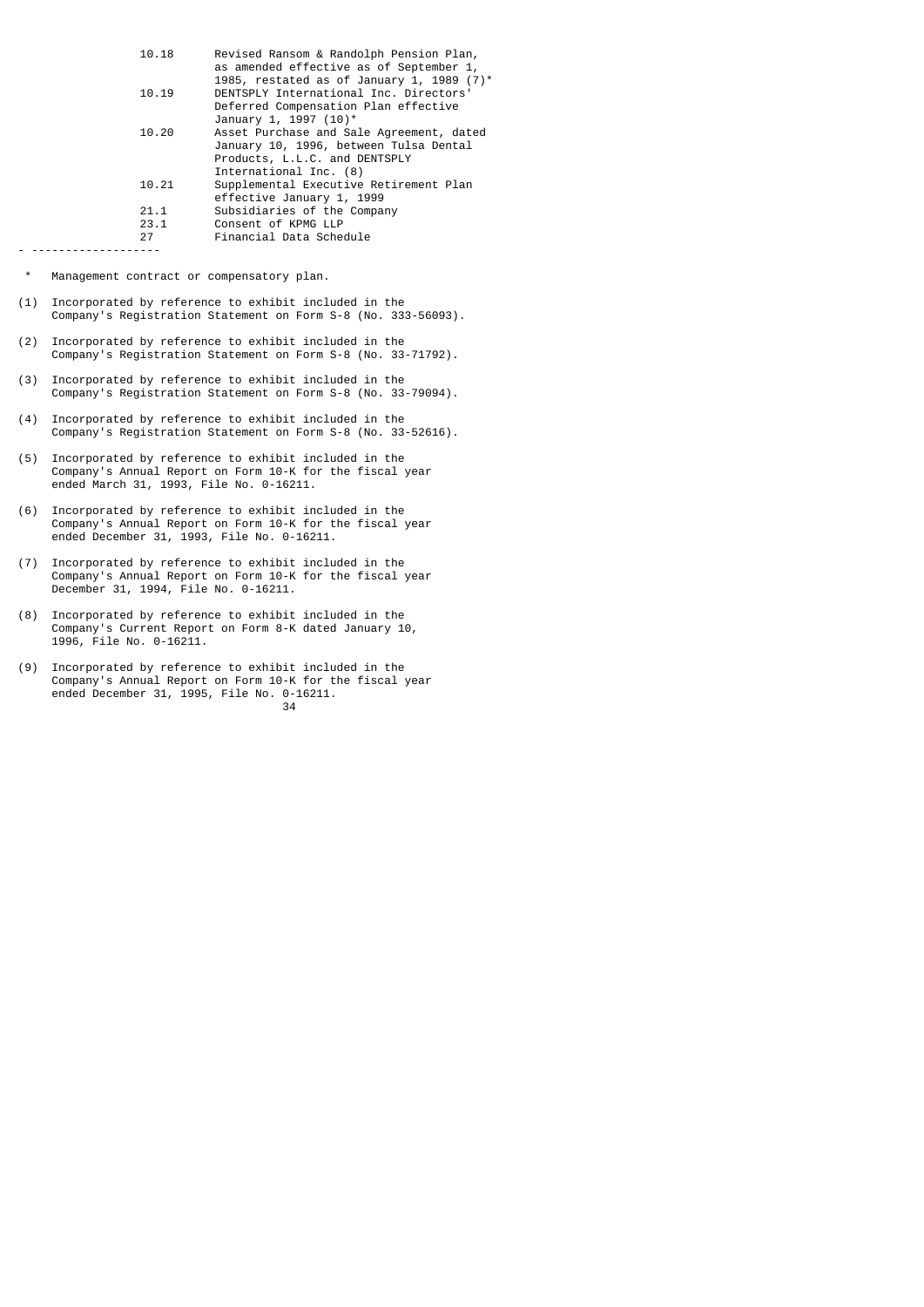- (10) Incorporated by reference to exhibit included in the Company's Annual Report on Form 10-K for the fiscal year ended December 31, 1996, File No. 0-16211.
- (11) Incorporated by reference to exhibit included in the Company's Annual Report on Form 10-K for the fiscal year ended December 31, 1997, File No. 0-16211.

#### Loan Documents

 The Company and certain of its subsidiaries have entered into various loan and credit agreements and issued various promissory notes and guaranties of such notes, listed below, the aggregate principal amount of which is less than 10% of its assets on a consolidated basis. The Company has not filed copies of such documents but undertakes to provide copies thereof to the Securities and Exchange Commission supplementally upon request.

- (1) Master Grid Note dated November 4, 1996 executed in favor of The Chase Manhattan Bank in connection with a line of credit up to \$20,000,000 between the Company and The Chase Manhattan Bank.
- (2) Agreement dated December 19, 1997 between Midland Bank PLC and Dentsply Limited for 2,500,000 pounds.
- (3) Promissory Note dated August 14, 1998 in the principal amount of \$6,000,000 of the Company in favor of First Union National Bank.
- (4) Credit Agreement dated September 14, 1998 between Dentsply Canada Limited ("DCL") and Bank of Montreal for C\$3,500,000.
- (5) Promissory Note dated December 1, 1995 in connection with a line of credit up to \$20,000,000 between the Company and Mellon Bank.
- (6) Form of "comfort letters" to various foreign commercial lending institutions having a lending relationship with one or more of the Company's international subsidiaries.
- (7) Unsecured Note dated June 26, 1998 between the Company and Harris Trust and Savings Bank in the principal amount of \$500,000.

 (b) Reports on Form 8-K -------------------

 The Company did not file any Reports on Form 8-K during the quarter ended December 31, 1998. \* \* \* \* \* \*

<u>35 and 200 and 200 and 200 and 200 and 200 and 200 and 200 and 200 and 200 and 200 and 200 and 200 and 200 and 200 and 200 and 200 and 200 and 200 and 200 and 200 and 200 and 200 and 200 and 200 and 200 and 200 and 200 an</u>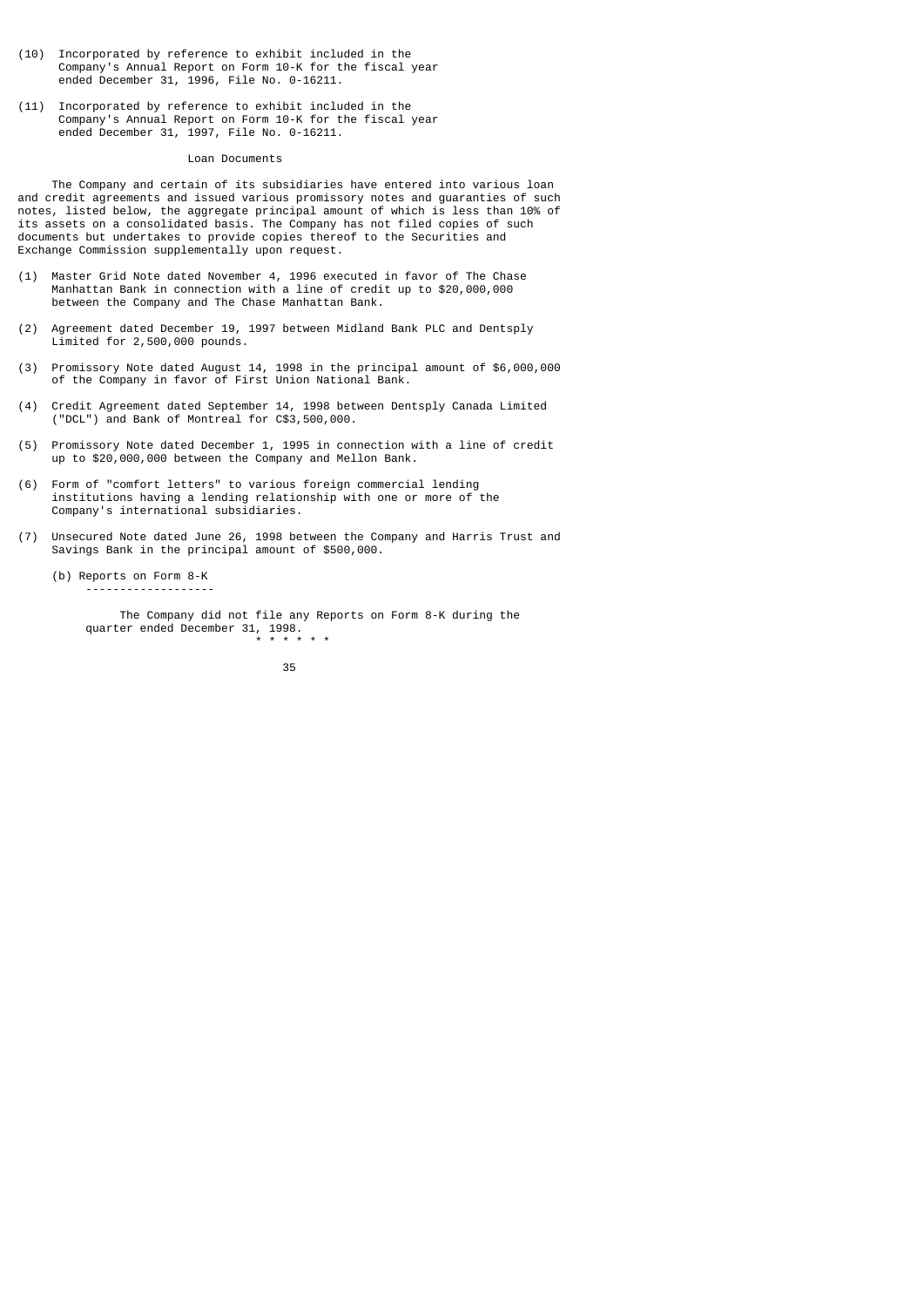The common stock of the Company is traded on the NASDAQ National Market under the symbol "XRAY". The following table sets forth high and low sale prices of the Company's common stock for the periods indicated as reported on the NASDAQ National Market (after giving effect to the two-for-one stock split effective on October 29, 1997):

| 1998                                                               | High                                            | Market Range of Common Stock<br>Low                                | Cash<br>Dividend<br>Declared           |
|--------------------------------------------------------------------|-------------------------------------------------|--------------------------------------------------------------------|----------------------------------------|
|                                                                    |                                                 |                                                                    |                                        |
| First Quarter<br>Second Quarter<br>Third Quarter<br>Fourth Quarter | $$35-1/4$<br>34-3/4<br>$26 - 3/4$ 21-1/4<br>28  | $$26-1/4$<br>$23 - 1/4$<br>20                                      | \$.05125<br>.05125<br>.05125<br>.05625 |
| 1997                                                               |                                                 |                                                                    |                                        |
| First Quarter<br>Second Quarter<br>Third Quarter<br>Fourth Quarter | $$27-1/2$<br>$31 - 3/4$                         | $$23-3/8$<br>$26 - 3/16$ 22-5/16<br>28-15/16 24-5/16<br>$26 - 1/8$ | \$.04625<br>.04625<br>.05125<br>.05125 |
| 1996                                                               |                                                 |                                                                    |                                        |
| First Quarter<br>Second Quarter<br>Third Quarter<br>Fourth Quarter | $$20-3/8$<br>$22 - 3/8$<br>22-1/4<br>$24 - 1/2$ | $$18-3/4$<br>20<br>$18 - 5/8$<br>$20 - 7/8$                        | \$.04125<br>.04125<br>.04125<br>.04625 |

 The Company estimates, based on information supplied by its transfer agent, that there are approximately 15,014 holders of common stock, including 553 holders of record.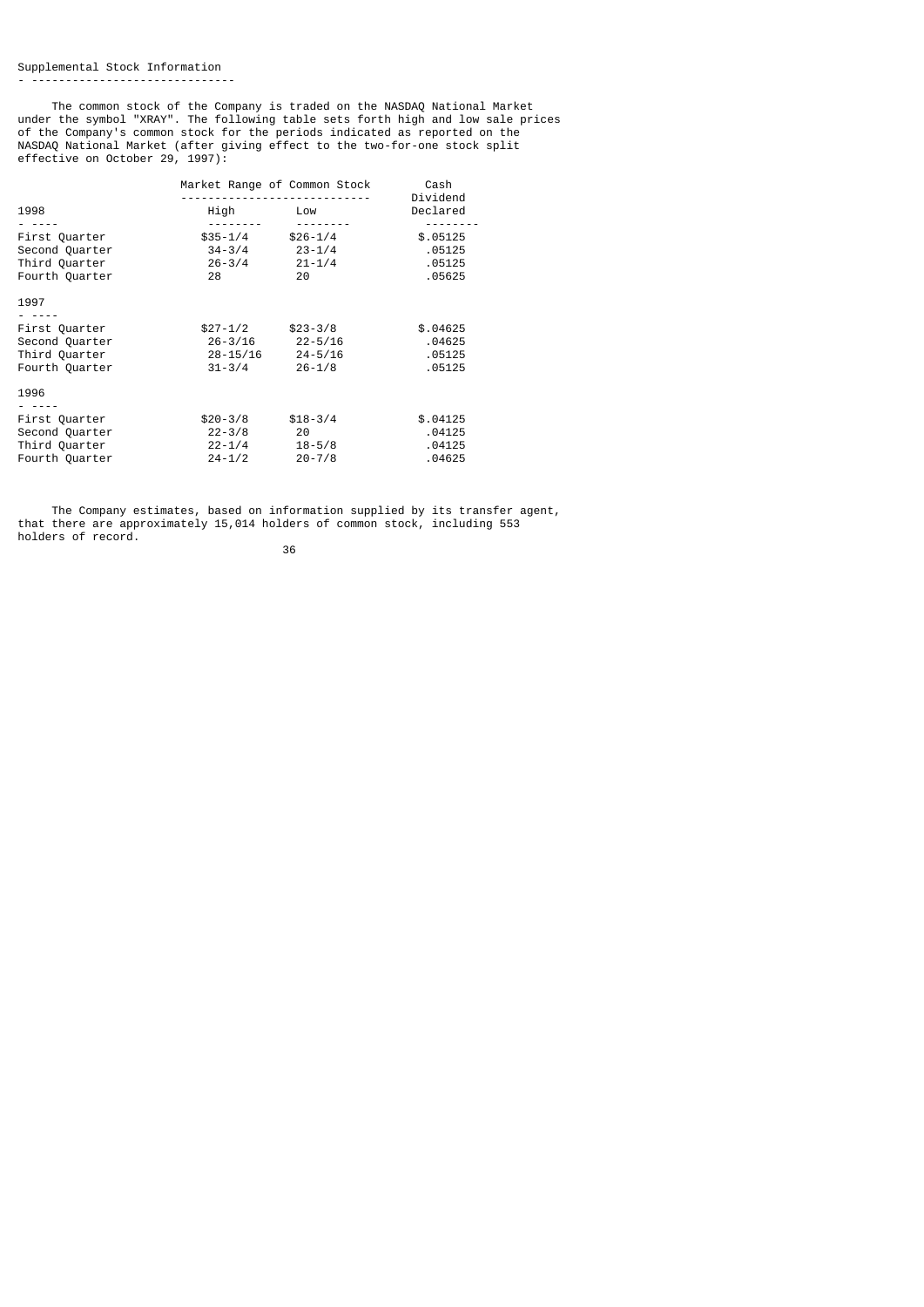# DENTSPLY INTERNATIONAL INC. AND SUBSIDIARIES SELECTED FINANCIAL DATA Year Ended December 31,

|                                                                                  | 1998                 | 1997                               | 1996                 | 1995                                           | 1994                     |
|----------------------------------------------------------------------------------|----------------------|------------------------------------|----------------------|------------------------------------------------|--------------------------|
| Statement of Income Data:                                                        |                      |                                    | --------             | (in thousands, except per share amounts)       |                          |
| Net sales                                                                        | \$795,122            | \$720,760                          | \$656,557            | \$572,028                                      | \$524,758                |
| Gross profit                                                                     | 416,423              | 368,726                            | 324,670              | 280,852                                        | 257,724                  |
| Restructuring and other costs                                                    | 71,500               | and the state of                   | <b>Service State</b> | and the season of the                          | and the season           |
| Operating income from continuing operations<br>Income from continuing operations | 69,852               | 132,456                            | 119,464              | 100,735 97,400                                 |                          |
| before income taxes                                                              |                      | 55,101 122,006                     |                      | 110,960 90,017                                 | 91,662                   |
| Net income from continuing operations                                            |                      | 34,825 74,554                      |                      | 67,222 53,963 54,144                           |                          |
| Discontinued operations and extraordinary items ---                              |                      | $\sim$ $\sim$ $\sim$ $\sim$ $\sim$ | <b>Service State</b> | $\sim$ $\sim$ $\sim$                           | 7,854                    |
|                                                                                  | .                    | <u> - - - - - - - -</u>            | ---------            | <u>.</u>                                       | <u>.</u>                 |
| Net income                                                                       |                      | \$34,825(1) \$74,554               | \$ 67,222            | \$53,963(1) \$61,998                           |                          |
|                                                                                  |                      |                                    | ========             |                                                |                          |
| Earnings per Common Share:                                                       |                      |                                    |                      |                                                |                          |
| Income from continuing operations-basic                                          | $\mathbb{S}$<br>. 65 | $\mathbb{S}$<br>1.38               | \$ 1.25              | $\mathsf{s}$<br>1.00                           | \$<br>.98                |
| Net income-basic                                                                 | .65                  | 1.38                               | 1.25                 | 1.00                                           | 1.12                     |
| Income from continuing operations-diluted                                        | .65                  | 1.37                               | 1.25                 | .99                                            | .97                      |
| Net income-diluted                                                               | . 65                 | 1.37                               | 1.25                 | .99                                            | 1.11                     |
| Cash dividends declared per common share                                         | .21                  | .195                               | .17                  | .1538                                          | .075                     |
| Weighted Average Common Shares Outstanding:                                      |                      |                                    |                      |                                                |                          |
| Basic                                                                            | 53,330               | 53,937                             | 53,840               | 54,024                                         | 55,552                   |
| Diluted                                                                          | 53,597               | 54,229                             | 53,994               | 54,255                                         | 56,094                   |
| Balance Sheet Data:                                                              |                      |                                    |                      |                                                |                          |
| Working capital                                                                  | \$128,076            | \$107,678                          | \$113,547            |                                                | \$122,706(2) \$92,206(2) |
| Total assets                                                                     | 895,322              | 774,376                            | 667,662              |                                                | 582, 383(2) 466, 930(2)  |
| Total debt                                                                       |                      | 233, 761 129, 510                  | 101,820              | 76,291 21,939                                  |                          |
| Stockholders' equity                                                             |                      | 413,801 423,933                    | 365,590              | 315, 922                                       | 299,337                  |
| Average return on stockholders' equity                                           |                      | 19.2%(3) 18.9%                     | 19.9%                | 17.9%                                          | 21.8%(4)                 |
| Other Data:                                                                      |                      |                                    |                      |                                                |                          |
| Depreciation and amortization                                                    | \$37,474             | \$32,405                           | \$28,108             | \$21,488                                       | \$18, 133(5)             |
| Capital expenditures                                                             | 31,430               | 27,660                             | 20,804(5)            | 17,421(5) 12,504(5)                            |                          |
| Interest expense, net                                                            |                      |                                    |                      | 10,071 7,879 6,472                             |                          |
| Property, plant and equipment, net                                               |                      | $14, 168$<br>158,998<br>147,130    | $141,458$<br>256.199 | 0, 4/2<br>140, 101 91, 140<br>188, 409 176 508 |                          |
| Goodwill and other intangibles, net                                              | 346,073              | 336,905                            | 256,199              |                                                |                          |

(1) Includes restructuring and other costs of \$45.4 million in 1998 and unusual or non-recurring charges of \$1.8 million in 1995.

(2) Excludes net assets of discontinued operations.

(3) Excludes income statement effect of restructuring and other costs.

(4) Excludes income statement effect of discontinued operations.

(5) Excludes discontinued operations.

<u>37 and 2012 and 2013</u>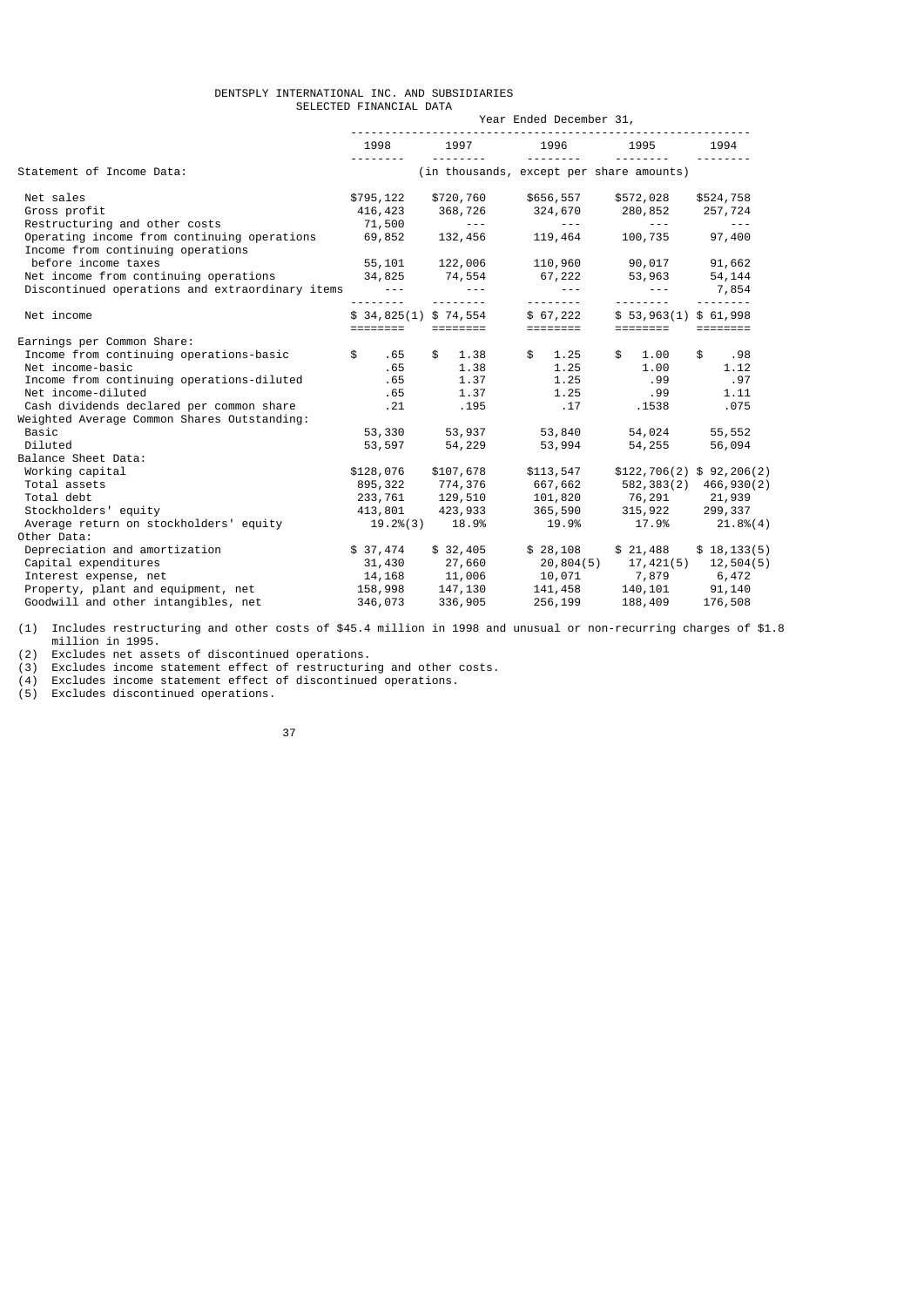## MANAGEMENT'S DISCUSSION AND ANALYSIS OF FINANCIAL CONDITION AND RESULTS OF OPERATIONS

 Certain statements made by the Company that are forward-looking, including without limitation, statements containing the words "plans", "anticipates",<br>"helieves", "expects' or words of similar import may be deemed to be "expects', or words of similar import may be deemed to be forward-looking statements and are made pursuant to the safe harbor provisions of the Private Securities Litigation Reform Act of 1995. Investors are cautioned that forward-looking statements involve risks and uncertainties which may materially affect the Company's business and prospects and should be read in conjunction with the risk factors set forth in the section "Factors That May Affect Future Results" in item 1, part 1 of this Annual Report on Form 10-K.

#### Results of Operations, 1998 Compared to 1997 - --------------------------------------------

 Net sales increased \$74.4 million, or 10.3% from \$720.8 million in 1997 to \$795.1 million in 1998. Acquisitions, net of divestitures, accounted for 7.0% of the sales growth for the year. Base business sales were up 4.3% due to sales increases of 7.7% in the U.S. and 2.1% in Europe, offset by a decline of 6.5% in the Pacific Rim and Latin America. The European base business sales increase included a decline in sales to the Commonwealth of Independent States (C.I.S.) and a decline in the German laboratory business sales. Sales in the Pacific Rim and Latin America were adversely impacted by the downturn in the Asian and Latin American economies and the termination of distributors in Taiwan, Korea, Colombia and Chile which were replaced by newly established local DENTSPLY subsidiaries in 1998. The translation impact of exchange rate fluctuations in Europe, Asia and Latin America had a negligible impact on sales in 1998. Base business sales growth in other territories (including Canada, Australia and Japan) was strong but was offset by the adverse impact of the translation effect of the strong U.S. dollar.

 Gross profit increased \$47.7 million, or 12.9% due primarily to higher net sales and an increase in the gross profit percentage in 1998. As a percentage of net sales, gross profit increased from 51.2% in 1997 to 52.4% in 1998. Favorable product and geographical mix, operational improvements and discontinuing the implant product line all contributed to the improved percentage.

 Selling, general and administrative ("SG&A") expenses increased \$38.8 million, or 16.4%. As a percentage of sales, expenses increased from 32.8% in 1997 to 34.6% in 1998. The main reasons for the percentage increase were: a higher expense to sales ratio for businesses acquired during 1998; higher expenses for upgrading information systems in the United States, Europe and Asia; bad debt provisions, principally for customers in the C.I.S.; costs associated with establishing new local DENTSPLY subsidiaries in countries where third party distributors have been terminated; and increased research and development expenses.

 Restructuring and other costs of \$29.0 million were recorded in the second quarter of 1998. The major component of the charge includes costs of \$26.0 million to rationalize and restructure the Company's worldwide laboratory<br>38 <u>38 and 200 and 200 and 200 and 200 and 200 and 200 and 200 and 200 and 200 and 200 and 200 and 200 and 200 and 200 and 200 and 200 and 200 and 200 and 200 and 200 and 200 and 200 and 200 and 200 and 200 and 200 and 200 an</u>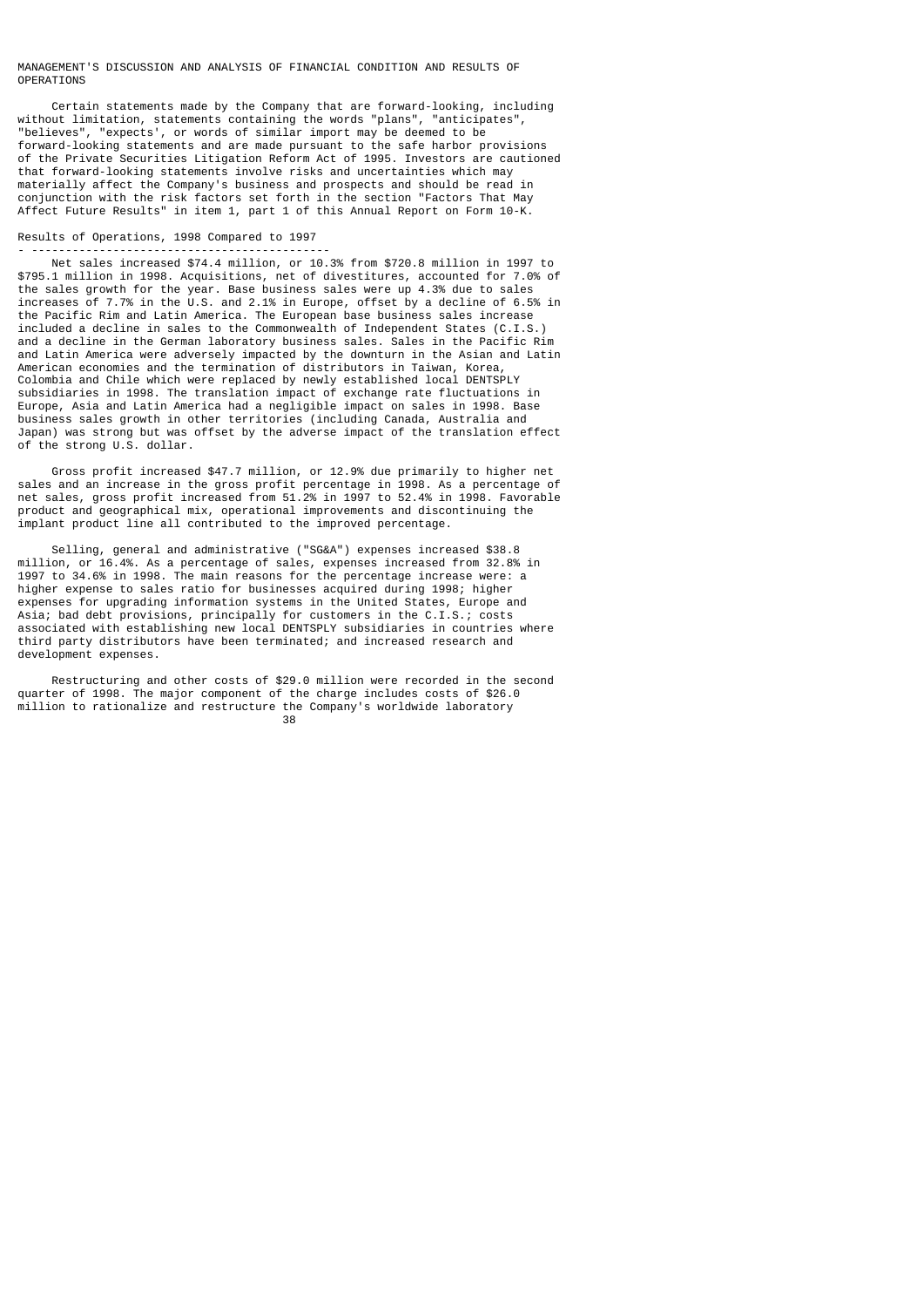business (primarily for the closure of the Company's German tooth manufacturing facility). The restructuring is expected to be complete by the end of 1999. The after-tax cash flow of the charge is expected to be approximately \$10-12 million, most of which should occur in 1999.

 In the fourth quarter of 1998, the Company took a restructuring charge of \$42.5 million primarily for the write-off of intangibles, including goodwill, and closing costs associated with the discontinuance of the New Image division in Carlsbad, California. Following the restructuring, certain intraoral camera products will be sold and supported by the Gendex Dental X-ray division in Des Plaines, Illinois.

 The increase in net interest expense of \$3.2 million was mainly due to debt resulting from \$106.8 million spent for acquisitions and \$42.0 million to repurchase approximately 1.8 million shares of common stock during 1998. Other expense was \$.6 million in 1998 compared to other income of \$.6 million in 1997. The change is primarily due to exchange losses in 1998 compared to a small gain in 1997.

 Income before income taxes decreased \$66.9 million from \$122.0 million in 1997 to \$55.1 million in 1998 mainly due to the \$71.5 million of restructuring and other costs. Without these costs, income before income taxes increased \$4.6 million, or 3.8%.

 The effective tax rate (before restructuring and other costs) of 36.8% in 1998 compares to 38.9% in 1997. The 1998 rate reflects savings resulting from federal, state and foreign tax planning.

 Net income decreased \$39.7 million due to the after-tax cost of \$45.4 million for restructuring and other costs. Without these costs, net income increased \$5.7 million, or 7.6% in 1998 due to higher sales, an improvement in the gross profit percentage and a lower effective tax rate for the Company in 1998.

 Basic and diluted earnings per common share were \$.65 in 1998 compared to \$1.38 basic and \$1.37 diluted earnings per common share in 1997. Both basic and diluted earnings per common share in 1998 included \$.85 per common share for restructuring and other costs. Without these costs, basic earnings per common share increased from \$1.38 in 1997 to \$1.50 in 1998, or 8.7% and diluted earnings per common share increased from \$1.37 to \$1.50 in 1998, or 9.5%.

## Results of Operations, 1997 Compared to 1996 - --------------------------------------------

 Net sales increased \$64.2 million, or 9.8% from \$656.6 million in 1996 to \$720.8 million in 1997. About one half of this increase was due to strong growth in the United States from a moderate increase in base business and incremental sales from acquisitions. The growth in the United States was partially offset by the adverse impact of the termination of the Implant Distribution Agreement between Core-Vent Corporation and DENTSPLY in the first quarter of 1997. In Europe, strong growth in base business plus incremental sales from the<br>39 39 and 2012 and 2013 and 2014 and 2014 and 2014 and 2014 and 2014 and 2014 and 2014 and 2014 and 2014 and 2014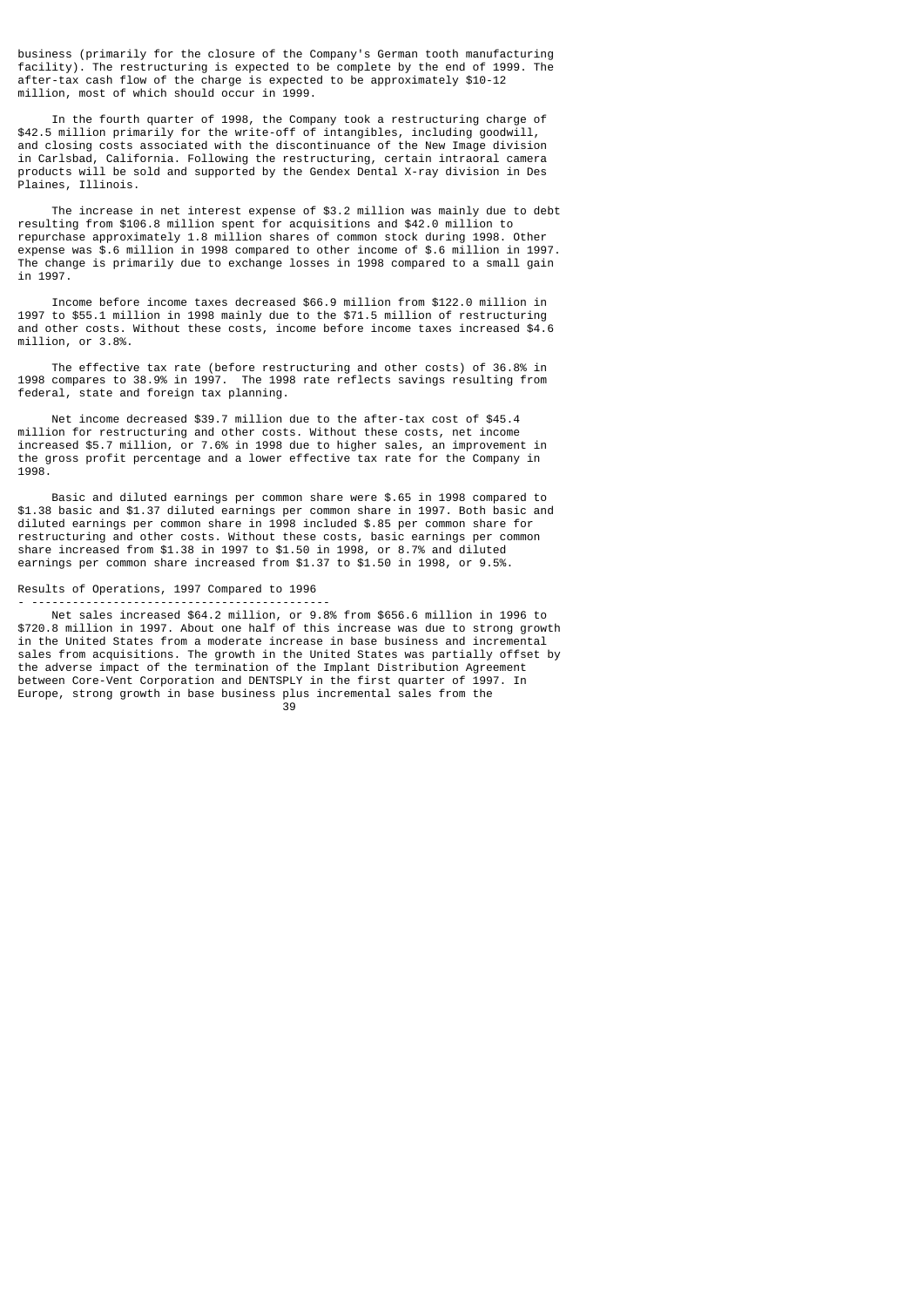acquisitions was adversely impacted by the translation effect of the strong U.S. dollar. Sales growth in the Pacific Rim and Latin America remained strong.

 Gross profit increased \$44.1 million, or 13.6% due primarily to higher net sales. As a percentage of net sales, gross profit increased from 49.5% in 1996 to 51.2% in 1997. The percentage improved in 1997 due to better operating performance in manufacturing facilities in both the United States and Europe and a favorable mix of higher margin products in each major geographic region. In 1996, purchase price accounting for the acquisitions of Maillefer Instruments S.A., Tulsa Dental Products LLC and CeraMed Dental, LLC had an adverse impact on the gross profit percentage.

 SG&A expenses increased \$31.1 million, or 15.1%. As a percentage of net sales, expenses increased from 31.3% in 1996 to 32.8% in 1997. This increase was mainly due to the high ratio of expenses to sales for certain direct selling businesses acquired in 1997 which typically have a high ratio of SG&A expenses to sales; increased amortization from 1997 acquisitions; expansion of the endodontic sales force and start-up of the group practices business unit in the United States; continued emphasis on upgrading the information systems in the United States and Europe; increased spending for the new China subsidiary in the Pacific Rim; increased research and development expenses; and costs associated with certain legal proceedings.

 The increase in interest expense of \$1.6 million was due to acquisition debt, largely offset by cash generated from operations. Other income was \$.6 million in 1997 compared to \$1.6 million in 1996. The reduction was primarily due to a legal settlement of \$1.2 million the Company's favor in 1996.

 Income before income taxes increased \$11.0 million, or 10.0% from \$111.0 million in 1996 to \$122.0 million in 1997. Net income in 1997 was \$74.6 million, compared with \$67.2 million reported in 1996, an increase of 10.9%.

 Basic earnings per common share (after giving effect to the two-for-one stock split effective on October 29,1997) of \$1.38 for 1997 increased \$.13 or 10.4% from \$1.25 in 1996. Diluted earnings per common share of \$1.37 for 1997 increased \$.12, or 9.6% from \$1.25 in 1996.

#### Foreign Currency

- ----------------

 Since approximately 40% of the Company's revenues have been generated in currencies other than the U.S. dollar, the value of the U.S. dollar in relation to those currencies affects the results of operations of the Company. The impact of currency fluctuations in any given period can be favorable or unfavorable. The impact of foreign currency fluctuations of European currencies on operating income is partially offset by sales in the U.S. of products sourced from plants and third party suppliers located overseas, principally in Germany and Switzerland.

Liquidity and Capital Resources

- ------------------------------- In January 1998, the Company purchased the assets of Procter & Gamble's<br> $40$ е в село во село во село во село во село во село во село во село во село во село во село во село во село во се<br>Во село во село во село во село во село во село во село во село во село во село во село во село во село во сел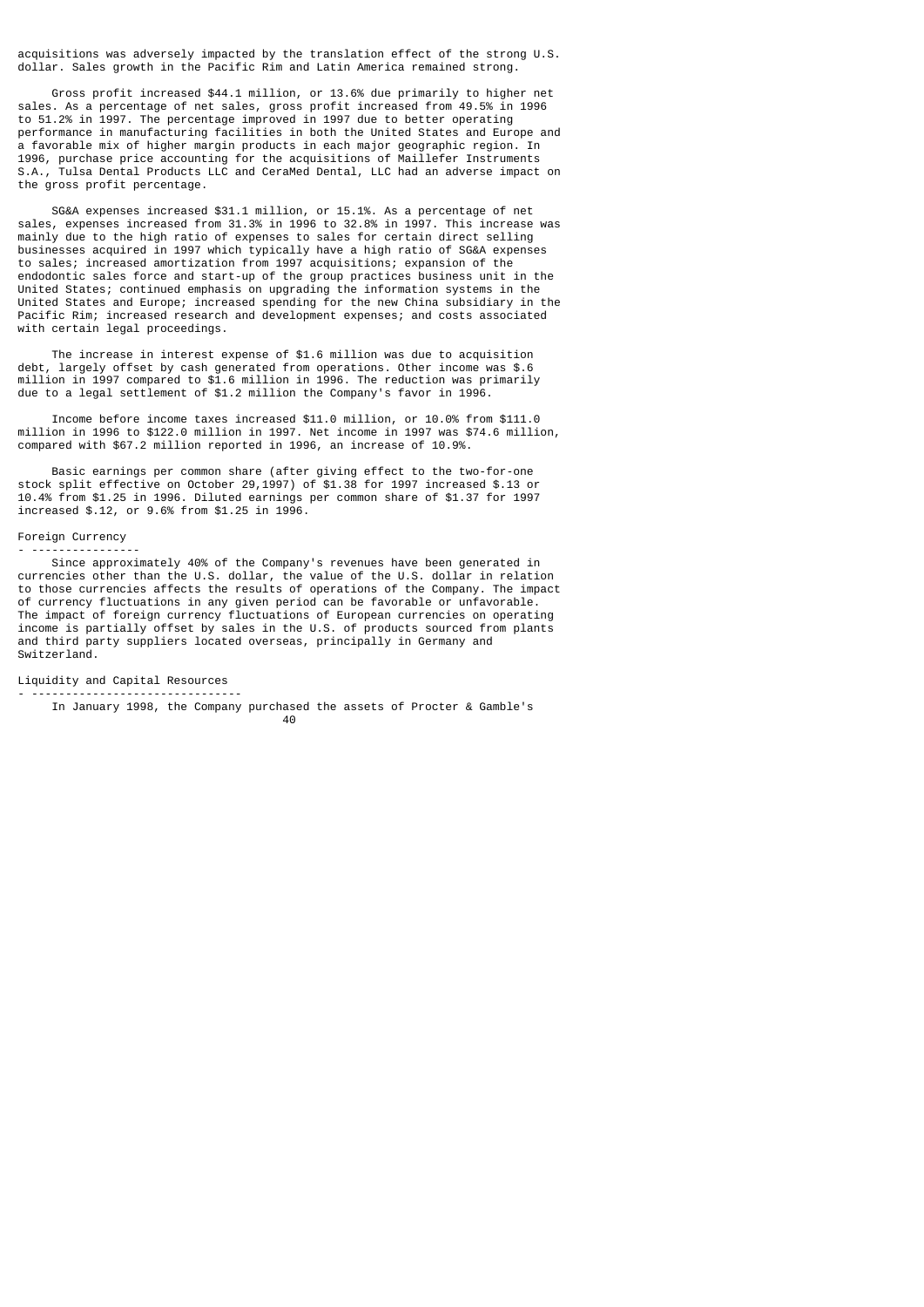Blendax Professional Dental Business for approximately DM13 million or \$6.9 million. In March 1998, the Company purchased the assets of InfoSoft Inc. for approximately \$8.6 million. In April and December 1998, the Company purchased 100% of the capital stock of GAC International, Inc. for approximately \$26.5 million. In May 1998, the Company purchased 100% of the capital stock of Herpo Productos Dentarios Ltda. for \$7.4 million and all of the capital stock of Crescent Dental Manufacturing Co. for \$5.2 million. In December 1998, the Company purchased all of the capital stock of Vereingte Dentalwerke GmbH and related companies for approximately \$50.9 million in cash and a deferred payment of \$.9 million. These cash transactions were funded from the Company's \$175 million and \$125 million revolving credit agreements and short-term bank borrowings.

 Investment activities for 1998 included capital expenditures of \$31.4 million.

 During 1998, the Company repurchased 1.8 million shares of its common stock for \$42.0 million. In December 1998, the Board of Directors authorized for 1999 the repurchase of up to .5 million additional shares of common stock on the open market or in negotiated transactions. The timing and amounts of any additional purchases will depend upon many factors, including market conditions and the Company's business and financial condition.

 At December 31, 1998, the Company's current ratio was 1.7 with working capital of \$128.1 million. This compares with a current ratio of 1.6 and working capital of \$107.7 million at December 31, 1997.

 Under its revolving credit agreements, the Company is able to borrow up to \$175 million on an unsecured basis through October 2002 and \$125 million through October 1999. The \$175 million facility may be extended, subject to certain conditions, until October 2004. The \$125 million 364-day facility terminates in October 1999, but contains a one-year term-out provision and may be extended, subject to certain conditions, for additional periods of 364 days. The revolving credit agreements are unsecured and contain various financial and other covenants.

 Under its bank multi-currency revolving credit agreement, the Company is able to borrow up to \$25 million for foreign working capital purposes on an unsecured basis through October 1999. The multi-currency facility contains a one-year term-out provision and may be extended, subject to certain conditions, for additional periods of 364 days.

 The Company has unused lines of credit of \$178.5 million at December 31, 1998.

 The Company expects to be able to finance its cash requirements, including capital expenditures, stock repurchases, debt service and acquisitions from funds generated from operations and amounts available under the Revolving Credit Agreements.

 Cash flows from operating activities were \$93.7 million in 1998 compared to \$94.3 million in 1997.

41 and 2012 and 2014 and 2014 and 2014 and 2014 and 2014 and 2014 and 2014 and 2014 and 2014 and 2014 and 2014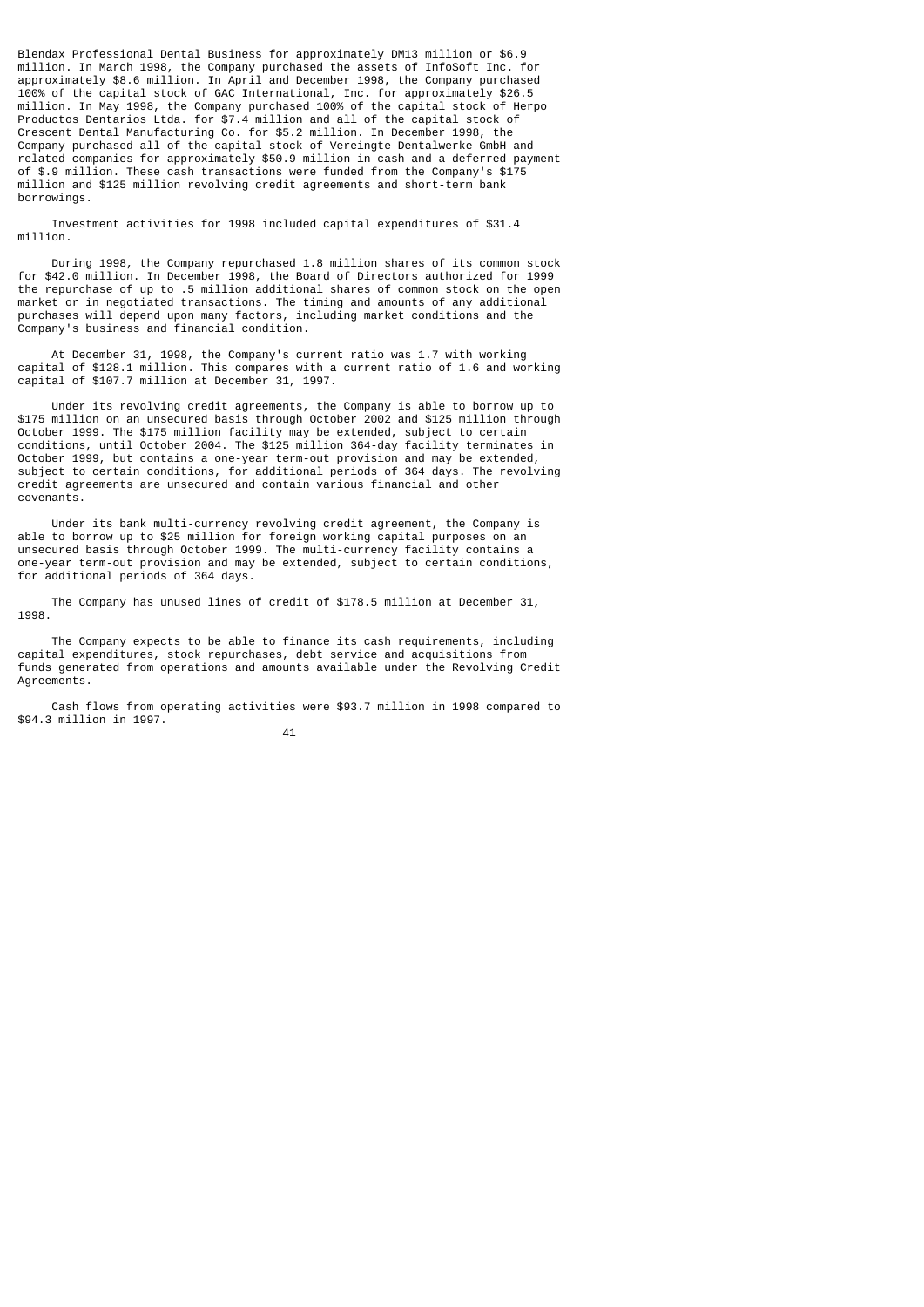#### Derivative Instruments and Hedging Activities - ---------------------------------------------

 In June 1998, the FASB issued SFAS No. 133, "Accounting for Derivative Instruments and Hedging Activities". The Statement establishes accounting and reporting standards requiring that every derivative instrument (including certain derivative instruments embedded in other contracts) be recorded in the balance sheet as either an asset or a liability measured at its fair value. The Statement requires that changes in the derivative's fair value be recognized currently in earnings unless specific hedge accounting criteria are met. Special accounting for qualifying hedges allows a derivative's gains and losses to offset related results on the hedged item in the income statement and requires that a company must formally document, designate, and assess the effectiveness of transactions that receive hedge accounting.

 This Statement is effective for fiscal years beginning after June 15, 1999, and it may be implemented as of the beginning of any fiscal quarter after June 15, 1998. The Statement must be applied to (a) derivative instruments and (b) certain derivative instruments embedded in contracts that were issued, acquired, or substantially modified after December 31, 1997 (and, at the company's election, before January 1, 1998). The transition adjustments resulting from adopting this statement shall be reported in net income or other comprehensive income, as appropriate, as the effect of a change in accounting principle and presented in a manner similar to the cumulative effect of a change in accounting principle.

 The Company has not yet quantified the impacts of adopting this statement on the financial statements or the risk management processes. Additionally, the Company expects to adopt this standard in the first quarter of fiscal year 2000.

# Start-Up Costs - --------------

 In 1998, the American Institute of Certified Public Accountants issued Statement of Position No. 98-5 (SOP 98-5), "Reporting on the Costs of Start-Up Activities". SOP 98-5, which becomes effective for the fiscal year ended December 31, 1999, sets accounting standards in connection with accounting and financial reporting related to costs of start-up activities. This SOP requires that, at the effective date of adoption, costs of start-up activities previously capitalized be reported as a cumulative effect of a change in accounting principle, and further requires that such costs incurred subsequent to adoption be expensed. Management anticipates that adoption of SOP 98-5 will not have a material effect on the Company's financial position or results of operations.

# Year 2000 - ---------

 The following discussion contains Year 2000 Readiness Disclosures under the Year 2000 Information and Readiness Disclosure Acts.

 An issue affecting DENTSPLY and all other companies is whether computer systems and applications will recognize and process data for the Year 2000 and beyond. The Year 2000 issue arose because many existing computer programs use<br> $42$ 42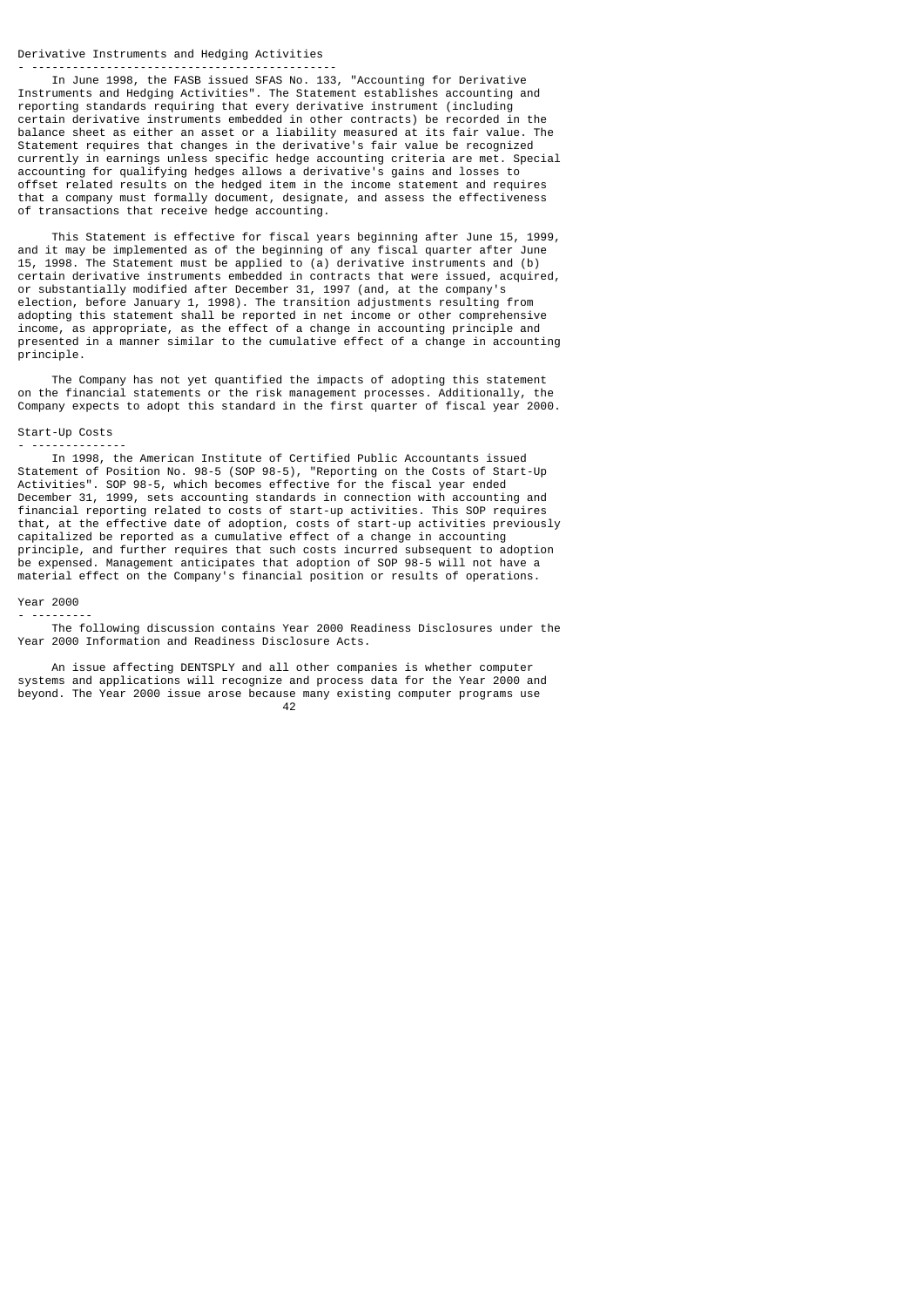only the last two digits to refer to a year. These computer programs do not recognize a year that begins with "20" instead of "19". The inability of many computer applications to interpret the Year 2000 correctly may cause potential business disruptions affecting all aspects of normal operations. The Year 2000 issue has global ramifications affecting not only the Company's operations but also the operations of the Company's suppliers, vendors and customers.

 In 1995, the Company commenced an upgrade of its information technology ("IT") systems for all of its locations. A primary software was chosen to upgrade the Company's computerized business application systems to world class standards and enable the Company to become Year 2000 compliant. The upgrade included necessary hardware and software improvements, training, data conversion, systems testing and implementation, and Year 2000 compliance.

 Most of the identification, planning and development phases of the Year 2000 project have been completed. The Company is in the process of implementing the information system upgrade with an anticipated completion date of mid-1999. Work has been completed on 95% of North American, 90% of Latin American and Asian systems, as well as 70% of European systems. To date, the Company has spent approximately \$14.5 million for the IT project. An additional \$2.3 million of spending is anticipated for 1999. These costs encompass the total upgrade of the Company's manufacturing, distribution and financial reporting systems. The Company has not deferred other IT projects due to its Year 2000 initiative, but rather, the Year 2000 initiative has been part of the upgrade of its current IT system. Possible Year 2000 issues that are not covered by the IT upgrade are being addressed separately and may require software replacement, reprogramming or other remedial action. The Company is engaged in a program to identify affected systems and applications and to develop a plan to correct any issues in the most effective manner. The Company is in the process of formulating contingency plans to the extent necessary in fiscal 1999.

 The Year 2000 initiative presents a number of uncertainties including the status and planning of third parties. The Company is currently surveying its significant customers and vendors as to their Year 2000 compliance. Based on the nature of their responses, the Company will develop contingency plans as appropriate. However, the Company has no means of assuring that external customers and vendors will be Year 2000 compliant. The inability of third parties to complete their Year 2000 resolution process in a timely fashion could materially impact the Company.

 The Company's Year 2000 remediation efforts along with the information system upgrade are funded from the Company's operating cash flows and its borrowing facilities. The following table contains historical and estimated future costs of the total IT system upgrade, which includes the Year 2000 initiative. Infrastructure and daily  $IT$ -related operating expenses have been excluded from the reported costs.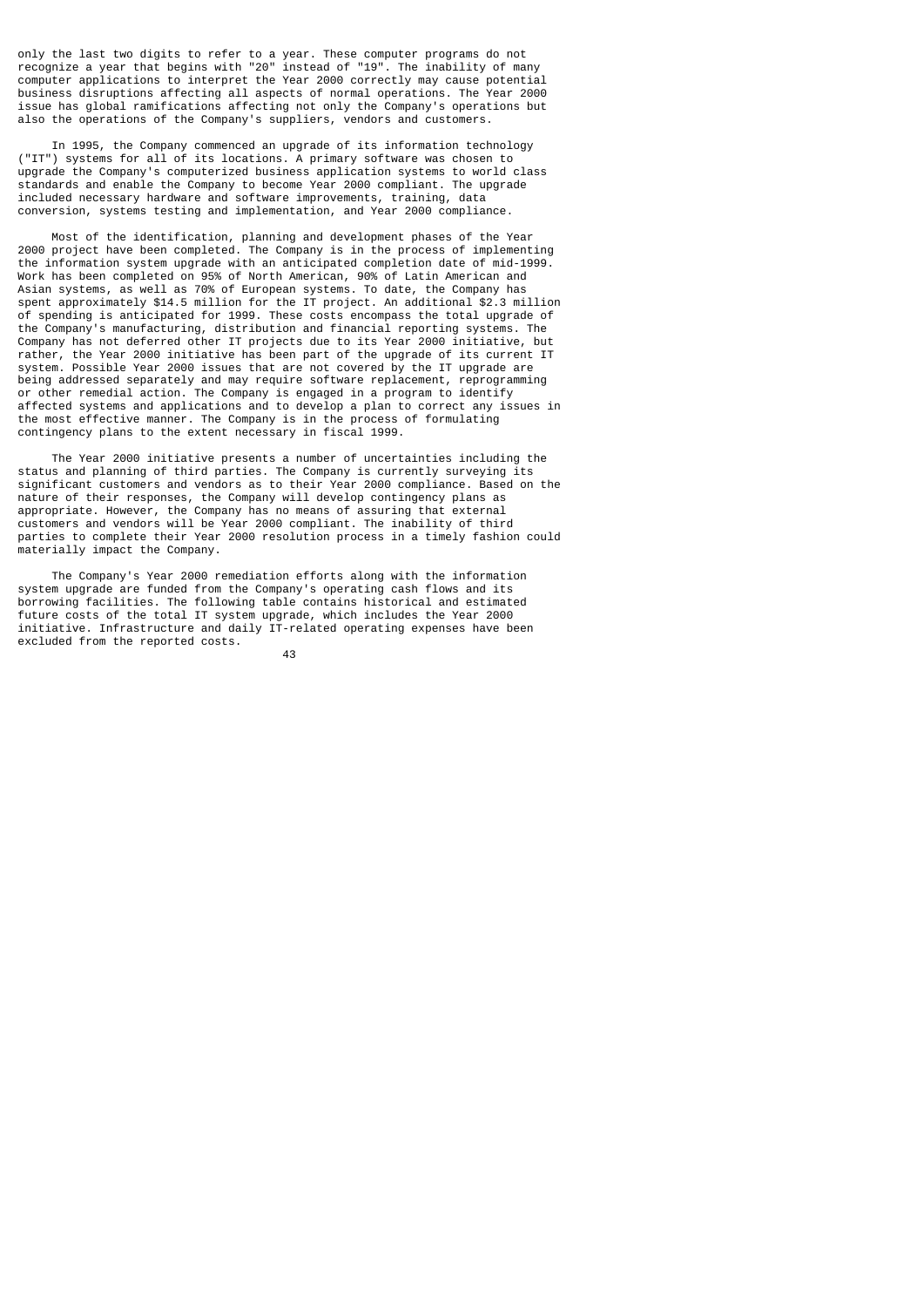|                                  | Project Costs<br>To Date | Anticipated<br><b>Future Costs</b> |  |  |
|----------------------------------|--------------------------|------------------------------------|--|--|
|                                  |                          |                                    |  |  |
| Capital Expenditures<br>Expenses | 7,697<br>S<br>6,807      | 837<br>\$<br>1,467                 |  |  |
| Total                            | \$14,504                 | 2,304                              |  |  |
|                                  |                          |                                    |  |  |

# Euro Currency Conversion

- ------------------------

 On January 1, 1999, eleven of the fifteen member countries of the European Union (the "participating countries") established fixed conversion rates between their legacy currencies and the newly established Euro currency. The legacy currencies will remain legal tender in the participating countries between January 1, 1999 and January 1, 2002 (the "transition period"). On January 1, 2002 the European Central Bank will issue Euro-denominated bills and coins for use in cash transactions. On or before July 1, 2002, the legacy currencies of participating countries will no longer be legal tender for any transactions.

 The Company's various operating units which are affected by the Euro conversion intend to keep their books in their respective legacy currency through a portion of the three year transition period. At this time, the Company does not expect the reasonable foreseeable consequences of the Euro conversion to have material adverse effects on the Company's business, operations or financial condition.

# Impact of Inflation

- ------------------- The Company has generally offset the impact of inflation on wages and the cost of purchased materials by reducing operating costs and increasing selling prices to the extent permitted by market conditions.

44 and 2012 and 2014 and 2014 and 2014 and 2014 and 2014 and 2014 and 2014 and 2014 and 2014 and 2014 and 201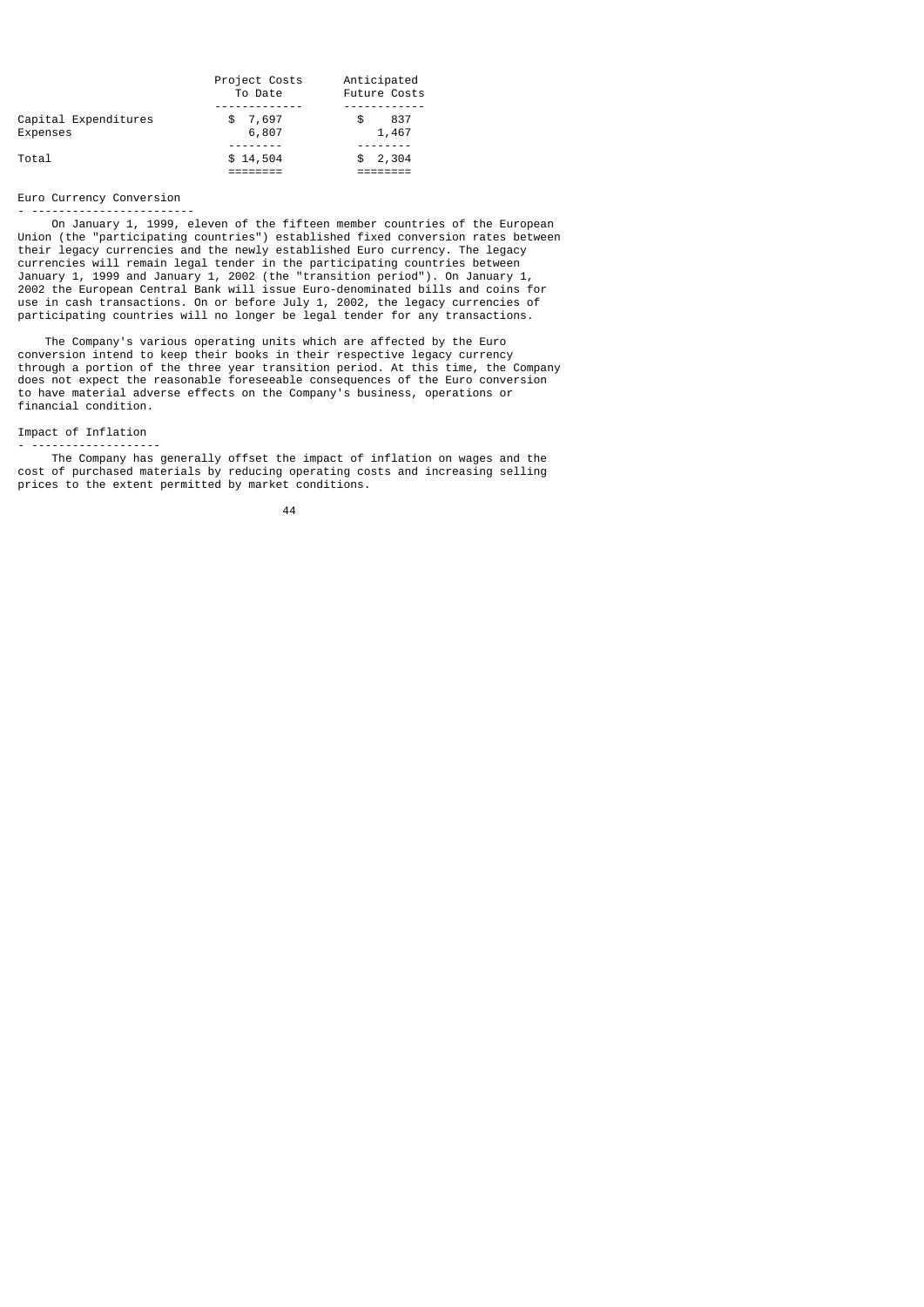The management of DENTSPLY International Inc. is responsible for the preparation and integrity of the consolidated financial statements and all other information contained in this Annual Report. The financial statements were prepared in accordance with generally accepted accounting principles and include amounts that are based on management's informed estimates and judgements.

 In fulfilling its responsibility for the integrity of financial information, management has established a system of internal accounting controls supported by written policies and procedures. This provides reasonable assurance that assets are properly safeguarded and accounted for and that transactions are executed in accordance with management's authorization and recorded and reported properly.

 The financial statements have been audited by our independent public accountants, KPMG LLP, whose unqualified report is presented below. The independent accountants provide an objective assessment of the degree to which management meets its responsibility for fairness of financial reporting. They regularly evaluate the internal control structure and perform such tests and other procedures as they deem necessary to reach and express an opinion on the fairness of the financial statements.

 The Audit Committee of the Board of Directors, consisting solely of outside Directors, meets with the independent public accountants with and without management to review and discuss the major audit findings, the adequacy of the internal control structure and quality of financial reporting. The independent accountants also have access to the Audit Committee to discuss auditing and financial reporting matters with or without management present.

John C. Miles II Gerald K. Kunkle William R. Jellison Chairman and **President and President and Chief Senior Vice President and Chief Executive Officer** Operating Officer Chief Financial Officer

Chief Financial Officer

<u>45 and 2012 and 2013</u>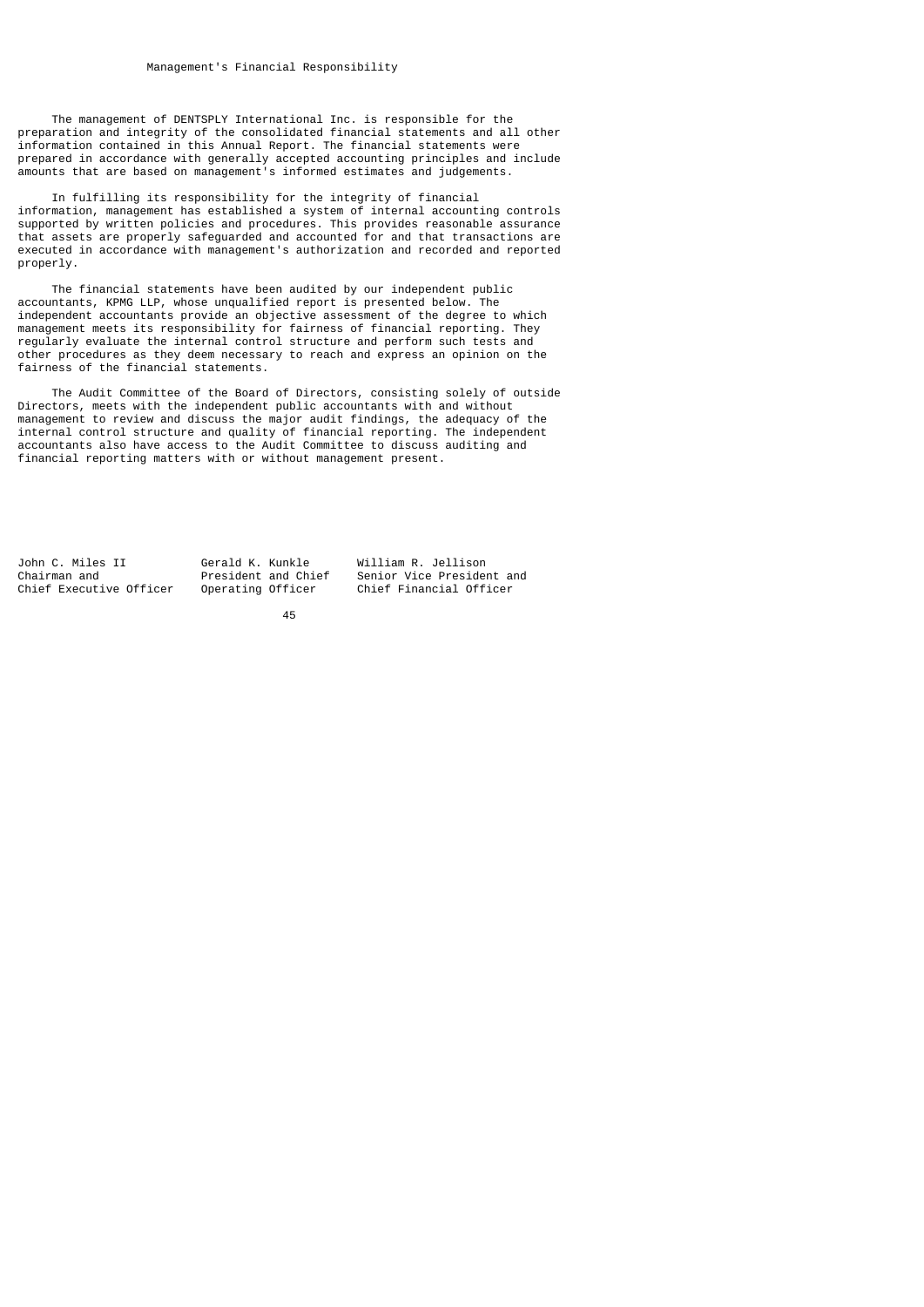The Board of Directors and Stockholders DENTSPLY International Inc.

 We have audited the accompanying consolidated balance sheets of DENTSPLY International Inc. and subsidiaries as of December 31, 1998 and 1997, and the related consolidated statements of income, stockholders' equity, and cash flows for each of the years in the three-year period ended December 31, 1998. These consolidated financial statements are the responsibility of the Company's management. Our responsibility is to express an opinion on these consolidated financial statements based on our audits.

 We conducted our audits in accordance with generally accepted auditing standards. Those standards require that we plan and perform the audit to obtain reasonable assurance about whether the financial statements are free of material misstatement. An audit includes examining, on a test basis, evidence supporting the amounts and disclosures in the financial statements. An audit also includes assessing the accounting principles used and significant estimates made by management, as well as evaluating the overall financial statement presentation. We believe that our audits provide a reasonable basis for our opinion.

 In our opinion, the consolidated financial statements referred to above present fairly, in all material respects, the financial position of DENTSPLY International Inc. and subsidiaries as of December 31, 1998 and 1997, and the results of their operations and their cash flows for each of the years in the three-year period ended December 31, 1998, in conformity with generally accepted accounting principles.

Philadelphia, Pennsylvania KPMG LLP January 21, 1999

<u>46 and 2012</u>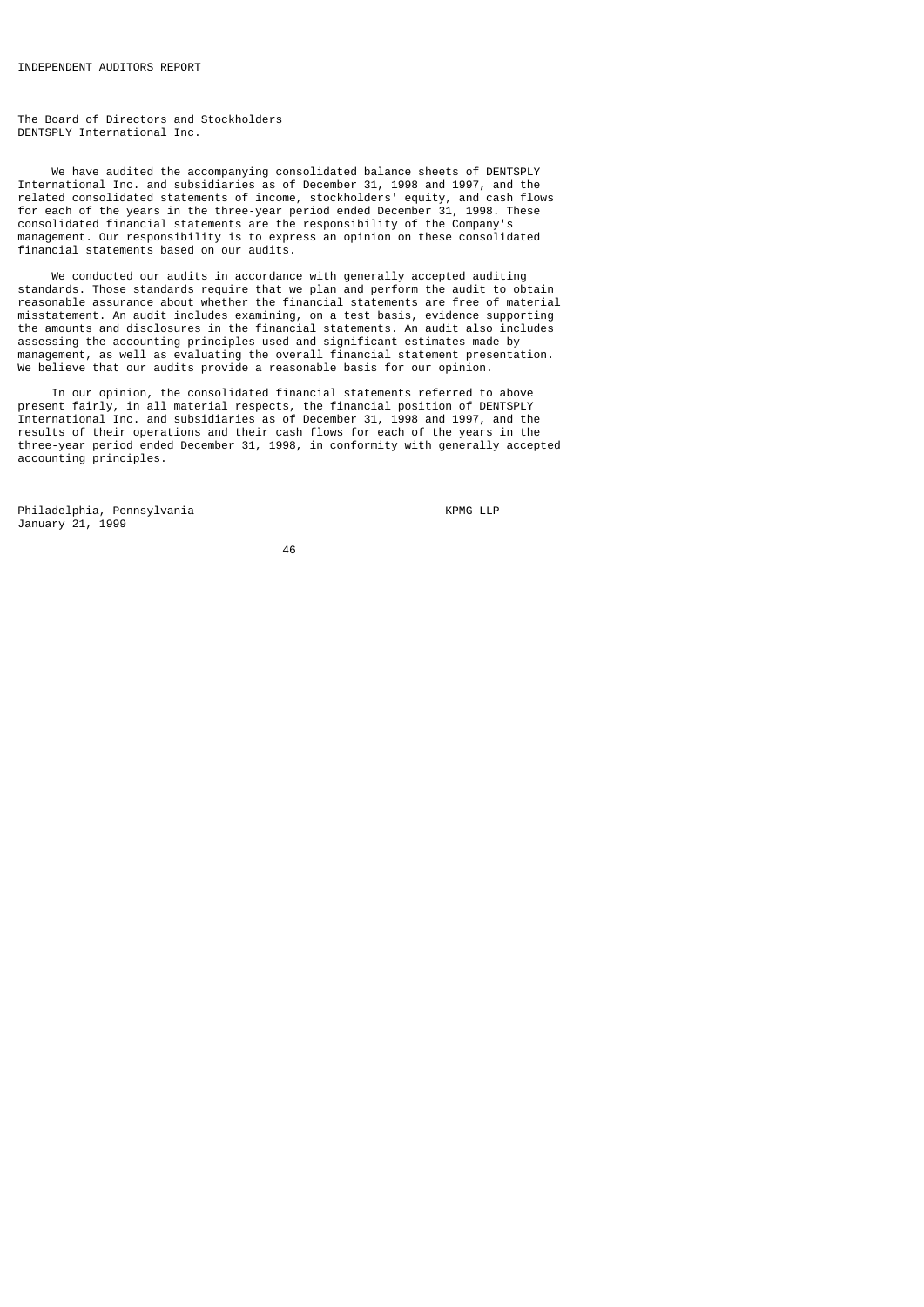### DENTSPLY International Inc. and Subsidiaries CONSOLIDATED STATEMENTS OF INCOME

|                                                                                                  | Year Ended December 31, |                                                                                                                         |                                                                                                         |  |
|--------------------------------------------------------------------------------------------------|-------------------------|-------------------------------------------------------------------------------------------------------------------------|---------------------------------------------------------------------------------------------------------|--|
|                                                                                                  |                         | 1998 1997                                                                                                               | 1996                                                                                                    |  |
|                                                                                                  |                         |                                                                                                                         | (in thousands, except per share amounts)                                                                |  |
| Net sales<br>Cost of products sold                                                               |                         | \$795,122 \$720,760 \$656,557<br>378,699 352,034 331,887                                                                |                                                                                                         |  |
| Gross profit<br>Selling, general and administrative                                              |                         | ---------<br>416, 423 368, 726 324, 670                                                                                 |                                                                                                         |  |
| expenses<br>Restructuring and other costs                                                        | 71,500                  | 275,071 236,270 205,206<br>$\mathcal{L}_{\text{max}}$ , and $\mathcal{L}_{\text{max}}$ , and $\mathcal{L}_{\text{max}}$ | $\sim 10^{11}$ , $\sim 10^{11}$                                                                         |  |
| Operating income                                                                                 |                         | 69,852 132,456 119,464                                                                                                  | <u> - - - - - - - -</u>                                                                                 |  |
| Other income and expenses:<br>Interest expense<br>Interest income<br>Other (income) expense, net | 583                     | (556)                                                                                                                   | 15, 367<br>$(1, 199)$<br>$(1, 654)$<br>$(1, 024)$<br>$(1, 654)$<br>$(1, 624)$<br>$(1, 667)$<br>(1, 567) |  |
| Income before income taxes                                                                       |                         | ---------<br>55,101 122,006 110,960                                                                                     | --------                                                                                                |  |
| Provision for income taxes                                                                       |                         | 20, 276 47, 452 43, 738                                                                                                 |                                                                                                         |  |
| Net income                                                                                       | \$34,825<br>========    | ========                                                                                                                | $$74,554$ $$67,222$<br>========                                                                         |  |
| Earnings per common share:<br>Basic<br>Diluted                                                   | \$<br>.65<br>.65        | \$1.38<br>1.37                                                                                                          | \$1.25<br>1.25                                                                                          |  |
| Cash dividends declared per common share                                                         | $\mathbb{S}$<br>.21     | \$.195                                                                                                                  | $\mathbb{S}$<br>.17                                                                                     |  |
| Weighted average common shares outstanding:<br>Basic<br>Diluted                                  | 53,330<br>53,597        | 53,937<br>54,229                                                                                                        | 53,840<br>53,994                                                                                        |  |

The accompanying Notes are an integral part of these Financial Statements.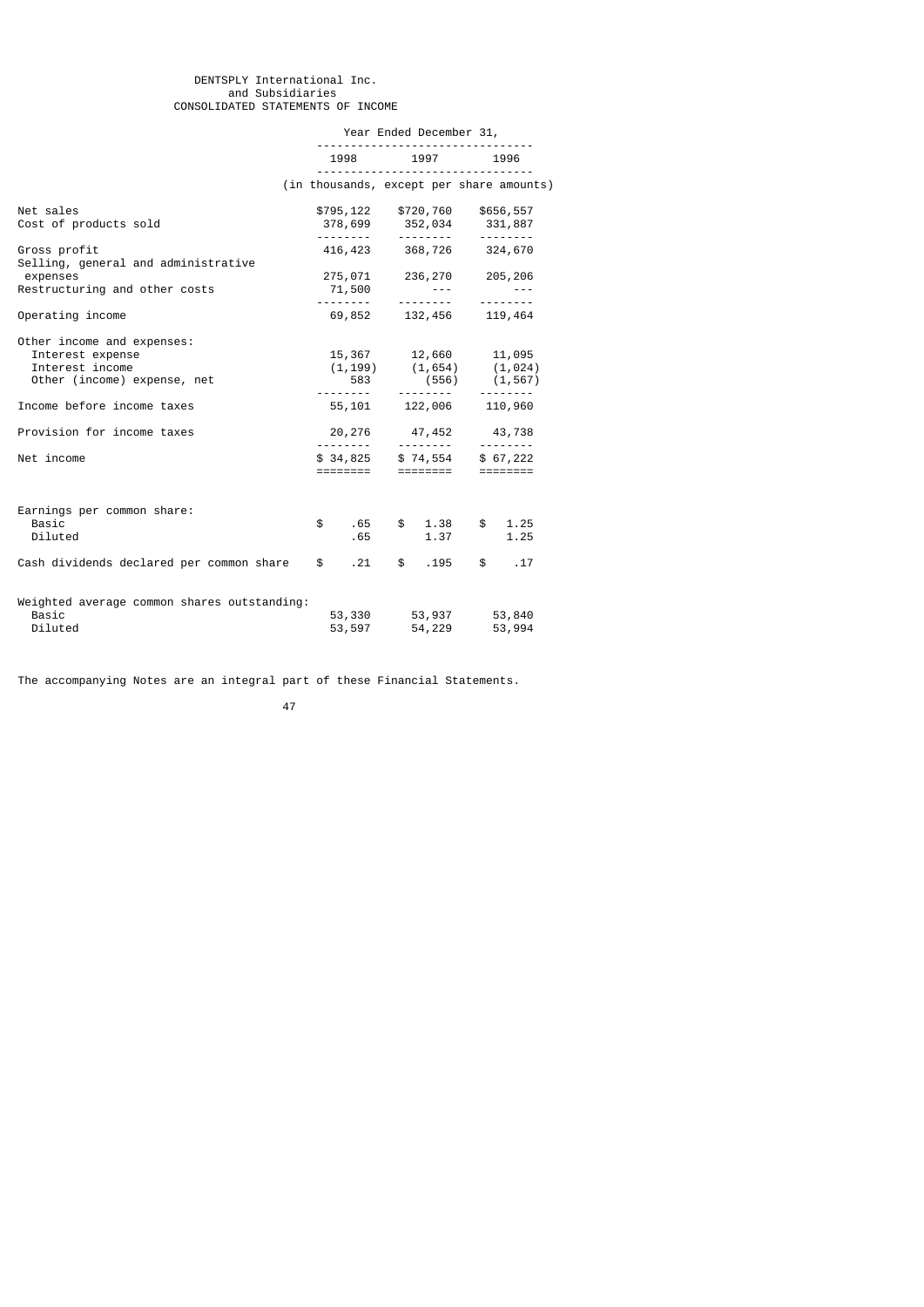-------------------

|                                                                            | 1998                                                                                                             | 1997                                                                       |
|----------------------------------------------------------------------------|------------------------------------------------------------------------------------------------------------------|----------------------------------------------------------------------------|
| Assets<br>Current assets:                                                  | -------------------                                                                                              | (in thousands)                                                             |
| Cash and cash equivalents                                                  | $$8,690$ \$ 9,848                                                                                                |                                                                            |
| Accounts and notes receivable - trade, net                                 |                                                                                                                  |                                                                            |
| Inventories                                                                |                                                                                                                  | 134, 218 114, 366<br>139, 235 124, 748                                     |
| Prepaid expenses and other current assets                                  |                                                                                                                  |                                                                            |
|                                                                            | <u>.</u>                                                                                                         | $40,309$ 28,065                                                            |
| Total Current Assets                                                       |                                                                                                                  | 322, 452 277, 027<br>158, 998 147, 130                                     |
| Property, plant and equipment, net                                         |                                                                                                                  |                                                                            |
| Other noncurrent assets, net                                               |                                                                                                                  |                                                                            |
| Identifiable intangible assets, net                                        |                                                                                                                  | 67,799 13,314<br>80,537 103,513                                            |
| Costs in excess of fair value of net assets                                |                                                                                                                  |                                                                            |
| acquired, net                                                              |                                                                                                                  |                                                                            |
|                                                                            |                                                                                                                  |                                                                            |
| Total Assets                                                               |                                                                                                                  |                                                                            |
| Liabilities and Stockholders' Equity                                       |                                                                                                                  |                                                                            |
| Current liabilities:                                                       |                                                                                                                  |                                                                            |
| Notes payable and current portion of long-term debt                        | \$16,270                                                                                                         | \$24,005                                                                   |
| Accounts payable                                                           | 42,654                                                                                                           | 38,942                                                                     |
| Accrued liabilities                                                        | 99, 427                                                                                                          |                                                                            |
| Income taxes payable                                                       |                                                                                                                  | $71,563$<br>34.830<br>34,839                                               |
|                                                                            | 36,025                                                                                                           | $- - - - - - - - -$                                                        |
| Total Current Liabilities                                                  |                                                                                                                  |                                                                            |
| Long-term debt                                                             |                                                                                                                  |                                                                            |
| Other liabilities                                                          |                                                                                                                  |                                                                            |
| Deferred income taxes                                                      |                                                                                                                  |                                                                            |
|                                                                            | $\begin{array}{ccc} 194,376 & 169,349 \\ 217,491 & 105,505 \\ 48,113 & 43,954 \\ 18,803 & 27,647 \\ \end{array}$ |                                                                            |
| Total Liabilities                                                          | $478,783$ $346,455$                                                                                              |                                                                            |
| Minority interests in consolidated subsidiaries                            |                                                                                                                  |                                                                            |
|                                                                            | $2,738$ $3,988$                                                                                                  |                                                                            |
| Commitments and contingencies                                              |                                                                                                                  |                                                                            |
| Stockholders' Equity:                                                      |                                                                                                                  |                                                                            |
| Preferred stock, \$.01 par value; .25 million                              |                                                                                                                  |                                                                            |
| shares authorized; no shares issued                                        | $- - -$                                                                                                          | $- - -$                                                                    |
| Common stock, \$.01 par value; 100 million shares                          |                                                                                                                  |                                                                            |
| authorized; 54.3 million shares and 54.2 million                           |                                                                                                                  |                                                                            |
| shares issued at December 31, 1998 and 1997,                               |                                                                                                                  |                                                                            |
| respectively                                                               | 543                                                                                                              | 542                                                                        |
| Capital in excess of par value                                             |                                                                                                                  | 152, 871 150, 738<br>324, 745 301, 058                                     |
| Retained earnings                                                          |                                                                                                                  |                                                                            |
| Accumulated other comprehensive income                                     | (14, 730)                                                                                                        | (16, 720)                                                                  |
| Employee stock ownership plan reserve                                      | (7, 977)                                                                                                         | (9, 497)                                                                   |
| Treasury stock, at cost, 1.7 million and .1 million                        |                                                                                                                  |                                                                            |
| shares at December 31, 1998 and 1997, respectively                         | (41, 651)                                                                                                        | (2, 188)<br>--------                                                       |
| Total Stockholders' Equity                                                 | ---------                                                                                                        |                                                                            |
|                                                                            | $413,801$ $423,933$<br>-------- --------                                                                         |                                                                            |
| Total Liabilities and Stockholders' Equity                                 | \$895,322                                                                                                        | \$774,376                                                                  |
|                                                                            | ========                                                                                                         | $\begin{array}{c} \texttt{m}=\texttt{m}=\texttt{m}=\texttt{m} \end{array}$ |
| The accompanying Notes are an integral part of these Financial Statements. |                                                                                                                  |                                                                            |

<u>48 and 2011 and 2012 and 2012 and 2012 and 2012 and 2012 and 2012 and 2012 and 2012 and 2012 and 2012 and 201</u>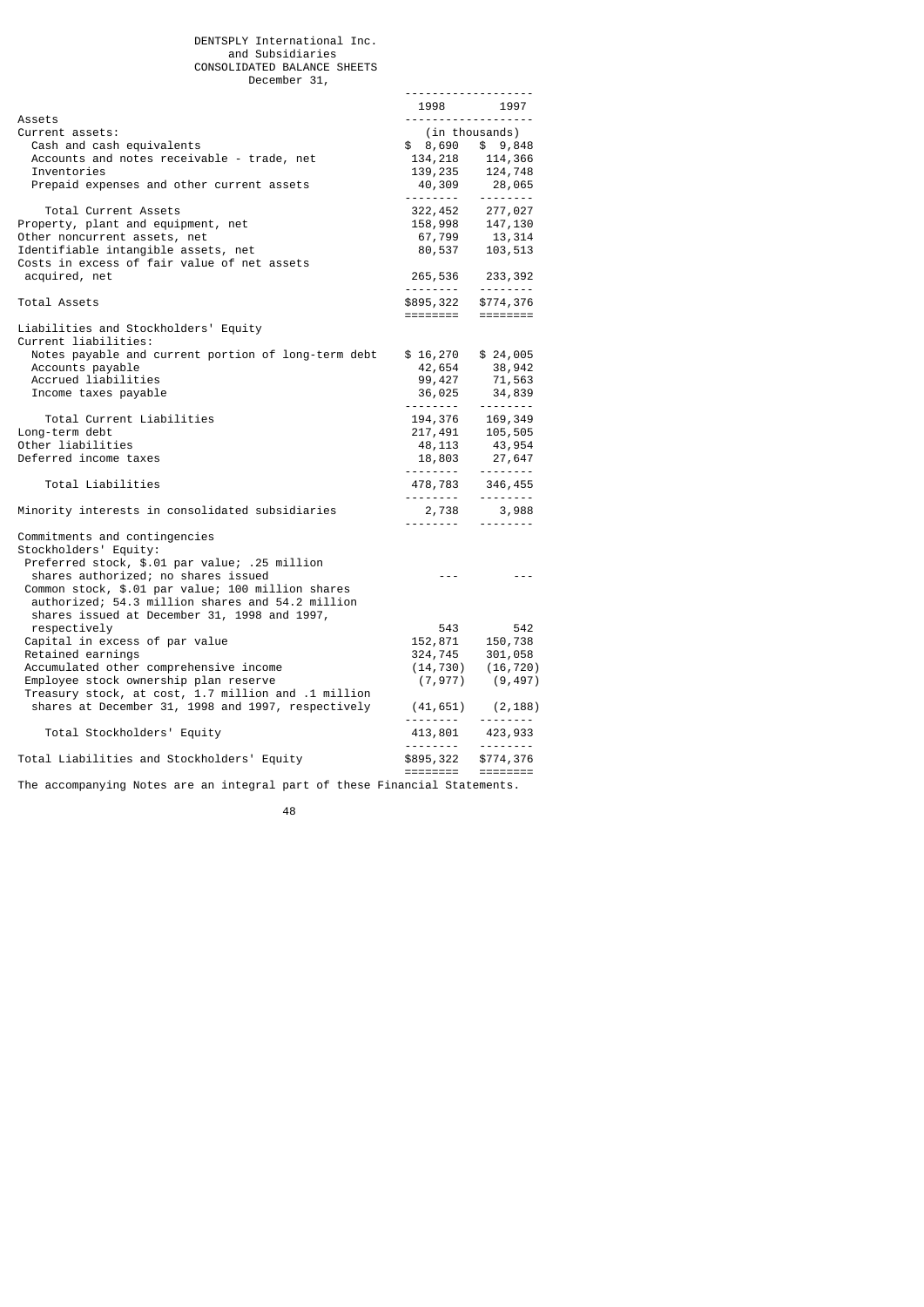#### DENTSPLY International Inc. and Subsidiaries CONSOLIDATED STATEMENTS OF STOCKHOLDERS' EQUITY

|                                                                                  | Common<br>Stock | Capital in<br>Excess of<br>Par Value | Retained<br>Earnings | Accumulated<br>Other<br>Comprehensive<br>Income | Employee Stock<br>Ownership<br>Plan Reserve | Stock       | Total<br>Treasury Stockholders'<br>Equity |
|----------------------------------------------------------------------------------|-----------------|--------------------------------------|----------------------|-------------------------------------------------|---------------------------------------------|-------------|-------------------------------------------|
|                                                                                  |                 |                                      |                      | (in thousands)                                  |                                             |             |                                           |
| Balance at December 31, 1995<br>Comprehensive Income:                            | 271             | \$149,999                            | \$179,231            | \$3,234                                         | \$(12, 536)                                 | \$(4, 277)  | \$315,922                                 |
| Net income<br>Other comprehensive income:<br>Foreign currency translation        |                 |                                      | 67,222               |                                                 |                                             |             | 67,222                                    |
| adjustment, net of $$(2,960)$ tax                                                |                 |                                      |                      | (7, 512)                                        |                                             |             | (7, 512)                                  |
| Comprehensive Income                                                             |                 |                                      |                      |                                                 |                                             |             | 59,710                                    |
| Exercise of stock options and<br>warrants<br>Tax benefit related to stock        |                 | (146)                                |                      |                                                 |                                             | 1,384       | 1,238                                     |
| options and warrants exercised<br>Compensatory stock options                     |                 | 218                                  |                      |                                                 |                                             |             | 218                                       |
| lapsed                                                                           |                 | (40)                                 |                      |                                                 |                                             |             | (40)                                      |
| Repurchase of .2 million<br>shares of common stock                               |                 |                                      |                      |                                                 |                                             | (3, 825)    | (3, 825)                                  |
| Cash dividends declared, \$.17<br>per common share<br>Net change in ESOP reserve |                 |                                      | (9, 153)             |                                                 | 1,520                                       |             | (9, 153)<br>1,520                         |
| Balance at December 31, 1996                                                     | 271             | \$150,031                            | \$237,300            | \$(4, 278)                                      | \$(11, 016)                                 | \$ (6, 718) | \$365,590                                 |

The accompanying Notes are an integral part of these Financial Statements.

49 and 2012 and 2014 and 2014 and 2014 and 2014 and 2014 and 2014 and 2014 and 2014 and 2014 and 2014 and 201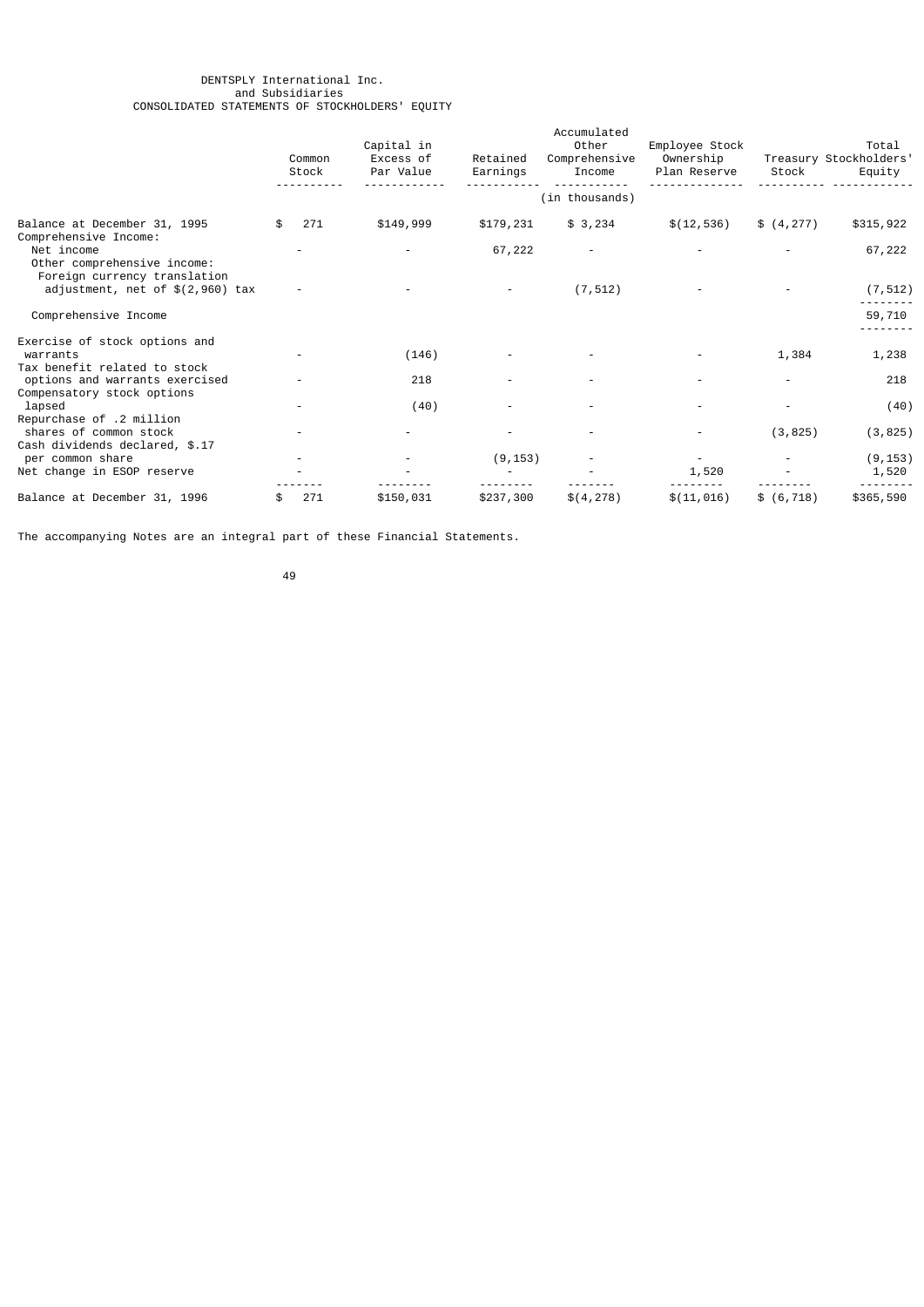#### DENTSPLY International Inc. and Subsidiaries CONSOLIDATED STATEMENTS OF STOCKHOLDERS' EQUITY

|                                                                           | Common<br>Stock | Capital in<br>Excess of<br>Par Value | Retained<br>Earnings | Accumulated<br>Other<br>Comprehensive<br>Income | Employee Stock<br>Ownership<br>Plan Reserve | Stock       | Total<br>Treasury Stockholders'<br>Equity |
|---------------------------------------------------------------------------|-----------------|--------------------------------------|----------------------|-------------------------------------------------|---------------------------------------------|-------------|-------------------------------------------|
|                                                                           |                 |                                      |                      | (in thousands)                                  |                                             |             |                                           |
| Balance at December 31, 1996<br>Comprehensive Income:                     | 271             | \$150,031                            | \$237,300            | \$(4, 278)                                      | \$(11, 016)                                 | \$ (6, 718) | \$365,590                                 |
| Net income<br>Other comprehensive income:<br>Foreign currency translation |                 |                                      | 74,554               |                                                 |                                             |             | 74,554                                    |
| adjustment, net of $$(4,839)$ tax                                         |                 |                                      |                      | (12, 442)                                       |                                             |             | (12, 442)                                 |
| Comprehensive Income                                                      |                 |                                      |                      |                                                 |                                             |             | 62,112                                    |
| Exercise of stock options and<br>warrants<br>Tax benefit related to stock |                 | (133)                                |                      |                                                 |                                             | 5,458       | 5,325                                     |
| options and warrants exercised<br>Repurchase of forty thousand            |                 | 840                                  |                      |                                                 |                                             |             | 840                                       |
| shares of common stock<br>Cash dividends declared, \$.195                 |                 |                                      |                      |                                                 |                                             | (928)       | (928)                                     |
| per common share<br>Two-for-one stock split effected                      | -               |                                      | (10, 525)            |                                                 |                                             |             | (10, 525)                                 |
| in the form of a stock dividend<br>et change in ESOP reserve              | 271             |                                      | (271)                |                                                 | 1,519                                       |             | 1,519                                     |
| Balance at December 31, 1997                                              | 542             | \$150,738                            | \$301,058            | \$(16, 720)                                     | \$ (9, 497)                                 | \$(2, 188)  | \$423,933                                 |

The accompanying Notes are an integral part of these Financial Statements.

50 and 2012 and 2013 and 2014 and 2014 and 2014 and 2014 and 2014 and 2014 and 2014 and 2014 and 2014 and 2014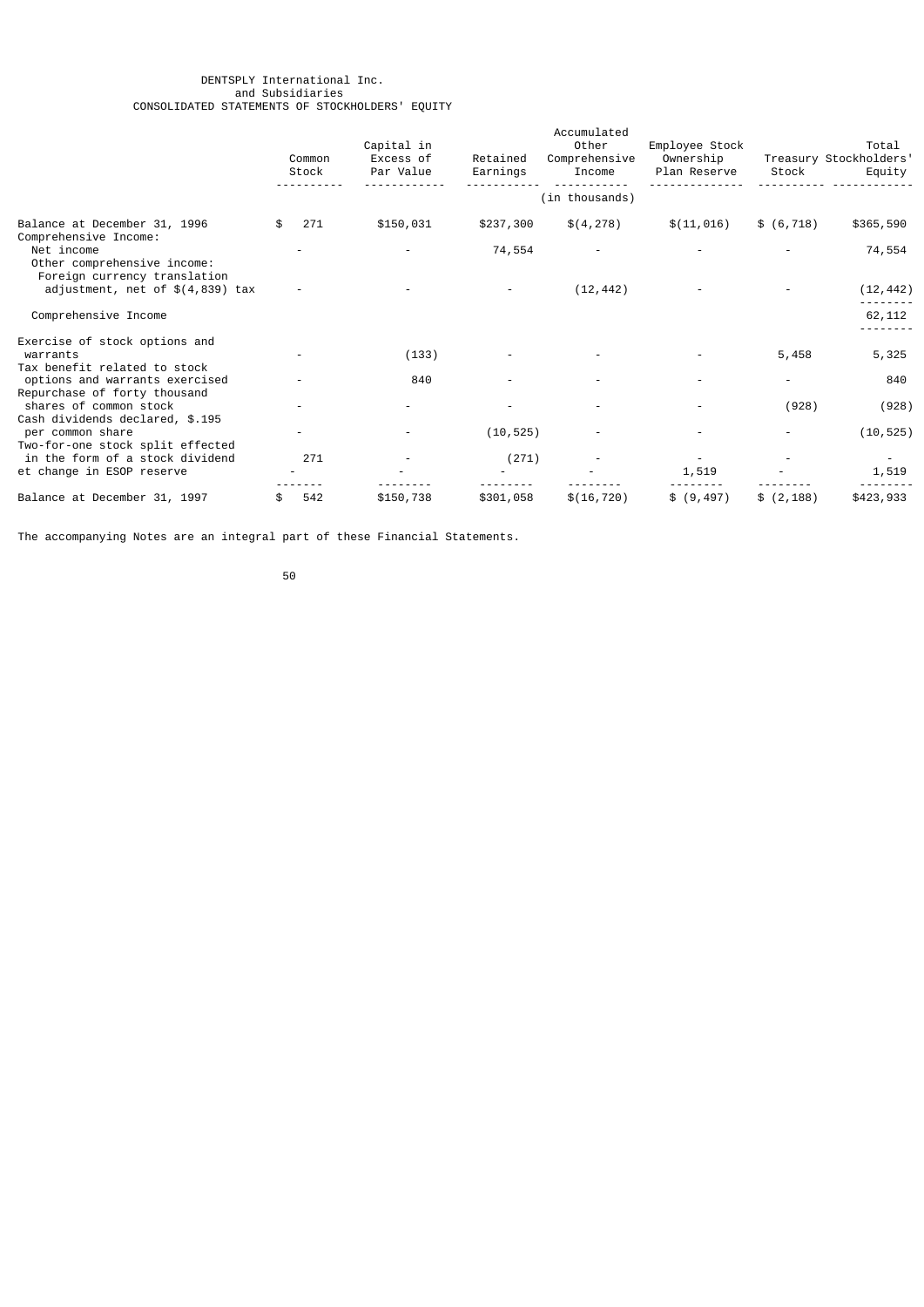#### DENTSPLY International Inc. and Subsidiaries CONSOLIDATED STATEMENTS OF STOCKHOLDERS' EQUITY

|                                                                                                    | Common<br>Stock | Capital in<br>Excess of<br>Par Value | Retained<br>Earnings  | Accumulated<br>Other<br>Comprehensive<br>Income | Employee Stock<br>Ownership<br>Plan Reserve | Stock       | Total<br>Treasury Stockholders'<br>Equity |
|----------------------------------------------------------------------------------------------------|-----------------|--------------------------------------|-----------------------|-------------------------------------------------|---------------------------------------------|-------------|-------------------------------------------|
|                                                                                                    |                 |                                      |                       | (in thousands)                                  |                                             |             |                                           |
| Balance at December 31, 1997                                                                       | 542             | \$150,738                            | \$301,058             | \$(16, 720)                                     | \$ (9, 497)                                 | \$(2, 188)  | \$423,933                                 |
| Comprehensive Income:<br>Net income<br>Other comprehensive income:<br>Foreign currency translation |                 |                                      | 34,825                |                                                 |                                             |             | 34,825                                    |
| adjustment, net of \$732 tax                                                                       |                 |                                      |                       | 1,990                                           |                                             |             | 1,990                                     |
| Comprehensive Income                                                                               |                 |                                      |                       |                                                 |                                             |             | 36,815                                    |
| Exercise of stock options and<br>warrants<br>Tax benefit related to stock                          | 1               | 1,227                                |                       |                                                 |                                             | 2,586       | 3,814                                     |
| options and warrants exercised<br>Repurchase of 1.76 million                                       |                 | 906                                  |                       |                                                 |                                             |             | 906                                       |
| shares of common stock<br>Cash dividends declared, \$.21                                           |                 | -                                    |                       |                                                 |                                             | (42, 049)   | (42, 049)                                 |
| per common share<br>Net change in ESOP reserve                                                     |                 |                                      | (11, 138)             |                                                 | 1,520                                       |             | (11, 138)<br>1,520                        |
| Balance at December 31, 1998                                                                       | 543             | \$152,871                            | \$324,745<br>======== | \$(14, 730)<br>========                         | \$(7, 977)                                  | \$(41, 651) | \$413,801<br>========                     |

The accompanying Notes are an integral part of these Financial Statements.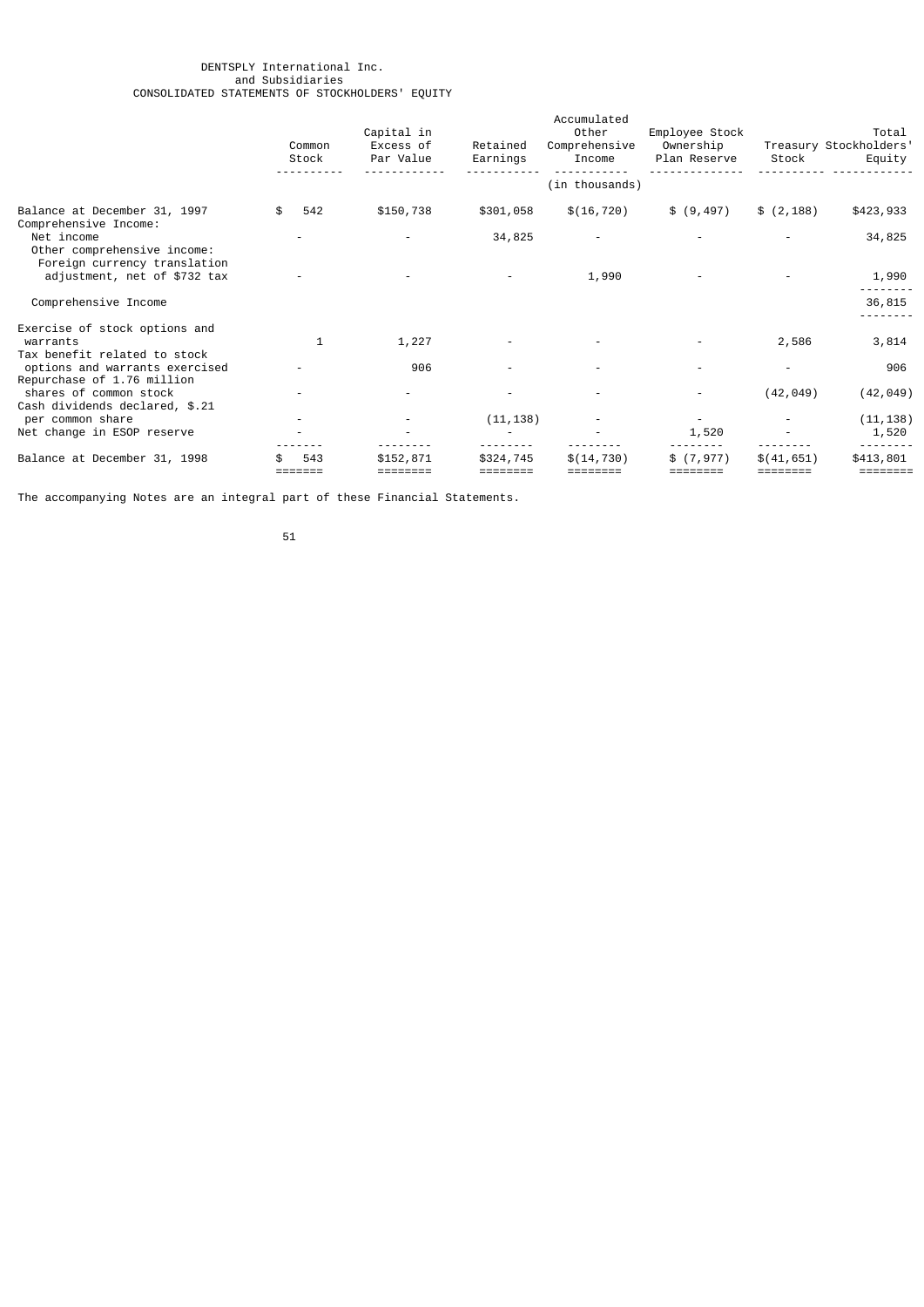# DENTSPLY International Inc. and Subsidiaries

# CONSOLIDATED STATEMENTS OF CASH FLOWS

|                                                                                                                                                                                                                                     | Year Ended December 31, |                                                   |     |  |
|-------------------------------------------------------------------------------------------------------------------------------------------------------------------------------------------------------------------------------------|-------------------------|---------------------------------------------------|-----|--|
|                                                                                                                                                                                                                                     |                         | 1998 1997 1996                                    |     |  |
| Cash flows from operating activities:                                                                                                                                                                                               |                         | (in thousands)                                    |     |  |
| Net income                                                                                                                                                                                                                          |                         | $$34,825$ $$74,554$ $$67,222$                     |     |  |
| Adjustments to reconcile net income to net cash provided<br>by operating activities:                                                                                                                                                |                         |                                                   |     |  |
| Depreciation                                                                                                                                                                                                                        |                         | 17,634   15,341   14,799                          |     |  |
| Amortization                                                                                                                                                                                                                        |                         | 19,840 17,064 13,309                              |     |  |
| Deferred income taxes                                                                                                                                                                                                               |                         | $(22, 084)$ $(1, 828)$ $(3, 008)$                 |     |  |
| Restructuring and other costs                                                                                                                                                                                                       |                         | $71,500$ ---                                      | .   |  |
| Other non-cash transactions                                                                                                                                                                                                         |                         | $(513)$ 263                                       | 289 |  |
| Loss on disposal of property, plant and equipment<br>Changes in operating assets and liabilities, net of<br>effects from acquisitions and divestitures of<br>businesses, effects of exchange, and restructuring<br>and other costs: |                         | 107 559                                           | 367 |  |
| Accounts and notes receivable-trade, net                                                                                                                                                                                            |                         | $(7, 305)$ $(13, 080)$ $(6, 777)$                 |     |  |
| Inventories                                                                                                                                                                                                                         |                         | $(5,605)$ 1,694 256                               |     |  |
| Prepaid expenses and other current assets                                                                                                                                                                                           |                         | $(3,990)$ $(305)$ $(4,574)$                       |     |  |
| Other noncurrent assets, net                                                                                                                                                                                                        |                         | $1,167$ $(82)$ $497$<br>$(2,932)$ $(1,795)$ $472$ |     |  |
| Accounts payable                                                                                                                                                                                                                    |                         |                                                   |     |  |
| Accrued liabilities                                                                                                                                                                                                                 |                         | $(10, 171)$ $(483)$ 945                           |     |  |
| Income taxes payable                                                                                                                                                                                                                |                         | $1,462$ $4,250$ $1,467$                           |     |  |
| Other liabilities                                                                                                                                                                                                                   |                         | $(193)$ $(1,864)$ $(2,075)$                       |     |  |
| Net cash provided by operating activities                                                                                                                                                                                           |                         | 93,742 94,288 83,189                              |     |  |
|                                                                                                                                                                                                                                     |                         |                                                   |     |  |

The accompanying Notes are an integral part of these Financial Statements.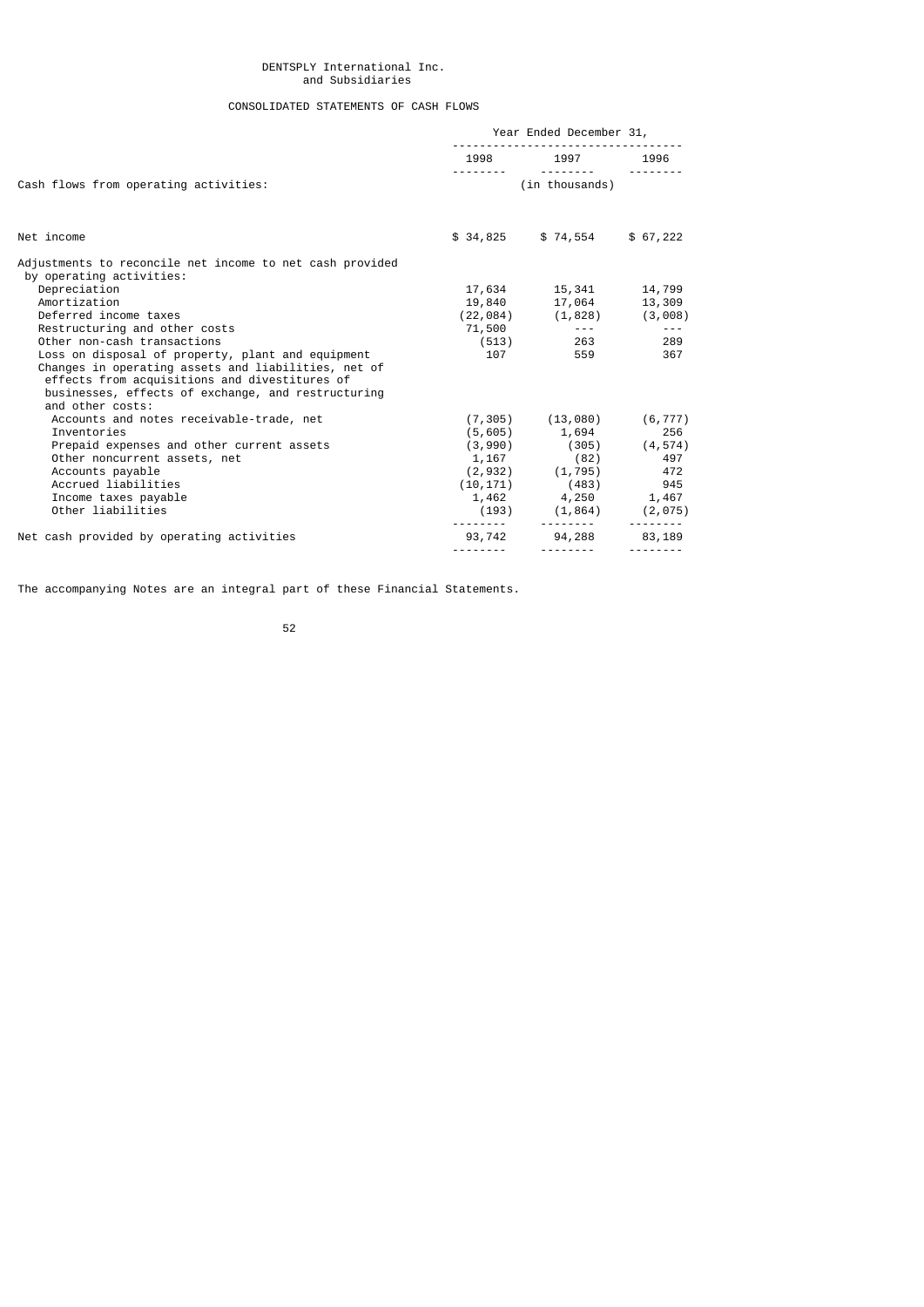# DENTSPLY International Inc. and Subsidiaries

# CONSOLIDATED STATEMENTS OF CASH FLOWS

| Year Ended December 31, |            |                |  |
|-------------------------|------------|----------------|--|
| 1998                    | 1997       | 1996           |  |
|                         |            |                |  |
|                         |            | 7,500          |  |
| 1,114                   | 1,257      | 351            |  |
| (31, 430)               | (27, 660)  | (20, 804)      |  |
| (5, 247)                | (3, 382)   | (3,000)        |  |
| (103, 250)              | (78, 822)  | (82, 181)      |  |
| (63)                    | (2, 395)   | (259)          |  |
| (3, 522)                | $- - -$    | $- - -$        |  |
|                         | (155)      | (355)          |  |
| (142, 398)              | (111, 157) | (98, 748)      |  |
|                         |            | (in thousands) |  |

The accompanying Notes are an integral part of these Financial Statements.

53 and 2012 and 2013 and 2013 and 2014 and 2014 and 2014 and 2014 and 2014 and 2014 and 2014 and 2014 and 2014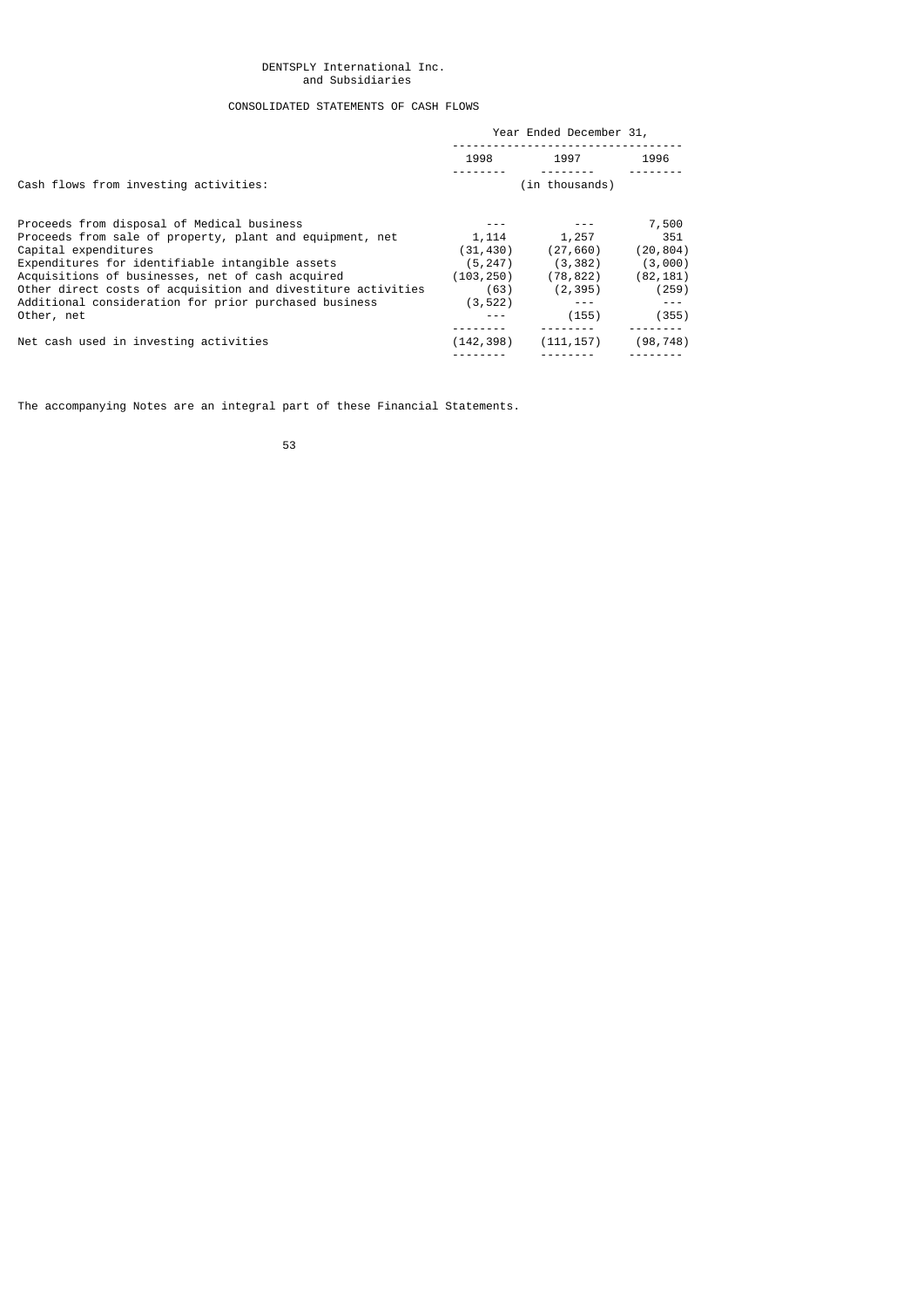## DENTSPLY International Inc. and Subsidiaries

# CONSOLIDATED STATEMENTS OF CASH FLOWS

|                                                       | Year Ended December 31, |                                                                      |          |
|-------------------------------------------------------|-------------------------|----------------------------------------------------------------------|----------|
|                                                       |                         | 1998 1997 1996                                                       |          |
| Cash flows from financing activities:                 |                         | (in thousands)                                                       |          |
| Proceeds from exercise of stock options and warrants, |                         |                                                                      |          |
| including tax benefit                                 |                         | 4,721 6,165 1,456                                                    |          |
| Cash paid for treasury stock                          |                         | $(42, 049)$ $(928)$ $(3, 825)$<br>$(10, 954)$ $(10, 238)$ $(8, 893)$ |          |
| Cash dividends paid                                   |                         |                                                                      |          |
| Increase (decrease) in bank overdrafts                |                         | 2,552 886 (2,357)                                                    |          |
| Proceeds from long-term borrowings, net of deferred   |                         |                                                                      |          |
| financing costs                                       |                         | 159,898 218,449 87,499                                               |          |
| Payments on long-term borrowings                      |                         | $(60, 337)$ $(184, 524)$ $(67, 490)$                                 |          |
| Increase (decrease) in short-term borrowings          |                         | $(3,962)$ $(7,605)$ 11,382                                           |          |
| Decrease in employee stock ownership plan reserve     |                         | 1,520 1,519 1,520                                                    |          |
| Net cash provided by financing activities             |                         | 51,389 23,724 19,292                                                 |          |
| Effect of exchange rate changes on cash and cash      |                         |                                                                      |          |
| equivalents                                           |                         | $(3,891)$ $(2,626)$ $(2,088)$                                        |          |
| Net increase (decrease) in cash and cash equivalents  |                         | $(1, 158)$ 4, 229                                                    | 1,645    |
| Cash and cash equivalents at beginning of period      |                         | 9,848 5,619                                                          | 3,974    |
|                                                       | \$8,690                 | \$9,848                                                              | \$5.619  |
| Cash and cash equivalents at end of period            |                         | ========                                                             | ======== |

The accompanying Notes are an integral part of these Financial Statements.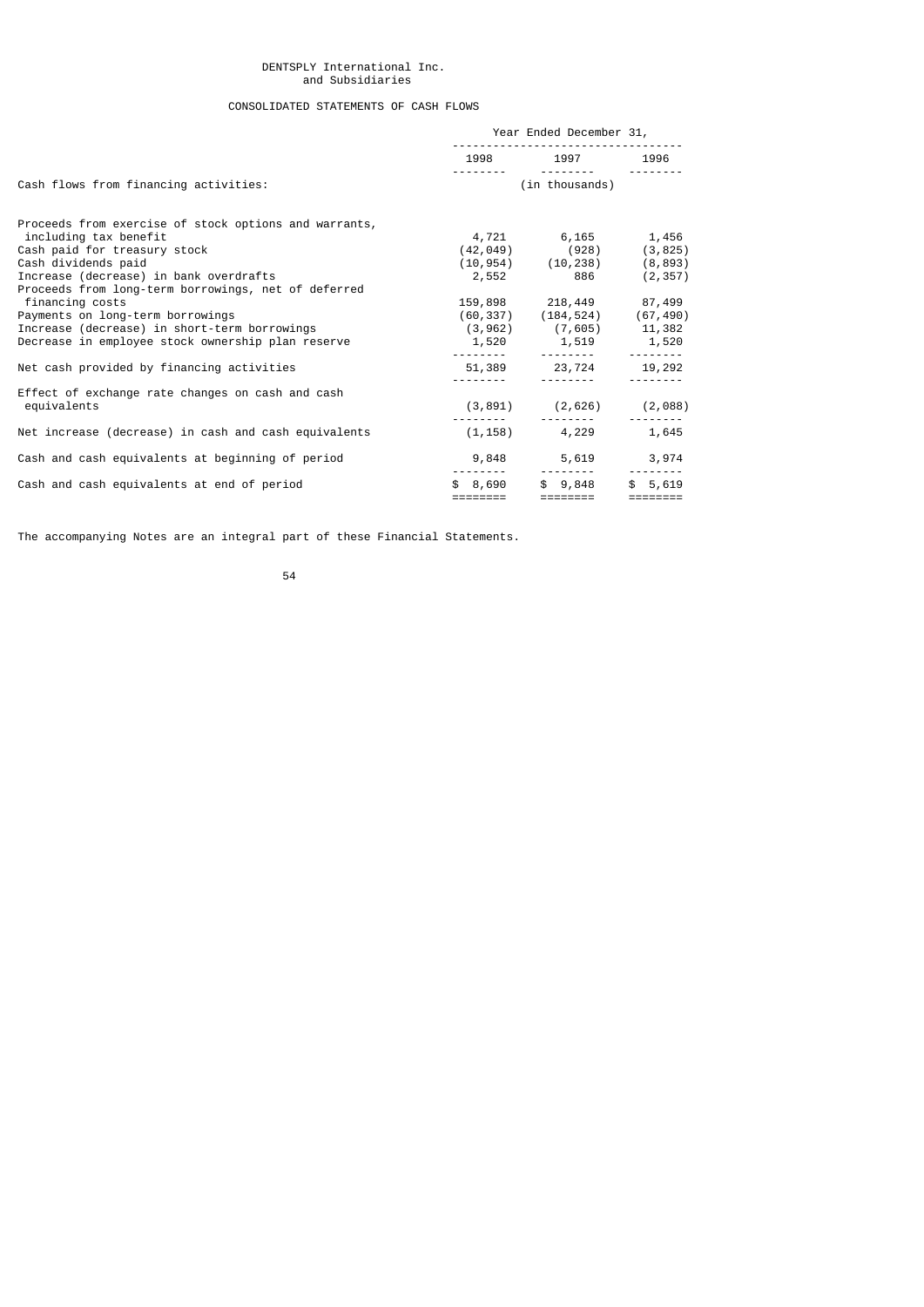#### DENTSPLY International Inc. and Subsidiaries CONSOLIDATED STATEMENTS OF CASH FLOWS

|                                                                                                                                                      | Year Ended December 31, |                    |                   |
|------------------------------------------------------------------------------------------------------------------------------------------------------|-------------------------|--------------------|-------------------|
|                                                                                                                                                      | 1998                    | 1997               | 1996              |
| Supplemental disclosures of cash flow information:<br>information:                                                                                   |                         | (in thousands)     |                   |
| Interest paid<br>Income taxes paid                                                                                                                   | \$12,215<br>40,048      | \$ 9,024<br>43,840 | \$7,484<br>43,879 |
| Supplemental disclosures of non-cash transactions:<br>Note receivable for fixed assets associated with<br>arbitration ruling terminating the Implant |                         |                    |                   |
| Distribution Agreement                                                                                                                               |                         | 389                |                   |
| Assumption of debt in connection with acquisitions                                                                                                   |                         | 4,310              |                   |

The Company assumed liabilities in conjunction with the following acquisitions:

|                                   | Date Acquired  | Fair Value<br>of Assets<br>Acquired | Cash Paid for<br>Assets or<br>Capital Stock | Liabilities<br>Assumed |
|-----------------------------------|----------------|-------------------------------------|---------------------------------------------|------------------------|
|                                   |                |                                     | (in thousands)                              |                        |
| Vereingte Dentalwerke GmbH        | December 1998  | $(\star)$                           | \$50,895                                    | $(*)$                  |
| Herpo Productos Dentarios Ltda.   | May 1998       | \$13,842                            | 7,395                                       | \$6,447                |
| Crescent Dental Manufacturing Co. | May 1998       | 5,783                               | 5,214                                       | 569                    |
| GAC, Inc.                         | April-Dec 1998 | 38,439                              | 26,485                                      | 11,954                 |
| InfoSoft, Inc.                    | March 1998     | 10,497                              | 8,645                                       | 1,852                  |
| Blendax                           | January 1998   | 7,556                               | 6,893                                       | 663                    |
| MPL Technologies, Inc.            | November 1997  | 5,452                               | 4,425                                       | 1,027                  |
| EFOS Corporation                  | July 1997      | 15,032                              | 14,988                                      | - 44                   |
| SIMFRA S.A.                       | July 1997      | 8,431                               | 5,464                                       | 2,967                  |
| New Image Industries, Inc.        | March 1997     | 35,643                              | 10,957                                      | 24,686                 |
| DW Industries, Inc.               | January 1997   | 18,956                              | 16,253                                      | 2,703                  |
| Laboratoire SPAD, S.A.            | January 1997   | 47,054                              | 35,992                                      | 11,062                 |
| CeraMed Dental, LLC               | August 1996    | 5,000                               | 5,000                                       | 0                      |
| Tulsa Dental Products LLC         | January 1996   | 78,662                              | 75,114                                      | 3,548                  |

(\*) Allocation of the purchase price to the fair value of assets acquired and liabilities assumed will be completed in 1999.

The accompanying Notes are an integral part of these Financial Statements.

55 and 2012 and 2013 and 2013 and 2014 and 2014 and 2014 and 2014 and 2014 and 2014 and 2014 and 2014 and 2014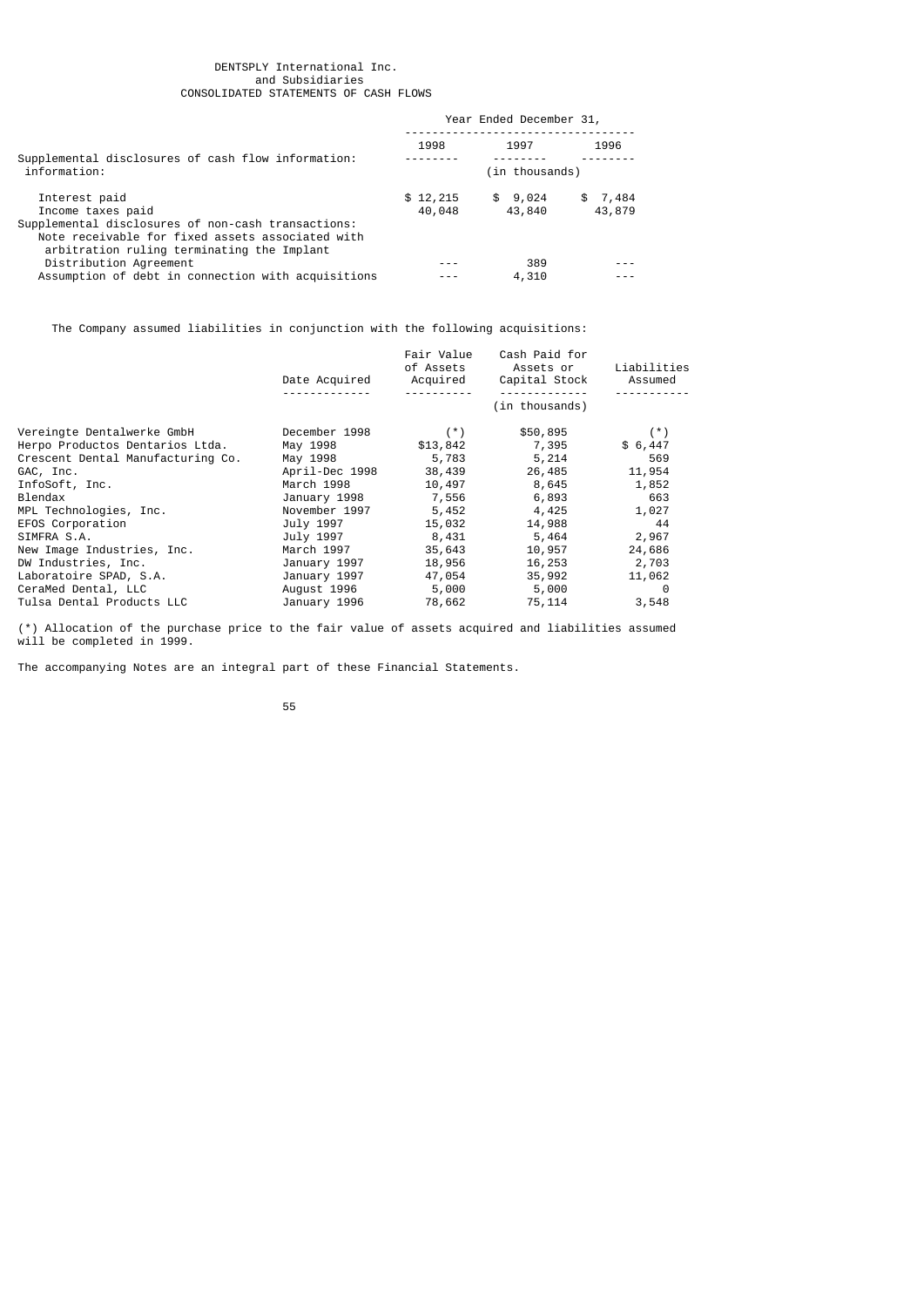## NOTES TO CONSOLIDATED FINANCIAL STATEMENTS ------------------------------------------

# NOTE 1 - SIGNIFICANT ACCOUNTING POLICIES

- ----------------------------------------

#### Description of Business - -----------------------

 DENTSPLY (the "Company") designs, develops, manufactures and markets a broad range of products for the dental market. The Company believes that it is the world's leading manufacturer and distributor of dental prosthetics, endodontic instruments and materials, prophylaxis paste, dental sealants, ultrasonic scalers, and crown and bridge materials; the leading United States manufacturer and distributor of dental x-ray equipment, dental handpieces, intraoral cameras, dental x-ray film holders, film mounts and bone substitute/grafting materials; and a leading United States manufacturer or distributor of impression materials, dental operatory software systems, dental cutting instruments and orthodontic appliances. The Company distributes its dental products in over 100 countries under some of the most well-established brand names in the industry. DENTSPLY is committed to the development of innovative, high quality, cost-effective new products for the dental market.

#### Principles of Consolidation - ---------------------------

 The consolidated financial statements include the accounts of the Company and all majority-owned subsidiaries. Intercompany accounts and transactions are eliminated. Minority interests in net income of consolidated subsidiaries are not material and are included in other (income) expense, net.

#### Use of Estimates

- ---------------- The preparation of financial statements in conformity with generally accepted accounting principles requires management to make estimates and assumptions that affect the amounts reported in the financial statements and accompanying notes. Actual results could differ from those estimates.

#### Cash and Cash Equivalents - -------------------------

 The Company considers all highly liquid investments with an original maturity of three months or less to be cash equivalents.

#### Accounts and Notes Receivable-Trade

- ----------------------------------- The Company sells dental equipment and supplies primarily through a worldwide network of distributors, although certain product lines are sold directly to the end user. Revenue is recognized when products are shipped. For customers on credit terms, the Company performs ongoing credit evaluation of those customers' financial condition and generally does not require collateral from them. Accounts and notes receivable-trade are stated net of an allowance for doubtful accounts of \$7.9 million and \$4.6 million at December 31, 1998 and 1997, respectively.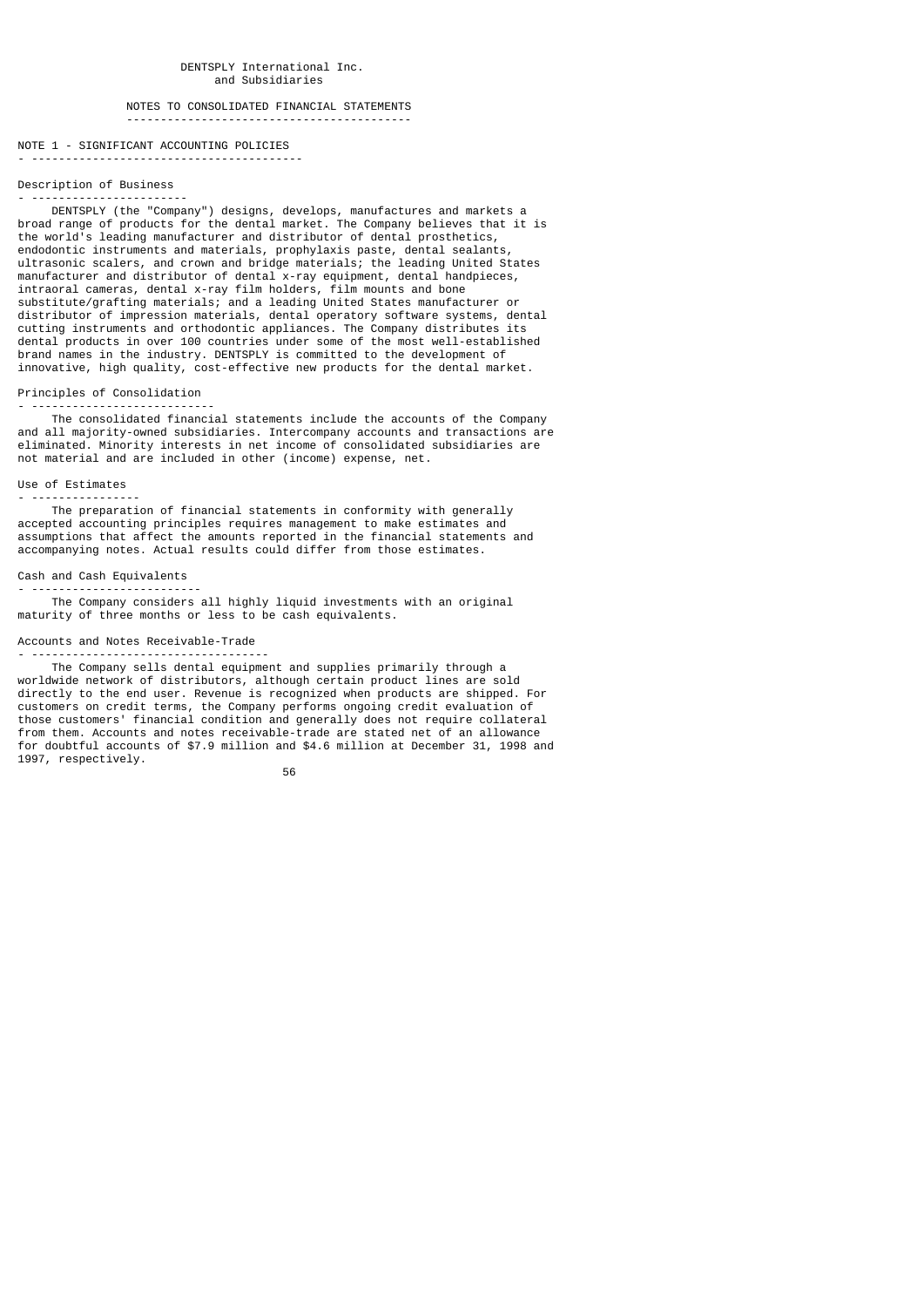- ----------- Inventories are stated at the lower of cost or market. At December 31, 1998 and 1997, the cost of \$15.3 million, or 11% and \$14.9 million, or 12%, respectively, of inventories was determined by the last-in, first-out (LIFO) method. The cost of other inventories was determined by the first-in, first-out (FIFO) or average cost method.

# Property, Plant and Equipment

- ----------------------------- Property, plant and equipment are stated at cost, net of accumulated depreciation. Except for leasehold improvements, depreciation for financial reporting purposes is computed by the straight-line method over the following estimated useful lives: buildings - generally 40 years and machinery and equipment - 4 to 15 years. The cost of leasehold improvements is amortized over the shorter of the estimated useful life or the term of the lease. For income tax purposes, depreciation is computed using various methods.

#### Identifiable Intangible Assets

- ------------------------------ Identifiable intangible assets include patents, trademarks, non-compete agreements, licensing agreements, and product manufacturing rights and customer lists which are amortized on a straight-line basis over their estimated useful lives, ranging from 5 to 40 years. Identifiable intangible assets are stated net of accumulated amortization of \$44.2 million and \$36.9 million at December 31, 1998 and 1997, respectively. Identifiable intangible assets are reviewed for impairment whenever events or circumstances provide evidence that suggest that the carrying amount of the asset may not be recoverable. Impairment is determined by using identifiable undiscounted cash flows.

#### Costs in Excess of Fair Value of Net Assets Acquired - ----------------------------------------------------

 The excess of costs of acquired companies and product lines over the fair value of net assets acquired (goodwill) is being amortized on a straight-line basis over 25 to 40 years. Costs in excess of the fair value of net assets acquired are stated net of accumulated amortization of \$43.6 million and \$34.0 million at December 31, 1998 and 1997, respectively. Costs in excess of fair value of net assets acquired are reviewed for impairment whenever events or circumstances provide evidence that suggest that the carrying amount of the asset may not be recoverable. Impairment is determined by using identifiable undiscounted cash flows.

# Fair Value of Financial Instruments

- -----------------------------------

 The fair value of financial instruments is determined by reference to various market data and other valuation techniques as appropriate. The fair values of financial instruments approximate their recorded values.

### Derivatives - -----------

 The Company's only involvement with derivative financial instruments is forward contracts to hedge certain assets and liabilities denominated in foreign currencies and interest rate swaps to convert floating rate debt to fixed rate.

### Foreign Exchange Risk Management

- -------------------------------- The Company routinely enters into forward foreign exchange contracts to selectively hedge assets and liabilities denominated in foreign currencies. Market value gains and losses are recognized in income currently and the

57 (1992) 1994 (1994) 1995 (1995) 1996 (1996) 1997 (1998) 1997 (1998) 1997 (1998) 1997 (1998) 1997 (1998) 199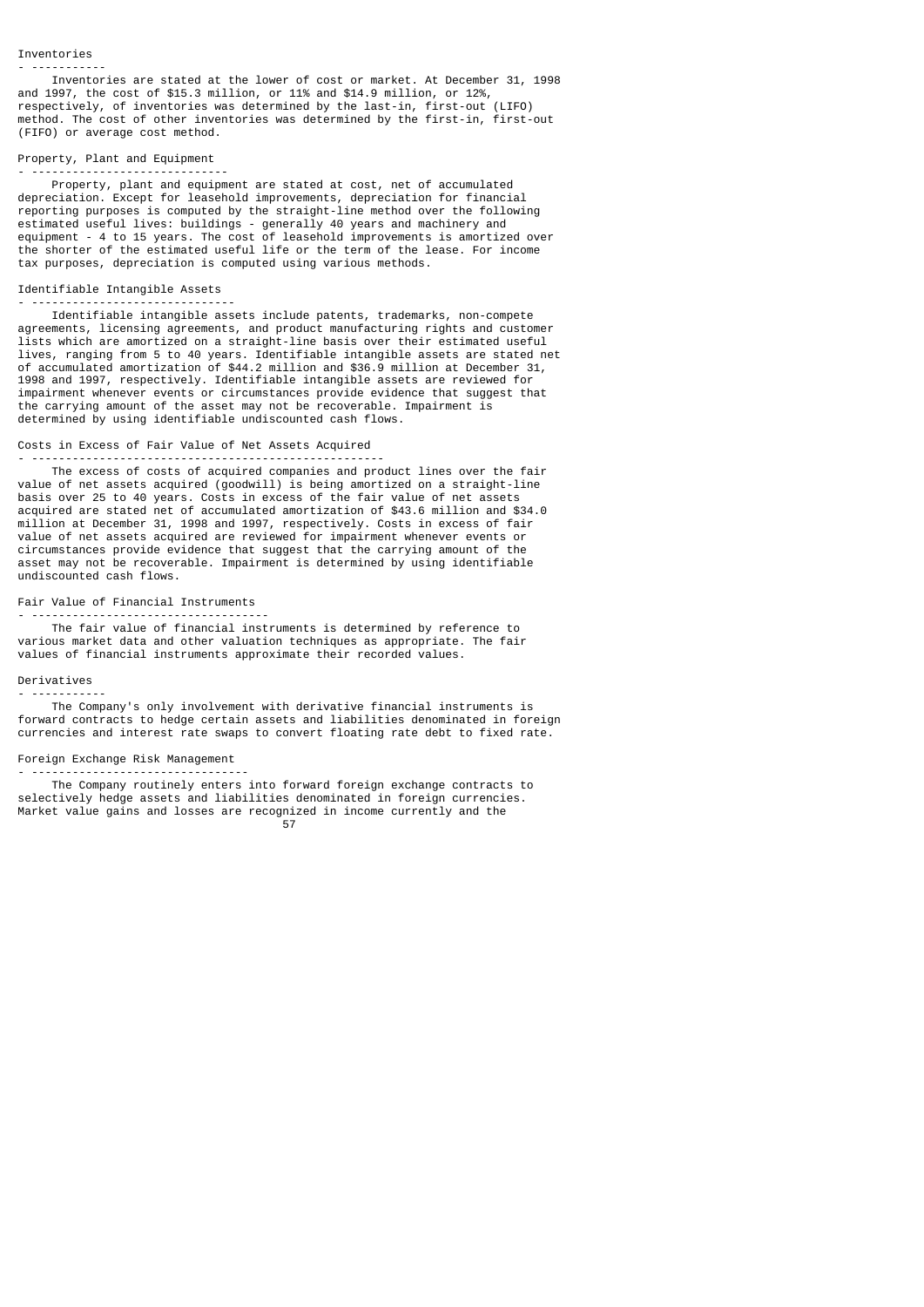resulting gains or losses offset foreign exchange gains or losses recognized on the foreign currency assets and liabilities hedged. Determination of hedge activity is based upon market conditions, the magnitude of the foreign currency assets and liabilities and perceived risks. As of December 31, 1998, the Company had contracts outstanding for the purchase of 7.9 million Swiss francs (approximately \$5.7 million), and the sale of 1.9 million Australian dollars (approximately \$1.2 million). As of December 31, 1997, the Company had contracts outstanding for the purchase of 29.7 million Swiss francs (approximately \$20.7 million) and 13.7 million French francs (approximately \$2.3 million), and the sale of 1.4 million Australian dollars (approximately \$.9 million). These foreign exchange contracts generally have maturities of less than six months and counterparties to the transactions are typically large international financial institutions.

### Interest Rate Risk Management

- -----------------------------

 In July 1998, the Company entered into interest rate swap agreements totaling \$80.0 million which converts a portion of the Company's variable rate financing to fixed rates. The average fixed rate of these agreements is 5.7% and fixes the rate for an average of five years.

# Foreign Currency Translation

- ---------------------------- The functional currency for foreign operations, except for those in highly inflationary economies, has been determined to be the local currency.

 Assets and liabilities of foreign subsidiaries are translated at exchange rates on the balance sheet date; revenue and expenses are translated at the average year-to-date rates of exchange. The effects of these translation adjustments are reported in a separate component of stockholders' equity.

 Exchange gains and losses arising from transactions denominated in a currency other than the functional currency of the entity involved and translation adjustments in countries with highly inflationary economies are included in income. Exchange losses of \$1.7 million in 1998 and \$.3 million in 1996 and gains of \$.3 million in 1997 are included in other (income) expense, net.

#### Research and Development Costs - ------------------------------

 Research and development costs are charged to expense as incurred and are included in selling, general and administrative expenses. Research and development costs amounted to approximately \$18.2 million, \$16.8 million and \$14.7 million for 1998, 1997 and 1996, respectively. e a componente de la componente de la componente de la componente de la componente de la componente de la comp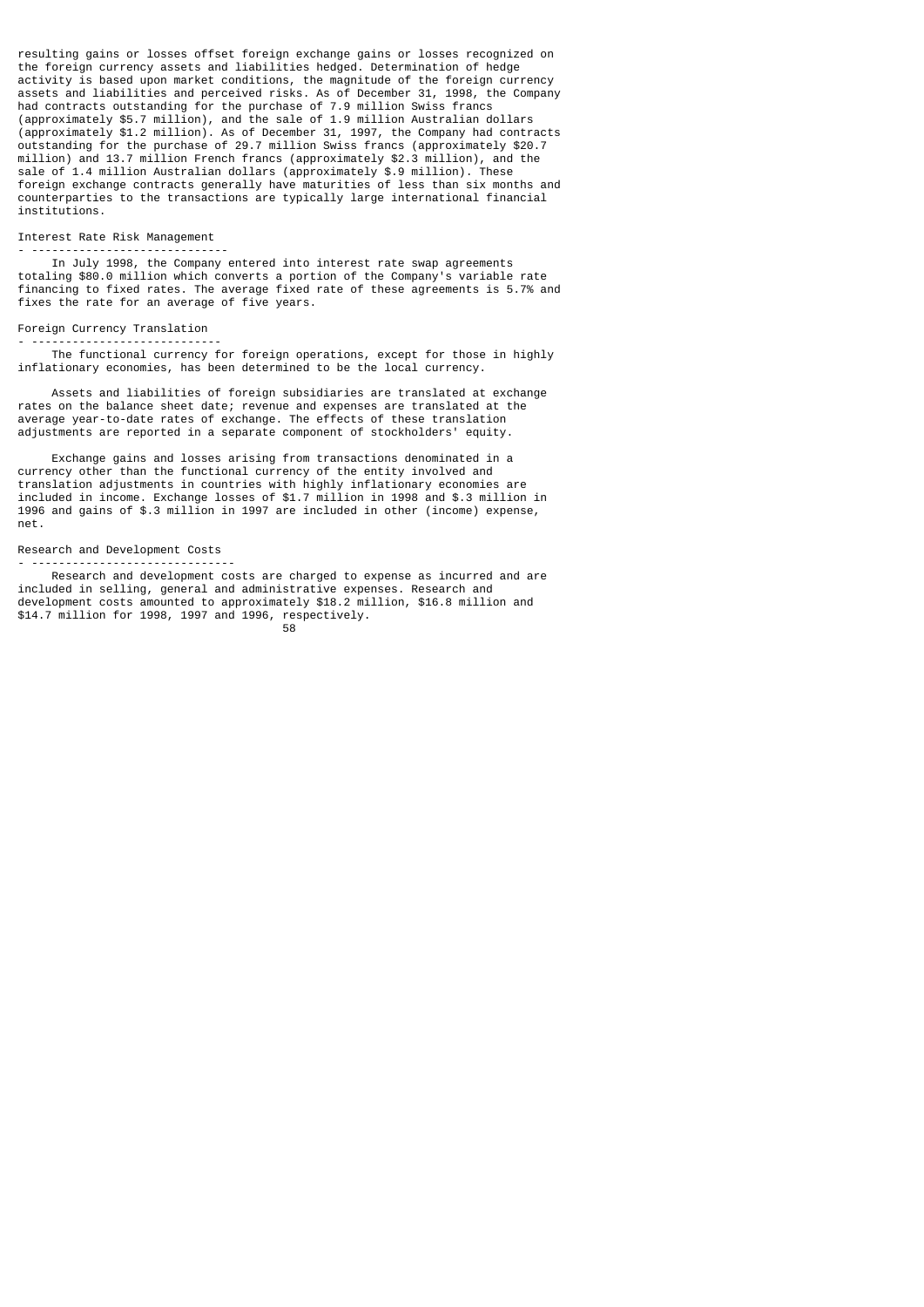#### NOTE 2 - EARNINGS PER COMMON SHARE

- ----------------------------------

 The following table sets forth the computation of basic and diluted earnings per common share:

|                                                                                                              | Income<br>(Numerator) (Denominator)      | Shares           | Per Share<br>Amount |
|--------------------------------------------------------------------------------------------------------------|------------------------------------------|------------------|---------------------|
|                                                                                                              | (in thousands, except per share amounts) |                  |                     |
| Year Ended December 31, 1998<br>Basic EPS<br>Incremental shares from assumed<br>exercise of dilutive options | \$34,825                                 | 53,330           | \$.65               |
| and warrants                                                                                                 |                                          | 267              |                     |
|                                                                                                              |                                          | ------           |                     |
| Diluted EPS                                                                                                  | \$34,825                                 | 53,597           | \$.65               |
| Year Ended December 31, 1997                                                                                 |                                          |                  |                     |
| Basic EPS<br>Incremental shares from assumed                                                                 | \$74,554                                 | 53,937           | \$1.38              |
| exercise of dilutive options                                                                                 |                                          |                  |                     |
| and warrants                                                                                                 |                                          | 292              |                     |
|                                                                                                              |                                          |                  |                     |
| Diluted EPS                                                                                                  | \$74,554<br>========                     | 54,229<br>====== | \$1.37              |
| Year Ended December 31, 1996<br>Basic EPS<br>Incremental shares from assumed                                 | \$67,222                                 | 53,840           | \$1.25              |
| exercise of dilutive options<br>and warrants                                                                 |                                          | 154              |                     |
|                                                                                                              |                                          | ------           |                     |
| Diluted EPS                                                                                                  | \$67,222<br>========                     | 53,994<br>====== | \$1.25              |
|                                                                                                              |                                          |                  |                     |

#### NOTE 3 - BUSINESS ACQUISITIONS - ------------------------------

 In December 1998, the Company purchased 100% of the capital stock of Vereingte Dentalwerke GmbH ("VDW") and related companies for \$50.9 million with an additional payment of \$.9 million to be paid in 1999. The transaction is valued at \$57.1 million. The allocation of the purchase price to the fair value of assets acquired has yet to be determined. Headquartered in Munich, Germany, VDW manufactures endodontic files and accessory products, marketed worldwide under the Antaeos, Beutelrock and Zipperer trade names. The company's Munich, Germany production facility is a new, ultra-modern, fully automated manufacturing facility.

 In May 1998, the Company purchased 100% of the capital stock of Herpo Productos Dentarios Ltda. ("Herpo") for \$7.4 million. Herpo has a broad product line focusing on alginate impression materials, artificial teeth and dental anesthetics. Herpo operates a modern dental anesthetic production plant in Bonsucesso, Brazil.

 In May 1998, the Company purchased 100% of the capital stock of Crescent Dental Manufacturing Co. ("Crescent") for \$5.2 million. Crescent has a diverse product offering and is one of the leading United States manufacturers of prophy cups and brushes, amalgamators and other professional dental equipment and supplies.

 In April and December 1998, the Company purchased 100% of the capital stock of GAC International Inc. ("GAC") for approximately \$26.5 million. Located 59 - 1992 - 1993 - 1994 - 1995 - 1996 - 1997 - 1998 - 1999 - 1999 - 1999 - 1999 - 1999 - 1999 - 199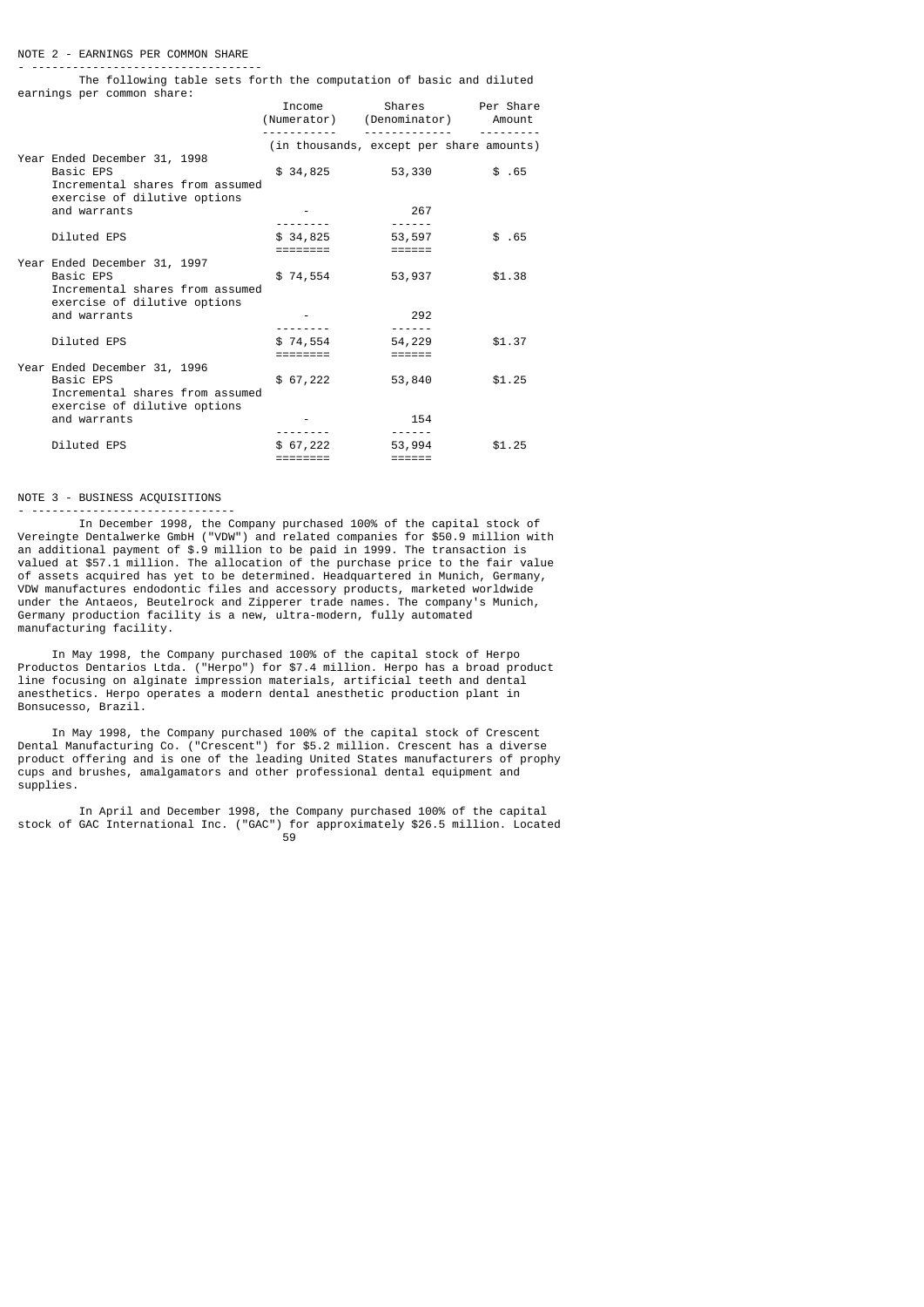in Islip, New York, GAC provides a full line of high quality orthodontic products.

 In March 1998, the Company purchased the assets of InfoSoft Inc. ("InfoSoft") for \$8.6 million. Located in White Marsh, Maryland, the primary business of InfoSoft is the development and sale of full-featured, dental practice management software. The Company believes InfoSoft is one of the largest dental practice management claims processor in the United States.

 In January 1998, the Company purchased the assets of Blendax Professional Dental Business ("Blendax") from Procter & Gamble in a cash transaction valued at approximately DM13 million or \$6.9 million. The Blendax product line consists of rotary cutting instruments, impression materials, composite filling material and fluoride rinses and gels.

 Each 1998 acquisition was accounted for under the purchase method of accounting; accordingly, the results of their operations are included in the accompanying financial statements since the respective dates of the acquisitions. Except for VDW, the purchase prices plus direct acquisition costs have been allocated on the basis of preliminary estimates of the fair values of assets acquired and liabilities assumed. The excess of acquisition cost over net assets acquired of \$8.9 million for Herpo, \$2.6 million for Crescent, \$16.2 million for GAC, \$6.5 million for InfoSoft and \$6.7 million for Blendax is being amortized over 25 to 40 years. Assuming that all acquisitions had occurred on January 1, 1997, consolidated net sales would have been \$834 million for 1998 and \$817 million for 1997. Consolidated pro forma net income and earnings per common share would not have been materially different from the reported amounts for 1998 and 1997. Such unaudited pro forma amounts are not indicative of what the actual consolidated results of operations might have been if the acquisitions had been effective at the beginning of 1997, nor are they necessarily indicative of future consolidated results.

 In November 1997, the Company purchased certain assets of MPL Technologies, Inc. ("MPL"), a wholly-owned subsidiary of SoloPak Pharmaceuticals, for \$4.4 million in cash. Located in Franklin Park, Illinois, MPL is a leading manufacturer and distributor of needles and needle-related products, primarily for the dental profession.

 In July 1997, the Company purchased the dental assets of EFOS Corporation ("EFOS") for Canadian \$20.7 million in a cash transaction valued at approximately \$15.0 million. Prior to acquisition, EFOS was the developer and manufacturer of DENTSPLY's dental curing lights and amalgamators. Additionally, the EFOS product line includes protective eyewear products, replacement parts and curing light repair and service.

 Also in July 1997, the Company purchased the outstanding capital stock of SIMFRA S.A. ("SIMFRA") for FF32.1 million in a cash transaction valued at approximately \$5.5 million and assumption of \$1.4 million of debt. Located in Paris, SIMFRA is the exclusive importer of Maillefer Instruments, S.A. in France.

 In March 1997, the Company purchased all of the capital stock of New Image Industries, Inc. ("New Image") for \$2.00 per share or approximately \$11.0 million and assumed \$2.9 million of debt and other liabilities of \$21.8 million. Subsequently, assumed liabilities were increased to \$32.1 million for recognition of liabilities associated with certain legal cases. The primary product line for New Image is intraoral cameras exclusively for the dental market.

 In January 1997, the Company purchased the assets of DW Industries, Inc. ("DW") in a cash transaction valued at approximately \$16.3 million and an de de la construcción de la construcción de la construcción de la construcción de la construcción de la constr<br>1960 - La construcción de la construcción de la construcción de la construcción de la construcción de la const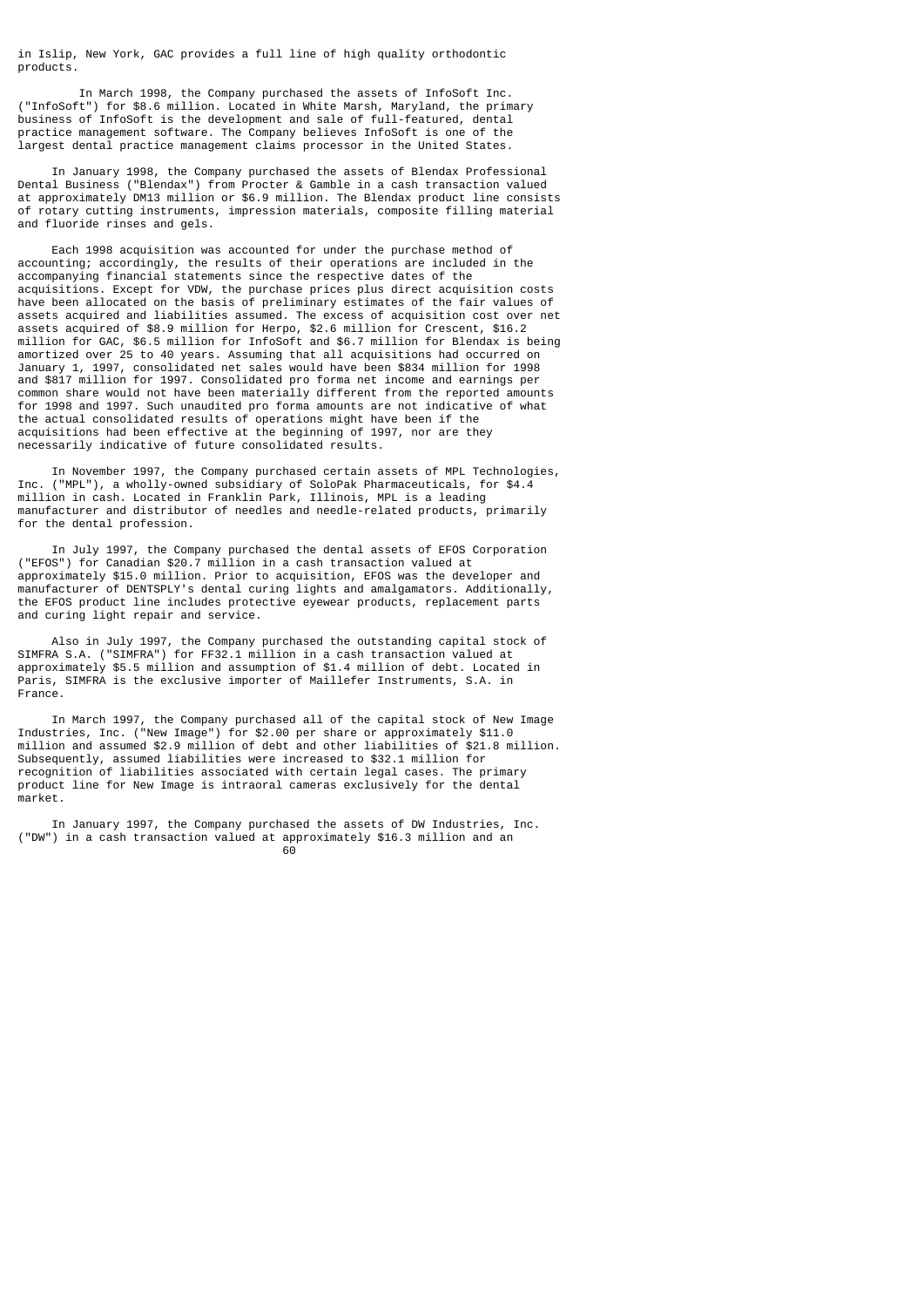earn-out based on future sales growth of the business. No payment of earn-out has been required to date. Through this acquisition the Company acquired the leading disposable air-water syringe tip for use in clinical dental office procedures.

 Also in January 1997, the Company purchased all of the outstanding capital stock of Laboratoire SPAD, S.A. ("SPAD") for FF199.5 million or \$36.0 million in cash and a deferred payment of FF 21.5 million or \$3.5 million which was paid in January 1998. SPAD is a leading French distributor of dental anesthetic and other dental products.

 Each 1997 acquisition was accounted for under the purchase method of accounting; accordingly, the results of their operations are included in the accompanying financial statements since the respective dates of the acquisitions. The purchase prices plus direct acquisition costs have been allocated on the basis of the fair values of assets acquired and liabilities assumed. The excess of acquisition cost over net assets acquired of \$4.2 million for DW, \$33.5 million for SPAD, \$3.8 million for SIMFRA, \$2.8 million for EFOS and \$.1 million for MPL is being amortized over 25 years. The excess of acquisition cost over net assets acquired of New Image was considered impaired and was written-off with the restructuring charge in December 1998 (See Note 15).

 In August 1996, the Company paid \$5.0 million for a 51% interest in CeraMed Dental, LLC ("CeraMed") and the right to acquire the remaining 49% interest at a later date. The Company believes that CeraMed, located in Lakewood, Colorado, is the leading US manufacturer and distributor of bone grafting materials and HA plasma-feed coating materials to dental markets.

 In January 1996, the Company purchased certain assets of Tulsa Dental Products LLC ("Tulsa Dental") in a cash transaction valued at \$75.1 million and an earn-out based on future operating performance of the business. While an earn-out payment is expected, no payment of earn-out has been required to date. Based in Tulsa, Oklahoma, Tulsa Dental is a manufacturer and distributor of endodontic instruments and materials.

 Each 1996 acquisition was accounted for under the purchase method of accounting; accordingly, the results of their operations are included in the accompanying financial statements since the respective dates of the acquisitions. The purchase prices plus direct acquisition costs have been allocated on the basis of the fair values of assets acquired and liabilities assumed. The excess of acquisition cost over net assets acquired of \$.9 million for CeraMed and \$53.7 million for Tulsa Dental is being amortized over 25 years.

# NOTE 4 - SEGMENT AND GEOGRAPHIC INFORMATION

- ------------------------------------------- As of January 1, 1998, the Company adopted SFAS 131, Disclosures about Segments of an Enterprise and Related Information. SFAS 131 establishes standards for reporting information about operating segments in financial statements. Since the Company operates in one operating segment as a designer, manufacturer and distributor of dental products, the Company presents Enterprise-wide Disclosures. Dental products represented approximately 95% of sales in 1998, 1997 and 1996.

 The Company's operations are structured to achieve consolidated objectives. As a result, significant interdependencies exist among the Company's operations in different geographic areas. Intercompany sales of manufacturing materials between areas are at prices which, in general, provide a reasonable profit after coverage of all manufacturing costs. Intercompany sales of finished goods are at prices intended to provide a reasonable profit for purchasing locations after coverage of marketing and general and administrative costs.

 $\sim$  61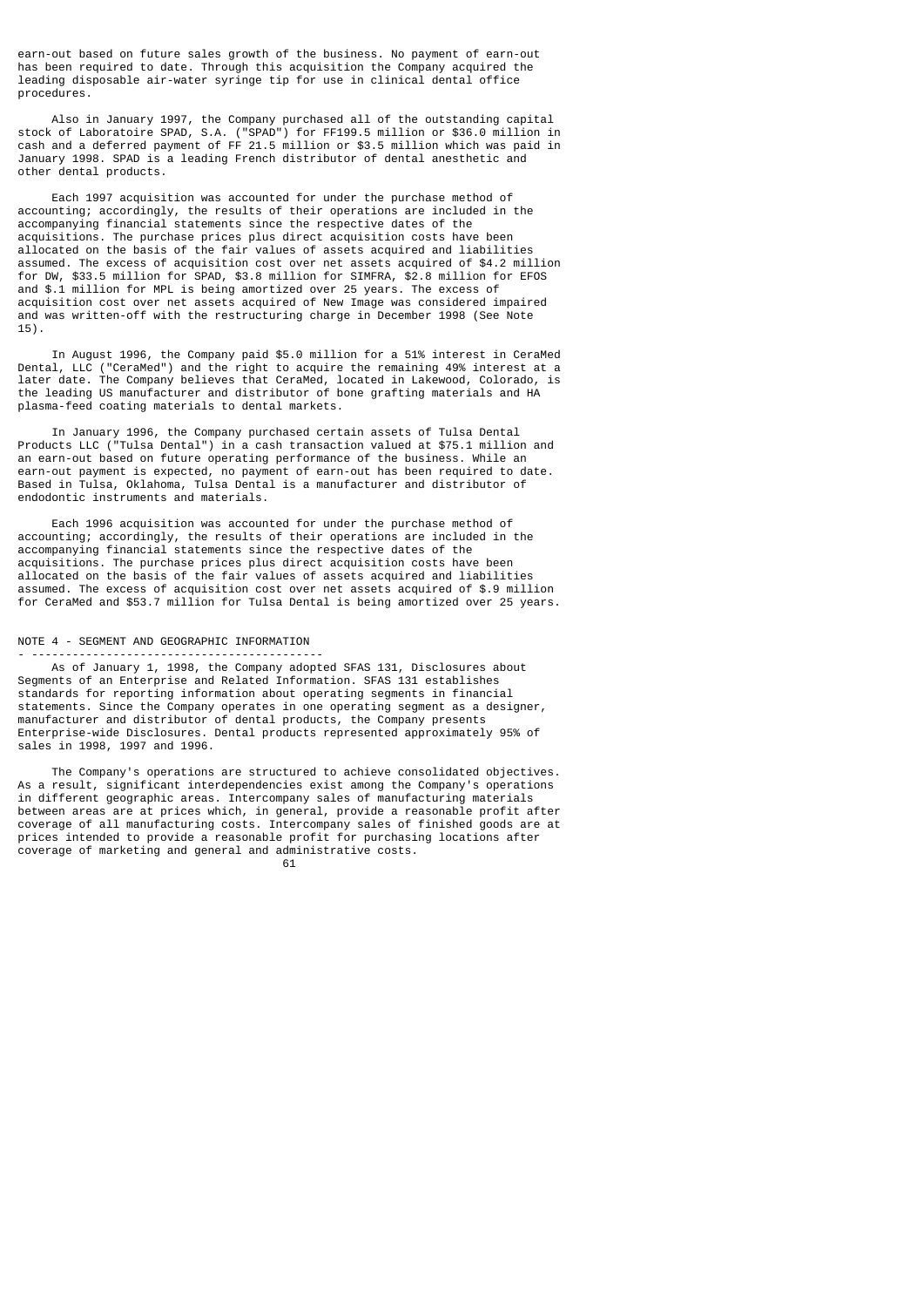The following table sets forth information about the Company's operations in different geographic areas for 1998, 1997, and 1996. Net sales reported below represents revenues from external customers of operations resident in the country or territory identified. Assets by geographic area are those used in the operations in the geographic area.

|                   | United    |                |              |  |
|-------------------|-----------|----------------|--------------|--|
| 1998              | States    | Foreign        | Consolidated |  |
|                   |           |                |              |  |
|                   |           | (in thousands) |              |  |
| Net Sales         | \$470,947 | \$324,175      | \$795,122    |  |
| Long-lived Assets | 77,668    | 94,696         | 172,364      |  |
| 1997              |           |                |              |  |
|                   |           |                |              |  |
| Net Sales         | \$402,743 | \$318,017      | \$720,760    |  |
| Long-lived Assets | 69,127    | 90,917         | 160,044      |  |
| 1996              |           |                |              |  |
|                   |           |                |              |  |
| Net Sales         | \$364,221 | \$292,336      | \$656,557    |  |
| Long-lived Assets | 56,736    | 97,786         | 154,522      |  |

Third party export sales from the United States are less than ten percent of consolidated net sales. One customer accounted for 13% and 12% of consolidated net sales in 1998 and 1997, respectively. No customer accounted for 10% or more of consolidated net sales in 1996.

# NOTE 5 - INVENTORIES

- -------------------- Inventories consist of the following:

|                                   | December 31,       |                                      |
|-----------------------------------|--------------------|--------------------------------------|
|                                   | 1998               | 1997                                 |
| Finished goods<br>Work-in-process | \$75,637<br>27,632 | (in thousands)<br>\$63,987<br>24,844 |
| Raw materials and supplies        | 35,966             | 35,917                               |
|                                   | \$139,235          | \$124,748                            |

Pre-tax income was \$.2 million, \$.4 million, and \$.3 million lower in 1998, 1997,and 1996, respectively as a result of using the LIFO method as compared to using the FIFO method. If the FIFO method had been used to determine the cost of LIFO inventories, the amounts at which net inventories are stated would be lower than reported at December 31, 1998 and 1997 by \$1.0 million and \$1.3 million, respectively.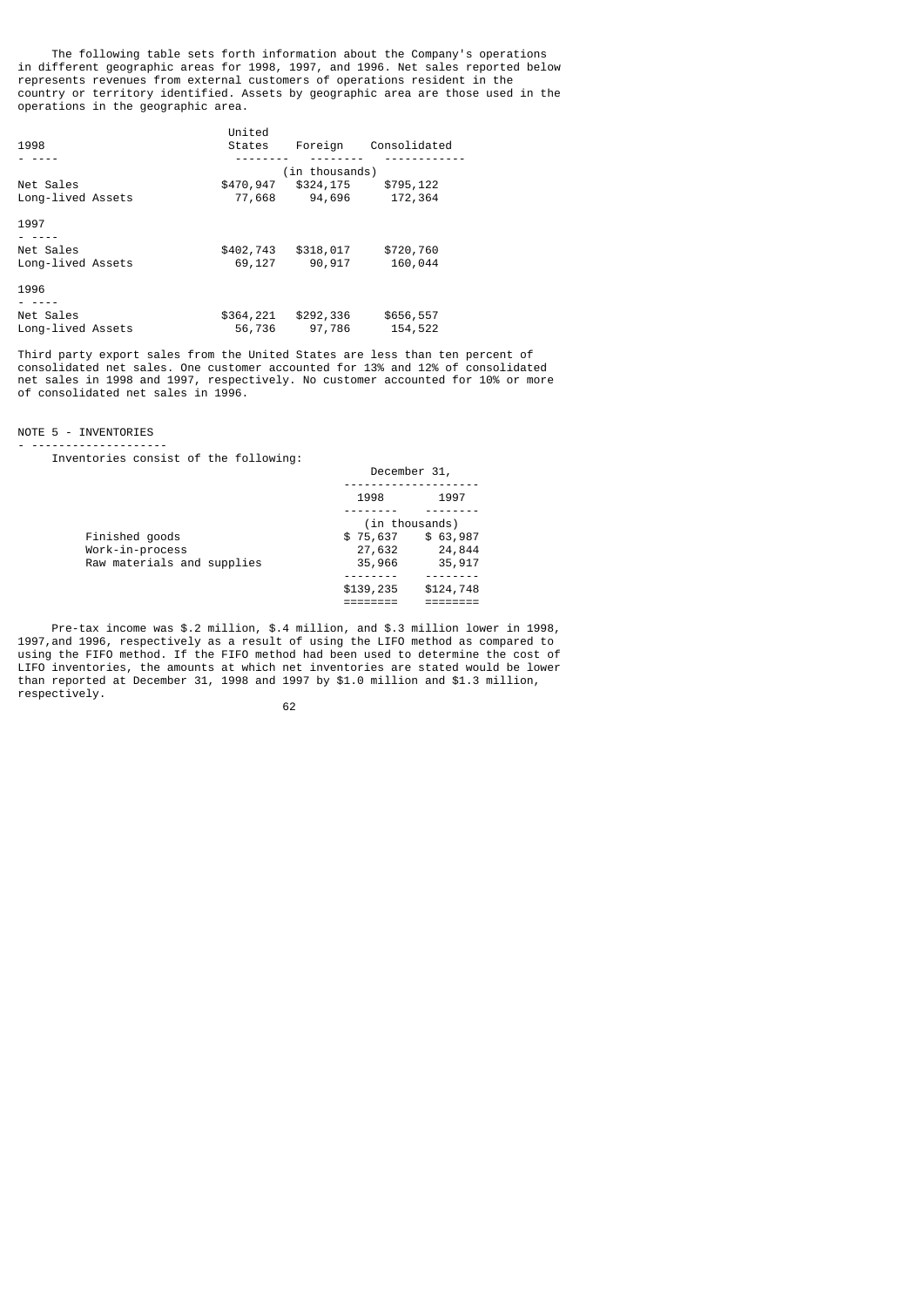# NOTE 6 - PROPERTY, PLANT AND EQUIPMENT

- -------------------------------------- Property, plant and equipment consist of the following:

|                                | December 31,       |                    |
|--------------------------------|--------------------|--------------------|
|                                | 1998               | 1997               |
| Assets, at cost:               |                    | (in thousands)     |
| Land                           | \$12,315           | \$15,045           |
| Buildings and improvements     | 74,966             | 68,009             |
| Machinery and equipment        | 138,644            | 117,243            |
| Construction in progress       | 13,262             | 11,856             |
|                                |                    |                    |
| Less: Accumulated depreciation | 239, 187<br>80,189 | 212, 153<br>65,023 |
|                                |                    | -------            |
|                                | \$158,998          | \$147,130          |

# NOTE 7 - OTHER NONCURRENT ASSETS

- --------------------------------

Other noncurrent assets consist of the following:

|                                                              | December 31,                |                                       |
|--------------------------------------------------------------|-----------------------------|---------------------------------------|
|                                                              | 1998                        | 1997                                  |
| Investment in VDW<br>Noncurrent deferred tax assets<br>Other | \$50,895<br>3,538<br>13,366 | (in thousands)<br>\$<br>400<br>12,914 |
|                                                              | \$67,799                    | \$13,314                              |

 VDW was purchased in late December 1998. The allocation of the purchase price to the fair value of assets acquired and liabilities assumed will be completed in 1999.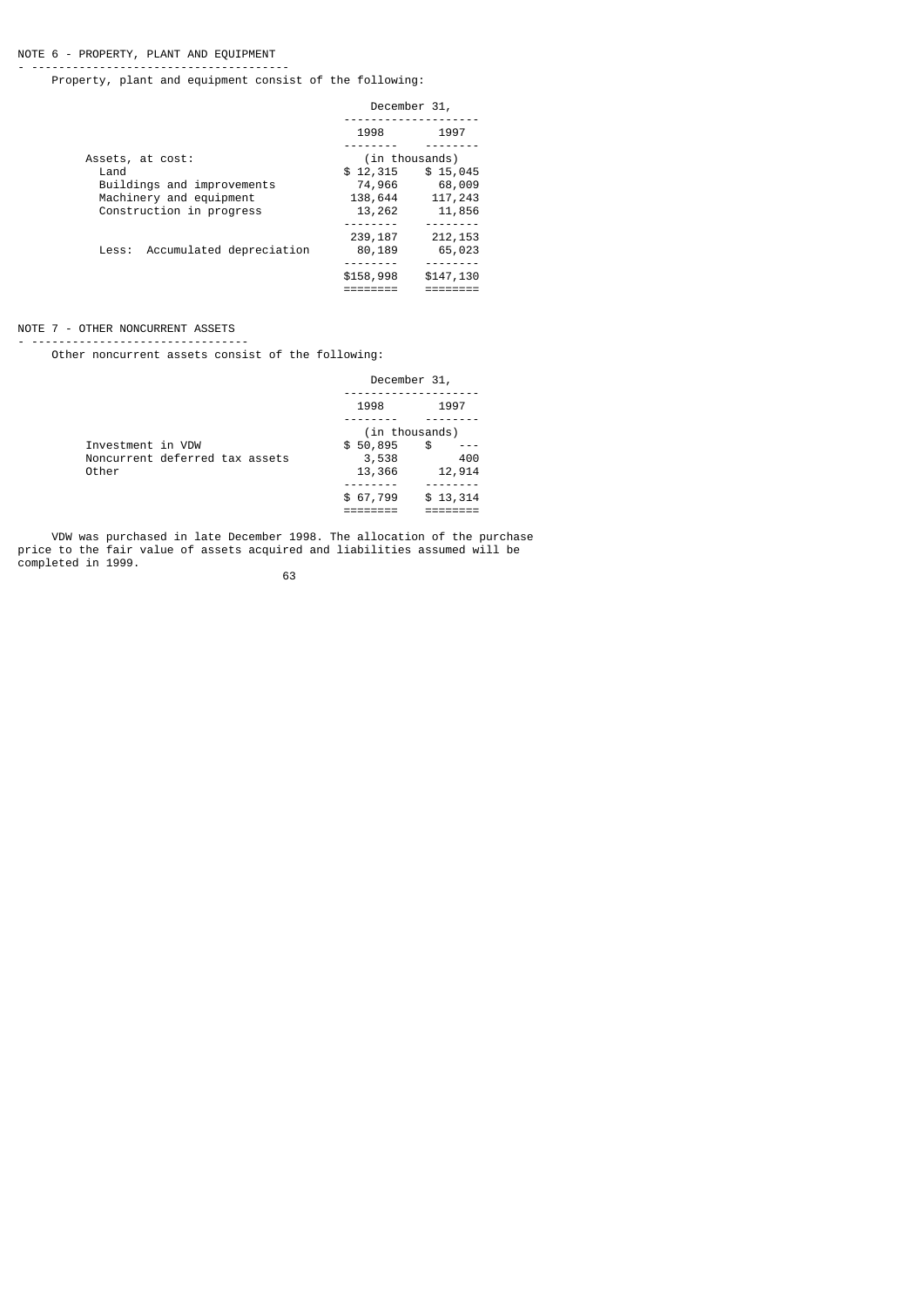## NOTE 8 - IDENTIFIABLE INTANGIBLE ASSETS

- --------------------------------------- Identifiable intangible assets consist of the following:

|                                | 1998     | 1997           |
|--------------------------------|----------|----------------|
|                                |          |                |
|                                |          | (in thousands) |
| Patents                        | \$45,330 | \$47,519       |
| Trademarks                     | 26,060   | 47,440         |
| Non-compete agreements         | 22,816   | 22,816         |
| Licensing agreements           | 11,040   | 10,540         |
| Product manufacturing rights   | 6,829    | 3,310          |
| Customer lists                 | 4,422    | 4,422          |
| Other                          | 8,256    | 4,381          |
|                                |          |                |
|                                | 124,753  | 140,428        |
| Less: Accumulated amortization | 44,216   | 36,915         |
|                                |          |                |
|                                | \$80,537 | \$103,513      |
|                                |          | --------       |

#### NOTE 9 - ACCRUED LIABILITIES - ----------------------------

Accrued liabilities consist of the following:

|                                                    | December 31,      |                   |
|----------------------------------------------------|-------------------|-------------------|
|                                                    | 1998              | 1997              |
| Payroll, commissions, bonuses                      |                   | (in thousands)    |
| and other cash compensation<br>Employee benefits   | \$17,480<br>7,015 | \$16,554<br>6,803 |
| General insurance<br>Restructuring and other costs | 10,021<br>19,800  | 7,313             |
| Other                                              | 45,111            | 40,893            |
|                                                    | \$99,427          | \$71,563          |

# NOTE 10 - FINANCING ARRANGEMENTS

- --------------------------------

 $64$ 

# Short-Term Borrowings

- --------------------- Short-term bank borrowings amounted to \$15.4 million and \$23.4 million at December 31, 1998 and 1997, respectively. Unused lines of credit for short-term financing at December 31, 1998 and 1997 were \$70.0 million and \$54.0 million, respectively. Substantially all unused lines of credit have no major restrictions and are provided under demand notes between the Company and the lending institution. Interest is charged on borrowings under these lines of credit at various rates, generally under prime or equivalent money rates.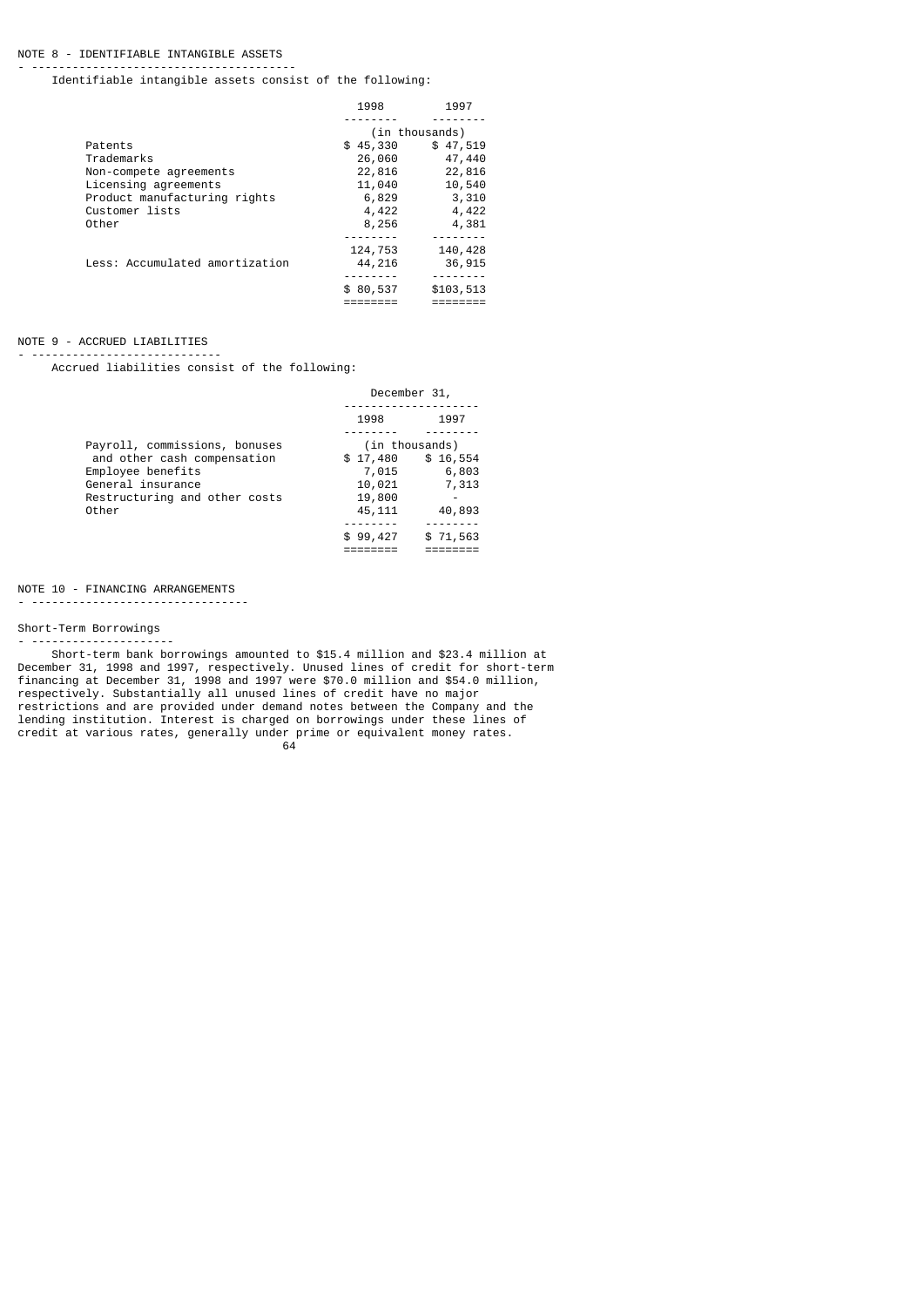| -------------------- |      | DECEMMEL 9T'   |  |
|----------------------|------|----------------|--|
|                      |      |                |  |
|                      | 1998 | 1997           |  |
|                      |      | (in thousands) |  |
|                      |      |                |  |

| \$175.0 million revolving credit agreement maturing October   |                 |           |
|---------------------------------------------------------------|-----------------|-----------|
| 2002, Swiss Francs 22.7 million, Pounds Sterling 4.2 million, |                 |           |
| and \$130.0 million outstanding at December 31, 1998, bearing |                 |           |
| interest at a weighted average of 1.8% for Swiss Francs       |                 |           |
| borrowings, 7.1% for Pounds Sterling borrowings,              |                 |           |
| and 5.6% for dollar borrowings                                | \$153,021       | \$91,737  |
| \$125.0 million revolving credit agreement maturing October   |                 |           |
| 1999, \$50 million outstanding at December 31, 1998, bearing  |                 |           |
| interest at a weighted average of 5.3%                        | 50,000          |           |
| \$25.0 million bank multi-currency revolving credit agreement |                 |           |
| maturing October 1999, various currencies outstanding at      |                 |           |
| December 31, 1998, bearing interest at a weighted average     |                 |           |
| of 7.7%                                                       | 13,450          | 12,981    |
| Other borrowings, various currencies and rates                | 1,851           | 1,370     |
|                                                               | - - - - - - - - | --------  |
|                                                               | 218,322         | 106,088   |
| Less: Current portion (included in notes payable              |                 |           |
| and current portion of long-term debt)                        | 831             | 583       |
|                                                               | \$217,491       | \$105,505 |

 In July 1998, the Company entered into interest rate swap agreements totaling \$80.0 million which converts a portion of the Company's variable rate financing to fixed rates. The average fixed rate of these agreements is 5.7% and fixes the rate for an average of five years.

 The revolving credit agreements contain certain affirmative and negative covenants as to the operations and financial condition of the Company, the most restrictive of which pertain to asset dispositions, maintenance of certain levels of net worth, and prescribed ratios of indebtedness to total capital and operating income plus depreciation and amortization to interest expense. The Company pays a facility fee of .125 percent annually on the amount of the commitment under the \$175.0 million five-year facility and .08 percent annually under the 364-day facility. Interest rates on amounts borrowed under the facility will depend on the maturity of the borrowing, the currency borrowed, the interest rate option selected, and, in the event of a LIBOR borrowing, the ratio of interest expense to operating income.

 The bank multi-currency revolving credit agreement contains affirmative and negative covenants as to the operations and financial condition of the Company, which are substantially equivalent to those in the revolving credit agreements. The Company pays a facility fee of .08 percent annually on the entire amount of the bank multi-currency revolving credit agreement commitment.

 The \$ 125.0 million and \$25.0 million facilities contain a one-year term-out provision and may be extended, subject to certain conditions, for additional periods of 364 days. The Company intends to extend the \$125.0 million and \$25.0 million facilities each year for an additional period of 364 days.  $\sim$  65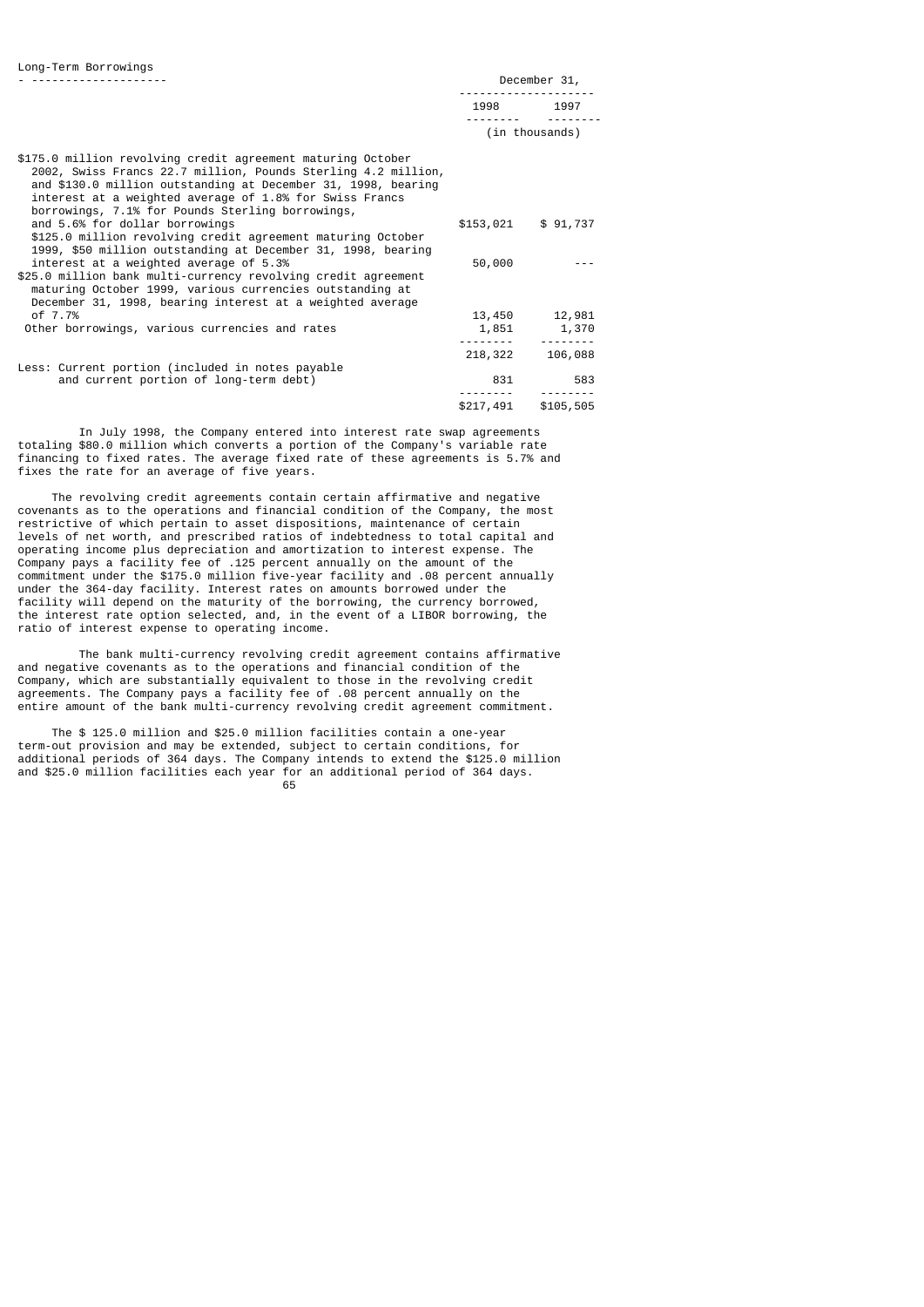#### NOTE 11 - OTHER LIABILITIES

- --------------------------- Other liabilities consist of the following:

|                                                    | December 31,    |                 |
|----------------------------------------------------|-----------------|-----------------|
|                                                    | 1998            | 1997            |
|                                                    |                 | (in thousands)  |
| Pension                                            | \$33,648        | \$29,357        |
| Medical and other postretirement benefits<br>Other | 10,102<br>4,363 | 10,307<br>4,290 |
|                                                    | \$48,113        | \$43,954        |
|                                                    |                 |                 |

#### NOTE 12 - STOCKHOLDERS' EQUITY - ------------------------------

 The Board of Directors authorized the repurchase of 2.5 million, .5 million and 5.4 million shares of common stock for the years ended December 31, 1998, 1997 and 1996, respectively, on the open market or in negotiated transactions. Each of these authorizations to repurchase shares expired on December 31 of those years. The Company repurchased 1.8 million shares for \$42.0 million, forty thousand shares for \$.9 million and .2 million shares for \$3.8 million in 1998, 1997 and 1996, respectively. Additionally, .5 million shares of common stock were authorized by the Board of Directors in December 1998 for repurchase in 1999.

 A former Chairman of the Board holds options to purchase 30,000 shares of common stock at an exercise price of \$22.25, which was equal to the market price on the date of grant. The options are exercisable at any time through January 2004.

 The Company issued 360,000 stock purchase warrants in August 1990 in connection with an acquisition to the principals of an investment banking firm, one of whom is a former director of the Company. The warrants are exercisable at any time through August 28, 2000, at an exercise price of \$3.06 per share (market price at date issued). During 1998, 18,000 of the warrants were exercised and 34,000 remain outstanding at December 31, 1998.

 The Company has four stock option plans (1987 Plan, 1992 Plan, 1993 Plan and 1998 Plan). Under the 1987, 1992 and 1993 Plans, a committee appointed by the Board of Directors granted to key employees and directors of the Company options to purchase shares of common stock at an exercise price determined by such committee, but not less than the fair market value of the common stock on the date of grant. Options expire ten years and one month or ten years and one day after date of grant under the 1987 Plan and 1992 Plan, respectively. Options generally expire ten years after the date of grant under the 1993 Plan. For the 1987 Plan, 1992 Plan, and 1993 Plan, grants become exercisable over a period of three years after the date of grant at the rate of one-third per year, except that they become immediately exercisable upon death, disability or retirement.

 The 1998 Plan authorized that 4.3 million shares of common stock may be granted under the plan. Each January, if 7% of the outstanding common shares of the Company exceed 4,300,000, the excess becomes available for grant under the plan. The 1998 Plan enables the Company to grant "incentive stock options" ("ISOs") within the meaning of Section 422 of the Internal Revenue Code of 1986, as amended, to key employees of the Company, and stock options which do not constitute ISOs ("NSOs") to key employees and non-employee directors of the<br>66

 $\sim$  66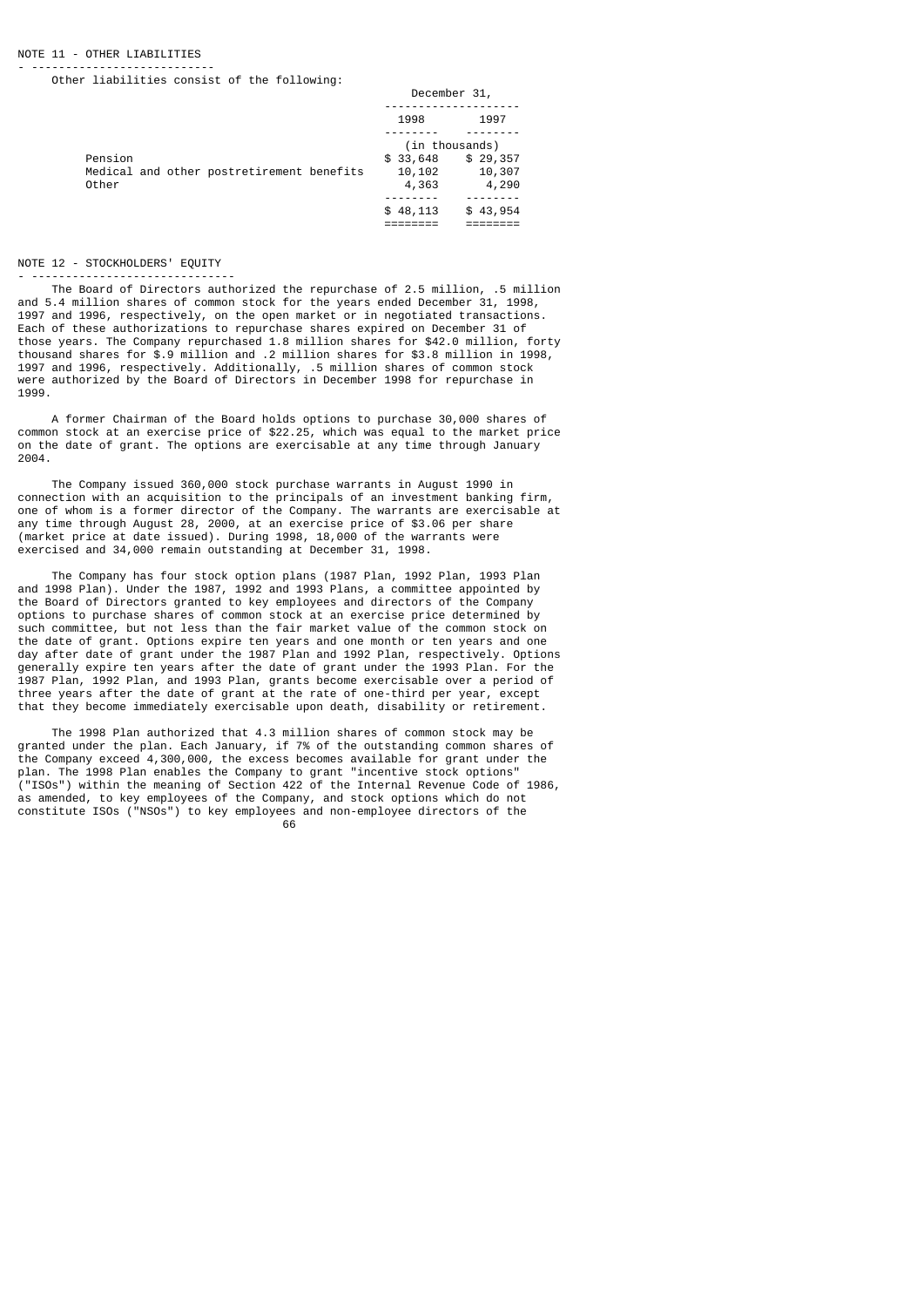Company. Each non-employee director receives automatic and non-discretionary NSOs to purchase 6,000 shares of common stock on the date he or she becomes a non-employee director and an additional 6,000 shares on the third anniversary of the date the non-employee director was last granted an option. Grants of options to key employees are solely discretionary. ISOs and NSOs generally expire ten years from date of grant and become exercisable over a period of three years after the date of grant at the rate of one-third per year, except that they become immediately exercisable upon death, disability or retirement.

 The committee may shorten or lengthen the exercise schedule for any or all options granted to key employees. The exercise price of ISOs and NSOs is equal to the fair market value on the date of grant. ISOs granted to an individual who possesses more than 10% of the combined voting power of all classes of stock of the Company have an exercise price not less than 110% of fair market value and expire five years from the date of grant.

 The following is a summary of the status of the Plans as of December 31, 1998, 1997, and 1996 and changes during the years ending on those dates:

|                                 | ----Outstanding----             |                | ----Exercisable---- |                                 |                           |
|---------------------------------|---------------------------------|----------------|---------------------|---------------------------------|---------------------------|
|                                 | Weighted<br>Average<br>Exercise |                |                     | Weighted<br>Average<br>Exercise | Available<br>for<br>Grant |
|                                 | Shares                          | Price          | Shares              | Price                           | Shares                    |
| December 31, 1995<br>Authorized | 1,732,122                       | \$18.96        | 393,126             | \$16.74                         | 1,894,378<br>(80, 612)    |
| Granted                         | 363,600                         | 22.66          |                     |                                 | (363, 600)                |
| Exercised<br>Expired/Canceled   | (71, 878)<br>(105, 856)         | 16.71<br>20.38 |                     |                                 | 102,334                   |
| December 31, 1996<br>Authorized | 1,917,988                       | 19.66          | 805,848             | 18.64                           | 1,552,500<br>(5, 586)     |
| Granted                         | 489,300                         | 28.00          |                     |                                 | (489, 300)                |
| Exercised                       | (288,235)                       | 18.26          |                     |                                 |                           |
| Expired/Canceled                | (82, 456)                       | 19.60          |                     |                                 | 82,456                    |
| December 31, 1997<br>Authorized | 2,036,597                       | 21.87          | 1,090,921           | 19.71                           | 1,140,070<br>3,140,466    |
| Granted                         | 699,900                         | 25.81          |                     |                                 | (699, 900)                |
| Exercised                       | (201, 522)                      | 18.66          |                     |                                 |                           |
| Expired/Canceled                | (73, 264)                       | 23.87          |                     |                                 | 73,264                    |
| December 31, 1998               | 2,461,711<br>=========          | \$23.19        | 1,360,967           | \$20.83                         | 3,653,900<br>$=$ ======== |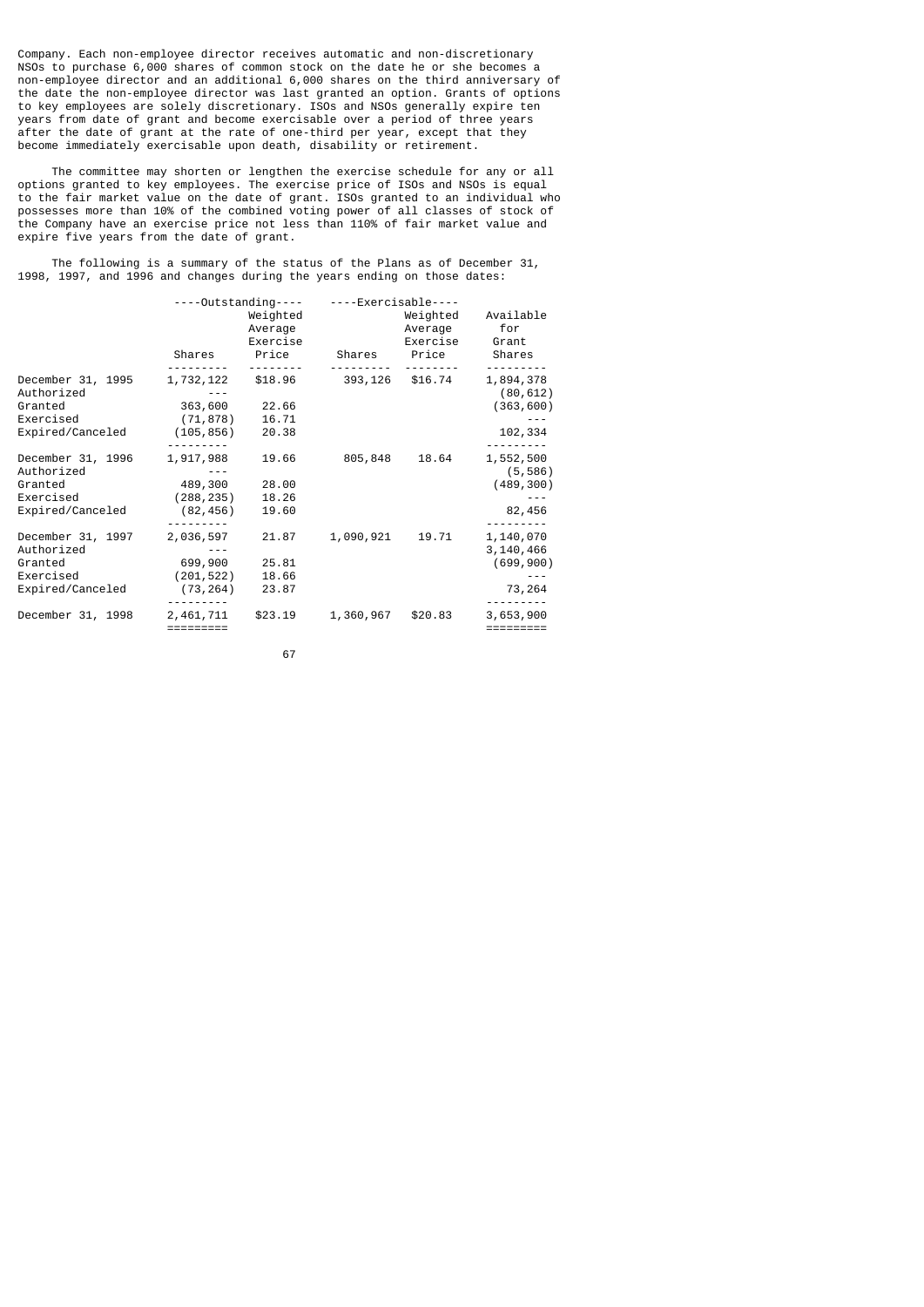The following table summarizes information about stock options outstanding under the Plans at December 31, 1998:

|                    | Number       | $----0ptions$ Outstanding--------<br>Weighted<br>Average |          | -Options Exercisable-<br>Number |          |  |  |
|--------------------|--------------|----------------------------------------------------------|----------|---------------------------------|----------|--|--|
|                    | Outstanding  | Remaining                                                | Weighted | Exercisable                     | Weighted |  |  |
|                    | at           | Contractual                                              | Average  | at                              | Average  |  |  |
| Range of           | December 31, | Life                                                     | Exercise | December 31,                    | Exercise |  |  |
| Exercise Prices    | 1998         | (in years) Price                                         |          | 1998                            | Price    |  |  |
|                    |              |                                                          |          |                                 |          |  |  |
| $$2.60 - $10.00$   | 36,000       | 2.6                                                      | \$6.54   | 36,000                          | \$6.54   |  |  |
| $10.01 -$<br>18.00 | 167,665      | 6.4                                                      | 17.48    | 167,665                         | 17.48    |  |  |
| $18.01 - 20.00$    | 486,406      | 6.5                                                      | 19.02    | 481,872                         | 19.01    |  |  |
| 20.01 -<br>22.50   | 426,242      | 5.6                                                      | 22.06    | 391,510                         | 22.12    |  |  |
| $22.51 -$<br>25.00 | 888,998      | 9.3                                                      | 24.49    | 157,530                         | 23.50    |  |  |
| $25.01 -$<br>29.50 | 381,200      | 8.9                                                      | 28.89    | 126,390                         | 28.89    |  |  |
| $29.51 -$<br>33.70 | 75,200       | 9.3                                                      | 32.97    |                                 |          |  |  |
|                    |              |                                                          |          |                                 |          |  |  |
|                    | 2,461,711    | 7.7                                                      | \$23.19  | 1,360,967                       | 20.83    |  |  |
|                    |              |                                                          |          |                                 |          |  |  |

 The per share weighted average fair value of stock options granted during 1998, 1997 and 1996 was \$9.41, \$10.43 and \$8.65, respectively, on the date of grant using the Black-Scholes option-pricing model with the following weighted average assumptions: 1998-expected dividend yield 0.8%, risk-free interest rate 4.7%, expected volatility 29%, and an expected life of 6.5 years; 1997-expected dividend yield 0.8%, risk-free interest rate 6.0%, expected volatility 26%, and an expected life of 6.5 years; and 1996-expected dividend yield 0.8%, risk-free interest rate 6.4%, expected volatility 26%, and an expected life of 6.5 years. The Black-Scholes option pricing model was developed for tradable options with short exercise periods and is therefore not necessarily an accurate measure of the fair value of compensatory stock options.

 The Company applies APB 25 in accounting for the Plans and, accordingly, no compensation cost has been recognized for stock options in the financial statements. Had the Company determined compensation cost based on the fair value of stock options at the grant date under SFAS 123, the Company's net income and earnings per common share would have been reduced as indicated below: Year Ended December 31,

| 1996                                     |
|------------------------------------------|
|                                          |
| (in thousands, except per share amounts) |
|                                          |
| \$67,222                                 |
| 66,109                                   |
|                                          |
| 1.25                                     |
| 1.23                                     |
|                                          |
| 1.25                                     |
| 1.22                                     |
|                                          |

 Pro forma net income reflects only options granted since January 1995. Therefore, the full impact of calculating compensation cost for stock options under SFAS 123 is not reflected in the pro forma net income amounts presented above because compensation cost is reflected over the options' vesting period of e de la construcción de la construcción de la construcción de la construcción de la construcción de la constru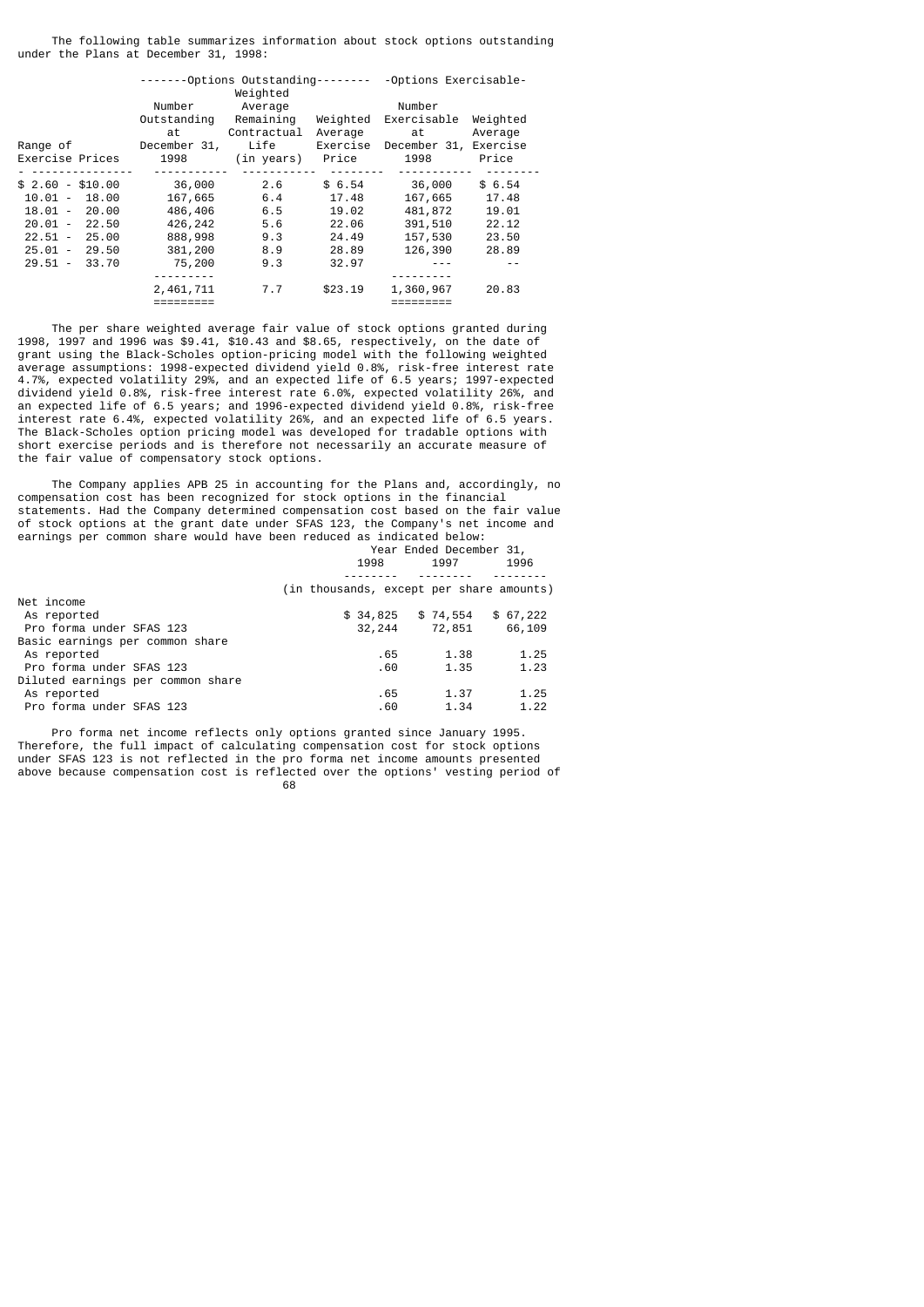3 years and compensation cost for options granted prior to January 1, 1995 is not considered.

# NOTE 13 - INCOME TAXES - ----------------------

The components of income before income taxes are as follows:

|               | Year Ended December 31, |           |           |  |  |  |  |
|---------------|-------------------------|-----------|-----------|--|--|--|--|
|               | 1998                    | 1997      | 1996      |  |  |  |  |
|               |                         |           |           |  |  |  |  |
|               | (in thousands)          |           |           |  |  |  |  |
| United States | \$47,416                | \$77,398  | \$77,619  |  |  |  |  |
| Foreign       | 7,685                   | 44,608    | 33,341    |  |  |  |  |
|               |                         |           |           |  |  |  |  |
|               | \$55,101                | \$122,006 | \$110,960 |  |  |  |  |
|               |                         |           |           |  |  |  |  |

The components of the provision for income taxes are as follows:

|              | Year Ended December 31, |                        |          |  |  |
|--------------|-------------------------|------------------------|----------|--|--|
|              | 1998                    | 1997                   | 1996     |  |  |
|              |                         |                        |          |  |  |
| Current:     |                         | (in thousands)         |          |  |  |
| U.S. federal | \$29,225                | \$27,407               | \$26,715 |  |  |
| U.S. state   | 589                     | 4,350                  | 4,401    |  |  |
| Foreign      | 10,906                  | 17,523                 | 15,630   |  |  |
|              |                         |                        |          |  |  |
| Total        | 40,720                  | 49,280                 | 46,746   |  |  |
|              |                         |                        |          |  |  |
| Deferred:    |                         |                        |          |  |  |
| U.S. federal |                         | $(14, 401)$ $(1, 671)$ | (886)    |  |  |
| U.S. state   | (924)                   | (191)                  | (139)    |  |  |
| Foreign      | (5, 119)                | 34                     | (1, 983) |  |  |
|              |                         |                        |          |  |  |
| Total        | (20, 444)               | (1, 828)               | (3,008)  |  |  |
|              |                         |                        |          |  |  |
|              | \$20,276                | \$47,452               | \$43,738 |  |  |
|              |                         |                        |          |  |  |

 The reconciliation of the U.S. federal statutory tax rate to the actual rate is as follows: Year Ended December 31,

|                                                                             | rear Ended December 31, |       |       |
|-----------------------------------------------------------------------------|-------------------------|-------|-------|
|                                                                             | 1998                    | 1997  | 1996  |
| Statutory federal income tax rate<br>Effect of:                             | 35.0%                   | 35.0% | 35.0% |
| State income taxes, net of<br>federal benefit<br>Nondeductible amortization | 0.7                     | 2.3   | 2.3   |
| of goodwill                                                                 | 3.4                     | 1.3   | 1.2   |
| Foreign losses with no tax benefit                                          | 1.7                     | 1.2   | . 9   |
| Foreign sales corporation                                                   | (2.4)                   | (0.2) |       |
| Other                                                                       | (1.6)                   | (0.7) |       |
| Actual income tax rate                                                      | 36.8%                   | 38.9% | 39.4% |
|                                                                             |                         |       |       |
| 69                                                                          |                         |       |       |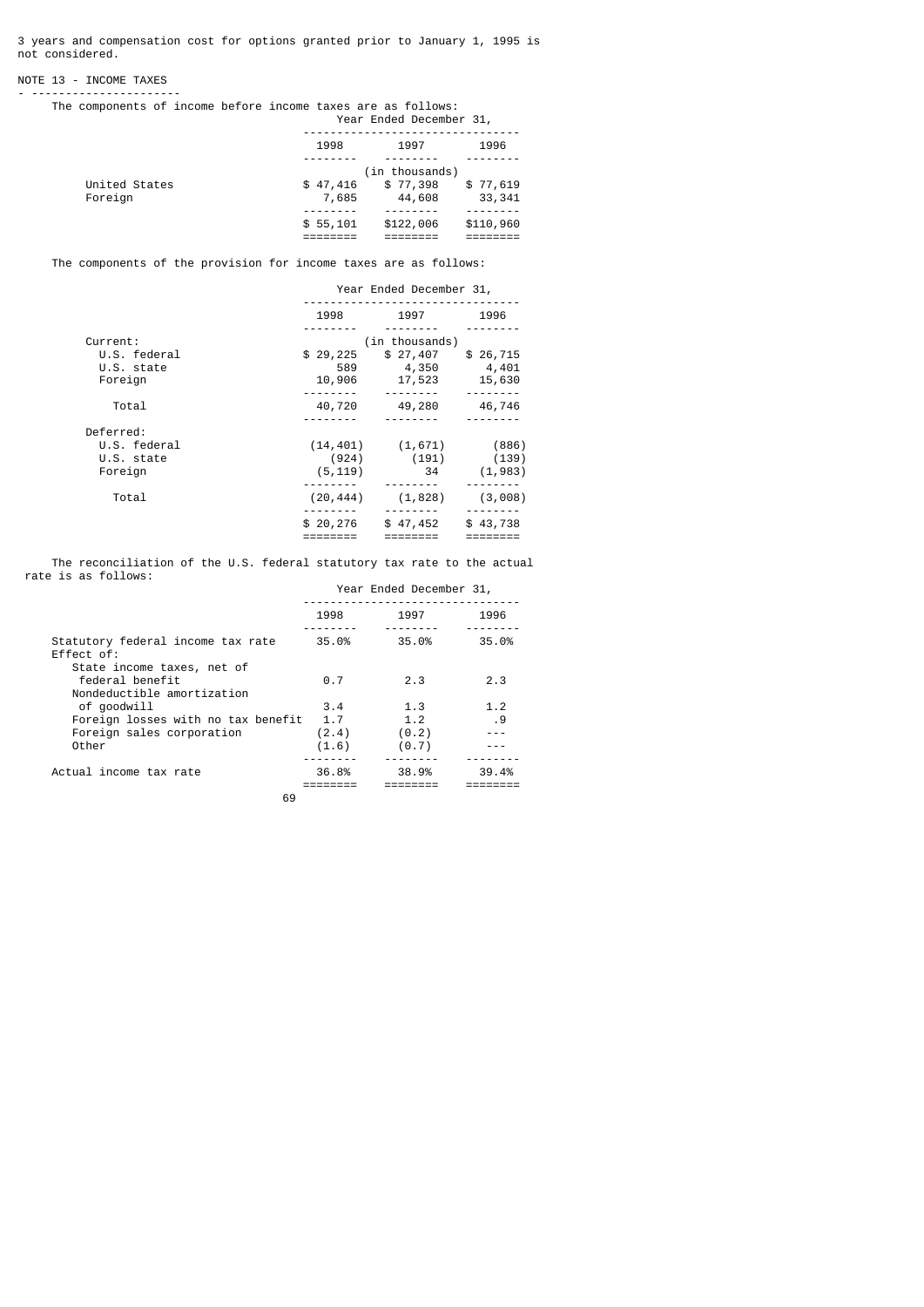The tax effect of temporary differences giving rise to deferred tax assets and liabilities are as follows:

|                                                          |                | December 31, 1998 December 31, 1997 |                                                                                                                     |                                      |  |                            |  |             |
|----------------------------------------------------------|----------------|-------------------------------------|---------------------------------------------------------------------------------------------------------------------|--------------------------------------|--|----------------------------|--|-------------|
|                                                          |                |                                     | Current Noncurrent Current Noncurrent<br>Asset Asset Asset Asset<br>(Liability) (Liability) (Liability) (Liability) |                                      |  |                            |  |             |
|                                                          | (in thousands) |                                     |                                                                                                                     |                                      |  |                            |  |             |
| Employee benefit accruals<br>Product warranty accruals   |                | \$1,075<br>1,204                    |                                                                                                                     |                                      |  | \$5,988 \$952<br>--- 1,016 |  | \$5,185     |
| Facility relocation accruals                             |                | 261                                 |                                                                                                                     | 128 — 128                            |  | 425                        |  | 1,040       |
| Insurance premium accruals                               |                | 3,060                               |                                                                                                                     | and the second control of the second |  | 2,515                      |  |             |
| Restructuring and other cost<br>accruals                 |                | 7,269                               |                                                                                                                     | 14,164                               |  |                            |  |             |
| Differences in financial<br>reporting and tax basis for: |                |                                     |                                                                                                                     |                                      |  |                            |  |             |
| Inventory                                                |                | (286)                               |                                                                                                                     |                                      |  | 851                        |  |             |
| Property, plant and equipment                            |                | $- - - -$                           |                                                                                                                     | (25,283)                             |  | <b>Service State State</b> |  | (24, 043)   |
| Identifiable intangible assets                           |                | $\sim$ $\sim$ $\sim$ $\sim$         |                                                                                                                     | (10, 377)                            |  | and the season of          |  | (10, 126)   |
| Other                                                    |                | 5,255                               |                                                                                                                     | 115                                  |  | 2,685                      |  | 697         |
| Tax loss carryforwards in                                |                |                                     |                                                                                                                     |                                      |  |                            |  |             |
| foreign jurisdictions                                    |                |                                     |                                                                                                                     | 7,834                                |  |                            |  | 6,520       |
| Valuation allowance for foreign tax                      |                |                                     |                                                                                                                     |                                      |  |                            |  |             |
| credit and tax loss carryforwards                        |                |                                     |                                                                                                                     | (7, 834)                             |  |                            |  | (6, 520)    |
|                                                          |                | \$17,838                            |                                                                                                                     | \$(15, 265)                          |  | \$8,444                    |  | \$(27, 247) |
|                                                          |                | $=$ $=$ $=$ $=$ $=$ $=$ $=$         |                                                                                                                     |                                      |  | ========                   |  | ========    |

 Current and noncurrent deferred tax assets and liabilities are included in the following balance sheet captions:

| 1998                                               | 1997      |
|----------------------------------------------------|-----------|
| (in thousands)                                     |           |
| Prepaid expenses and other current assets \$19,697 | \$11,096  |
| Income taxes payable<br>(1, 859)                   | (2, 652)  |
| Other noncurrent assets, net<br>3,538              | 400       |
| Deferred income taxes<br>(18, 803)                 | (27, 647) |

 The provision for income taxes was reduced due to utilization of tax loss carryforwards by \$297,000 in 1998. Certain foreign subsidiaries of the Company have tax loss carryforwards of \$22.6 million at December 31, 1998, of which \$12.3 million expire through 2006 and \$10.3 million may be carried forward indefinitely. The tax benefit of these tax loss carryforwards has been offset by a valuation allowance.

 Income taxes have not been provided on \$64.5 million of undistributed earnings of foreign subsidiaries, which will continue to be reinvested. If remitted as dividends, these earnings could become subject to additional tax. It is not practicable to estimate the amount of additional tax that might be payable; however, the Company believes that U.S. foreign tax credits would largely eliminate any U.S. tax payable. 70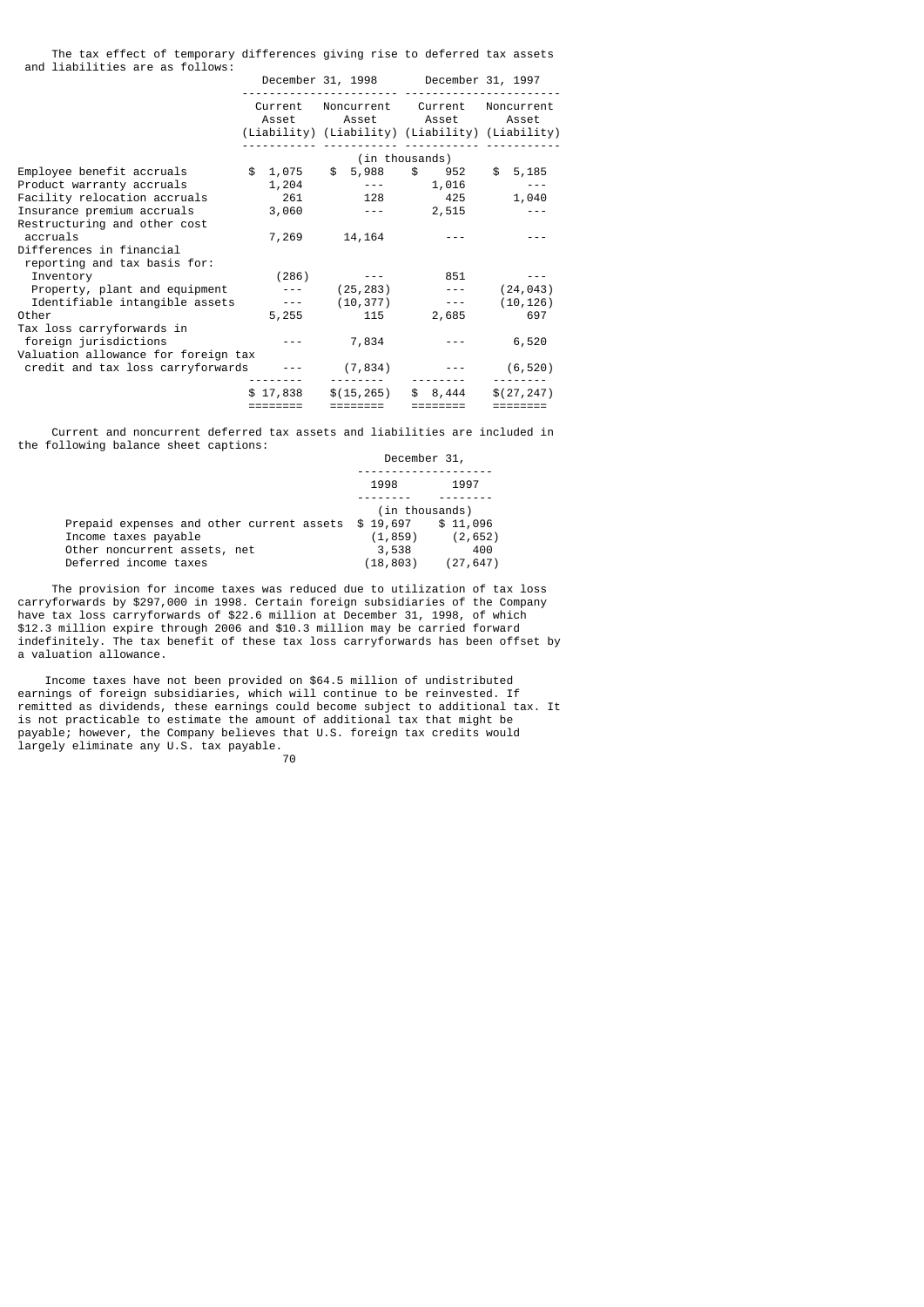### NOTE 14 - BENEFIT PLANS - -----------------------

 Substantially all of the employees of the Company and its subsidiaries are covered by government or Company-sponsored benefit plans. Total costs for Company-sponsored defined benefit, defined contribution and employee stock ownership plans amounted to \$7.6 million in 1998, \$7.1 million in 1997 and \$7.8 million in 1996. The DENTSPLY Employee Stock Ownership Plan ("ESOP") covers substantially all the U.S. non-union employees of DENTSPLY. Contributions to the ESOP for 1998, 1997 and 1996 were \$2.1 million, \$2.1 million and \$2.0 million, respectively.

 The Company makes annual contributions to the ESOP of not less than the amounts required to service ESOP debt. In connection with the refinancing of ESOP debt in March 1994, the Company will also make additional cash contributions totaling at least \$2.6 million over the next five years. Dividends received by the ESOP on allocated shares are passed through to Plan participants. Most ESOP shares were initially pledged as collateral for its debt. As the debt is repaid, shares are released from collateral and allocated to active employees, based on the proportion of debt service paid in the year. At December 31, 1998, the ESOP held 7.6 million shares, of which 6.4 million shares were allocated to Plan participants and 1.2 million shares were unallocated and pledged as collateral for ESOP debt. Unallocated shares held by the ESOP were acquired prior to December 31, 1992 and are accounted for in accordance with Statement of Position 76-3. Accordingly, all shares held by the ESOP are considered outstanding and are included in the earnings per common share computations.

 The Employee Stock Ownership Plan reserve consists of a loan receivable from the ESOP bearing interest at 3.06%, payable in equal quarterly installments through March 31, 2004.

 The Company maintains pension plans for its employees in Germany and Switzerland. These plans provide benefits based upon age, years of service and remuneration. The German plans are unfunded book reserve plans. The pension provision for the German and Swiss plans included the following components:

|                                      | Year Ended December 31, |                |             |  |
|--------------------------------------|-------------------------|----------------|-------------|--|
|                                      | 1998                    | 1997           | 1996        |  |
|                                      |                         | (in thousands) |             |  |
| Service cost                         | \$2,295                 | \$1,995        | \$<br>2,464 |  |
| Interest cost on projected benefit   |                         |                |             |  |
| obligations                          | 2,780                   | 2,622          | 3,171       |  |
| Net investment return on plan assets | (2, 112)                | (1, 317)       | (1, 296)    |  |
| Net amortization and deferral        | (709)                   | (651)          | (412)       |  |
|                                      |                         |                |             |  |
|                                      | \$2,254                 | 2,649<br>\$    | 3,927<br>\$ |  |
|                                      |                         |                |             |  |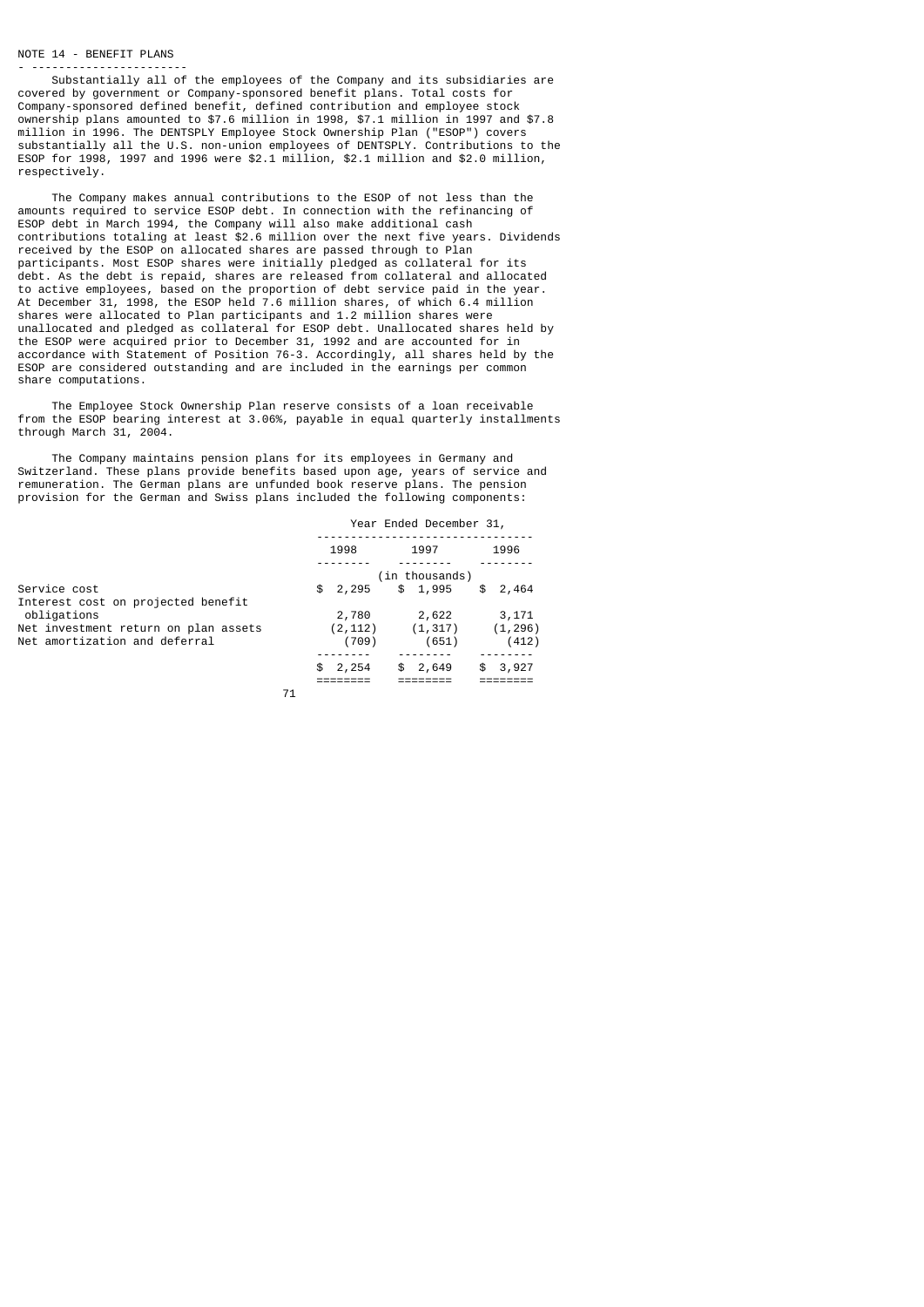#### The benefit obligation reconciliation, plan asset reconciliation, and fund status reconciliation for these retirement plans were as follows:

|  |  |  | December 31          |
|--|--|--|----------------------|
|  |  |  | -------------------- |

|                                                                                                                                                                                                                                                         | 1998 1997<br>---------                                                                                       |                                                     |
|---------------------------------------------------------------------------------------------------------------------------------------------------------------------------------------------------------------------------------------------------------|--------------------------------------------------------------------------------------------------------------|-----------------------------------------------------|
| Reconciliation of Benefit Obligation:<br>Benefit obligation at beginning of year<br>Service cost<br>Interest cost<br>Employer contributions<br>Participant contributions<br>Actuarial (gains)losses<br>Effect of exchange rate changes<br>Benefits paid | (in thousands)<br>$$47,655$ $$47,792$<br>2,295 1,995<br>2,780<br>937<br>781<br>(2, 433)<br>2,865<br>(2, 438) | 2,622<br>851<br>710<br>1,657<br>(5, 888)<br>(2,084) |
| Benefit obligation at end of year                                                                                                                                                                                                                       | \$52,442                                                                                                     | \$47,655                                            |
| Reconciliation of Plan Assets:<br>Fair value of plan assets at beginning of year<br>Actual return on assets<br>Foreign currency exchange rate changes<br>Employer contributions<br>Participant contributions<br>Benefits paid                           | $$27,508$ $$25,557$<br>4,307<br>937 — 10<br>$(1, 171)$ (832)                                                 | 3,403<br>$1,072$ (2,181)<br>851<br>781 710          |
| Plan assets at fair value                                                                                                                                                                                                                               | \$33,434                                                                                                     | ---------<br>\$27,508                               |
| Reconciliation of Fund Status:<br>Actuarial present value of projected benefit<br>obligations<br>Plan assets at fair value<br>Plan assets less than projected benefit obligations 19,008<br>Unrecognized obligation                                     | \$52,442<br>33,434<br>$(1, 320)$ $(1, 314)$                                                                  | \$47,655<br>27,508<br>20,147                        |
|                                                                                                                                                                                                                                                         |                                                                                                              |                                                     |
| Unrecognized net gain<br>Pension liability                                                                                                                                                                                                              | 11,265 7,180<br>\$28,953                                                                                     | \$26,013                                            |

 The projected benefit obligations for these plans were determined using discount rates of 6.5 percent as of December 31, 1998 and 7.0 percent as of December 31, 1997 in Germany and 4.5 percent as of December 31, 1998 and 1997 in Switzerland. The assumed long-term rate of return on Swiss plan assets for 1998 and 1997 was 5.0 percent. The weighted average rate of increase used for future compensation levels was 3.0 percent for 1998 and 1997 and 5.0 percent for 1996 in Germany and 3.0 percent for 1998, 1997 and 1996 in Switzerland.

 The Company sponsors an unfunded defined benefit postretirement medical plan that covers certain U.S. based non-union employees. This postretirement healthcare plan is contributory, with retiree contributions adjusted annually to limit the Company's

ли в село в село в село во 1922 година в 1922 година в 1922 година в 1922 година в 1922 година в 192<br>Представил на 1922 година в 1922 година в 1922 година в 1922 година в 1922 година в 1922 година в 1922 година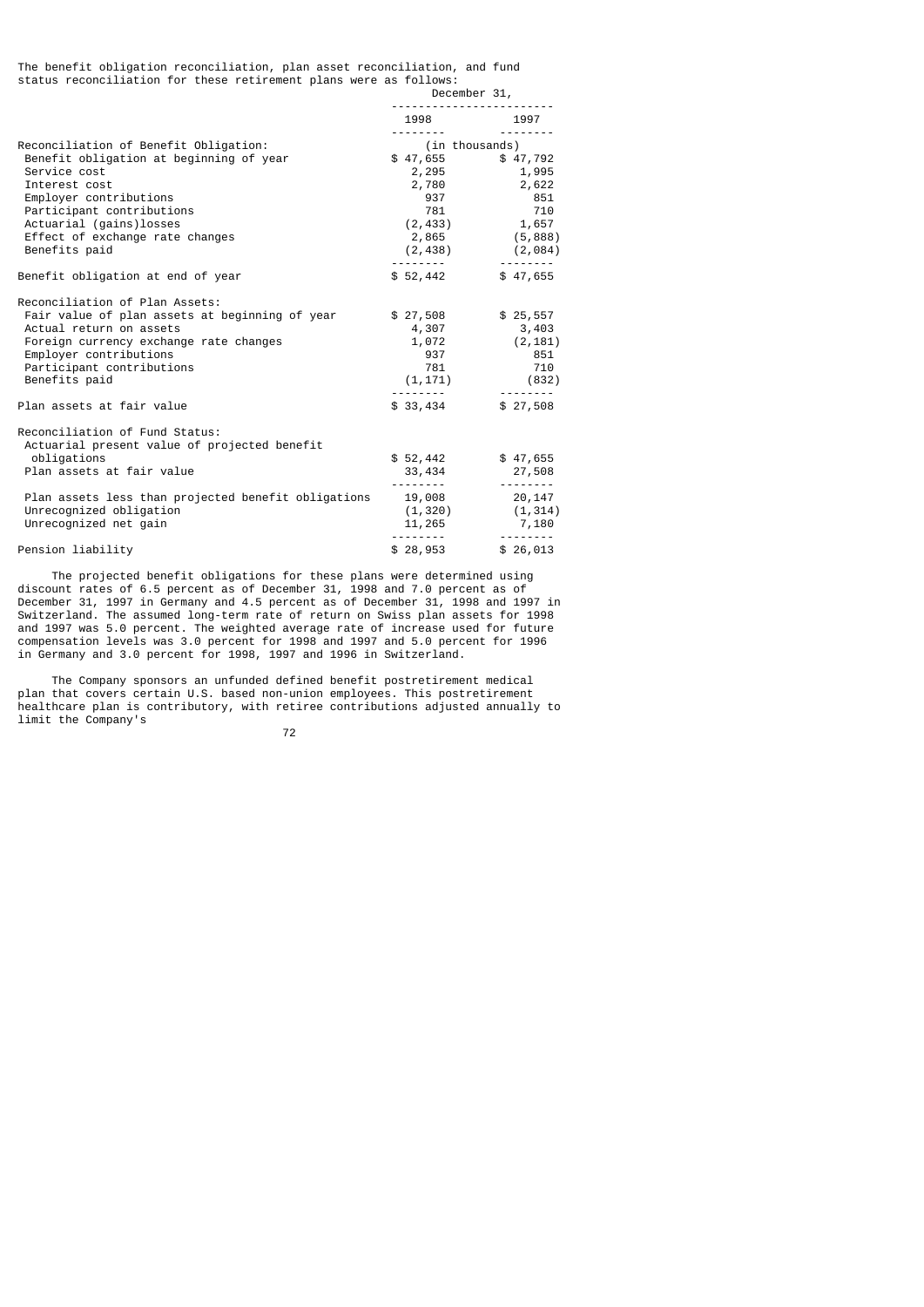contribution to \$21 per month per retiree for most participants who retired after June 1, 1985. The Company also sponsors unfunded non-contributory postretirement medical plans for a limited number of union employees and their spouses and retirees of a discontinued operation.

The following table sets forth the combined status of the plans:

|                                                | December 31,        |                   |  |
|------------------------------------------------|---------------------|-------------------|--|
|                                                |                     | 1998 1997         |  |
|                                                |                     |                   |  |
| Accumulated postretirement benefit obligation: |                     | (in thousands)    |  |
| Retirees                                       |                     | $$5,592$ $$5,839$ |  |
| Fully eligible active plan participants        |                     | 255 283           |  |
| Other active plan participants                 |                     | 943 813           |  |
|                                                |                     |                   |  |
| Accumulated postretirement benefit obligation  |                     |                   |  |
| at end of period                               |                     | 6,790 6,935       |  |
| Unrecognized gain                              | 3,312               | 3,372             |  |
|                                                |                     |                   |  |
| Net postretirement benefit liability           | $$10,102$ $$10,307$ |                   |  |
|                                                |                     |                   |  |
| Reconciliation of benefit obligation:          |                     |                   |  |
| Accrued postretirement obligation at beginning |                     |                   |  |
| of year                                        | \$10,307            | \$10,299          |  |
| Net periodic postretirement benefit cost       | 478                 | 634               |  |
| Benefit payments for year                      |                     | 626               |  |
|                                                |                     |                   |  |
| Accrued postretirement benefit cost            | \$10,102            | \$10,307          |  |
|                                                |                     | $=$ = = = = = = = |  |

|                                                                                                                      |           | Year Ended December 31, |           |
|----------------------------------------------------------------------------------------------------------------------|-----------|-------------------------|-----------|
|                                                                                                                      | 1998      | 1997                    | 1996      |
| Net periodic postretirement benefit<br>cost included the following components:<br>Service cost - benefits attributed |           | (in thousands)          |           |
| to service during the period<br>Interest cost on accumulated                                                         | \$<br>124 | \$<br>159               | \$<br>188 |
| Postretirement benefit obligation                                                                                    | 478       | 605                     | 764       |
| Net amortization and deferral                                                                                        | (124)     | (130)                   |           |
| Net periodic postretirement                                                                                          |           |                         |           |
| benefit cost                                                                                                         | \$<br>478 | \$<br>634               | \$<br>952 |
|                                                                                                                      |           |                         |           |

 For measurement purposes, the annual rate of increase in the per capita cost of covered healthcare benefits assumed for 1998 and thereafter was 7% in 1998 and 1997 and 10% in 1996. The healthcare cost trend rate assumption can have a significant effect on the amounts reported. To illustrate, increasing the assumed healthcare cost trend rates by one percentage point in each year would increase the accumulated postretirement benefit obligation at December 31, 1998 by \$.5 million and the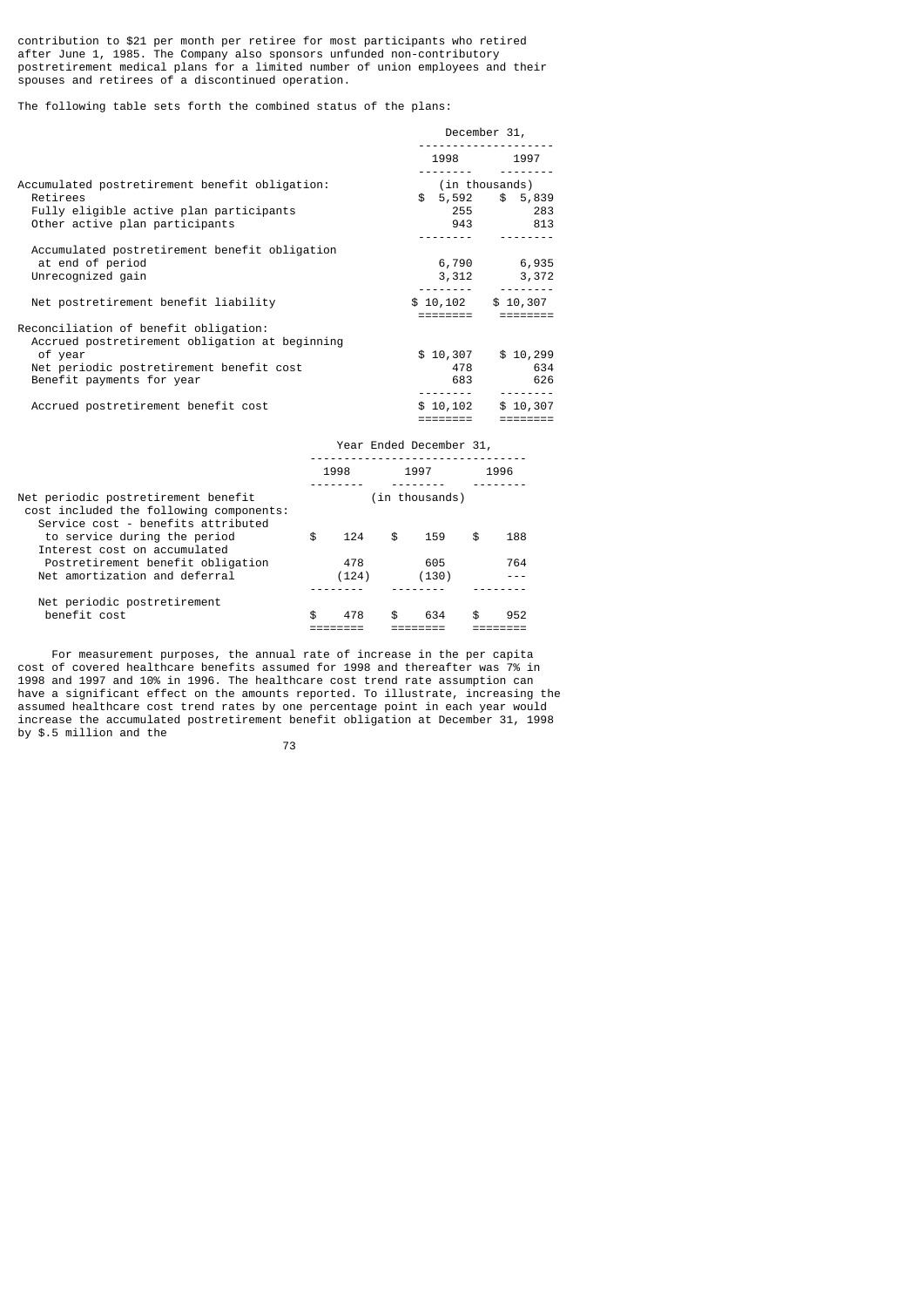aggregate of the service and interest cost components of net periodic postretirement benefit cost by \$.1 million for the year then ended. Decreasing the assumed healthcare cost trend rates by one percentage point in each year would decrease the accumulated postretirement benefit obligation at December 31, 1998 by \$.4 million and the aggregate of the service and interest cost components of the net periodic postretirement benefit cost by less than \$.1 million for the year then ended.

 The weighted average discount rate used in determining the accumulated postretirement benefit obligation was 7.25% for 1998 and 1997.

# NOTE 15 - RESTRUCTURING AND OTHER COSTS

- --------------------------------------- In the second quarter of 1998, the Company recorded a pre-tax charge of \$29.0 million for restructuring and other costs. This charge included costs of \$26.0 million to rationalize and restructure the Company's worldwide laboratory business, primarily for the closure of the Company's German tooth manufacturing facility. The remaining \$3.0 million of the charge was recorded to cover termination costs associated with its former implant products. Included in the \$26.0 million restructuring charge are costs to cover severance, the write-down of property, plant and equipment, and tooth product rationalization. The principal actions involve the closure of the Company's Dreieich, Germany tooth facility and rationalization of certain tooth products in Europe, North America and Australia. The Company anticipates the restructuring will reduce production costs and increase operational efficiencies, contributing to future earnings. The restructuring results in the elimination of approximately 275 administrative and manufacturing positions, mostly in Germany. The closure of the German tooth facility should be complete by the second quarter of 1999 with benefits of the restructuring beginning to be realized by the end of 1999.

 At December 31, 1998, \$16.5 million remained in the restructuring accrual. Through the fourth quarter 1998, the Company has paid approximately \$3.5 million for legal and professional service fees and employee related costs for the German workforce. The Company also paid approximately \$.2 million for implant related termination costs. During this same period, the reserve has also been reduced by approximately \$2.8 million for non-cash implant termination costs and approximately \$6.0 million for a non-cash write-down of property, plant and equipment.

The major components of the charge and remaining accruals follow:

|                                             | Provision | Amounts<br>applied | Balance<br>Dec. 31, 1998 |
|---------------------------------------------|-----------|--------------------|--------------------------|
|                                             |           | (in thousands)     |                          |
| Severance<br>Write-down of property, plant, | \$13,400  | \$1,300            | \$12,100                 |
| and equipment                               | 6,000     | 6,000              |                          |
| Implant termination costs                   | 3,000     | 3,000              |                          |
| Other                                       | 6,600     | 2,200              | 4,400                    |
|                                             | \$29,000  | \$12,500           | \$16,500                 |
|                                             |           |                    |                          |
|                                             |           |                    |                          |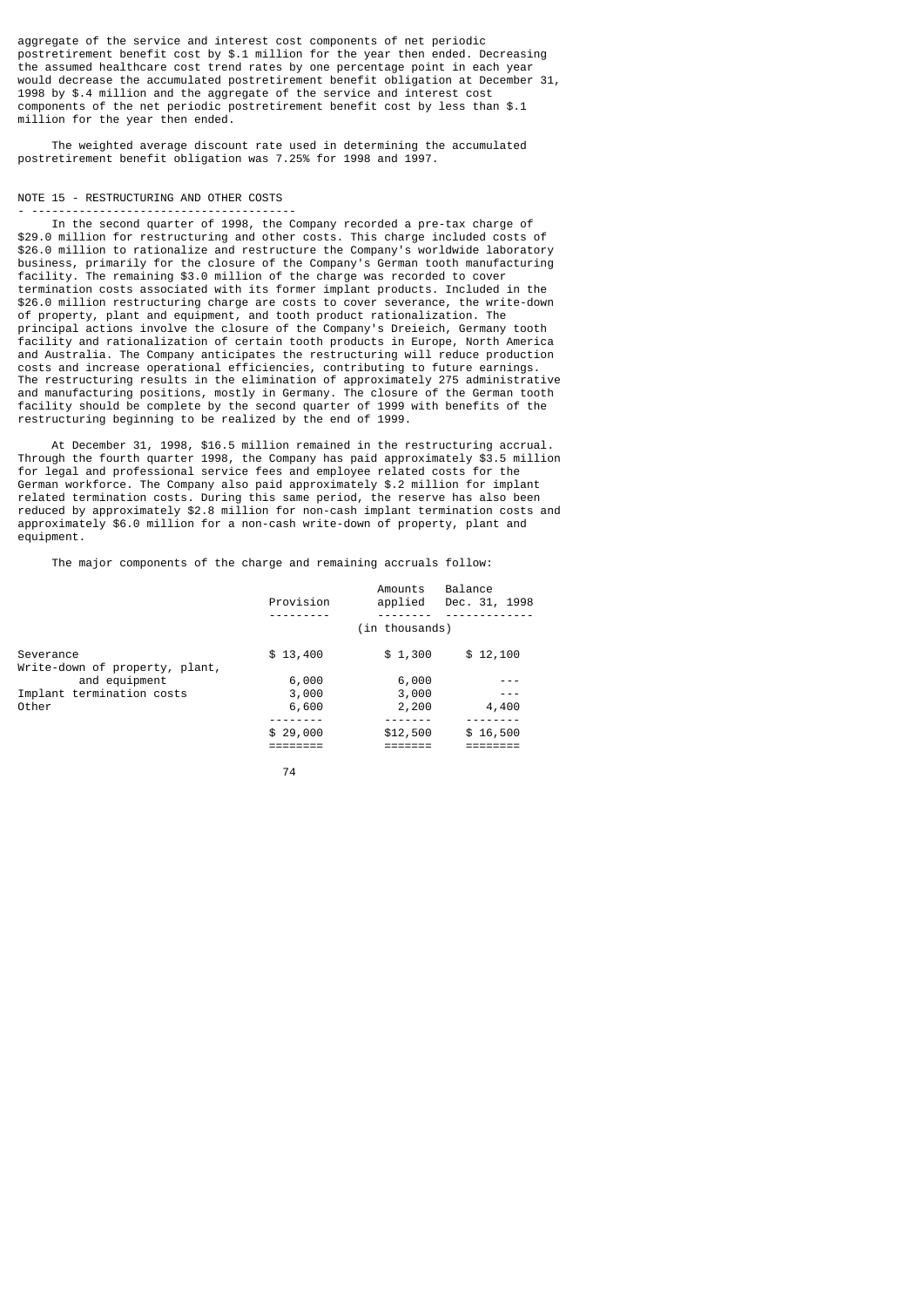In the fourth quarter of 1998, the Company recorded a pre-tax charge of \$42.5 million for restructuring the New Image business. This charge includes the write-off of intangibles, including goodwill associated with the business, write-off of discontinued products, write-down of fixed assets and other assets, and severance and other costs associated with the discontinuance of the New Image division in Carlsbad, California. Following the restructuring, certain intraoral camera products will be sold and supported by the Gendex Dental X-ray division in Des Plaines, Illinois. The restructuring includes the elimination of approximately 115 administrative and manufacturing positions in California. The Company plans to complete the restructuring by the end of the second quarter of 1999 with the facility in California being closed by the end of the first quarter of 1999.

The major components of the charge and remaining accruals follow:

|                            | Provision | Amounts<br>applied | Balance<br>Dec. 31, 1998       |
|----------------------------|-----------|--------------------|--------------------------------|
|                            |           |                    |                                |
|                            |           | (in thousands)     |                                |
| Write-off of intangibles   |           |                    |                                |
| including goodwill         | \$33,200  | \$33,200           | \$<br>$\overline{\phantom{0}}$ |
| Discontinued products      | 3,800     | 3,800              |                                |
| Write-down of fixed assets | 1,500     | 1,500              |                                |
| Severance                  | 1,000     |                    | 1,000                          |
| Write-down of other assets | 700       | 700                |                                |
| Other costs                | 2,300     | -                  | 2,300                          |
|                            |           |                    |                                |
|                            | \$42,500  | \$39,200           | \$3,300                        |
|                            |           |                    |                                |

#### NOTE 16 - COMMITMENTS AND CONTINGENCIES - ---------------------------------------

 The Company leases automobiles and certain office, warehouse, machinery and equipment and manufacturing facilities under non-cancelable operating leases. These leases generally require the Company to pay insurance, property taxes and other expenses related to the leased property. Total rental expense for all operating leases was \$10.0 million for 1998, \$8.8 million for 1997 and \$9.2 million for 1996.

 Rental commitments, principally for real estate (exclusive of taxes, insurance and maintenance), automobiles and office equipment amount to: \$7.6 million for 1999, \$5.8 million for 2000, \$3.1 million for 2001, \$1.7 million for 2002, \$1.4 million for 2003, and \$8.0 million thereafter (net of sublease rentals of \$1.0 million in 1999, \$.3 million in 2000, \$.2 million in 2001, \$.1 million in 2002, \$.1 million in 2003, and \$.4 million thereafter).

The Company has no material noncancelable purchase commitments.

 The Company has employment agreements with its executive officers and certain other management employees. These agreements generally provide for salary continuation for a specified number of months under certain circumstances. If all of the employees under contract were to be terminated by the Company without cause (as defined) the Company's liability would be approximately \$6.4 million at December 31, 1998.

 The Company is from time to time a party to lawsuits arising out of its operations. The Company believes that pending litigation to which it is a party will not have a material adverse effect upon its consolidated financial position or results of operations.

<u>75 and 2001 and 2001 and 2001 and 2001 and 2001 and 2001 and 2001 and 2001 and 2001 and 2001 and 200</u>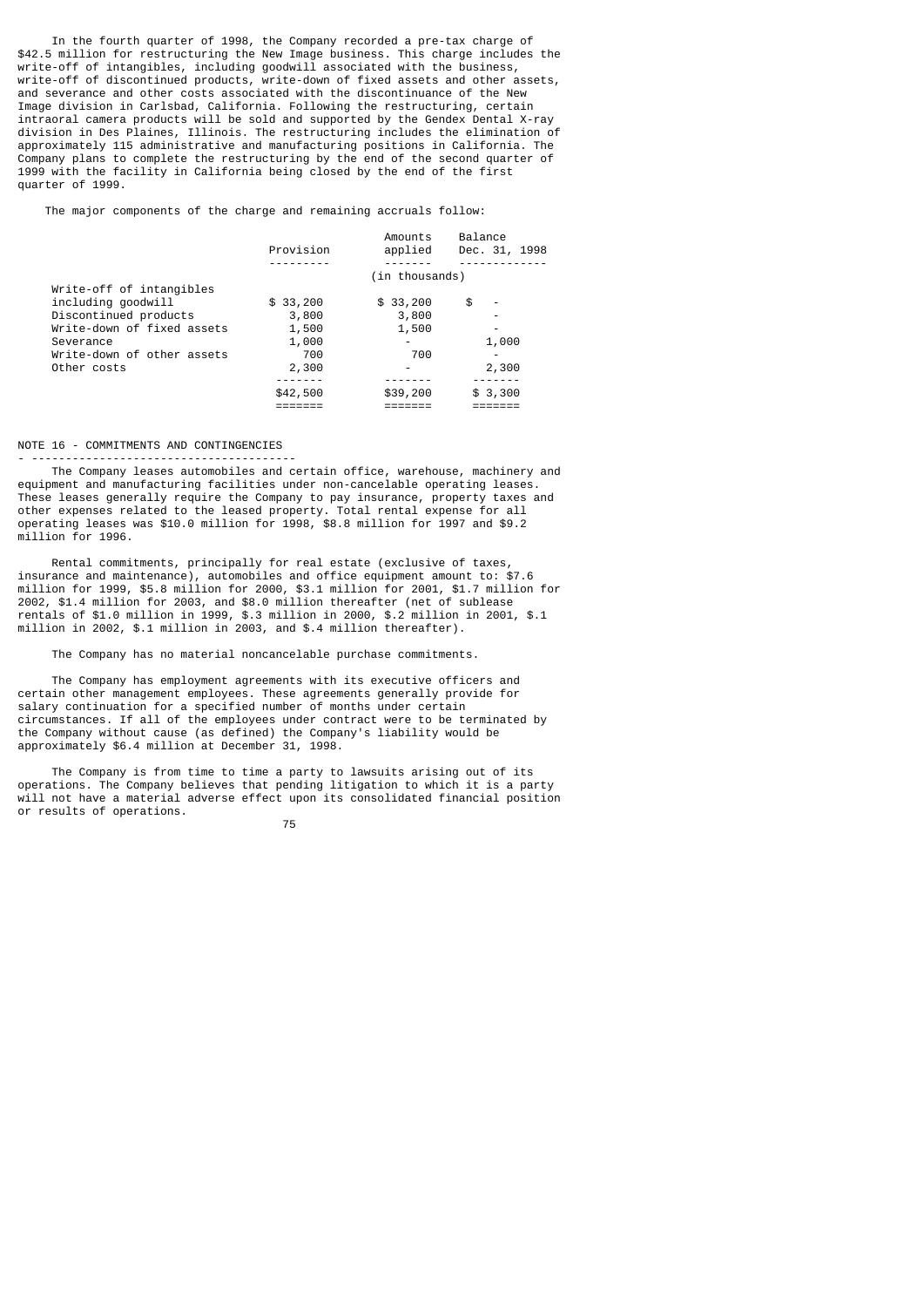In June 1995, the Antitrust Division of the United States Department of Justice initiated an antitrust investigation regarding the policies and conduct undertaken by the Company's Trubyte Division with respect to the distribution of artificial teeth and related products. On January 5, 1999, the Department of Justice filed a complaint against the company in the U.S. District Court in Wilmington, Delaware alleging that the Company's tooth distribution practices violate the antitrust laws and are seeking an order for the Company to discontinue its practices. A follow on private class action suit on behalf of dentists was filed January 12, 1999 in the Supreme Court of the State of New York for New York County. It is the Company's position that the conduct and activities of the Trubyte Division do not violate the antitrust laws and any outcome will not have a material adverse effect on the financial position or results of operations of the Company.

## NOTE 17 - QUARTERLY FINANCIAL INFORMATION (UNAUDITED) - -----------------------------------------------------

|                                                                         | First                                   | Second<br>Quarter Quarter                                | Third<br>Quarter              | Fourth<br>Quarter                               | Total<br>Year                                                              |
|-------------------------------------------------------------------------|-----------------------------------------|----------------------------------------------------------|-------------------------------|-------------------------------------------------|----------------------------------------------------------------------------|
| 1998                                                                    |                                         |                                                          |                               | (in thousands, except per share amounts)        |                                                                            |
| Net sales<br>Gross profit<br>Operating income<br>Net income (loss)      | \$180,706<br>95,337<br>31,552<br>18,997 | \$197,126<br>103,851<br>6,321(1) 31,949<br>584(1) 17,627 | \$196,995<br>103,111          | \$220,295<br>114, 124                           | \$795,122<br>416,423<br>$30(2)$ 69, 852(1)(2)<br>$(2,383)(2)$ 34,825(1)(2) |
| Earnings (loss) per common<br>share-basic<br>Earnings (loss) per common | .35                                     |                                                          | $.01(1)$ .33                  | (.04)(2)                                        | .65(1)(2)                                                                  |
| share-diluted<br>Cash dividends declared per<br>common share            | .35<br>.05125                           | .01(1)<br>.05125                                         | .33<br>.05125                 | (.04)(2)<br>.05625                              | .65(1)(2)<br>.21000                                                        |
| 1997<br>$- - - -$                                                       |                                         |                                                          |                               |                                                 |                                                                            |
| Net sales<br>Gross profit<br>Operating income<br>Net income             | \$172,359<br>88,050<br>28,055<br>16,924 | \$178,307<br>90,771<br>32,519<br>17,843                  | \$172,674<br>87,802<br>16,256 | \$197,420<br>102,103<br>29,888 41,994<br>23,531 | \$720,760<br>368,726<br>132,456<br>74,554                                  |
| Earnings per common<br>share-basic<br>Earnings per common               | .31                                     | .33                                                      | .30                           | .44                                             | 1.38                                                                       |
| share-diluted<br>Cash dividends declared per                            | .31                                     | .33                                                      | .30                           | .43                                             | 1.37                                                                       |
| common share                                                            | .04625                                  | .04625                                                   | .05125                        | .05125                                          | .19500                                                                     |

(1) Includes restructuring and other costs of \$29 million (\$18.8 million after tax or \$0.35 per basic and diluted common share).

(2) Includes a restructuring charge of \$42.5 million (\$26.6 million after tax or \$0.50 per basic and diluted common share).

en andere de la constantin de la constantin de la constantin de la constantin de la constantin de la constanti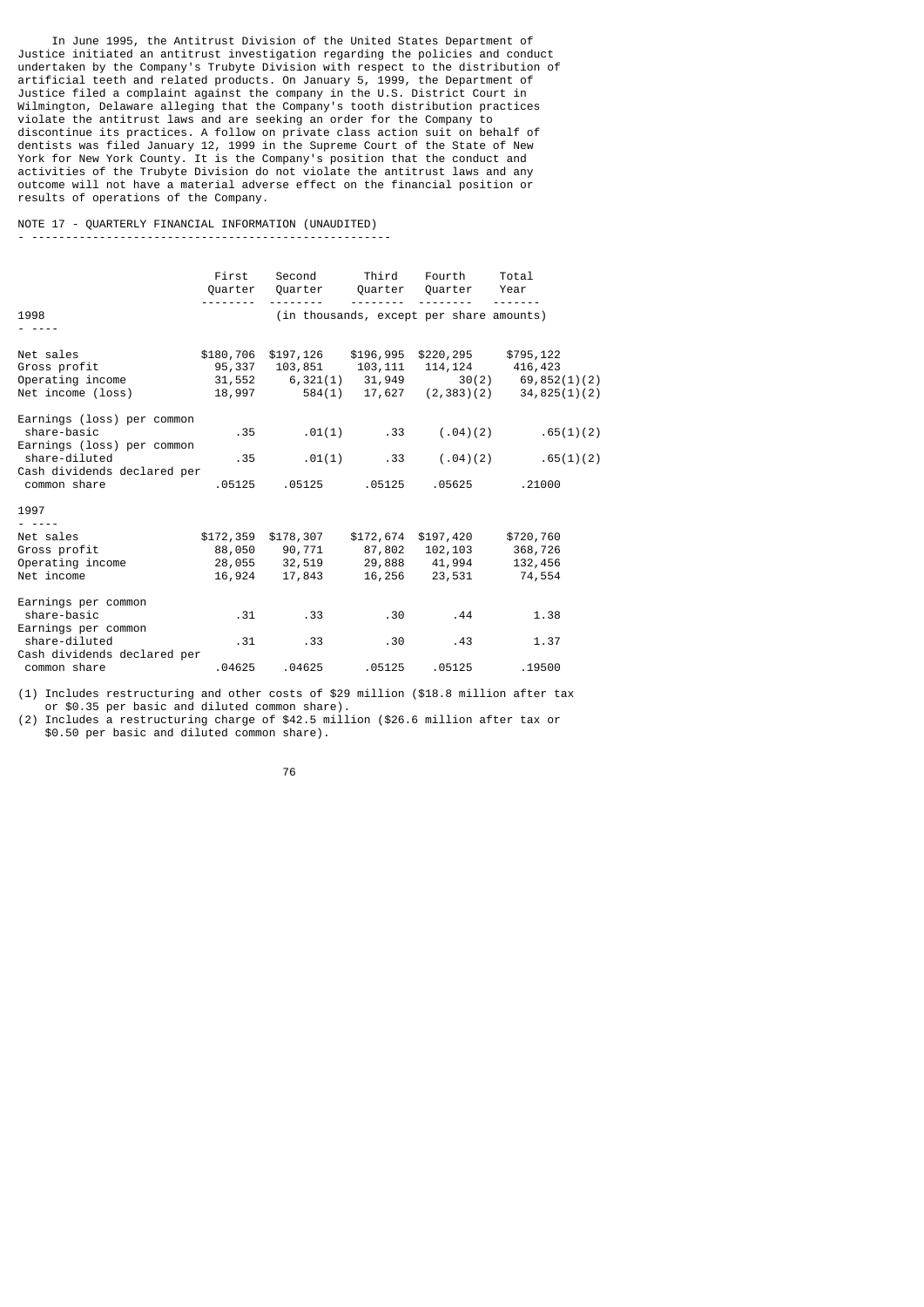## Schedule II DENTSPLY INTERNATIONAL INC. VALUATION AND QUALIFYING ACCOUNTS FOR THE THREE YEARS ENDED DECEMBER 31, 1998

|                                                     |                                      | Additions                                                            |                                                                  |                                |                                      |                                   |
|-----------------------------------------------------|--------------------------------------|----------------------------------------------------------------------|------------------------------------------------------------------|--------------------------------|--------------------------------------|-----------------------------------|
| Description                                         | Balance at<br>Beginning<br>of Period | Charged                                                              | (Credited) Charged to<br>To Costs Other<br>And Expenses Accounts | Write-offs<br>Net of           | Translation<br>Recoveries Adjustment | Balance<br>at End<br>of Period    |
|                                                     |                                      |                                                                      | (in thousands)                                                   |                                |                                      |                                   |
| Allowance for doubtful accounts:                    |                                      |                                                                      |                                                                  |                                |                                      |                                   |
| For Year Ended December 31,<br>1996<br>1997<br>1998 | 2,475<br>4,637                       | $$2,254$ $$498$<br>590<br>4,484                                      | \$ 20 (a)<br>454 (c) (1,773)                                     | \$ (224)<br>2,496 (b) (746)    | \$ (73)<br>89                        | \$2,475<br>$(178)$ 4,637<br>7,891 |
| Allowance for trade discounts:                      |                                      |                                                                      |                                                                  |                                |                                      |                                   |
| For Year Ended December 31,<br>1996<br>1997<br>1998 | 737<br>507<br>2,126                  | 2,693<br>2,904<br>2,297                                              |                                                                  | (2,920)<br>(1,214)<br>(2, 556) | (3)<br>(71)<br>87                    | 507<br>2,126<br>1,954             |
| Inventory valuation reserves:                       |                                      |                                                                      |                                                                  |                                |                                      |                                   |
| For Year Ended December 31,<br>1996<br>1997<br>1998 | 14,074 (5,295)                       | 20,728 (569)<br>$16,818$ $(2,178)$ $2,282$ $(d)$ $(1,679)$ $(1,169)$ | 167 (a) (1,380) (2,128)<br>5,125 (e) (1,780)                     |                                | 191                                  | 16,818<br>14,074<br>12,315        |

(a) Tulsa acquisition.

(b) Includes \$2,498 from acquisitions of MPL, New Image, SIMFRA and SPAD. (c) Includes \$454 from acquisitions of Crescent and GAC. (d) Includes \$2,128 from acquisitions of MPL, New Image, SIMFRA and SPAD. (e) Includes \$680 from acquisitions of Crescent and GAC and \$4,445 for restructuring.

ли в село в село во село во 177 година, во 177 година, во 177 година, во 177 година, во 177 година, во 177 год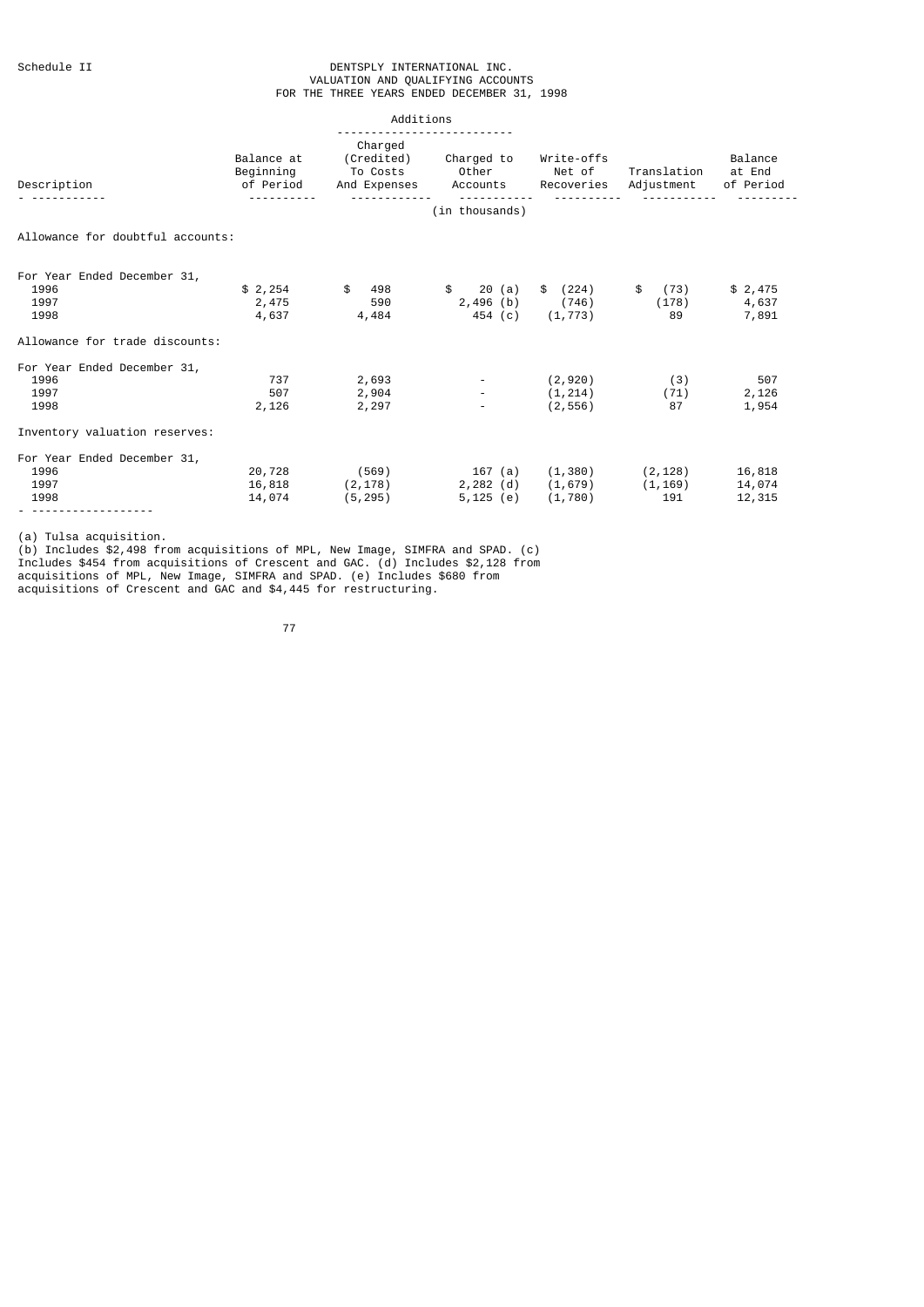# SIGNATURES

 Pursuant to the requirements of Section 13 or 15(d) of the Securities Exchange Act of 1934, the registrant has duly caused this report to be signed on its behalf by the undersigned, thereunto duly authorized.

DENTSPLY INTERNATIONAL INC.

 By:/s/ John C. Miles II ----------------------- John C. Miles II Chairman of the Board and Chief Executive Officer

 Pursuant to the requirements of the Securities Exchange Act of 1934, this report has been signed below by the following persons on behalf of the Registrant and in the capacities and on the dates indicated.

| /s/ John C. Miles II | Board and Chief Executive                               | Chairman of the March 26, 1999 |
|----------------------|---------------------------------------------------------|--------------------------------|
| John C. Miles II     | Officer and a Director<br>(Principal Executive Officer) |                                |
| /s/ Gerald K. Kunkle | President and Chief<br>Operating Officer                | March 26, 1999                 |

Gerald K. Kunkle

- /s/ William R. Jellison Senior Vice President March 26, 1999 - ------------------------- and Chief Financial William R. Jellison Officer (Principal Financial and Accounting Officer)
- /s/ Burton C. Borgelt Director March 26, 1999 - ------------------------- Burton C. Borgelt
- /s/ Douglas K. Chapman Director March 26, 1999 - ------------------------- Douglas K. Chapman
- /s/ Michael J. Coleman Director March 26, 1999 - ----------<br>---------------Michael J. Coleman
- /s/ Arthur A. Dugoni Director March 26, 1999 - ------------------------- Arthur A. Dugoni, D.D.S., M.S.D.
- 78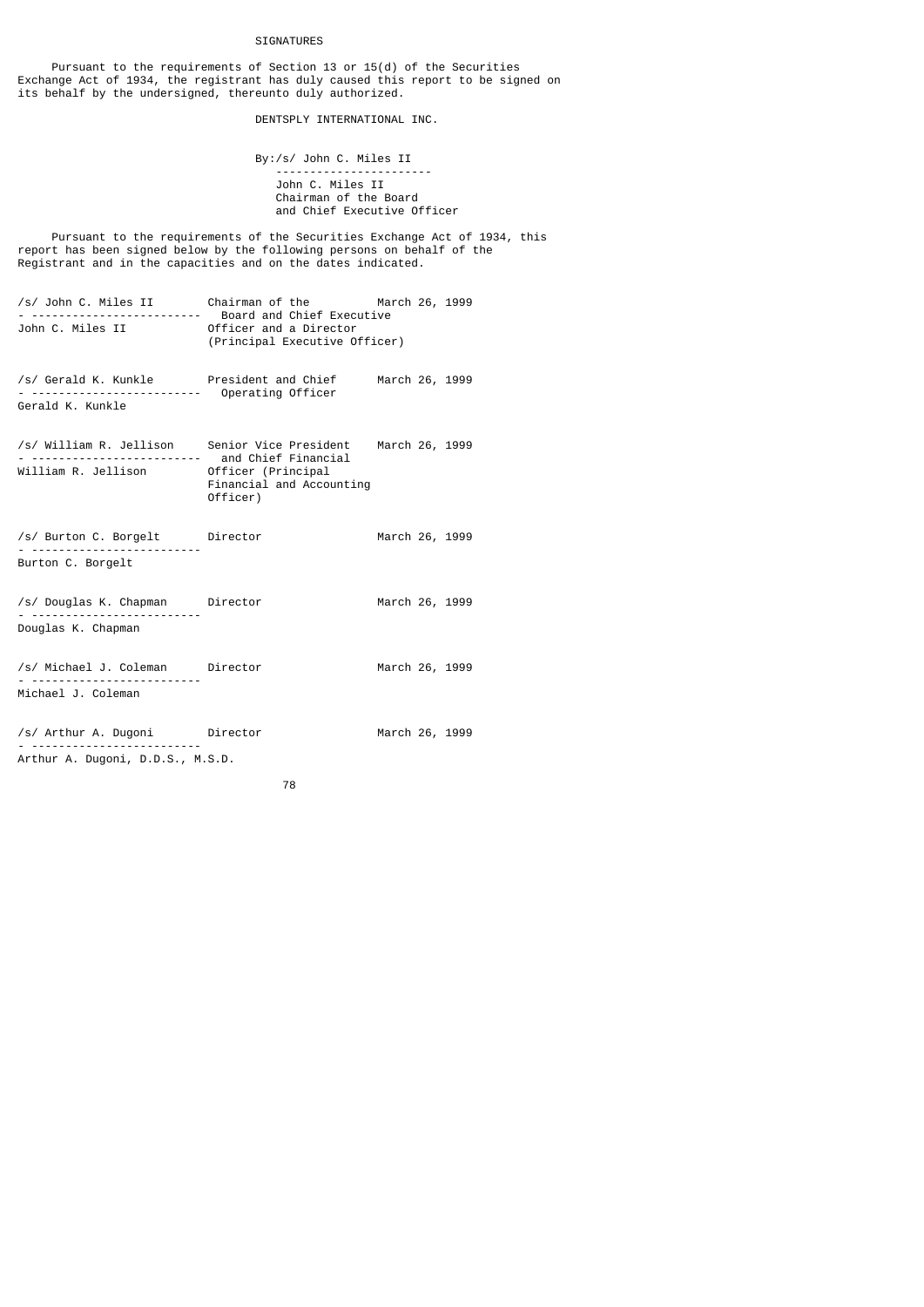| /s/ C. Frederick Fetterolf Director                       |          | March 26, 1999 |  |
|-----------------------------------------------------------|----------|----------------|--|
| C. Frederick Fetterolf                                    |          |                |  |
| /s/ Leslie A. Jones Director<br>Leslie A. Jones           |          | March 26, 1999 |  |
| /s/ Edgar H. Schollmaier Director<br>Edgar H. Schollmaier |          | March 26, 1999 |  |
| /s/ W. Keith Smith<br>W. Keith Smith                      | Director | March 26, 1999 |  |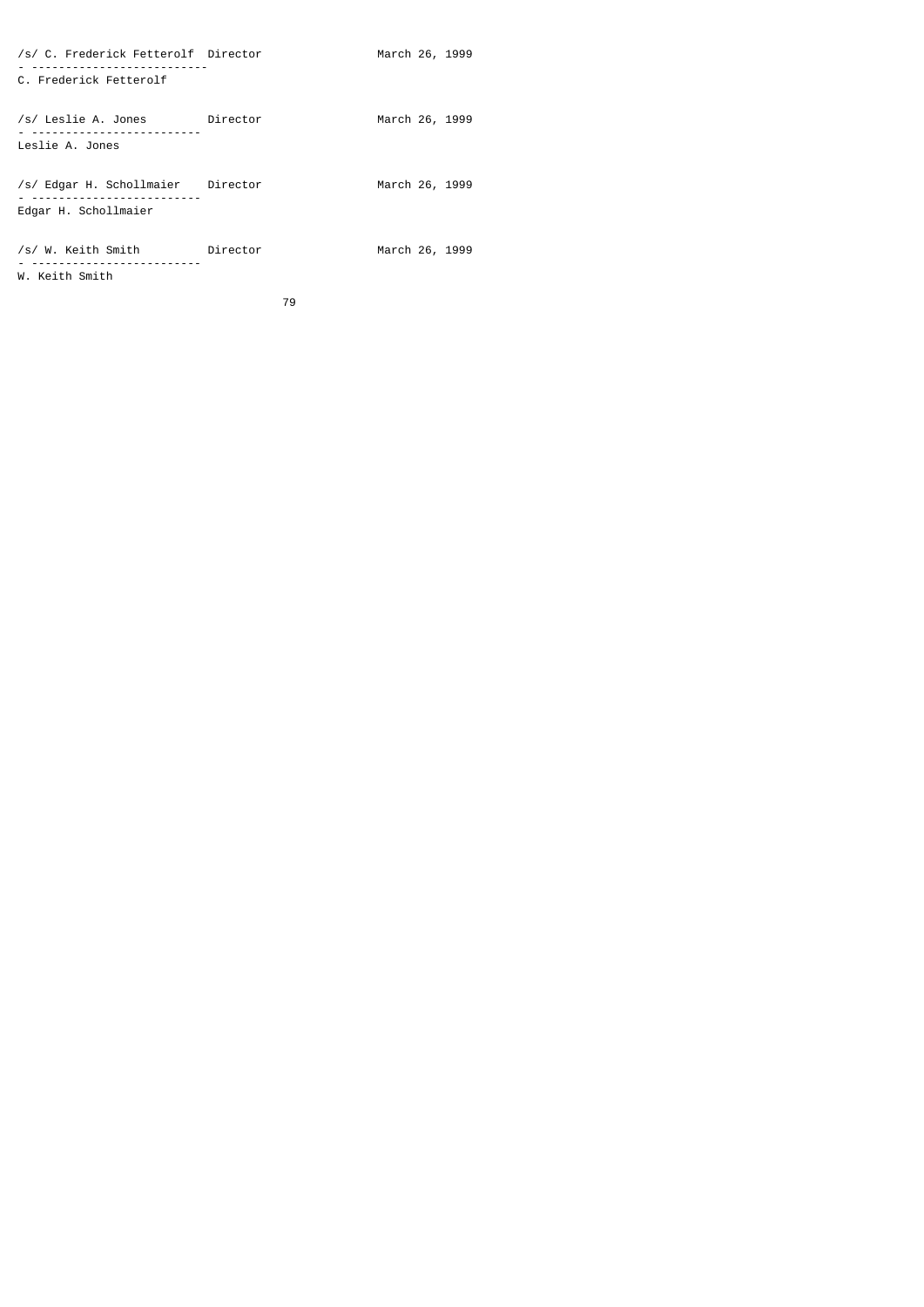# EXHIBIT INDEX

|                         | EXHIBII INDEX                                                                                                                                                                                                                                                                      |                        |
|-------------------------|------------------------------------------------------------------------------------------------------------------------------------------------------------------------------------------------------------------------------------------------------------------------------------|------------------------|
| Exhibit No.<br>-------- | Description                                                                                                                                                                                                                                                                        | Sequential<br>Page No. |
| 3.1<br>3.2              | Restated Certificate of Incorporation<br>By-Laws, as amended                                                                                                                                                                                                                       | (1)<br>(2)             |
| 4.1                     | 364-Day and 5-Year Competitive Advance,<br>Revolving Credit and Guaranty<br>Agreements dated as of October 23, 1997<br>among the Company, the guarantors named<br>therein, the Chase Manhattan Bank as<br>Administrative Agent, and ABN Amro<br>Bank, N.V. as Documentation Agent. | (11)                   |
| 10.1                    | 1992 Stock Option Plan adopted May<br>26, 1992                                                                                                                                                                                                                                     | (4)                    |
| 10.2                    | 1993 Stock Option Plan                                                                                                                                                                                                                                                             | (2)                    |
| 10.3                    | 1998 Stock Option Plan                                                                                                                                                                                                                                                             | (1)                    |
| 10.4                    | Nonstatutory Stock Option Agreement<br>between the Company and Burton C. Borgelt                                                                                                                                                                                                   | (3)                    |
| 10.5<br>(a)             | Employee Stock Ownership Plan as<br>amended effective as of December 1,<br>1982, restated as of January 1,<br>1991                                                                                                                                                                 | (7)                    |
| (b)                     | Second Amendment to the DENTSPLY<br>Employee Stock Ownership Plan                                                                                                                                                                                                                  | (10)                   |
| (c)                     | Third Amendment to the DENTSPLY Employee<br>Stock Ownership Plan                                                                                                                                                                                                                   | 83                     |
| 10.6<br>(a)             | Retainer Agreement dated December<br>29, 1992 between the Company and<br>State Street Bank and Trust Company<br>("State Street")                                                                                                                                                   | (5)                    |
| (b)                     | Trust Agreement between the Company<br>and State Street Bank and Trust<br>Company dated as of August 11, 1993                                                                                                                                                                      | (6)                    |
| (c)                     | Amendment to Trust Agreement<br>between the Company and State<br>Street Bank and Trust Company<br>effective August 11, 1993                                                                                                                                                        | (6)                    |
| 10.7                    | Employment Agreement dated January<br>1, 1996 between the Company and<br>Burton C. Borgelt                                                                                                                                                                                         | (9)                    |
| 10.8<br>(a)             | Employment Agreement dated as of<br>December 31, 1987 between the<br>Company and John C. Miles II                                                                                                                                                                                  | (5)                    |
| (b)                     | Amendment to Employment Agreement<br>between the Company and John C.<br>Miles II dated February 16, 1996,<br>effective January 1, 1996<br>80                                                                                                                                       | (9)                    |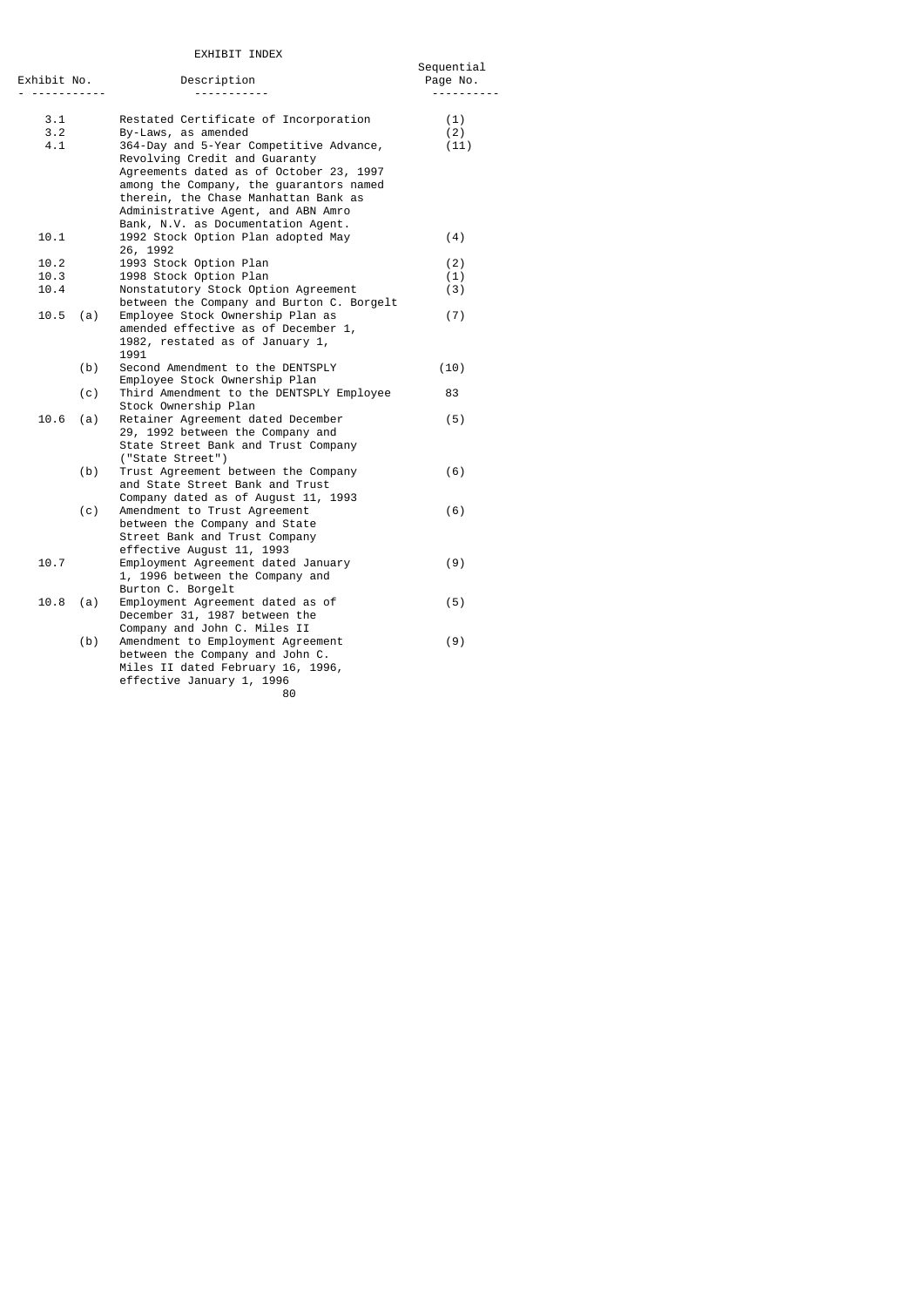| 10.9     | Employment Agreement dated as of<br>December 31, 1987, as amended as of  | (5)  |
|----------|--------------------------------------------------------------------------|------|
|          | February 8, 1990, between the<br>Company and Leslie A. Jones             |      |
| 10.10    | Employment Agreement dated as of                                         | (5)  |
|          | December 10, 1992 between the                                            |      |
|          | Company and Michael R. Crane                                             |      |
| 10.11    | Employment Agreement dated as of                                         | (5)  |
|          | December 10, 1992 between the                                            |      |
|          | Company and Edward D. Yates                                              |      |
| 10.12    | Employment Agreement dated January                                       | (9)  |
|          | 1, 1996 between the Company and W.                                       |      |
|          | William Weston                                                           |      |
| 10.13    | Employment Agreement dated January                                       | (9)  |
|          | 1, 1996 between the Company and                                          |      |
|          | Thomas L. Whiting                                                        |      |
| 10.14    | Employment Agreement dated October                                       | (10) |
|          | 11, 1996 between the Company and                                         |      |
|          | Gerald K. Kunkle Jr.                                                     |      |
| 10.15    | Employment Agreement dated April 20,                                     | 85   |
|          | 1998 between the Company and                                             |      |
| 10.16    | William R. Jellison                                                      | 92   |
|          | Employment Agreement dated September<br>10, 1998 between the Company and |      |
|          | Brian M. Addison                                                         |      |
| 10.17    | Midwest Dental Products Corporation                                      | (7)  |
|          | Pension Plan as amended and re-                                          |      |
|          | stated effective January 1, 1989                                         |      |
| 10.18    | Revised Ransom & Randolph Pension                                        | (7)  |
|          | Plan, as amended effective as of                                         |      |
|          | September 1, 1985, restated as of                                        |      |
|          | January 1, 1989                                                          |      |
| 10.19    | DENTSPLY International Inc.                                              | (10) |
|          | Directors' Deferred Compensation                                         |      |
|          | Plan effective January 1, 1997                                           |      |
| 10.20    | Asset Purchase and Sale Agreement,                                       | (8)  |
|          | dated January 10, 1996, between<br>Tulsa Dental Products, L.L.C. and     |      |
|          | DENTSPLY International Inc.                                              |      |
| 10.21    | Supplemental Executive Retirement                                        | 98   |
|          | Plan effective January 1, 1999                                           |      |
| 21.1     | Subsidiaries of the Company                                              | 115  |
| 23.1     | Consent of KPMG LLP                                                      | 118  |
| 27       | Financial Data Schedule                                                  | 119  |
| <u>.</u> |                                                                          |      |

<u>81 - Andre Stadtsmann, amerikansk politik (</u>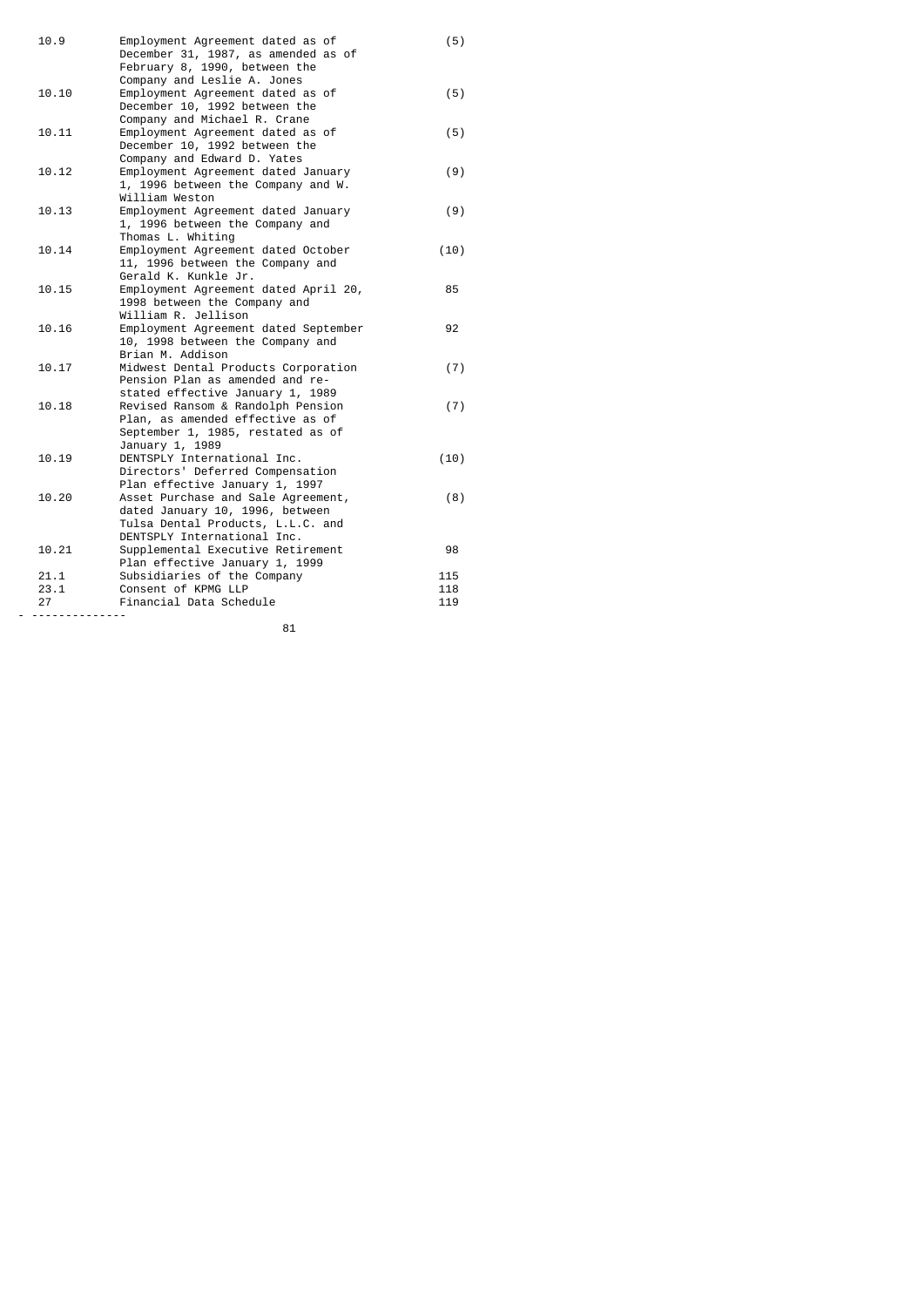- (1) Incorporated by reference to exhibit included in the Company's Registration Statement on Form S-8 (No. 333-56093).
- (2) Incorporated by reference to exhibit included in the Company's Registration Statement on Form S-8 (No. 33-71792).
- (3) Incorporated by reference to exhibit included in the Company's Registration Statement on Form S-8 (No. 33-79094).
- (4) Incorporated by reference to exhibit included in the Company's Registration Statement on Form S-8 (No. 33-52616).
- (5) Incorporated by reference to exhibit included in the Company's Annual Report on Form 10-K for the fiscal year ended March 31, 1993, File No. 0-16211.
- (6) Incorporated by reference to exhibit included in the Company's Annual Report on Form 10-K for the fiscal year ended December 31, 1993, File No.  $0 - 16211$ .
- (7) Incorporated by reference to exhibit included in the Company's Annual Report on Form 10-K for the fiscal year December 31, 1994, File No.  $0 - 16211$ .
- (8) Incorporated by reference to exhibit included in the Company's Current Report on Form 8-K dated January 10, 1996, File No. 0-16211.
- (9) Incorporated by reference to exhibit included in the Company's Annual Report on Form 10-K for the fiscal year ended December 31, 1995, File No. 0-16211.
- (10) Incorporated by reference to exhibit included in the Company's Annual Report on Form 10-K for the fiscal year ended December 31,1996, File No.  $0 - 16211$ .
- (11) Incorporated by reference to exhibit included in the Company's Annual Report on Form 10-K for the fiscal year ended December 31, 1997, File No.  $0 - 16211$ .

<u>82 and 2008 and 2008 and 2008 and 2008 and 2008 and 2008 and 2008 and 2008 and 2008 and 2008 and 2008 and 200</u>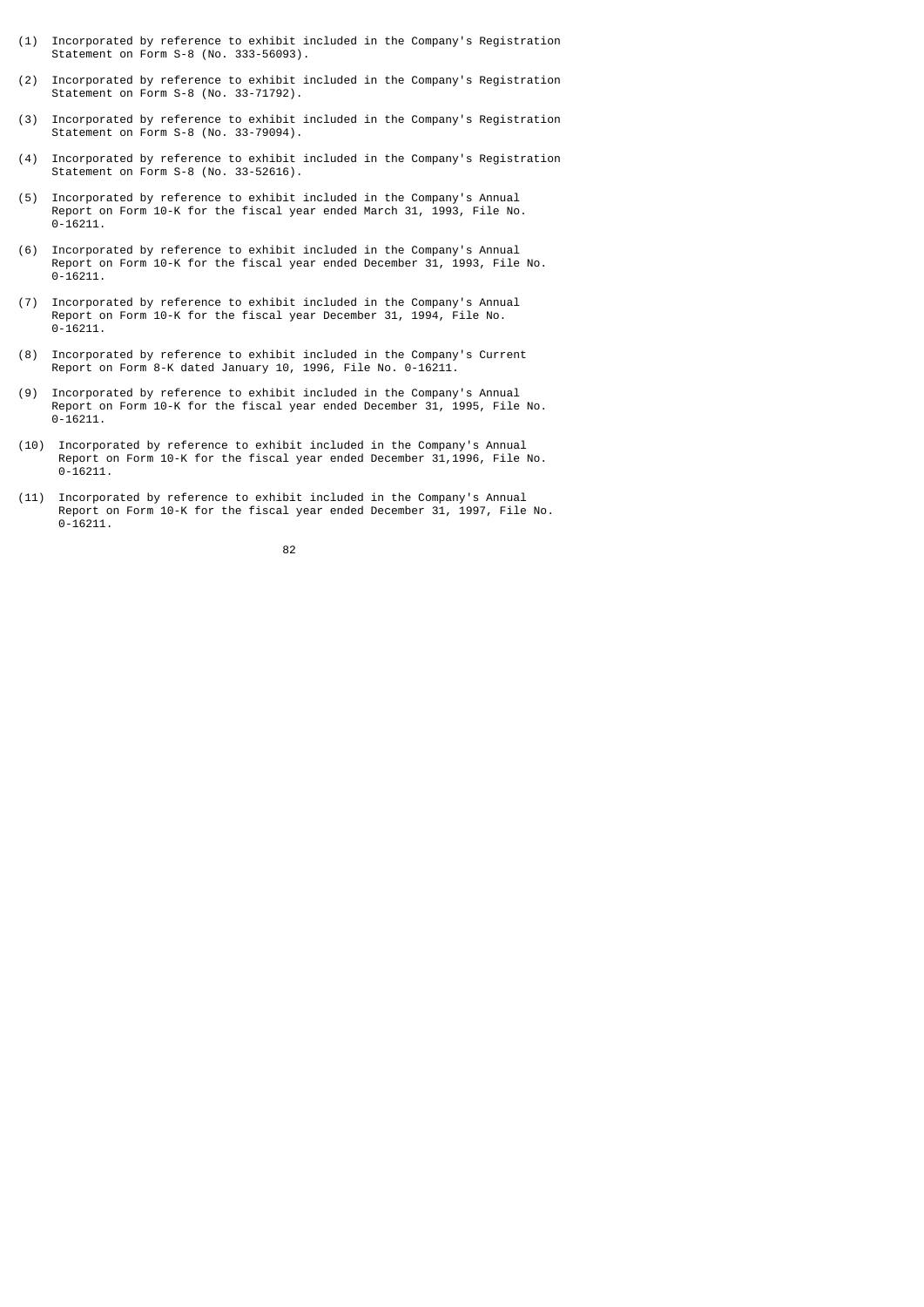The DENTSPLY Employee Stock Ownership Plan, as amended, effective as of December 1, 1982 and restated as of January 1, 1991, (the "Plan"), is hereby amended effective as of January 1, 1996 (unless otherwise noted) in the following manner:

1. Section 2.14 of the Plan is hereby amended by adding thereto the following language at the end of the third paragraph thereof:

> Effective for plan years beginning after December 31, 1996, the family aggregation rules required by IRC ss.  $414(q)(6)$  of the Code have been deleted from the plan. This subsection is subject to the plan amendment rules of ss. 1.401(a) 4-5(a) of the regulations.

 The plan is amended to delete the provision of family aggregation as described in ss. 401 (a)(17)(A) of the Code, which requires a plan participant, the spouse of such participant, and any lineal descendants who have not attained age 19 before the close of the plan year to be treated as a single participant for purposes of applying the limitation on compensation for a plan year.

- 2. Section 2.15 of the Plan is hereby amended by adding thereto new subsections (d), (e), (f), (g), and (h), to read, in their entirety, as follows:
	- (d) Employees of Tulsa Dental Products for all prior service with Tulsa Dental Products, L.L.C. and Quality Dental Products, Inc.
- (e) Employees of New Image Industries for all prior service with New Image Industries, Inc. and Insight Imaging Systems, Inc.
- (f) Employees of MPL Technologies for all prior service with MPL Technologies, Inc.
- (g) Employees of InfoSoft for all
	- prior service with InfoSoft Inc.
- (h) Employees of GAC International for all prior service with GAC<br>83 <u>and the contract of the contract of the contract of the contract of the contract of the contract of the con</u>

International, Inc.

 Notwithstanding any provision of this plan to the contrary, contribution, benefits, and service credit with respect to qualified military service will be provided in accordance with ss. 414(u) of the Internal Revenue Code.

3. Section 10.03(c) of the Plan is hereby amended by adding thereto the following language immediately following the language added by the First Amendment to the Plan:

> Effective January 1, 1998 for Participants incurring a Termination of Service after January 1, 1998, the Capital Accumulation of \$3,500 shall be increased to \$5,000 for purposes of immediate distribution without the written consent of the Participant.

4. Section 10.03(c) of the Plan is hereby amended by adding thereto the following language at the end of the last paragraph thereof:

> For Participants who are active Employees and reach age 70 1/2 during 1996 to 1998, the right to receive a distribution according to the terms of this paragraph shall be an optional form of benefit. This paragraph shall not apply to Participants who are active Employees (excluding 5% owners) and reach age 70 1/2 in 1999 and thereafter.

Article XV shall be amended by adding thereto a new Section 15.04 to read, in its entirety, as follows:

 Any contribution to this plan on behalf of any owner- employee may be made only with respect to the earned income of the owner-employee that is derived from the trade or business with respect to which the plan is established.

6. In all other respects, the Plan shall remain unchanged by this amendment.<br> $84$ e a componente de la construction de la construction de la construction de la construction de la construction<br>En 1930, est de la construction de la construction de la construction de la construction de la construction de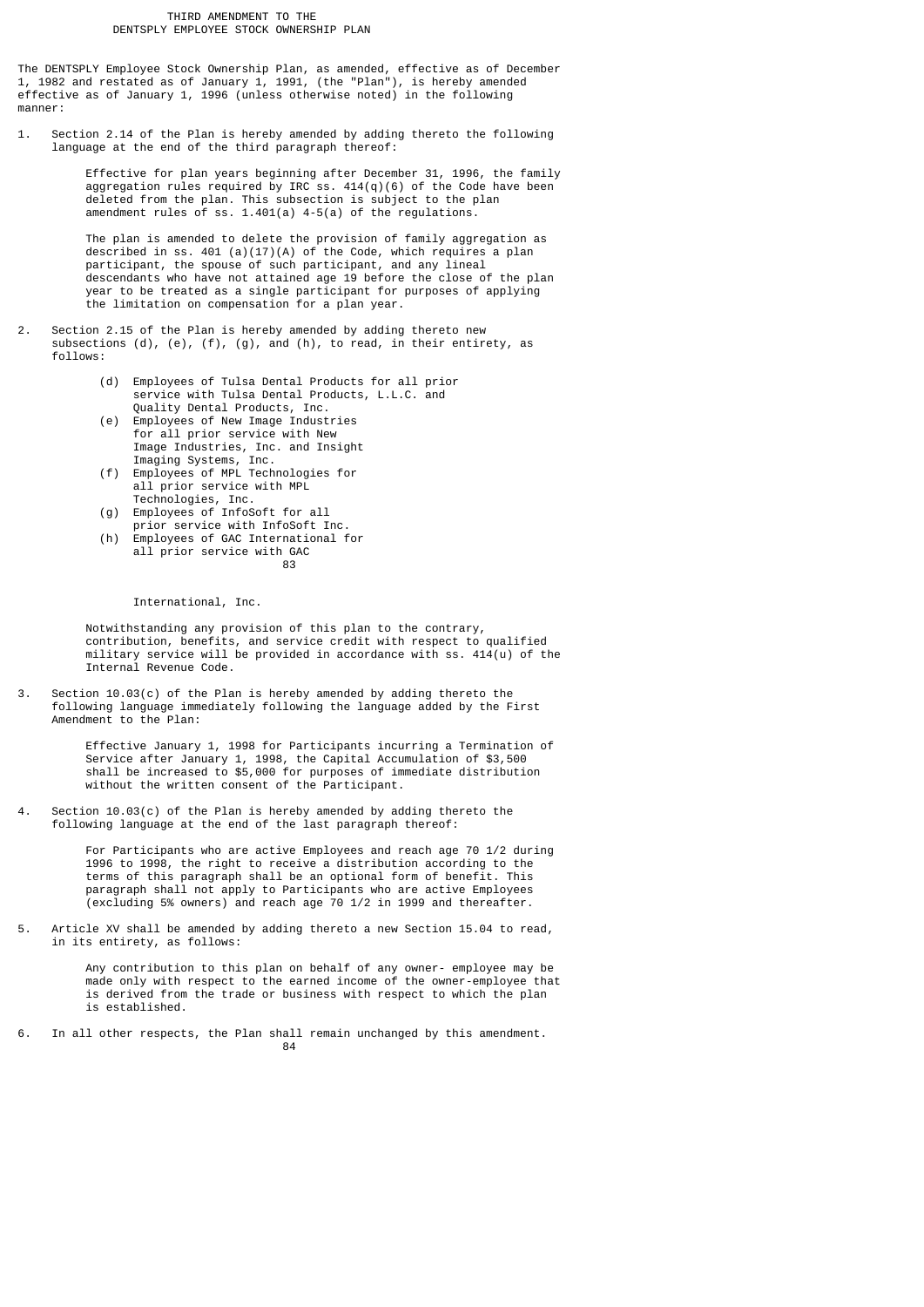## EMPLOYMENT AGREEMENT

#### BETWEEN

# DENTSPLY INTERNATIONAL INC.

## AND

#### WILLIAM R. JELLISON

THIS AGREEMENT is entered into as of April 20, 1998, by and between DENTSPLY INTERNATIONAL INC., a Delaware corporation (the "Company") and WILLIAM R. JELLISON, ("Employee").

WHEREAS, it is in the best interest of the Company and Employee that the terms and conditions of Employee's services be formally set forth:

NOW, THEREFORE, in consideration of the mutual covenants and agreements of the parties hereto, it is hereby agreed as follows:

#### 1. Services

 1.1 The Company employs Employee and Employee accepts such employment and agrees to serve as Senior Vice President and Chief Financial Officer, of the Company and, if elected thereto, as an officer or director of any Affiliate, for the term and on the conditions herein set forth. Employee shall be responsible for the activities and duties presently associated with these positions. Employee shall perform such other services not inconsistent with his position as shall from time to time be assigned to him by the Board of Directors, the Chief Executive Officer or the President of the Company. Employee's services shall be performed at a location suitable for the performance of the Employee's assigned duties.

 1.2 Employee shall at all times devote his full business time and efforts to the performance of his duties and to promote the best interests of the Company and its Affiliates.

2. Period of Employment. Employment shall continue from April 20, 1998 and terminate on the happening of any of the following events:

2.1 Death. The date of death of Employee;

 2.2 Termination by Employee Without Good Reason. The date specified in a written notice of termination given to the Company by Employee not less than 180 days in advance of such specified date, at which date the Employee's obligation to perform services pursuant to this Agreement shall cease.

 2.3 Termination by Employee with Good Reason. Thirty (30) days following <u>85 and 200 and 200 and 200 and 200 and 200 and 200 and 200 and 200 and 200 and 200 and 200 and 200 and 200 and 200 and 200 and 200 and 200 and 200 and 200 and 200 and 200 and 200 and 200 and 200 and 200 and 200 and 200 an</u>

 the date of a written notice of termination given to the Company by Employee within thirty (30) days after any one or more of the following events have occurred:

- (a) failure by the Company to maintain the duties, status and responsibilities of the Employee substantially consistent with those of Employee's position as of the date of the Agreement, or
- (b) a reduction by the Company in Employee's base salary as in effect as of the date hereof plus all increases therein subsequent thereto; other than any reduction implemented as part of a formal austerity program approved by the Board of Directors of the Company and applicable to all continuing employees of the Company, provided such reduction does not reduce Employee's salary by a percentage greater than the average reduction in the compensation of all employees who continue as employees of the Company during such austerity program; or
	- (c) the failure of the Company to maintain and to continue Employee's participation in the Company's benefit plans as in effect from time to time on a basis substantially equivalent to the participation and benefits of Company employees similarly situated to the Employee; or
	- (d) any substantial and uncorrected breach of the Agreement by the Company.
- 2.4 Termination by the Company. The date of a written notice of termination given to Employee by the Company. The Employee's obligation to perform services pursuant to this Agreement shall cease as of the date of such notice.
- 3. Payments by the Company
- 3.1 During the Period of Employment, the Company shall pay to the Employee for all services to be performed by Employee hereunder a salary of not less than \$210,000 per annum, or such larger amount as may from time to time be fixed by the Board of Directors of the Company or, if applicable, by the Executive Compensation Committee of the Company, payable in accordance with the Company's normal pay schedule.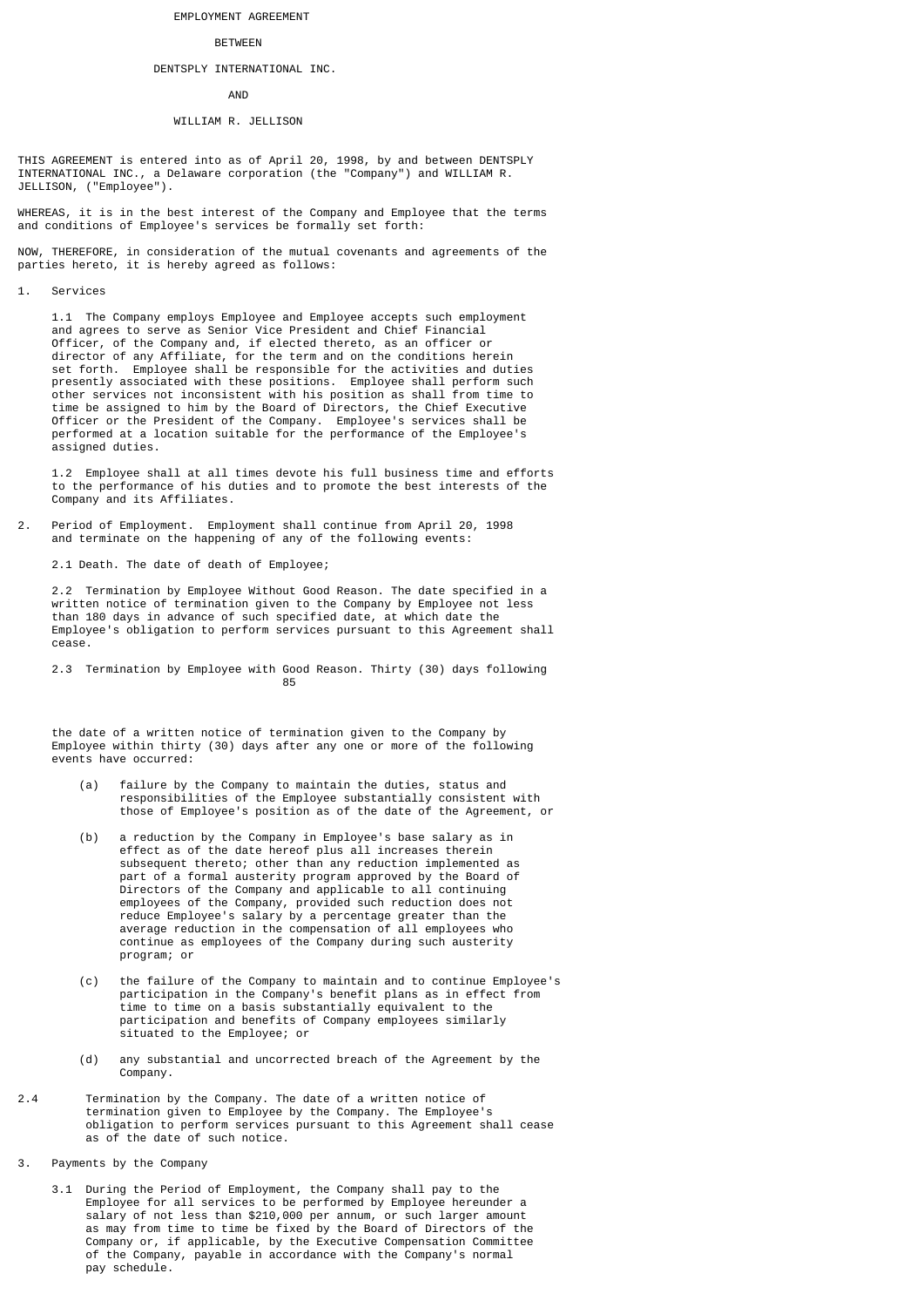3.2 During the Period of Employment, Employee shall be entitled to participate in all plans and other benefits made available by the Company generally to its domestic executive employees, including (without limitation) benefits under any pension, profit sharing, employee stock ownership, stock option, bonus, performance stock appreciation right, management incentive, vacation, disability, annuity or insurance plans or programs. Any payments to be made <u>86 - John Stein, Amerikaansk politiker (</u>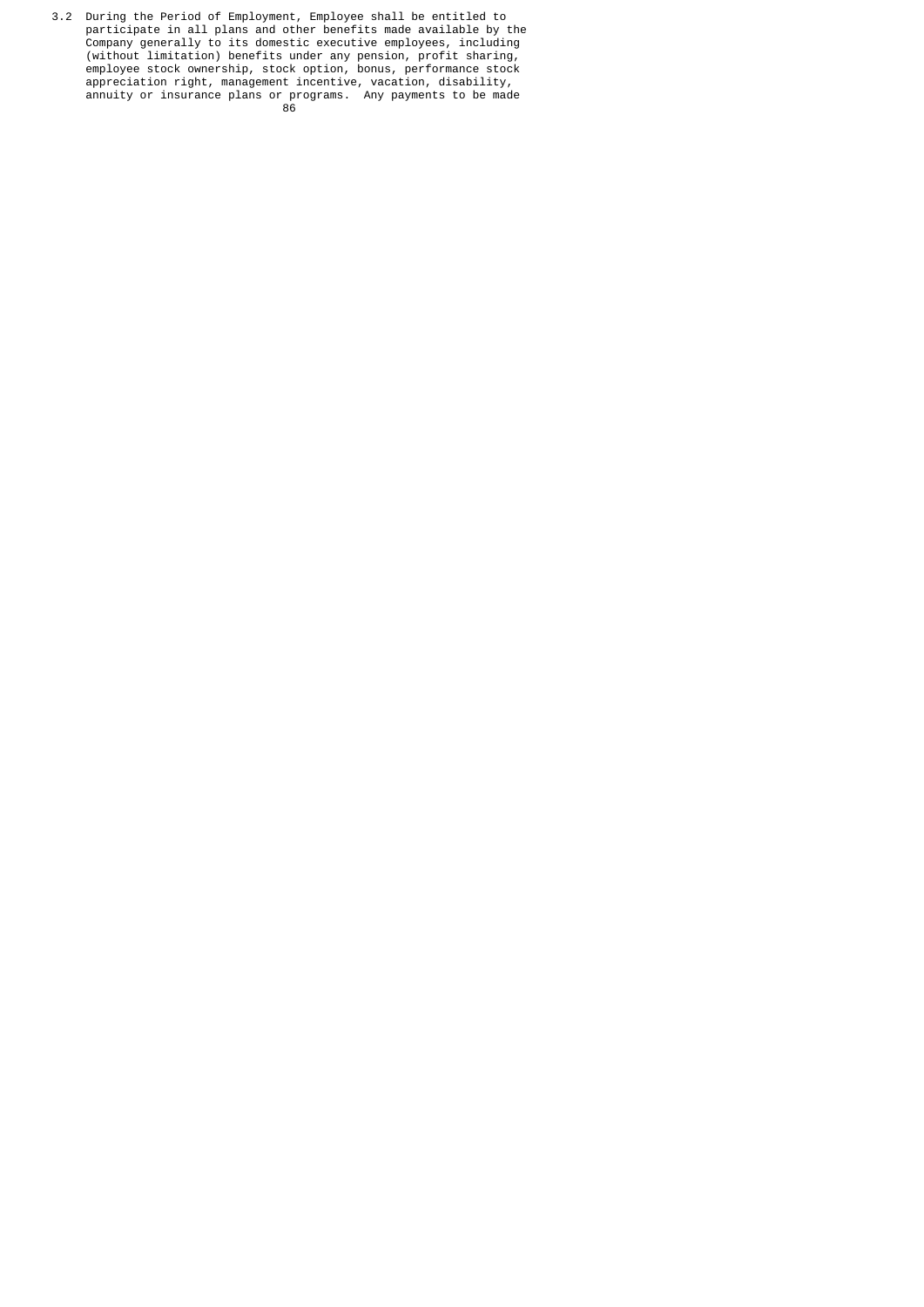to Employee under other provisions of this Section 3 shall not be diminished by any payments made or to be made to Employee or his designees pursuant to any such plan, nor shall any payments to be made to Employee or his designees pursuant to any such plan be diminished by any payment made or to be made to Employee under other provisions of this Section 3.

- 3.3 Upon termination of the Period of Employment for whatever reason, Employee shall be entitled to receive the compensation accrued and unpaid as of the date of his termination. If Employee at the time of termination is eligible to participate in any Company incentive or bonus plan then in effect, Employee shall be entitled to receive a pro-rata share of such incentive or bonus award based upon the number of days he is employed during the plan year up to the date of his termination. Such pro-rata amount shall be calculated in the usual way and paid at the usual time.
- 3.4 If the Period of Employment terminates upon the death of Employee, the Company shall continue payment of his then current salary for a period of 12 months from the date of death, together with his pro-rata share of any incentive or bonus payments due for the period prior to his death, to Employee's designated beneficiary or, if no beneficiary has been effectively designated, then to Employee's estate.
- 3.5 If the Period of Employment is terminated by the Employee under Section 2.3, or by the Company under Section 2.4, the Company shall continue to pay compensation and provide benefits to the employee as provided in this Section 3.5 for a period (the "Termination Period") beginning on the date of the termination notice and ending on the earlier of: (i) the second annual anniversary of the date of such termination notice; or (ii) the date on which the Employee would attain age 65, as follows:
	- (a) Compensation shall be paid to the Employee at the rate of salary being paid to Employee under Section 3.1 immediately before the termination.
- (b) Bonus and incentive compensation shall be paid to the Employee if approved by the Board of Directors, in accordance with plans in which the Employee participated at time of termination, using the same formula and calculations as if termination had not occurred.
- (c) Employee shall receive the benefits that would have been accrued by the Employee during the Termination Period under any pension, profit sharing, employee stock ownership plan ("ESOP") or similar retirement plan or plans of the Company or any Affiliate in which the Employee participated immediately before the termination (or, if not available, in lieu thereof be compensated 87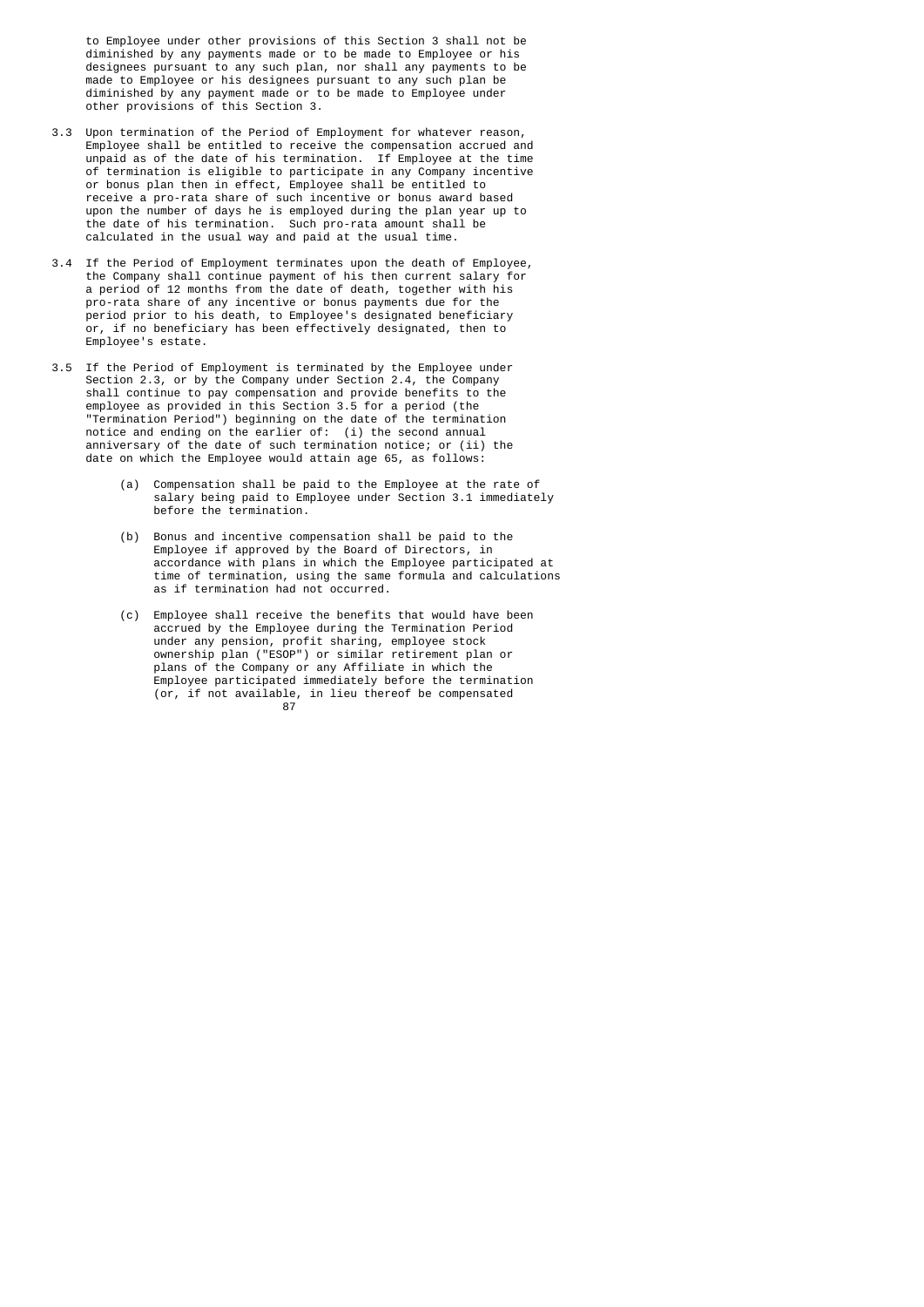for such benefits), based on service the Employee would have had during the Termination Period and compensation (and, if applicable, bonus and incentive compensation)as determined under Section (a) (and, if applicable, Subsection (b) above); and

 (d) Employee shall receive continued coverage during the Termination Period under all employee disability, annuity, insurance or other employee welfare benefit plans, programs or arrangements of the Company or any Affiliate in which Employee participated immediately before the notice of termination, plus all improvements subsequent thereto (or, if not available, in lieu thereof be compensated for such coverage).

Except as provided in Section 3.6, payment of compensation under Subsection 3.5(a) above shall be made at the same time as payments of compensation under Section 3.1, and payments of other benefits under Subsection 3.5(b) and (c) shall be paid at the same time and to the same person as compensation or benefits would have been paid under the plan, program or arrangement to which they relate (after taking into account any election made by the Employee with respect to payments under such plan, program or arrangement).

- 3.6 If at any time after a Change of Control the Period of Employment is terminated by the Employee with good reason under Section 2.3, or the Company terminates or gives written notice of termination of the Period of Employment to the Employee (whether or not in accordance with Section 2.4), then in lieu of the periodic payment of the amounts specified in Subsections 3.5(a), (b) and (c) (except as may be otherwise prohibited by law or by said plans), the Company, at the written election of Employee, shall pay to Employee within five (5) business days of such termination or notice of termination the present value of the amounts specified in Subsections 3.5(a), (b) and (c), discounted at the greatest rate of interest then payable by Mellon Bank (or its successor) on any federally insured savings account into which Employee could deposit such amount and make immediate withdrawals therefrom without penalty, and shall provide for the remainder of the Termination Period, if any, the benefit coverage required by Subsection 3.5(d). Employee shall not be required to mitigate damages payable under this Section 3.6.
	- 3.7 In no event will the Company be obligated to continue Employee's compensation and other benefits under the Agreement beyond Employee's sixty-fifth (65th) birthday or if Employee's employment is terminated because of gross negligence or significant willful misconduct (e.g. conviction of misappropriation of corporate assets or serious criminal offense).
- 4. Non-Competition Agreement. During the Period of Employment and<br>88 e a construction de la construction de la construction de la construction de la construction de la constructio<br>En 1980, est en 1980, est en 1980, est en 1980, est en 1980, est en 1980, est en 1980, est en 1980, est en 198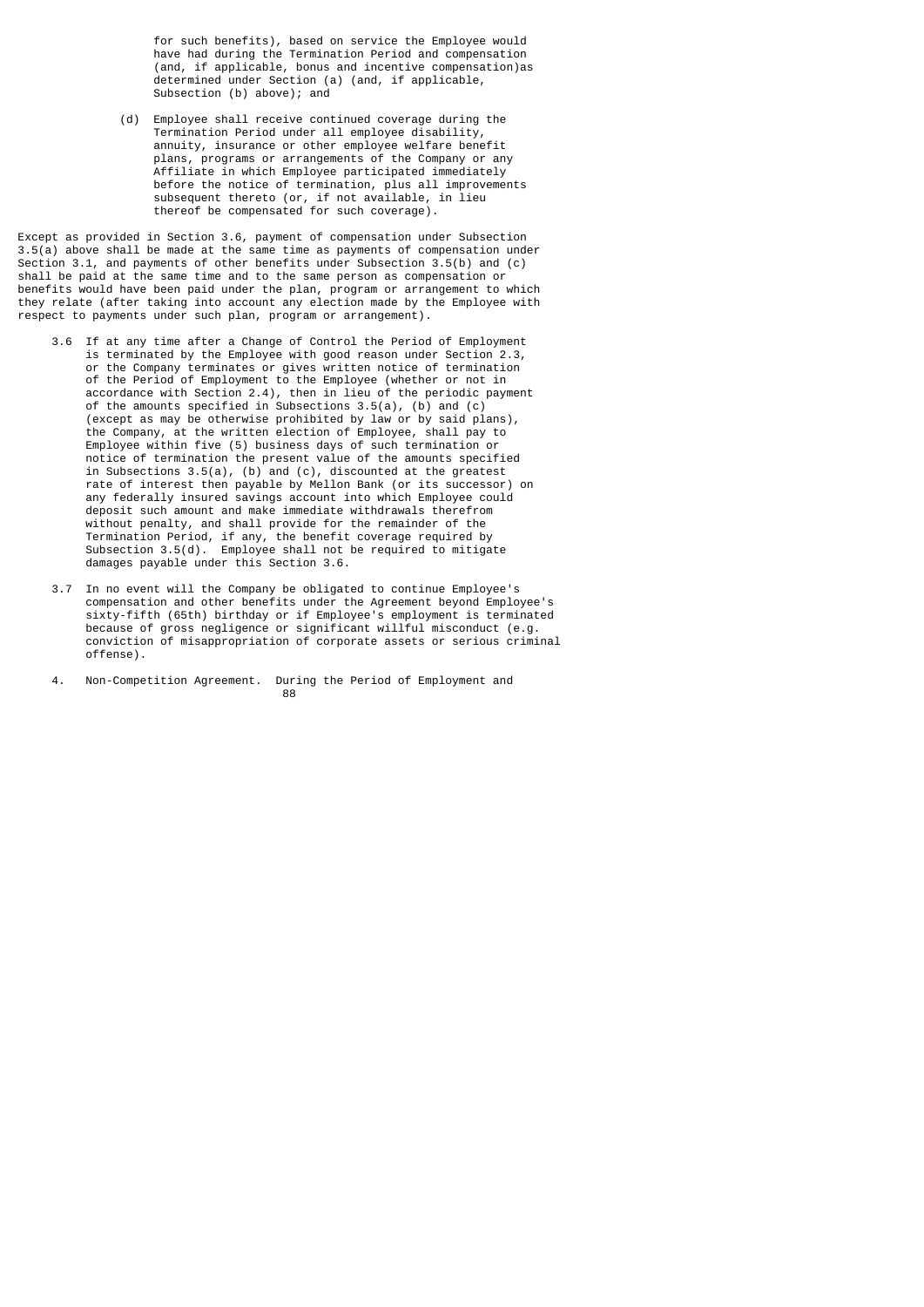for a period of five (5) years after the termination thereof, Employee shall not, without the written consent of the Company, directly or indirectly be employed or retained by, or render any services for, or be financially interested in, any firm or corporation engaged in any business which is competitive with any business in which the Company or any of its Affiliates may have been engaged during the Period of Employment. The foregoing restriction shall not apply to the purchase by Employee of not to exceed 5% of the outstanding shares of capital stock of any corporation whose securities are listed on any national securities exchange.

- 5. Loyalty Commitments. During and after the Period of Employment: (a) Employee shall not disclose any confidential business information about the affairs of the Company or any of its Affiliates; and (b) Employee shall not, without the prior written consent of the Company, induce or attempt to induce any employee or agency representative of the Company or any Affiliate to leave the employment or representation of the Company or such Affiliate.
- 6. Separability of Provisions. The terms of this Agreement shall be considered to be separable from each other, and in the event any shall be found to be invalid, it shall not affect the validity of the remaining terms.
	- 7. Binding Effect. This Agreement shall be binding upon and inure to the benefit of (a) the Company and its successors and assigns, and (b) Employee, his personal representatives, heirs and legatees.
	- 8. Entire Agreement. This Agreement constitutes the entire agreement between the parties and supersedes and revokes all prior oral or written understandings between the parties relating to Employee's employment except with respect to matters addressed in the offer letter dated February 11, 1998 between the parties to the extent such matters are not covered in this Agreement. The Agreement may not be changed orally but only by a written document signed by the party against whom enforcement of any waiver, change, modification, extension or discharge is sought.
	- 9. Definitions. The following terms herein shall (unless otherwise expressly provided) have the following respective meanings:

 9.1 "Affiliate" when used with reference to the Company means any corporations, joint ventures or other business enterprises directly or indirectly controlling, controlled by, or under common control with the Company. For purposes of this definition, "control" means ownership or power to vote 50% or more of the voting stock, venture interests or other comparable participation in such business enterprises.

9.2 "Period of Employment" means the period commencing on the date

e de la construcción de la construcción de la construcción de la construcción de la construcción de la constru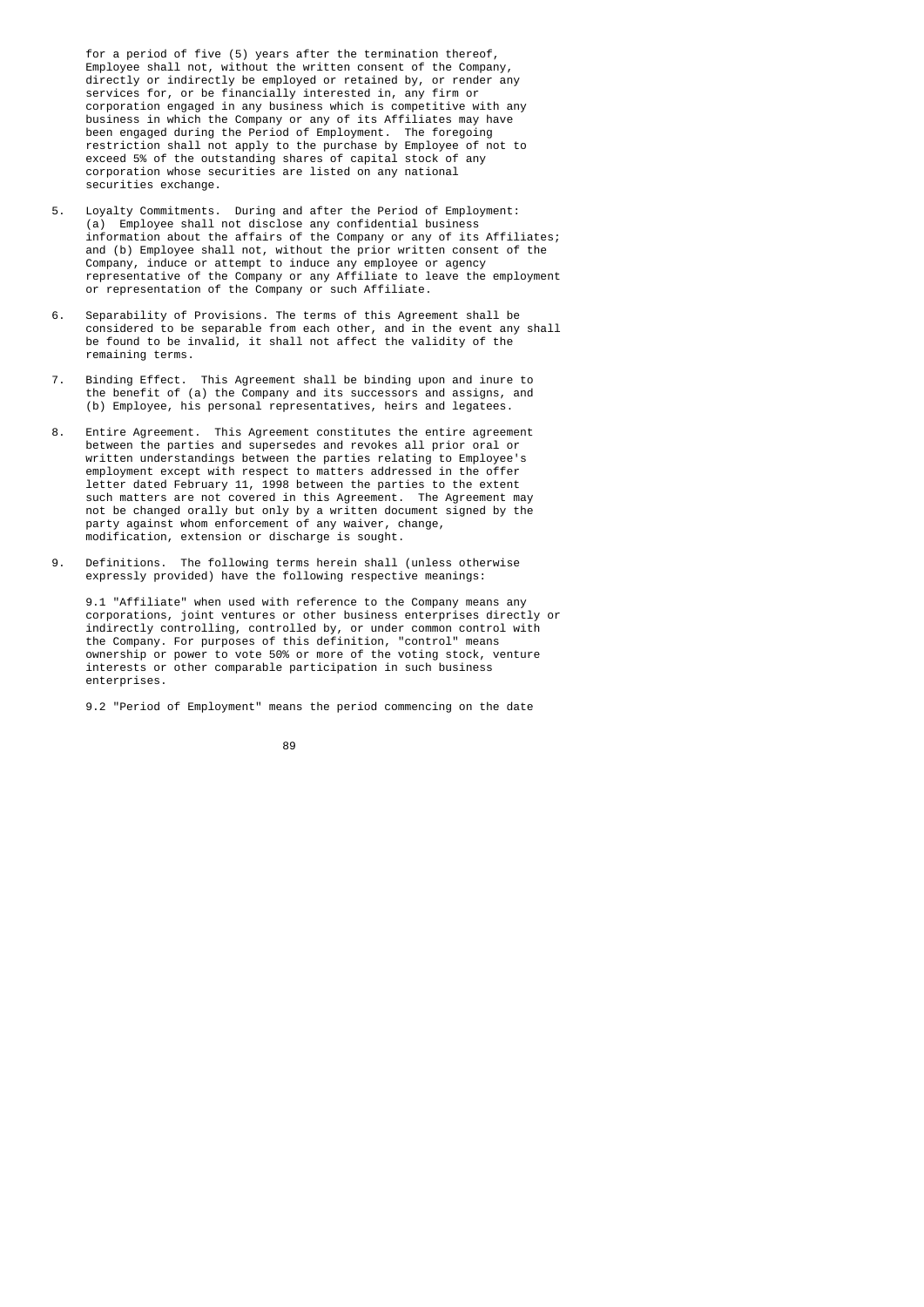hereof and terminating pursuant to Section 2.

 9.3 "Beneficiary" means the person or persons designated in writing by Employee to Company.

 9.4 "Change of Control" means any event by which (i) an Acquiring Person has become such, or (ii) Continuing Directors cease to comprise a majority of the members of the Board of Directors of the Company or the applicable Parent of the Company (a "Board"). For purposes of this definition:

- (a) An "Acquiring Person" means any person or group (as defined in Section 13(d)(3) of the Securities Exchange Act of 1934, as amended, and the rules and regulations promulgated thereunder as in effect on the date of this Agreement (the "Exchange Act") who or which, together with all affiliates and associates (as defined in Rule 12B-2 under the Exchange Act) becomes, by way of any transaction, the beneficial owner of shares of the Company, or such Parent, having 20% or more of the total number of votes that may be cause for the election of directors of the Company or such Parent; and
- (b) "Continuing Director" means any member of a Board, while such person is a member of such Board who is not an Acquiring Person, or an affiliate or associate of an Acquiring Person or a representative of an Acquiring Person or of any such affiliate or associate and who (i) was a member of such Board prior to the date of this Agreement, or (ii) subsequently becomes a member of such Board and whose nomination for election or election to such Board is recommended or approved by resolution of a majority of the Continuing Directors or who is included as a nominee in a proxy statement of the Company or the applicable Parent distributed when a majority of such Board consists of Continuing Directors.
	- 9.5 "Parent" means any Affiliate directly or indirectly controlling (within the meaning of Section 9.1) the Company.
- 10. Notices. Where there is provision herein for the delivery of written notice to either of the parties, such notice shall be deemed to have been delivered for the purposes of this Agreement when delivered in person or placed in a sealed, postpaid envelope addressed to such party and mailed by registered mail, return receipt requested to the address set forth below or the most recent address as may be on the Company records for the Employee:

| William R. Jellison | 365 Erin Isle Road |       |
|---------------------|--------------------|-------|
|                     | Holland, MI        | 49424 |

e de la construcción de la construcción de la construcción de la construcción de la construcción de la constru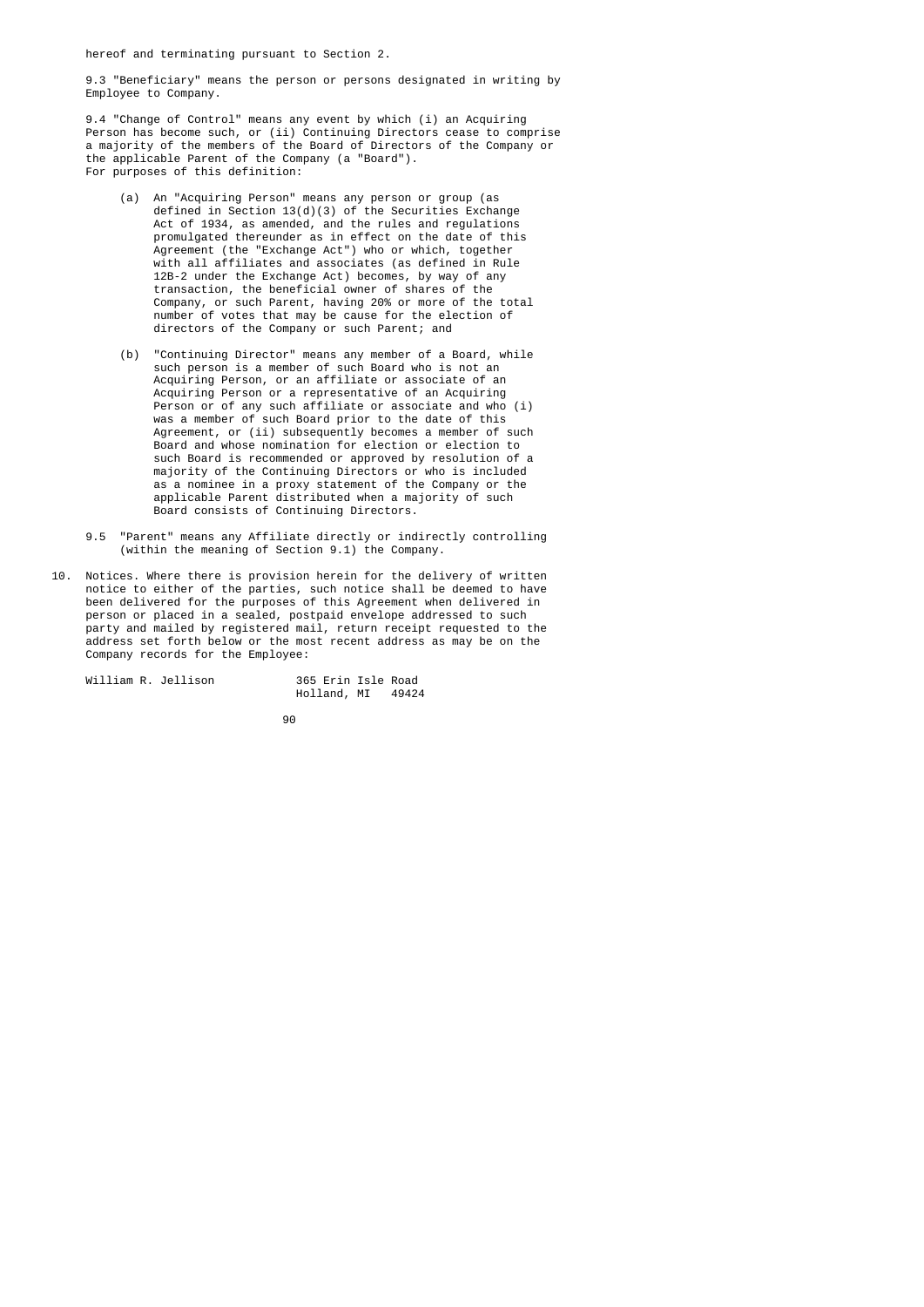DENTSPLY International Inc. 570 West College Avenue York, PA

- 11. Arbitration. Any controversy arising from or related to the Agreement shall be determined by arbitration in the City of Philadelphia, Pennsylvania, in accordance with the rules of the American Arbitration Association, and judgment upon any such determination or award may be entered in any court having jurisdiction. In the event of any arbitration between Employee and Company related to the Agreement, if employee shall be the successful party, Company will indemnify and reimburse Employee against any reasonable legal fees and expenses incurred in such arbitration.
- 12. Applicable Law. The Agreement shall be governed by and construed in accordance with the laws of the Commonwealth of Pennsylvania.

 IN WITNESS WHEREOF, the parties have executed the Agreement on the day and year first above written.

| Attest:   | DENTSPLY INTERNATIONAL INC.               |  |
|-----------|-------------------------------------------|--|
|           | Bv:                                       |  |
| Secretary | Vice-Chairman and Chief Executive Officer |  |

 ----------------------------------------- WILLIAM R. JELLISON<br>91 91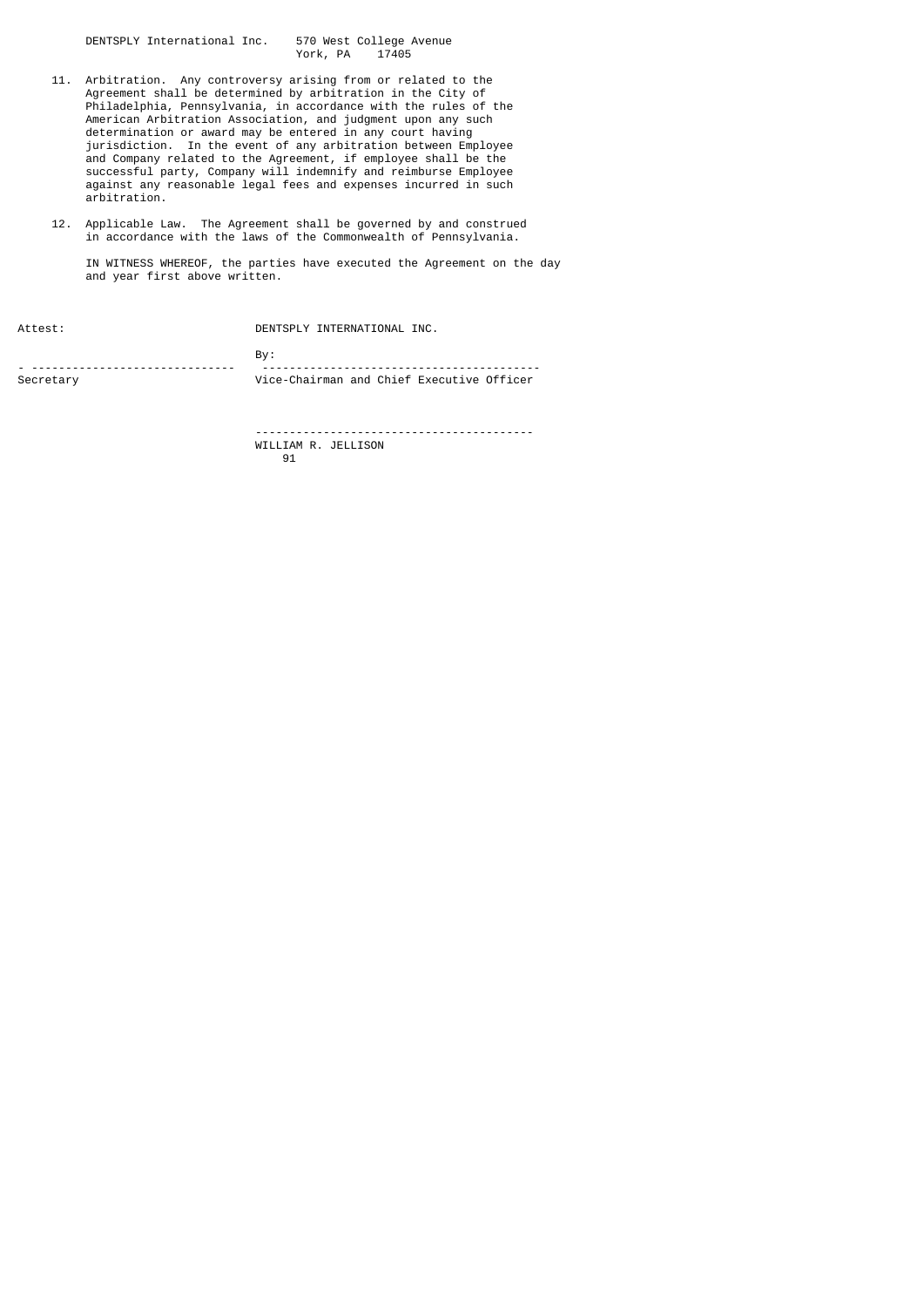## EMPLOYMENT AGREEMENT

#### BETWEEN

#### DENTSPLY INTERNATIONAL INC.

## AND

#### BRIAN M. ADDISON

THIS AGREEMENT is entered into as of September 10, 1998, by and between DENTSPLY International Inc., a Delaware corporation (the "Company") and BRIAN M. ADDISON, ("Employee").

WHEREAS, it is in the best interest of the Company and Employee that the terms and conditions of Employee's services be formally set forth:

NOW, THEREFORE, in consideration of the mutual covenants and agreements of the parties hereto, it is hereby agreed as follows:

#### 1. Services

 1.1 The Company employs Employee and Employee accepts such employment and agrees to serve as Vice President, Secretary and General Counsel, of the Company and, if elected thereto, as an officer or director of any Affiliate, for the term and on the conditions herein set forth. Employee shall be responsible for the activities and duties presently associated with this position. Employee shall perform such other services not inconsistent with his position as shall from time to time be assigned to him by the Board of Directors, the Chief Executive Officer or the President of the Company. Employee's services shall be performed at a location suitable for the performance of the Employee's assigned duties.

 1.2 Employee shall at all times devote his full business time and efforts to the performance of his duties and to promote the best interests of the Company and its Affiliates.

2. Period of Employment. Employment shall continue from September 10, 1998 and terminate on the happening of any of the following events:

2.1 Death. The date of death of Employee;

 2.2 Termination by Employee Without Good Reason. The date specified in a written notice of termination given to the Company by Employee not less than 180 days in advance of such specified date, at which date the Employee's obligation to perform services pursuant to this Agreement shall cease.

## 2.3 Termination by Employee with Good Reason. Thirty (30) days following<br>92 92 and 2012 and 2012 and 2012 and 2012 and 2012 and 2012 and 2012 and 2012 and 2012 and 2012 and 201

the date of a written notice of termination given to the Company by Employee within thirty (30) days after any one or more of the following events have occurred:

 (a) failure by the Company to maintain the duties, status and responsibilities of the Employee substantially consistent with those of Employee's position as of the date of the Agreement, or

 (b) a reduction by the Company in Employee's base salary as in effect as of the date hereof plus all increases therein subsequent thereto; other than any reduction implemented as part of a formal austerity program approved by the Board of Directors of the Company and applicable to all continuing employees of the Company, provided such reduction does not reduce Employee's salary by a percentage greater than the average reduction in the compensation of all employees who continue as employees of the Company during such austerity program; or

 (c) the failure of the Company to maintain and to continue Employee's participation in the Company's benefit plans as in effect from time to time on a basis substantially equivalent to the participation and benefits of Company employees similarly situated to the Employee; or

 (c) any substantial and uncorrected breach of the Agreement by the Company.

 2.5 Termination by the Company. The date of a written notice of termination given to Employee by the Company. The Employee's obligation to perform services pursuant to this Agreement shall cease as of the date of such notice.

## 3. Payments by the Company

 3.1 During the Period of Employment, the Company shall pay to the Employee for all services to be performed by Employee hereunder a salary of not less than \$150,000 per annum, or such larger amount as may from time to time be fixed by the Board of Directors of the Company or, if applicable, by the Executive Compensation Committee of the Company, payable in accordance with the Company's normal pay schedule.

 3.2 During the Period of Employment, Employee shall be entitled to participate in all plans and other benefits made available by the Company generally to its domestic executive employees, including (without limitation) benefits under any pension, profit sharing, employee stock ownership, stock option, bonus, performance stock appreciation right, management incentive, vacation, disability, annuity or insurance plans or programs. Any payments to be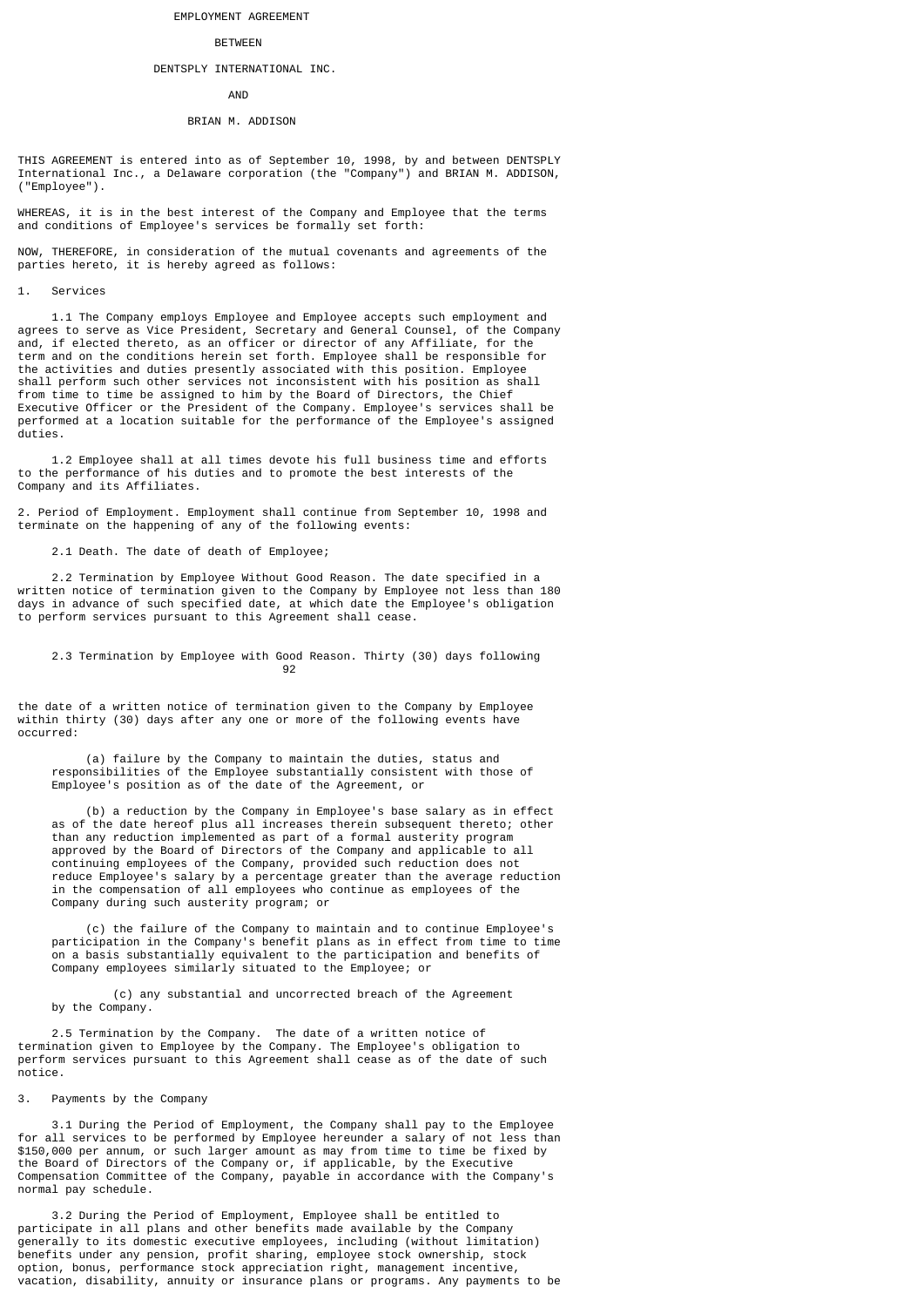made to Employee under other provisions of this Section 3 shall not be diminished by any payments made or to be made to Employee or his designees pursuant to any such plan, nor shall any payments to be made to Employee or his 93 - Paul Barbara, poeta e a poeta e a 1930 - Paul Barbara, poeta e a 1930 - Paul Barbara, poeta e a 1930 - Pa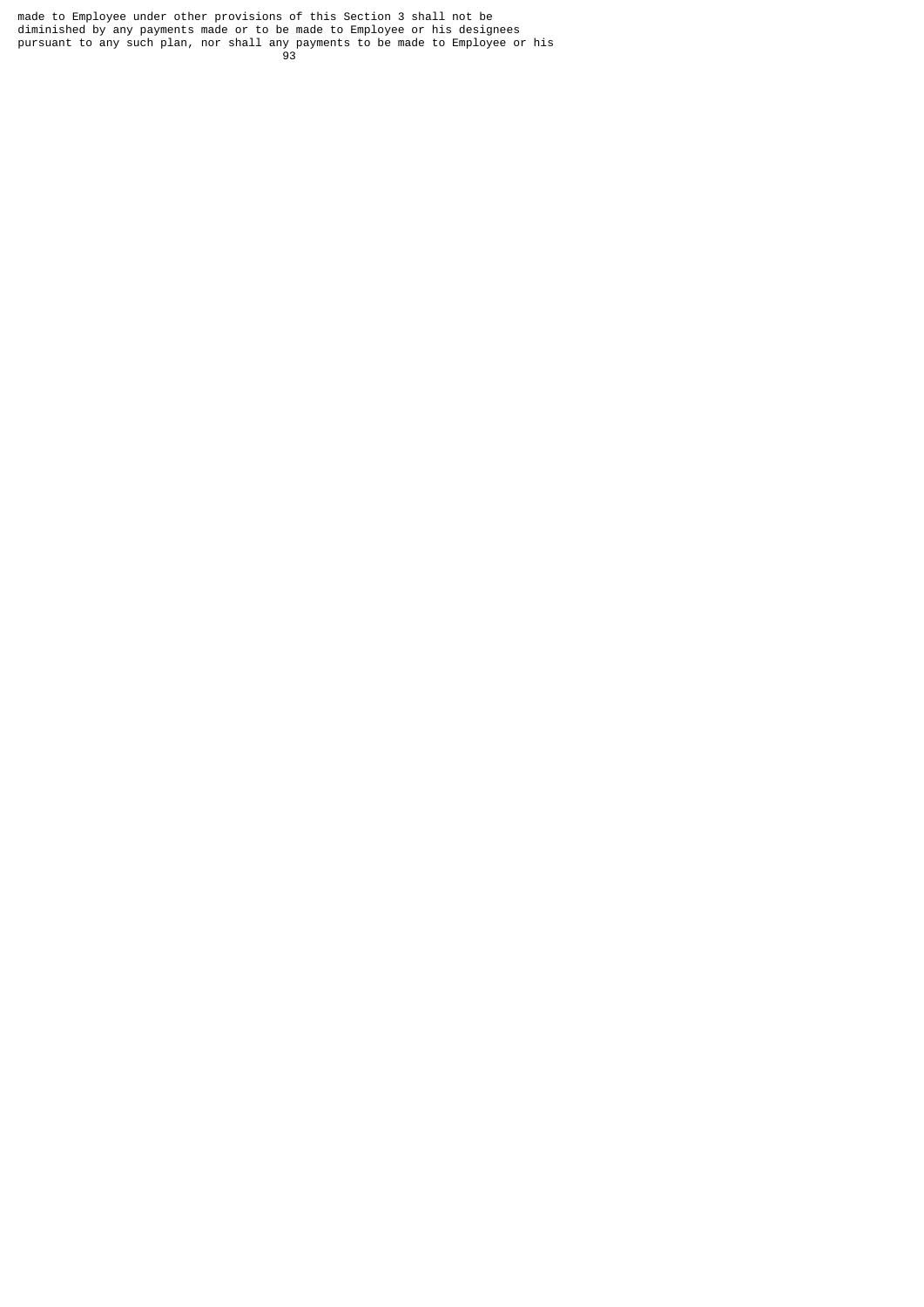designees pursuant to any such plan be diminished by any payment made or to be made to Employee under other provisions of this Section 3.

 3.3 Upon termination of the Period of Employment for whatever reason, Employee shall be entitled to receive the compensation accrued and unpaid as of the date of his termination. If Employee at the time of termination is eligible to participate in any Company incentive or bonus plan then in effect, Employee shall be entitled to receive a pro-rata share of such incentive or bonus award based upon the number of days he is employed during the plan year up to the date of his termination. Such pro-rata amount shall be calculated in the usual way and paid at the usual time.

 3.4 If the Period of Employment terminates upon the death of Employee, the Company shall continue payment of his then current salary for a period of 12 months from the date of death, together with his pro-rata share of any incentive or bonus payments due for the period prior to his death, to Employee's designated beneficiary or, if no beneficiary has been effectively designated, then to Employee's estate.

 3.5 If the Period of Employment is terminated by the Employee under Section 2.3, or by the Company under Section 2.4, the Company shall continue to pay compensation and provide benefits to the employee as provided in this Section 3.5 for a period (the "Termination Period") beginning on the date of the termination notice and ending on the earlier of: (i) the second annual anniversary of the date of such termination notice; or (ii) the date on which the Employee would attain age 65, as follows:

 (a) Compensation shall be paid to the Employee at the rate of salary being paid to Employee under Section 3.1 immediately before the termination.

 (b) Bonus and incentive compensation shall be paid to the Employee if approved by the Board of Directors, in accordance with plans in which the Employee participated at time of termination, using the same formula and calculations as if termination had not occurred.

 (c) Employee shall receive the benefits that would have been accrued by the Employee during the Termination Period under any pension, profit sharing, employee stock ownership plan ("ESOP") or similar retirement plan or plans of the Company or any Affiliate in which the Employee participated immediately before the termination (or, if not available, in lieu thereof be compensated for such benefits), based on service the Employee would have had during the Termination Period and compensation (and, if applicable, bonus and incentive compensation)as determined under Section (a) (and, if applicable, Subsection (b) above); and

 (d) Employee shall receive continued coverage during the Termination Period under all employee disability, annuity, insurance or other employee welfare benefit plans, programs or arrangements of the Company or any Affiliate in which Employee participated immediately before the notice of <u>94 and 2012 and 2013</u>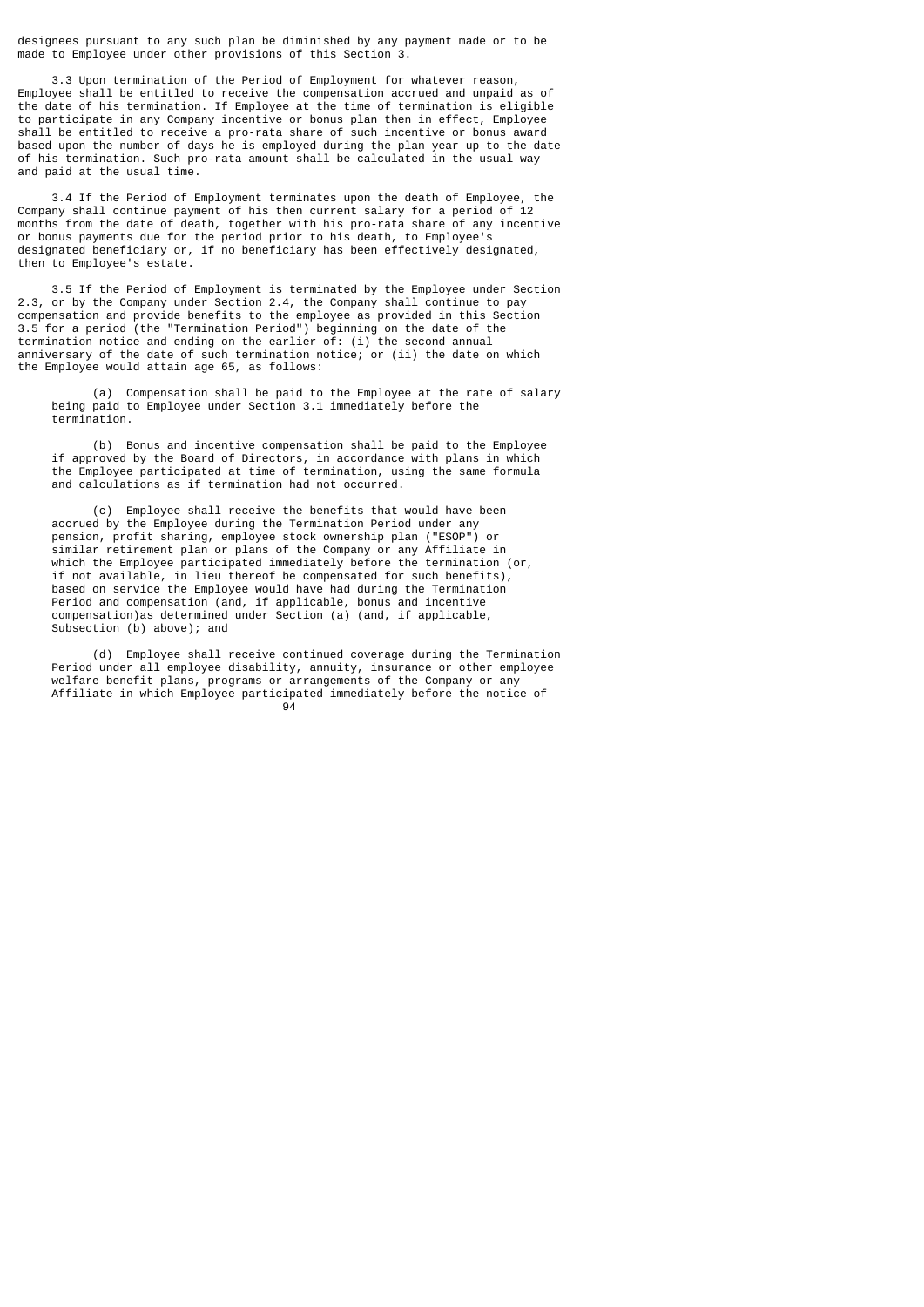termination, plus all improvements subsequent thereto (or, if not available, in lieu thereof be compensated for such coverage).

Except as provided in Section 3.6, payment of compensation under Subsection 3.5(a) above shall be made at the same time as payments of compensation under Section 3.1, and payments of other benefits under Subsection 3.5(b) and (c) shall be paid at the same time and to the same person as compensation or benefits would have been paid under the plan, program or arrangement to which they relate (after taking into account any election made by the Employee with respect to payments under such plan, program or arrangement).

 3.6 If at any time after a Change of Control the Period of Employment is terminated by the Employee with good reason under Section 2.3, or the Company terminates or gives written notice of termination of the Period of Employment to the Employee (whether or not in accordance with Section 2.4), then in lieu of the periodic payment of the amounts specified in Subsections 3.5(a), (b) and (c) (except as may be otherwise prohibited by law or by said plans), the Company, at the written election of Employee, shall pay to Employee within five (5) business days of such termination or notice of termination the present value of the amounts specified in Subsections 3.5(a), (b) and (c), discounted at the greatest rate of interest then payable by Mellon Bank (or its successor) on any federally insured savings account into which Employee could deposit such amount and make immediate withdrawals therefrom without penalty, and shall provide for the remainder of the Termination Period, if any, the benefit coverage required by Subsection 3.5(d). Employee shall not be required to mitigate damages payable under this Section 3.6.

 3.7 In no event will the Company be obligated to continue Employee's compensation and other benefits under the Agreement beyond Employee's sixty-fifth (65th) birthday or if Employee's employment is terminated because of gross negligence or significant willful misconduct (e.g. conviction of misappropriation of corporate assets or serious criminal offense).

4. Non-Competition Agreement. During the Period of Employment and for a period of five (5) years after the termination thereof, Employee shall not, without the written consent of the Company, directly or indirectly be employed or retained by, or render any services for, or be financially interested in, any firm or corporation engaged in any business which is competitive with any business in which the Company or any of its Affiliates may have been engaged during the Period of Employment. The foregoing restriction shall not apply to the purchase by Employee of not to exceed 5% of the outstanding shares of capital stock of any corporation whose securities are listed on any national securities exchange.

5. Loyalty Commitments. During and after the Period of Employment: (a) Employee shall not disclose any confidential business information about the affairs of the Company or any of its Affiliates; and (b) Employee shall not, without the prior written consent of the Company, induce or attempt to induce any employee<br>95 e de la construcción de la construcción de la construcción de la construcción de la construcción de la constru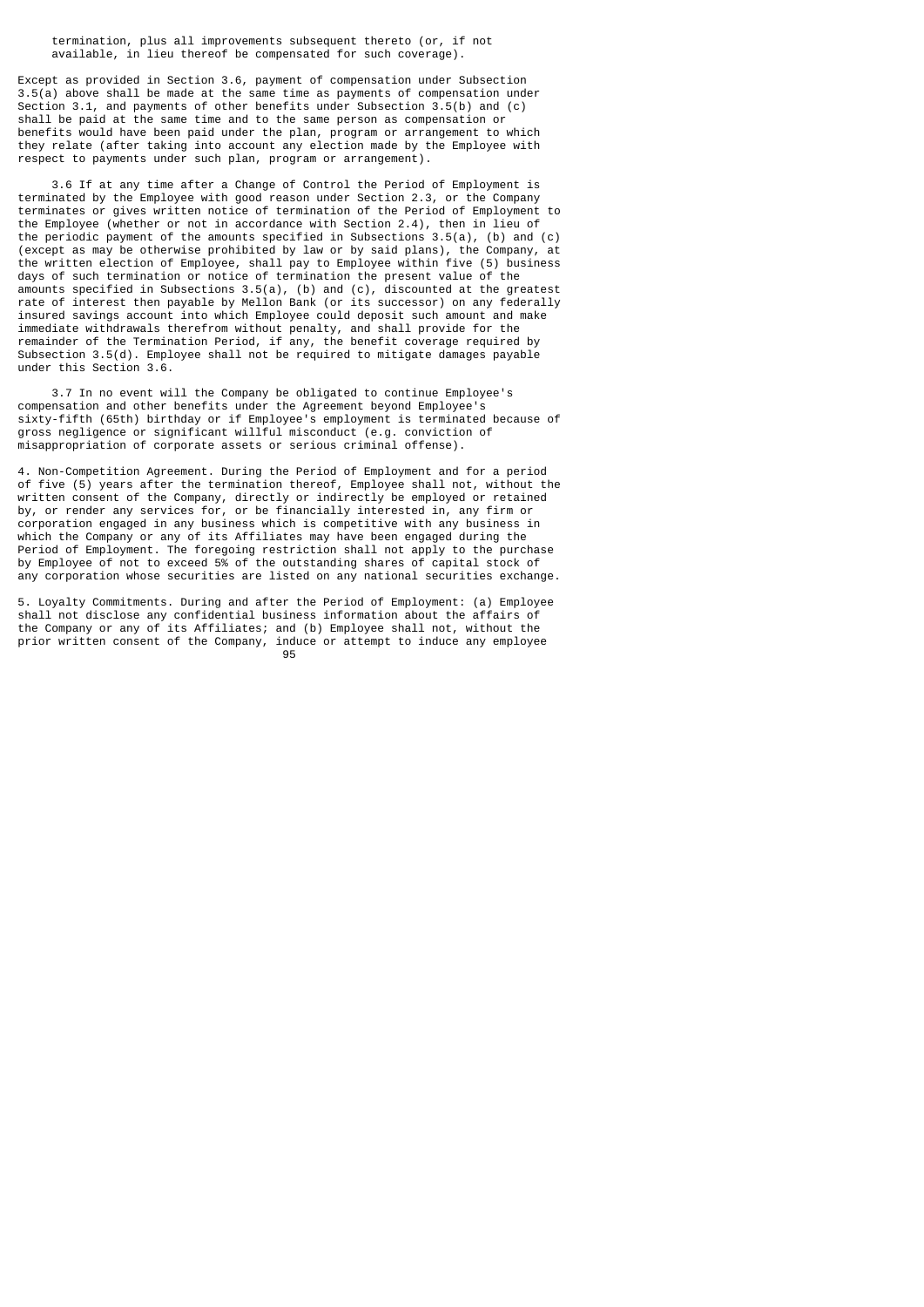or agency representative of the Company or any Affiliate to leave the employment or representation of the Company or such Affiliate.

6. Separability of Provisions. The terms of this Agreement shall be considered to be separable from each other, and in the event any shall be found to be invalid, it shall not affect the validity of the remaining terms.

7. Binding Effect. This Agreement shall be binding upon and inure to the benefit of (a) the Company and its successors and assigns, and (b) Employee, his personal representatives, heirs and legatees.

8. Entire Agreement. This Agreement constitutes the entire agreement between the parties and supersedes and revokes all prior oral or written understandings between the parties relating to Employee's employment. The Agreement may not be changed orally but only by a written document signed by the party against whom enforcement of any waiver, change, modification, extension or discharge is sought.

9. Definitions. The following terms herein shall (unless otherwise expressly provided) have the following respective meanings:

 9.1 "Affiliate" when used with reference to the Company means any corporations, joint ventures or other business enterprises directly or indirectly controlling, controlled by, or under common control with the Company. For purposes of this definition, "control" means ownership or power to vote 50% or more of the voting stock, venture interests or other comparable participation in such business enterprises.

 9.2 "Period of Employment" means the period commencing on the date hereof and terminating pursuant to Section 2.

 9.3 "Beneficiary" means the person or persons designated in writing by Employee to Company.

 9.4 "Change of Control" means any event by which (i) an Acquiring Person has become such, or (ii) Continuing Directors cease to comprise a majority of the members of the Board of Directors of the Company or the applicable Parent of the Company (a "Board"). For purposes of this definition:

 (a) An "Acquiring Person" means any person or group (as defined in Section 13(d)(3) of the Securities Exchange Act of 1934, as amended, and the rules and regulations promulgated thereunder as in effect on the date of this Agreement (the "Exchange Act") who or which, together with all affiliates and associates (as defined in Rule 12B-2 under the Exchange Act) becomes, by way of any transaction, the beneficial owner of shares of the Company, or such Parent, having 20% or more of the total number of votes that may be cause for the election of directors of the Company or such Parent; and <u>96 - Jan James James Jan James James James James James James James James James James James James James James </u>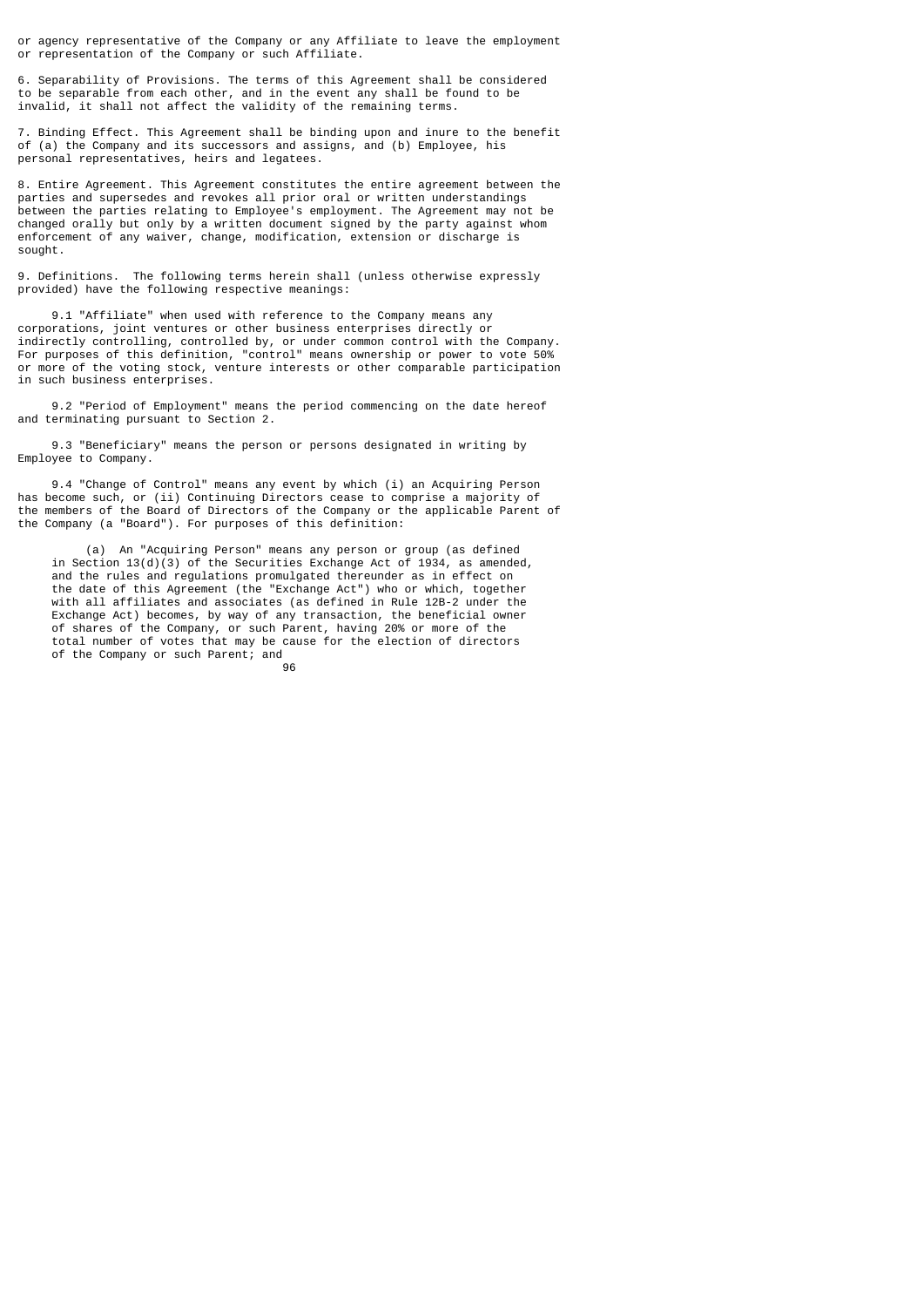(b) "Continuing Director" means any member of a Board, while such person is a member of such Board who is not an Acquiring Person, or an affiliate or associate of an Acquiring Person or a representative of an Acquiring Person or of any such affiliate or associate and who (i) was a member of such Board prior to the date of this Agreement, or (ii) subsequently becomes a member of such Board and whose nomination for election or election to such Board is recommended or approved by resolution of a majority of the Continuing Directors or who is included as a nominee in a proxy statement of the Company or the applicable Parent distributed when a majority of such Board consists of Continuing Directors.

 9.5 "Parent" means any Affiliate directly or indirectly controlling (within the meaning of Section 9.1) the Company.

10. Notices. Where there is provision herein for the delivery of written notice to either of the parties, such notice shall be deemed to have been delivered for the purposes of this Agreement when delivered in person or placed in a sealed, postpaid envelope addressed to such party and mailed by registered mail, return receipt requested to the address set forth below or the most recent address as may be on the Company records for the Employee:

| Brian M. Addison |                             | 2769 Chestnut Run Road<br>York, PA 17402  |
|------------------|-----------------------------|-------------------------------------------|
|                  | DENTSPLY International Inc. | 570 West College Avenue<br>York, PA 17405 |

11. Arbitration. Any controversy arising from or related to the Agreement shall be determined by arbitration in the City of Philadelphia, Pennsylvania, in accordance with the rules of the American Arbitration Association, and judgment upon any such determination or award may be entered in any court having jurisdiction. In the event of any arbitration between Employee and Company related to the Agreement, if employee shall be the successful party, Company will indemnify and reimburse Employee against any reasonable legal fees and expenses incurred in such arbitration.

12. Applicable Law. The Agreement shall be governed by and construed in accordance with the laws of the Commonwealth of Pennsylvania.

 IN WITNESS WHEREOF, the parties have executed the Agreement on the day and year first above written.

| Attest:   | DENTSPLY INTERNATIONAL INC.          |
|-----------|--------------------------------------|
|           | Bv:                                  |
| Secretary | Chairman and Chief Executive Officer |
|           |                                      |

BRIAN M. ADDISON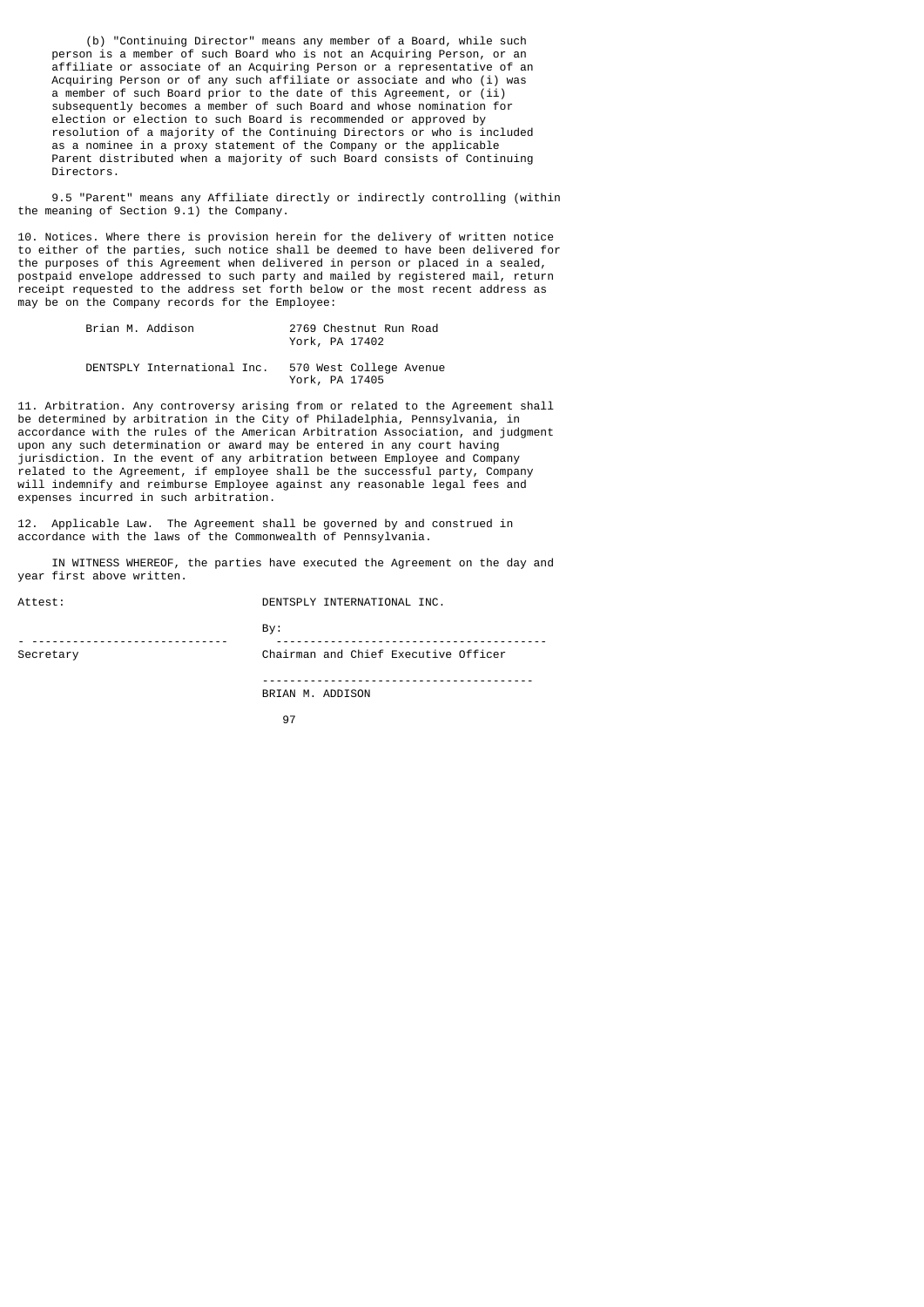DENTSPLY INTERNATIONAL, INC.

SUPPLEMENTAL EXECUTIVE RETIREMENT PLAN

(Effective January 1, 1999)

e de la construcción de la construcción de la construcción de la construcción de la construcción de la constru

## DENTSPLY INTERNATIONAL SUPPLEMENTAL EXECUTIVE RETIREMENT PLAN

## ARTICLE I INTRODUCTION

- 1.1. Name
- 1.2. Effective Date
- 1.3. Purpose

# ARTICLE II DEFINITIONS<br>2.1. "Administrator"

- 2.1. "Administrator"
- 2.2. "Beneficiary"
- 2.3. "Board"<br>2.4. "Change
- 2.4. "Change in Control"<br>2.5. "Committee"
- 
- 2.5. "Committee"<br>2.6. "Compensati "Compensation"
- 2.7. "Credited Service"
- 2.8 "DENTSPLY Contribution Account"
- 2.9 "Disability"
- 2.10. "Eligible Employee"
- 2.11. "Employer"
- 2.12. "Participant" 2.13. "Plan Year"
- 2.14. "Plan"
- ARTICLE III PARTICIPATION BY ELIGIBLE EMPLOYEES
- 3.1. Participation
- 3.2. Immediate Cash-Out of Ineligible Employee

# ARTICLE IV DENTSPLY CONTRIBUTIONS

- 4.1. Annual Contribution
- 4.2. Vesting of DENTSPLY Contributions
- 4.3. Forfeiture of Benefits

## ARTICLE V DISTRIBUTIONS

- 5.1. Distribution Date
- 5.2. Method of Payment
- 5.3. Distributions on Death
- 5.4. Distribution on Change in Control
- 5.5. Valuation of Distributions

ARTICLE VI ACCOUNTS

- 6.1. DENTSPLY Contribution Account
- 6.2. Crediting of Earnings and Statement of Account
- ARTICLE VII FUNDING AND PARTICIPANT'S INTEREST
- 7.1. Supplemental Executive Retirement Plan Unfunded
- 7.2. Participant's Interest in Plan

99 - Paul Barbara, poeta e a poeta e a 1999 - Paul Barbara, poeta e a 1999 - Paul Barbara, poeta e a 1999 - Pa<br>1999 - Paul Barbara, poeta e a 1999 - Paul Barbara, poeta e a 1999 - Paul Barbara, poeta e a 1999 - Paul Barba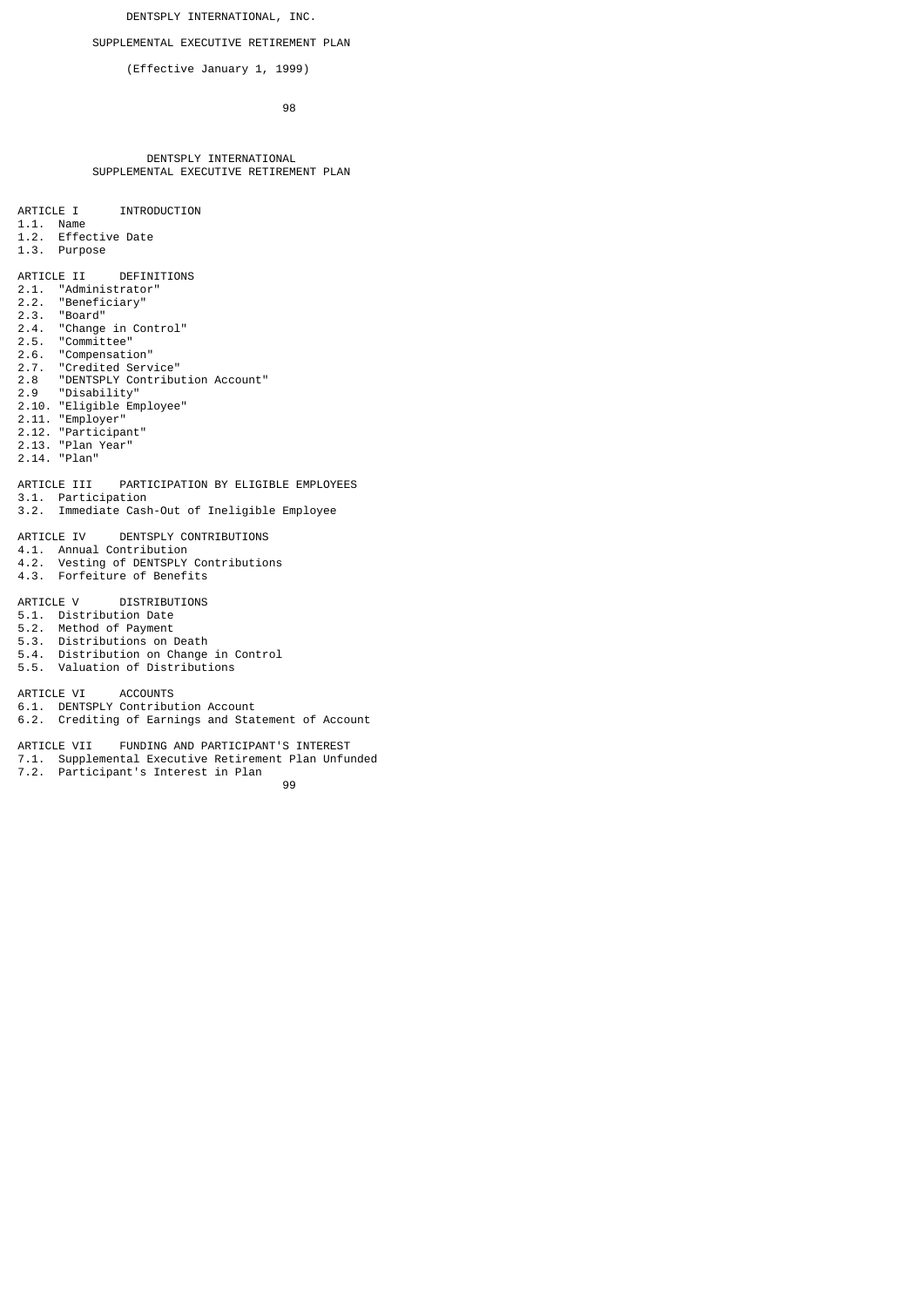ARTICLE VIII ADMINISTRATION AND INTERPRETATION

- 8.1. Administration
- 8.2. Interpretation
- 8.3. Records and Reports
- 8.4. Payment of Expenses
- 8.5. Indemnification for Liability
- 8.6. Claims Procedure
- 8.7. Review Procedure

ARTICLE IX AMENDMENT AND TERMINATION 9.1. Amendment and Termination

ARTICLE X MISCELLANEOUS PROVISIONS

- 10.1. Right of Employer to Take Employment Actions
- 10.2. Alienation or Assignment of Benefits
- 10.3. Right to Withhold
- 10.4. Construction
- 10.5. Headings 10.6. Number and Gender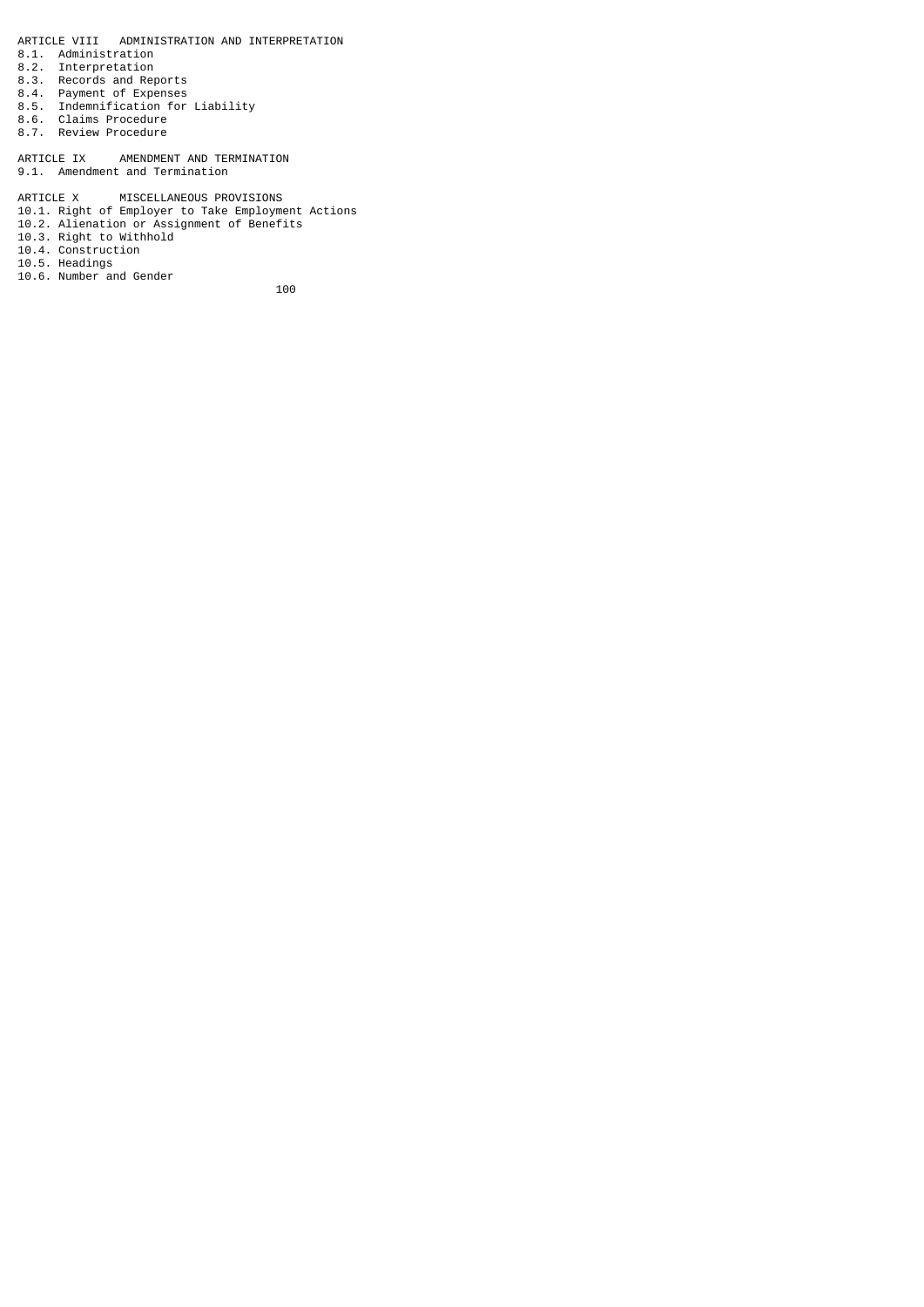(Effective January 1, 1999)

## ARTICLE I INTRODUCTION

 1.1. Name. The name of this Plan is the DENTSPLY International Supplemental Executive Retirement Plan ("The Plan"). 1.2. Effective Date. The effective date of the Plan is January

1, 1999. 1.3. Purpose. This Plan is established, effective January 1, 1999, by DENTSPLY International Inc. ("DENTSPLY") for the purposes of providing additional retirement benefits for a select group of management and/or highly compensated employees of the Employer.

 This Plan provides for the crediting by the Employer of retirement funds to accounts established under this plan for Eligible Employees. All contributions under this Plan credited to Participants shall be in the form of unfunded recordkeeping entries that shall be credited with earnings as specified in the Plan.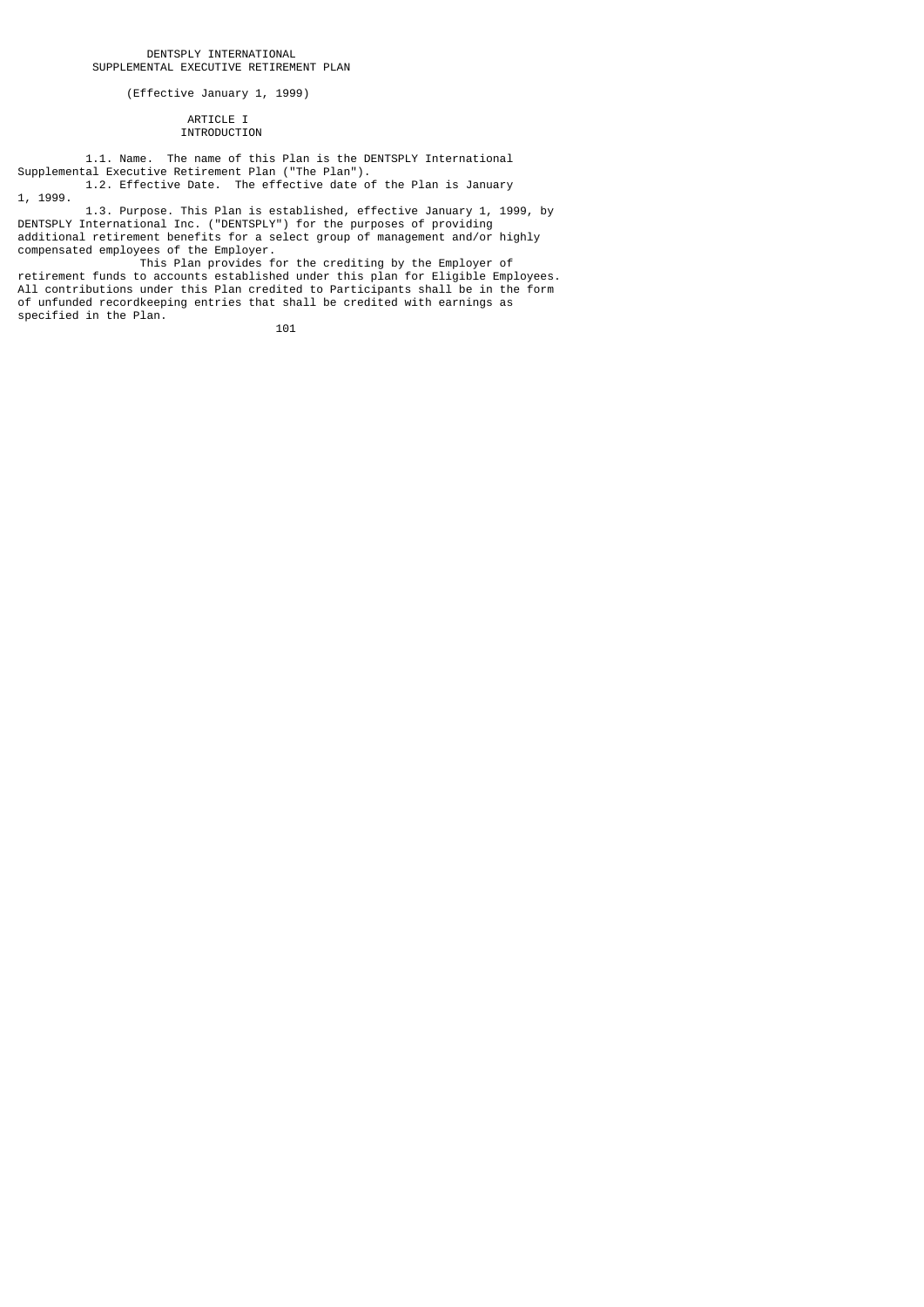#### ARTICLE II DEFINITIONS

 Whenever the following initially capitalized words and phrases are used in this Plan, they shall have the meanings specified below unless the context clearly indicates to the contrary:

 2.1. "Administrator" shall be the individual or individuals appointed by the Committee to assist in administration of this Plan.

 2.2. "Beneficiary" shall mean such person or legal entity as may be designated by a Participant under Section 5.3 to receive benefits hereunder after such Participant's death.

 2.3. "Board" shall mean the Board of Directors of DENTSPLY, as constituted from time to time.

 2.4. "Change in Control" shall mean the occurrence, at any time during the term of the Plan of any of the following events:

 (a) The acquisition by any individual, entity or group (within the meaning of Section 12(d)(3) of the Exchange Act) (a "Person") (other than the Company or any benefit plan sponsored by the Company) of beneficial ownership (within the meaning of Rule 13d-3 under the Exchange Act) of 20% or more of either (i) the then outstanding shares of the Common Stock (the "Outstanding Common Stock") or (ii) the combined voting power of the then outstanding voting securities of the Company entitled to vote generally in the election of directors (the "Voting Securities"); or (b) Individuals who, as of the effective date of the Plan, constitute the Board (the "Incumbent Board") cease for any reason to constitute at least one-third (1/3) of the Board (rounded down to the nearest whole number), provided that any individual whose election or nomination for election was approved by a vote of at least a majority of the directors then comprising the Incumbent Board shall be considered as though such individual were a member of the Incumbent Board, but excluding, for this purpose, any such individual whose initial assumption of office is in connection with an actual or threatened election contest relating to the election of the Directors of the 102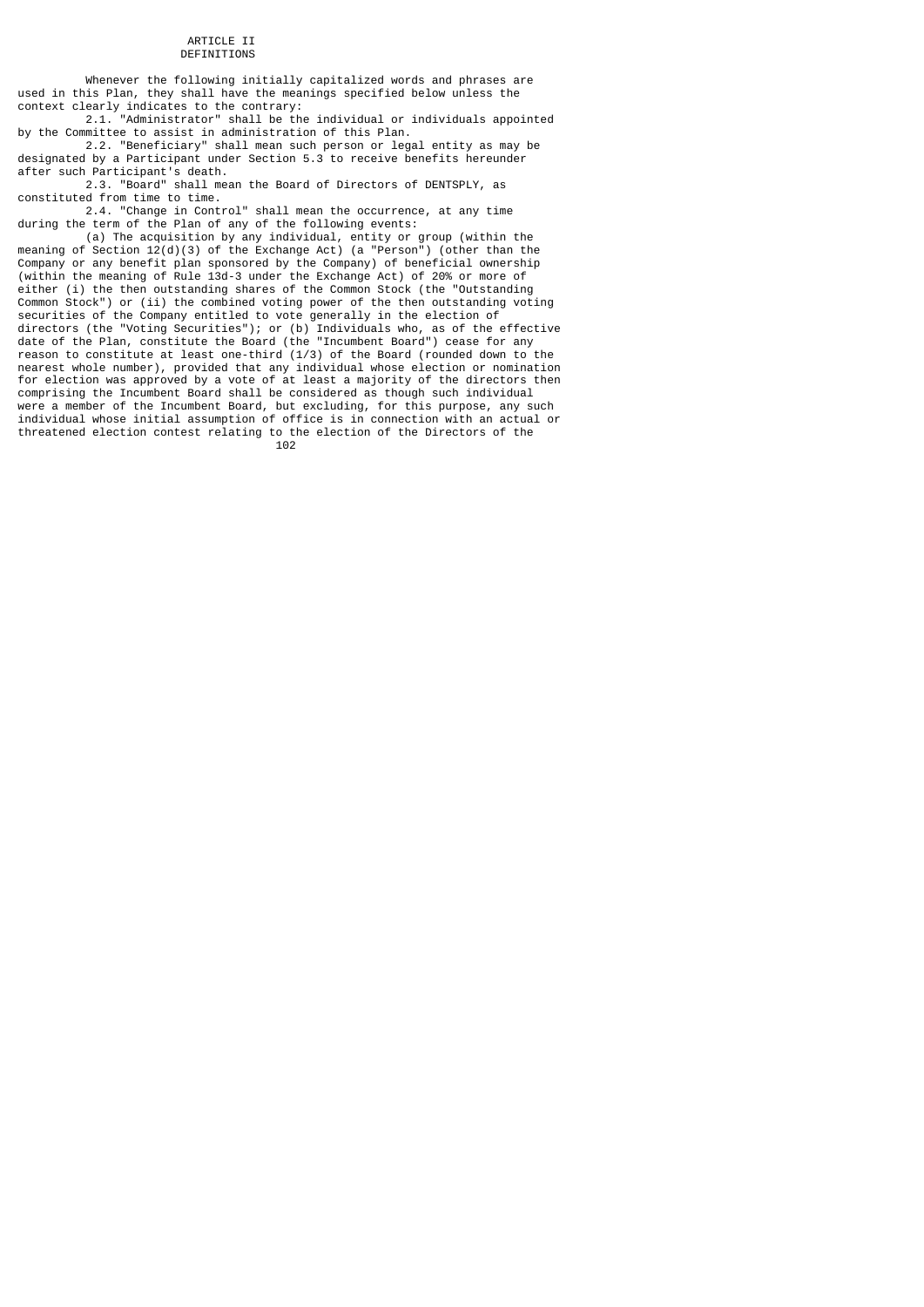Company (as such terms are used in Rule 14a-11 of Regulation 14A under the Exchange Act); or

 (c) Consummation by the Company of a reorganization, merger or consolidation (a "Business Combination"), in each case, with respect to which all or substantially all of the individuals and entities who were the respective beneficial owners of the outstanding common stock and voting securities immediately prior to such Business Combination do not, following such Business Combination, beneficially own, directly or indirectly, more than 50% of, respectively, the then outstanding voting securities entitled to vote generally in the election of directors, as the case may be, of the corporation resulting from such Business Combination in substantially the same proportion as their ownership immediately prior to such Business Combination of the outstanding common stock and voting securities, as the case may be; or

 (d) Consummation of a complete liquidation or dissolution of the Company, or sale or other disposition of all or substantially all of the assets of the Company other than to a corporation with respect to which, following such sale or disposition, more than 50% of, respectively, the then outstanding shares of common stock and the combined voting power of the then outstanding voting securities entitled to vote generally in the election of directors is then owned beneficially, directly or indirectly, by all or substantially all of the individuals and entities who were the beneficial owners, respectively, of the outstanding common stock and voting securities immediately prior to such sale or disposition in substantially the same proportions as their ownership of the outstanding common stock and voting securities, as the case may be, immediately prior to such sale or disposition.

 2.5. "Committee" shall mean the Human Resources Committee of the Board.

 2.6. "Compensation" shall mean a Participant's base salary plus any incentive awards and bonuses payable for a Plan Year but not including any income from or pertaining to stock options.

 2.7 "Credited Service" shall have the same meaning as defined in the DENTSPLY Employee Stock Ownership Plan; however, Credited Service prior to January 1, 1999 shall be ignored for purposes of this Plan.

 2.8. "DENTSPLY Contribution Account" shall mean the recordkeeping account established by the Administrator for each Participant to which the DENTSPLY contribution on each participant's behalf shall be allocated. A Participant shall immediately become 100% vested in his/her DENTSPLY Contribution Account if there is a Change in Control.

 2.9. "Disability" shall mean a Participant is unable to perform his/her duties for six months and the Committee reasonably determines the Participant is unlikely to return to his/her regular duties.

 2.10. "Eligible Employee" shall mean a Vice President or General Manager employed by the Employer in the United States and any Corporate Officer who has been designated by the Board of Directors to be eligible to participate in the Plan.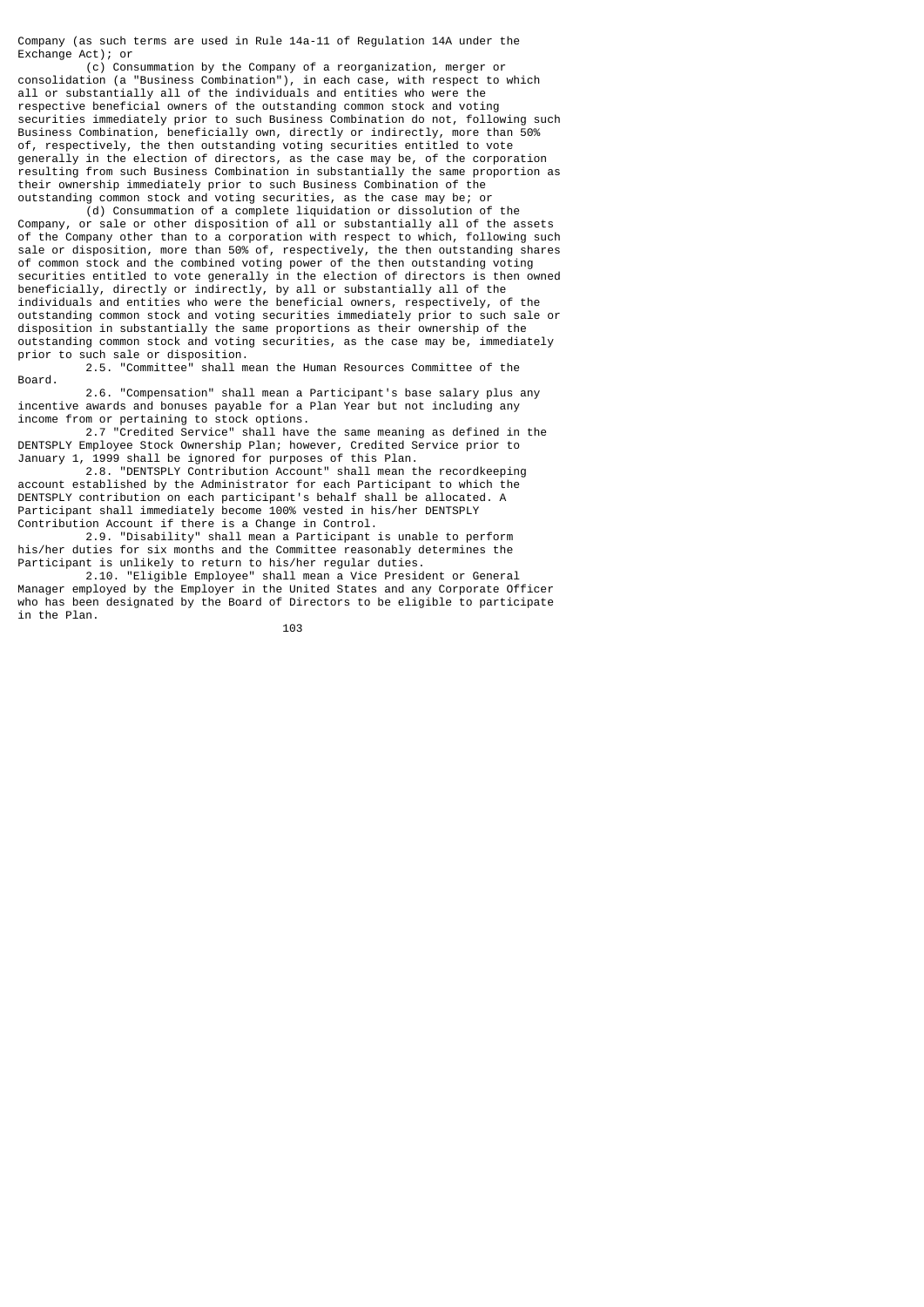2.11. "Employer" shall mean DENTSPLY International ("DENTSPLY") and any of its subsidiaries. 2.12 "Participant" shall mean an individual on whose behalf employer contributions have been credited under this Plan. 2.13. "Plan Year" shall mean the calendar year. 2.14. "Plan" shall mean the DENTSPLY Supplemental Executive Retirement Plan.

<u>104</u>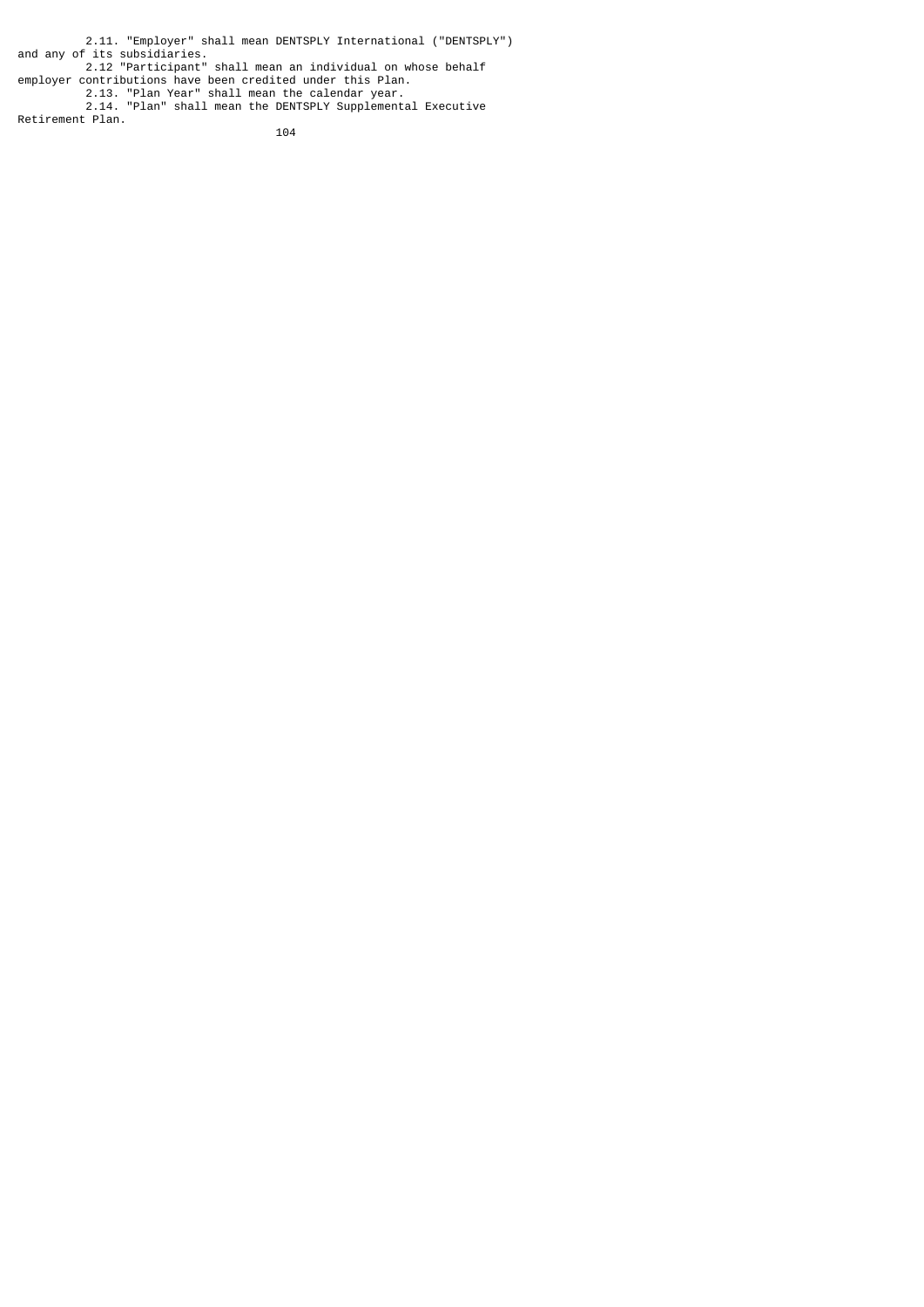## ARTICLE III PARTICIPATION BY ELIGIBLE EMPLOYEES

 3.1. Participation. Participation in this Plan is limited to Eligible Employees. Employees who were previously eligible to participate in this Plan may continue to maintain account balances under this Plan. An Eligible Employee shall participate in the Plan as determined by the Board. A Participant who separates from service with the Employer will cease participation hereunder.

 3.2. Immediate Cash-Out of Ineligible Employee. This Supplemental Executive Retirement Plan is intended to be an unfunded "top-hat" plan, maintained primarily for the purpose of providing retirement benefits for a select group of management or highly compensated employees. If a Participant ceases to be an Eligible Employee, the Participant's account balance shall continue to be deferred until the earliest occurrence of an event specified in Section 5. Notwithstanding the foregoing, if the continued deferral of any Participant jeopardizes the "top-hat" status of the Plan, in the Committee 's sole discretion, one hundred percent (100%) of such Participant's vested DENTSPLY Contribution Account shall be paid to the Participant immediately.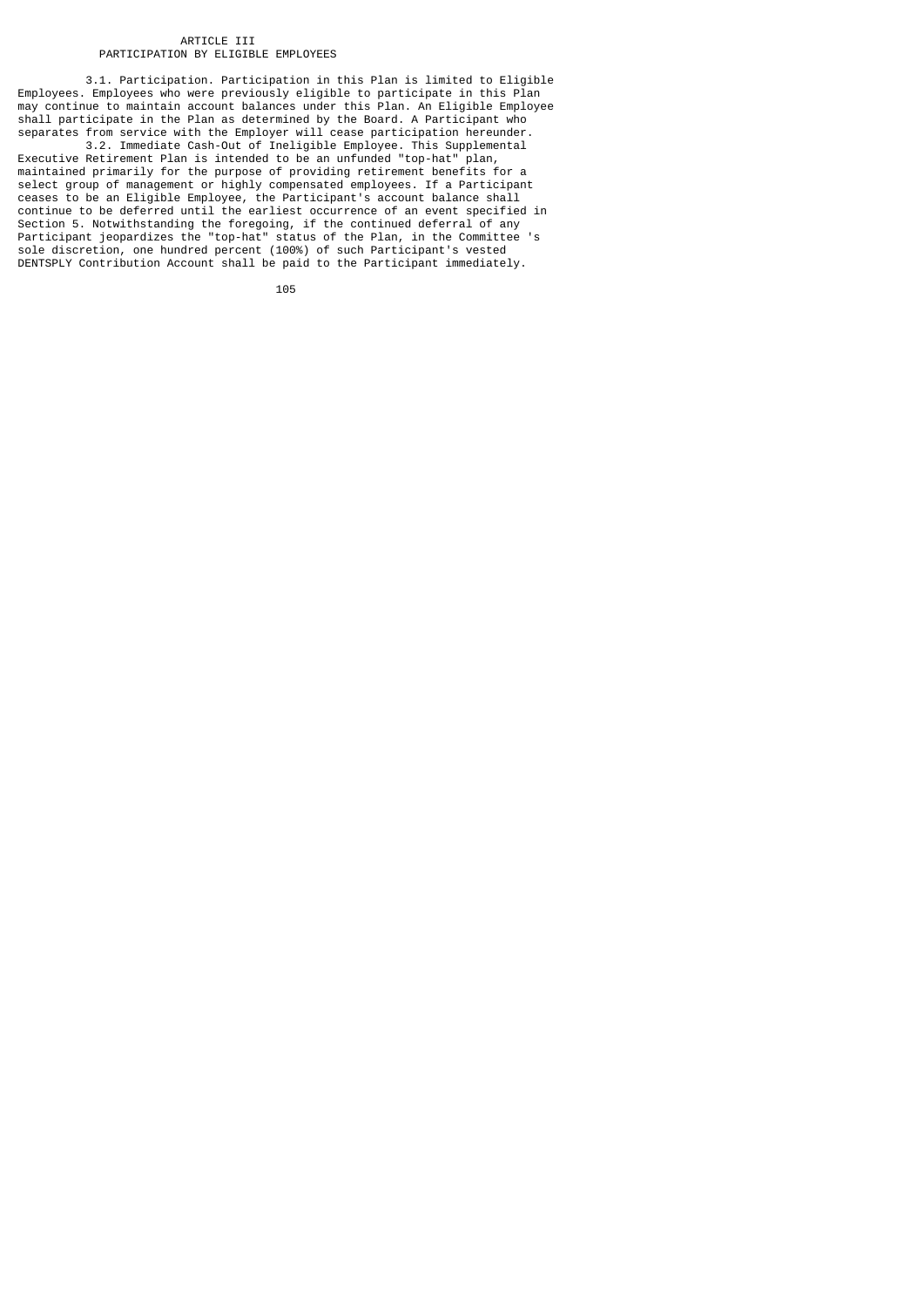## ARTICLE IV DENTSPLY CONTRIBUTIONS

 4.1. Annual DENTSPLY Contributions. The following contributions shall be made to the DENTSPLY Contribution Account of each Participant for each Plan Year:

- (i) A contribution equal to the percentage allocated under the DENTSPLY International Employee Stock Ownership Plan for the same Plan Year. For purposes of the allocation under this Section 4.1(i) only Compensation in excess of the limitation on Compensation imposed by Internal Revenue Code 401(a)(17) for a Plan Year (\$160,000 in 1998) shall be
- taken into account.<br>(ii) A contribution equa A contribution equal to 11.7% of Compensation. For purposes of the allocation under this Section 4.1(ii), total Compensation shall be taken into account. The contribution provided by this Section 4.1(ii) shall be reduced by the contribution provided by the sum of Section 4.1(i) above, plus the contribution provided to the Participant under the DENTSPLY International Employee Stock Ownership Plan for the Plan Year.

 4.2. Vesting of DENTSPLY Contributions. A Participant as of January 1, 1999 will become 100% vested in his DENTSPLY Contribution Account upon the completion of three years of Credited Service. A Participant who first becomes a Participant after January 1, 1999 shall be 100% vested in his DENTSPLY Contribution Account following the Participant's completion of seven years of Credited Service. A Participant who terminates employment prior to completing seven years of Credited Service shall be partially vested in his DENTSPLY Contribution Account, in accordance with the following schedule: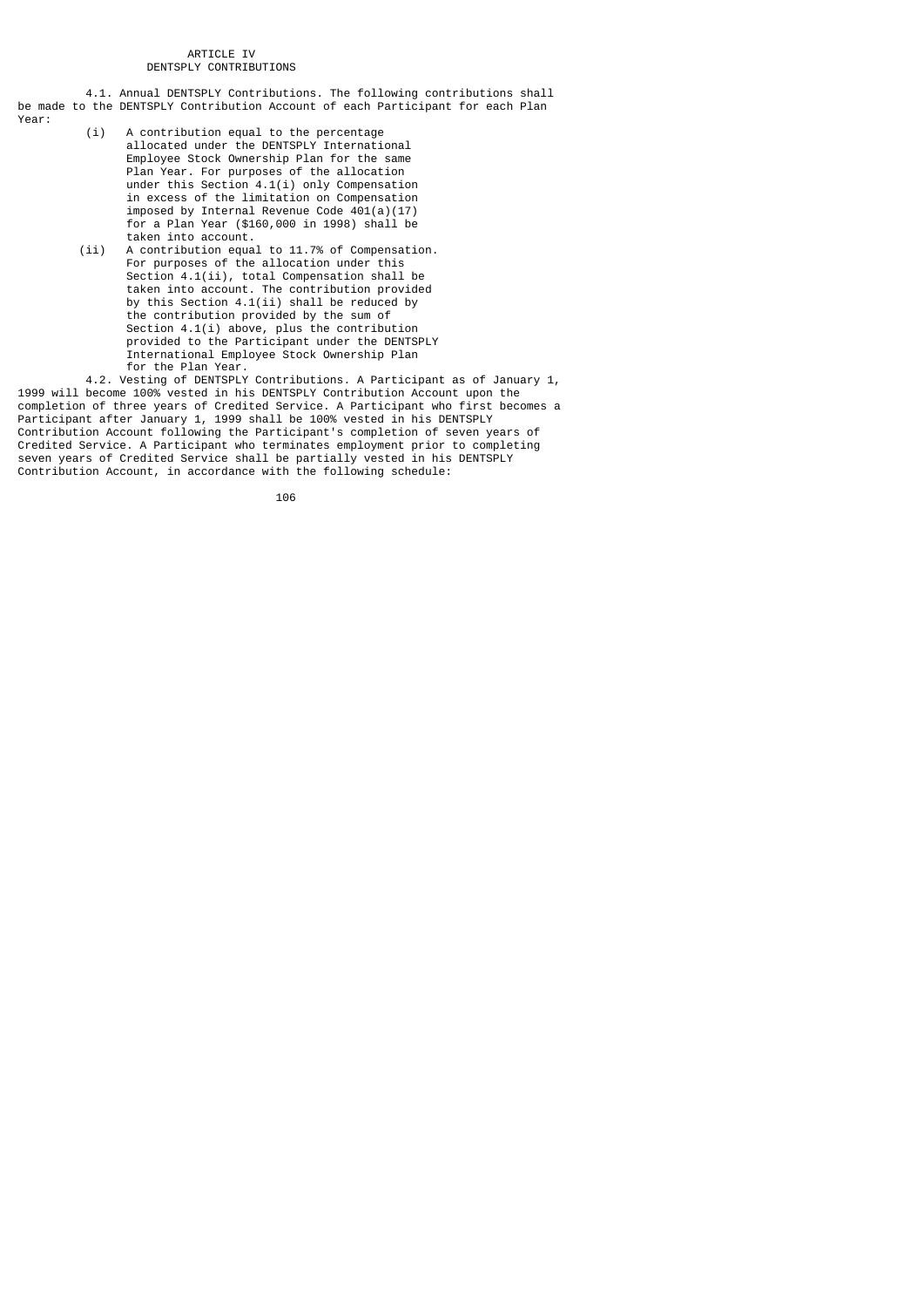| Total Credited Service | Vested Percentage |
|------------------------|-------------------|
|                        |                   |
| Less than 3 years      | 0%                |
| 3 years                | 20%               |
| 4 years                | 40%               |
| 5 years                | 60%               |
| 6 years                | 80%               |
| 7 years                | 100%              |
|                        |                   |

Notwithstanding the above, a Participant shall become 100% vested upon Disability or death while actively employed.

 4.3. Forfeiture of Benefits. Notwithstanding anything herein contained to the contrary, no payment of any retirement benefits hereunder shall be made and all rights under this Plan shall be forfeited if the Committee unanimously determines that any of the following events occur:

 (a) The Participant is terminated for gross or willful misconduct or becomes employed with a competitor within two years of termination of employment;

 (b) The Participant has committed or participated in an act of fraud or dishonesty against DENTSPLY; or

 (c) The Participant has willfully and intentionally engaged in any activity or conduct which is adverse to the best interests of DENTSPLY and could result in a material loss to DENTSPLY or its business.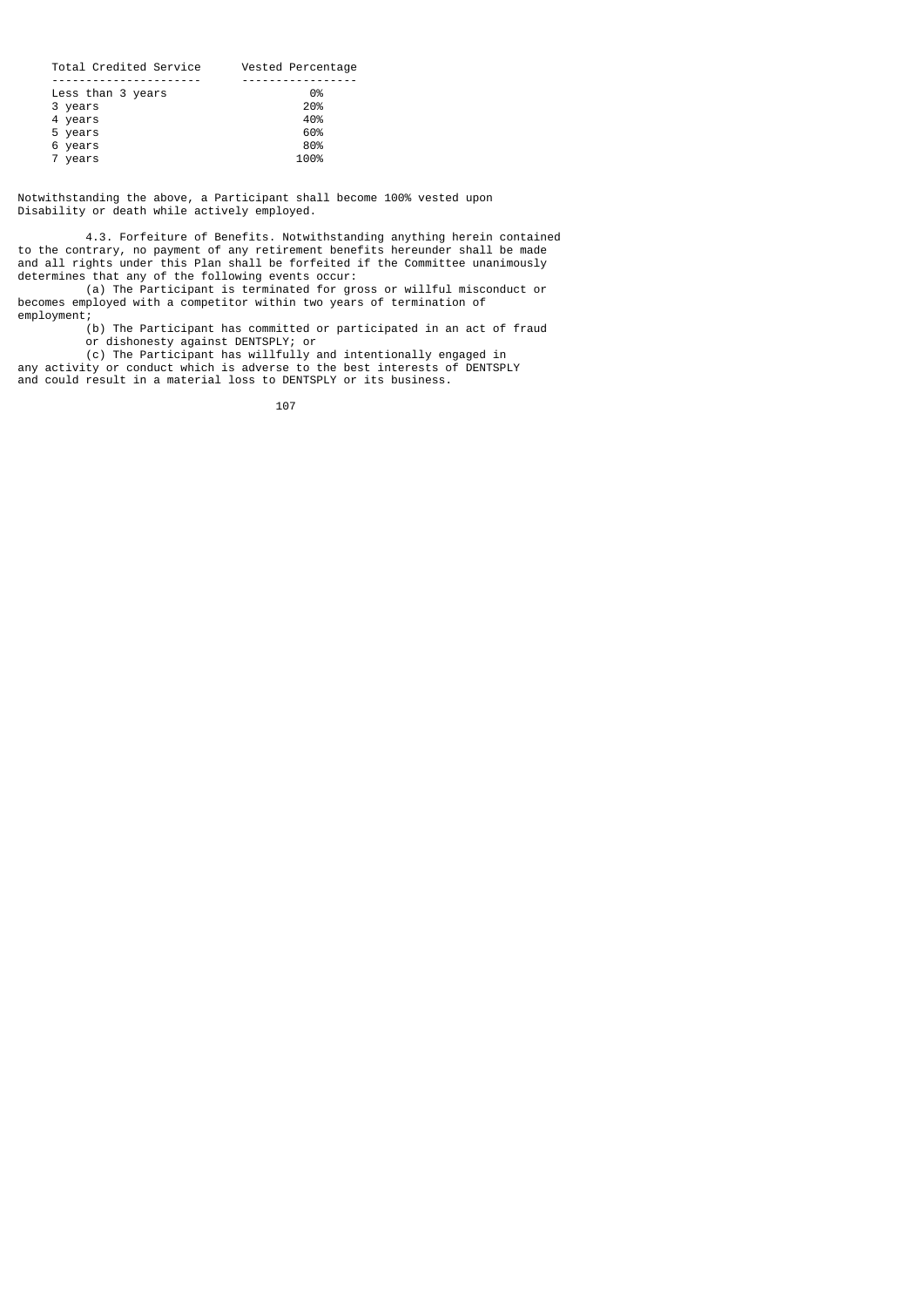## ARTICLE V DISTRIBUTIONS

 5.1. Distribution Date. Distribution of a Participant's vested DENTSPLY Contribution Account shall commence as of the earlier of the Participant's death, Disability or termination of employment for any reason.

 5.2. Method of Payment. Distributions under this Plan shall be paid in cash in the form of a lump sum and/or in annual installments for a period not to exceed five years. Notwithstanding the preceding sentence, a distribution of the value of a Participant's vested account balance invested in DENTSPLY Common Stock shall be paid in such Common Stock. The Participant may elect to have his or her benefit distributed in installments by submitting a completed Election of Payment Form to the Administrator no less than ninety (90) days prior to the event giving rise to the need for the distribution and no later than the Plan Year prior to the Plan Year in which the distribution shall commence. In the absence of a timely election, distributions shall be paid in the form of a lump sum.

 5.3. Distributions on Death. In the event of a Participant's death before his DENTSPLY Contribution Account has been distributed, distribution shall be made to the Beneficiary selected by the Participant within thirty (30) days after the date of death (or, if later, after the proper Beneficiary has been identified). A Participant may from time to time change his designated Beneficiary without the consent of such Beneficiary by filing a new designation in writing with the Administrator. If no Beneficiary designation is in effect at the time of the Participant's death, or if the designated Beneficiary is missing or has predeceased the Participant, distribution shall be made to the Participant's surviving spouse, or if none, to his surviving children per stirpes, and if none, to his estate.

 5.4. Distribution on Change in Control. In the event of a change in control as defined in this Plan, each Participant will be given the option to receive the value of his DENTSPLY Contribution Account in a lump sum no later than sixty (60) days after the Change in Control. An optional distribution received subject to this Section 5.4 must represent the entire DENTSPLY Contribution Account and will be subject to a five percent (5%) penalty reduction.

 5.5. Valuation of Distributions. All distributions under this Plan shall be based upon the amount credited to a Participant's DENTSPLY Contribution Account as of the last business day of the month immediately preceding the date of the distribution. The amount of installments payable to a Participant electing such method of payment shall be determined by dividing the amount credited to the Participant's vested DENTSPLY Contribution Account by the remaining number of installments, including the current installment, to be paid. It is understood that administrative requirements may lead to a delay between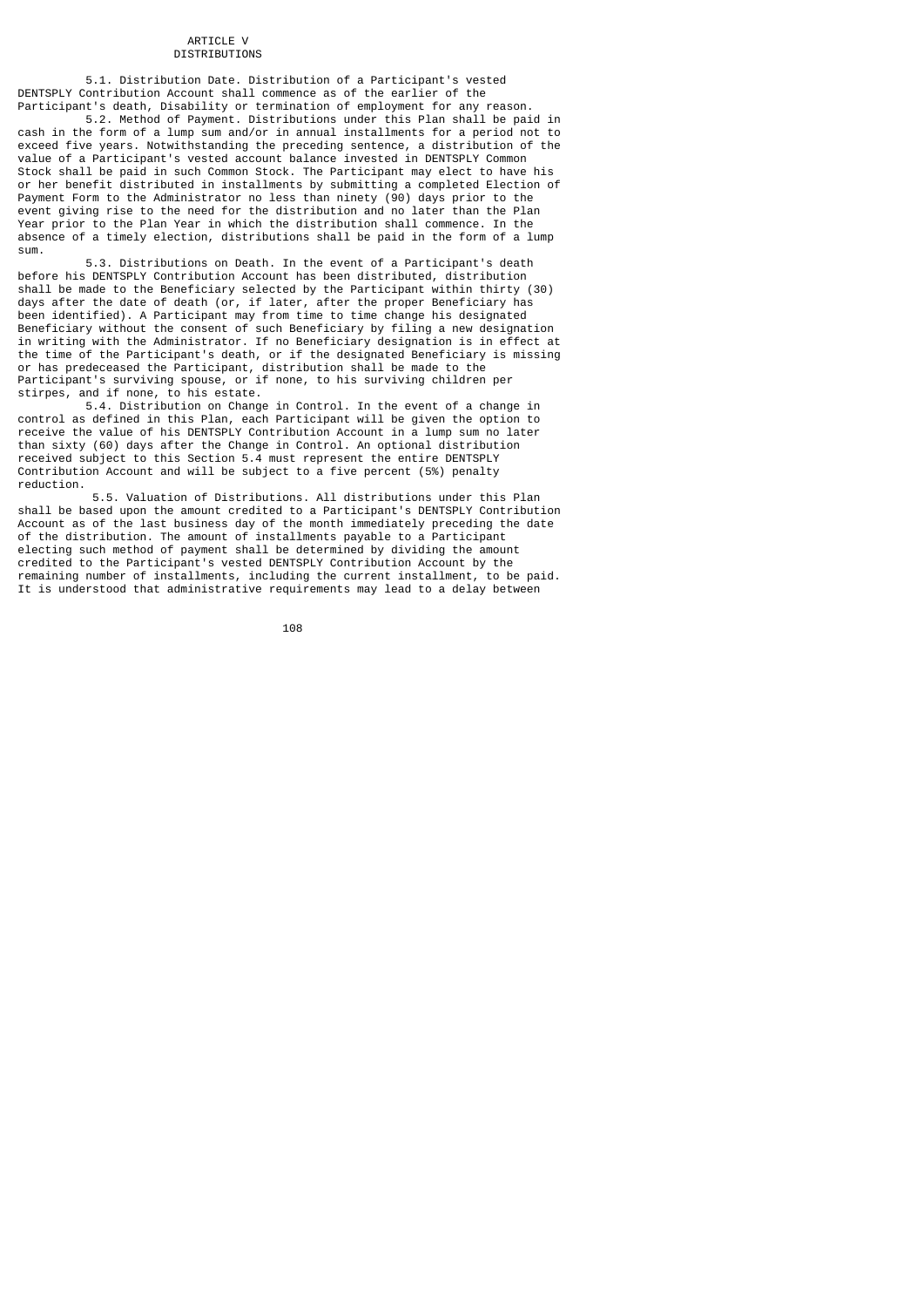such valuation date and the date of distribution, not to exceed thirty (30) days.

#### ARTICLE VI **ACCOUNTS**

 6.1. DENTSPLY Contribution Account . The Administrator shall establish and maintain, or cause to be established and maintained, a separate DENTSPLY Contribution Account for each Participant. Each Participant's account shall be credited with earnings, for recordkeeping purposes only, as provided in Section 6.2. A Participant's DENTSPLY Contribution Account shall be maintained solely for the purposes of measuring the amounts to be paid under this Supplemental Executive Retirement Plan. The Employer shall not be required to fund or secure the Account in any way. The Employer's obligation to Participants hereunder is purely contractual.

 6.2. Crediting of Earnings and Statement of Account. The Participant's DENTSPLY Contribution Account shall be credited with Employer contribution credits and earnings annually or, as applicable, upon a Distribution. The amount of earnings to be credited each year shall be based on the investment selected by the Participant. The Participant may choose from the following investments with respect to contributions credited for each Plan Year: (i) DENTSPLY Common Stock (any dividends will be reinvested in the Participant's DENTSPLY Contribution Account), or (ii) U.S. Government 30-year Treasury bonds (average yield for the month of January used for each Plan Year).

 The Participant must submit an Investment Election Form to the Administrator no later than 30 days prior to the beginning of each Plan Year specifying the investment election for the following Plan Year. Each such election shall be irrevocable. In the absence of the timely submission of an investment election, the immediately preceding election shall be followed. In the absence of a prior election form, the Participant's account shall be deemed to be invested in DENTSPLY Common Stock. Investment exchanges of a Participant's existing DENTSPLY Contribution Account shall not be permitted.

 Earnings will be credited for whole years only, except for the year of distribution for which earnings will be credited up to the last business day of the month immediately preceding the date of distribution. As soon as practicable after the end of each Plan Year (and at such additional times as the Administrator may determine), the Administrator shall furnish each Participant with a statement of the balance credited to the Participant's DENTSPLY Contribution Account. Upon a Change in Control, as defined in 2.4, the method of crediting earnings may not be modified or amended.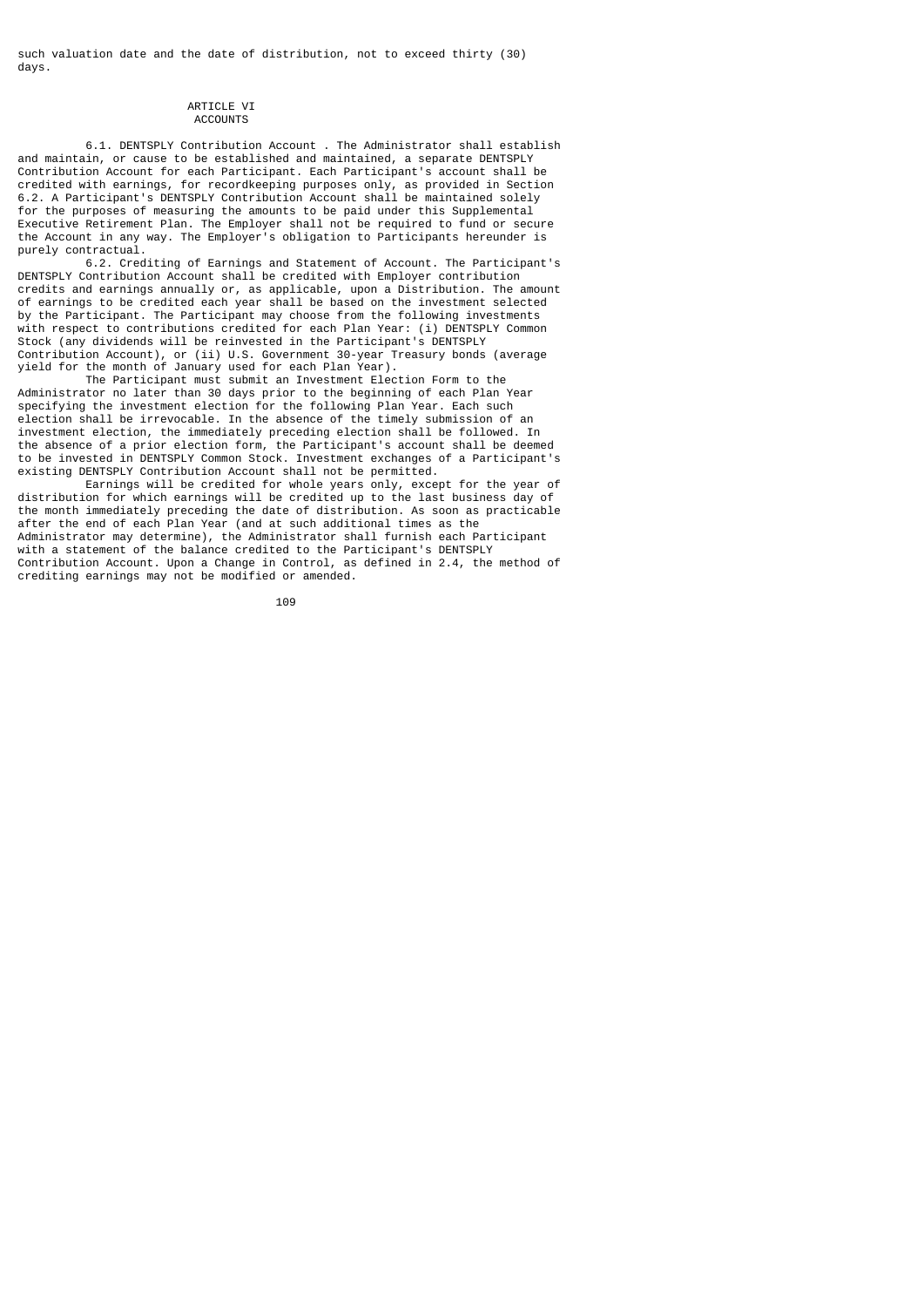## ARTICLE VII FUNDING AND PARTICIPANT'S INTEREST

 7.1. Supplemental Executive Retirement Plan Unfunded. This Supplemental Executive Retirement Plan shall be unfunded and no trust shall be created by or for the Plan. The crediting to each Participant's DENTSPLY Contribution Account, as the case may be, shall be made through recordkeeping entries. No actual funds shall be set aside; provided, however, that nothing herein shall prevent the Employer from establishing one or more grantor trusts from which benefits due under this Supplemental Executive Retirement Plan may be paid in certain instances. The Employer shall pay all distributions from its general assets and a Participant (or his or her Beneficiary) shall have the rights of a general, unsecured creditor against the Employer for any distributions due hereunder. The Supplemental Executive Retirement Plan constitutes a mere promise by the Employer to make benefit payments in the future.

 7.2. Participant's Interest in Plan. A Participant has an interest only in the cash value of the amount credited to his account. A Participant has no rights or interests in any specific funds, DENTSPLY stock or other securities.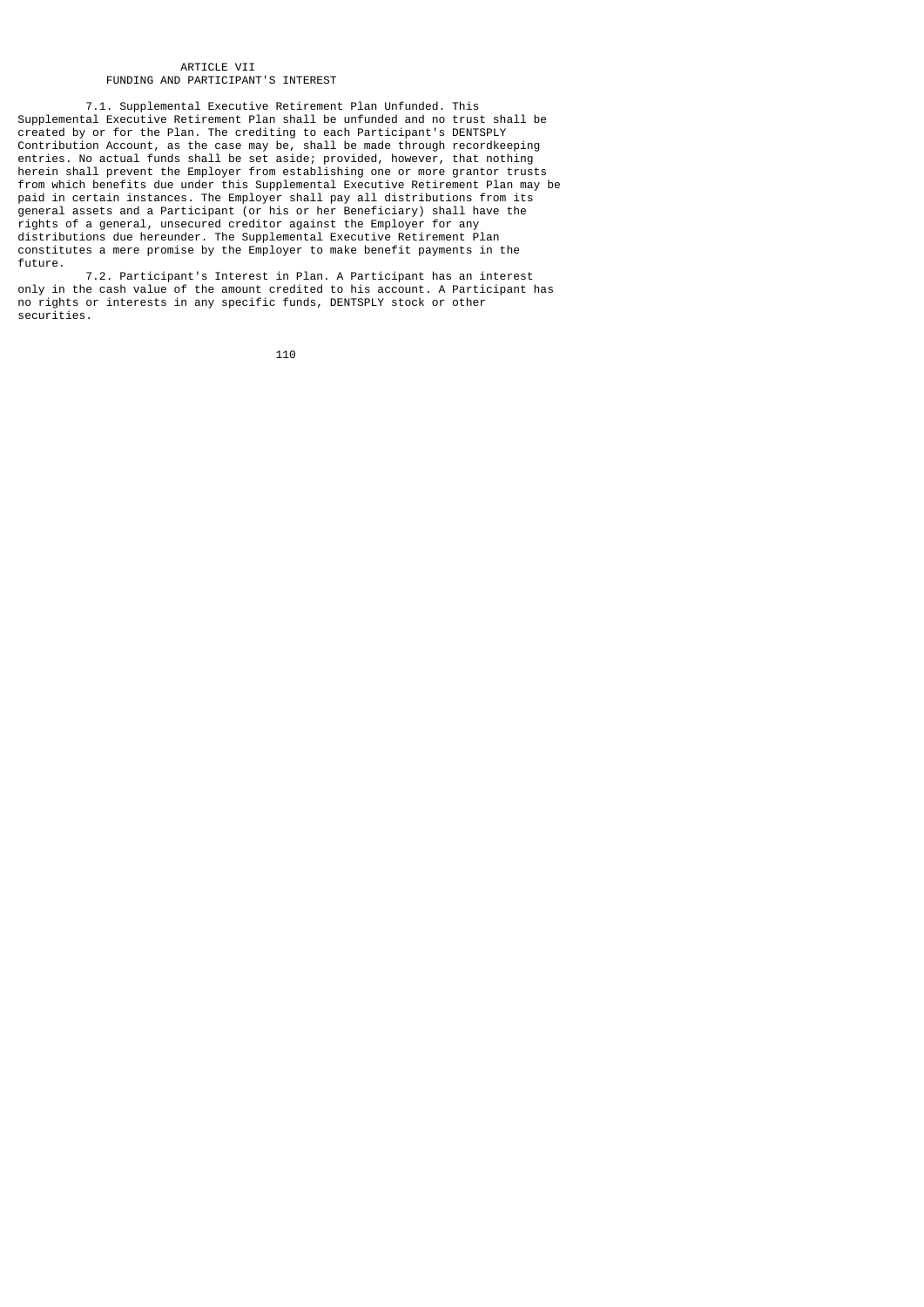## ARTICLE VIII ADMINISTRATION AND INTERPRETATION

 8.1. Administration. The Committee shall be in charge of the overall operation and administration of this Supplemental Executive Retirement Plan. The Committee has, to the extent appropriate and in addition to the powers described elsewhere in this Plan, full discretionary authority to construe and interpret the terms and provisions of the Plan; to adopt, alter and repeal administrative rules, guidelines and practices governing the Plan; to perform all acts, including the delegation of its administrative responsibilities to advisors or other persons who may or may not be employees of the Employer; and to rely upon the information or opinions of legal counsel or experts selected to render advice with respect to the Plan, as it shall deem advisable, with respect to the administration of the Plan.

 8.2. Interpretation. The Committee may take any action, correct any defect, supply any omission or reconcile any inconsistency in the Supplemental Executive Retirement Plan, or in any election hereunder, in the manner and to the extent it shall deem necessary to carry the Supplemental Executive Retirement Plan into effect or to carry out the Employer's purposes in adopting the Plan. Any decision, interpretation or other action made or taken in good faith by or at the direction of the Employer or the Committee arising out of or in connection with the Supplemental Executive Retirement Plan, shall be within the absolute discretion of each of them, and shall be final, binding and conclusive on the Employer, and all Participants and Beneficiaries and their respective heirs, executors, administrators, successors and assigns. The Committee's determinations hereunder need not be uniform, and may be made selectively among Eligible Employees, whether or not they are similarly situated.

 8.3. Records and Reports. The Administrator shall keep a record of proceedings and actions and shall maintain or cause to be maintained all such books of account, records, and other data as shall be necessary for the proper administration of the Plan. Such records shall contain all relevant data pertaining to individual Participants and their rights under this Plan. The Committee shall have the duty to carry into effect all rights or benefits provided hereunder to the extent assets of the Employer are properly available. 8.4. Payment of Expenses.

 (a) Claims: The Employer shall bear all expenses incurred by the Committee or the Administrator in administering this Plan. If a claim or dispute arises concerning the Committee or the rights of a Participant or Beneficiary to amounts contributed under this Plan, regardless of the party by whom such claim or dispute is initiated, each party shall bear their own costs and expenses in asserting or defending against such claim, except that, if a Participant is the prevailing party in such matter, the Employer shall, upon presentation of appropriate vouchers, pay all costs and expenses of the Participant, including reasonable attorneys' fees, court costs, and ordinary and necessary out-of-pocket costs of attorneys, billed to and payable by the Participant or by anyone claiming under or through the Participant (such person being hereinafter referred to as the "Participant's Claimant"), in connection with the bringing,<br>111  $111$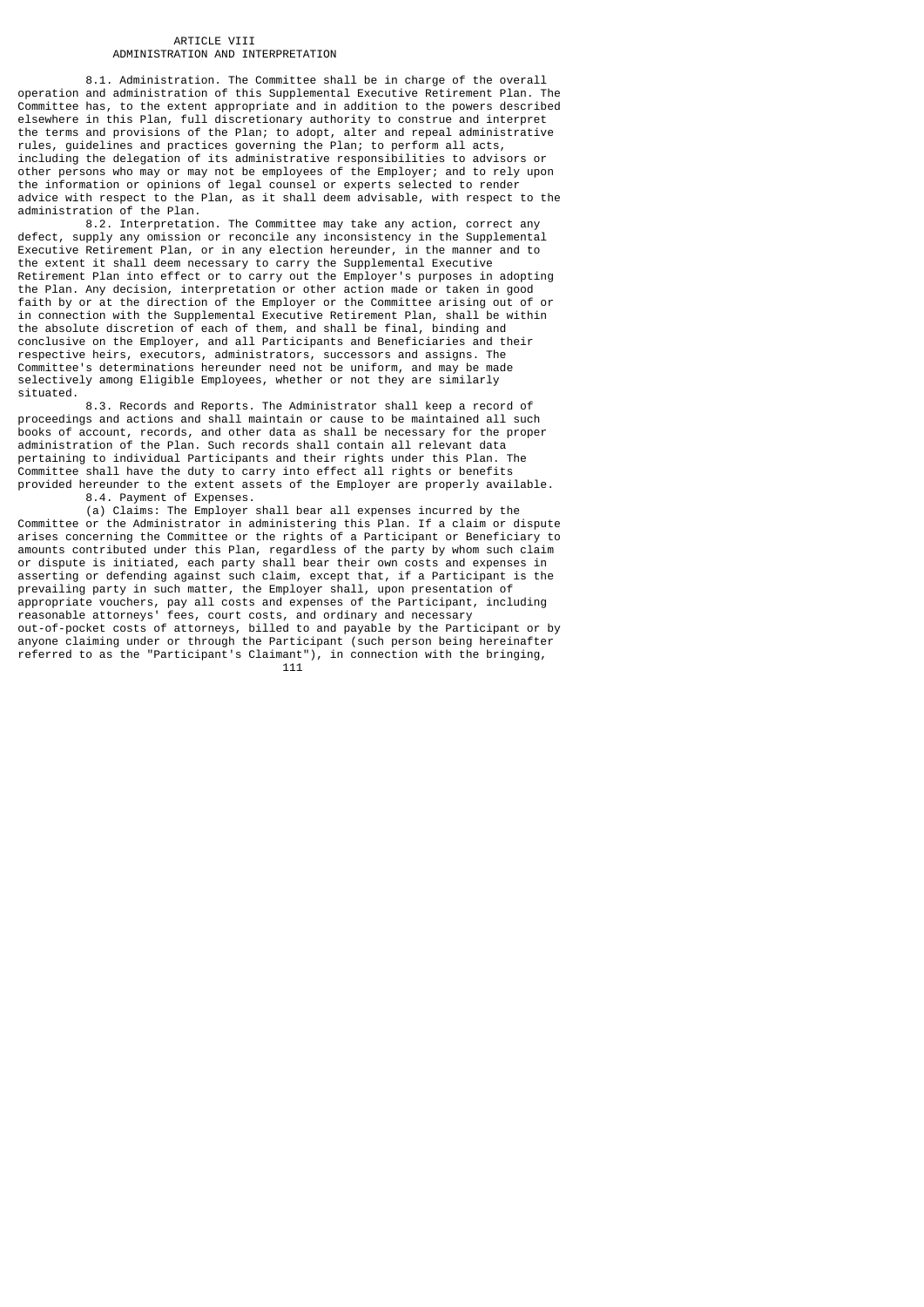prosecuting, defending, litigating, negotiating, or setting of such claim or dispute.

 (b) In the case of any claim or dispute initiated by a Participant or the Participant's Claimant, such claim shall be made, or notice of such dispute given, with specific reference to the provisions of this Plan, to the Administrator within two (2) years (three (3) years, in the event of a Change in Control) after the occurrence of the event giving rise to such claim or dispute.

 8.5. Indemnification for Liability. The Employer shall indemnify the Committee and the Administrator and the employees of the Employer to whom the Administrator delegates duties under this Plan, against any and all claims, losses, damages, expenses and liabilities arising from their responsibilities in connection with this Plan, unless the same is determined to be due to gross negligence or willful misconduct.

 8.6. Claims Procedure. If a claim for benefits or for participation under this Plan is denied in whole or in part, a Participant will receive written notification. The notification will include specific reasons for the denial, specific reference to pertinent provisions of this Plan, a description of any additional material or information necessary to process the claim and why such material or information is necessary, and an explanation of the claims review procedure.

 8.7. Review Procedure. Within ninety (90) days after the claim is denied, a Participant (or his duly authorized representative) may file a written request with the Administrator for a review of his denied claim. The Participant may review pertinent documents that were used in processing his claim, submit pertinent documents, and address issues and comments in writing to the Administrator. The Administrator will notify the Participant of the Committee's final decision in writing. In such response, the Administrator will explain the reason for the decision, with specific references to pertinent Supplemental Executive Retirement Plan provisions on which the decision was based.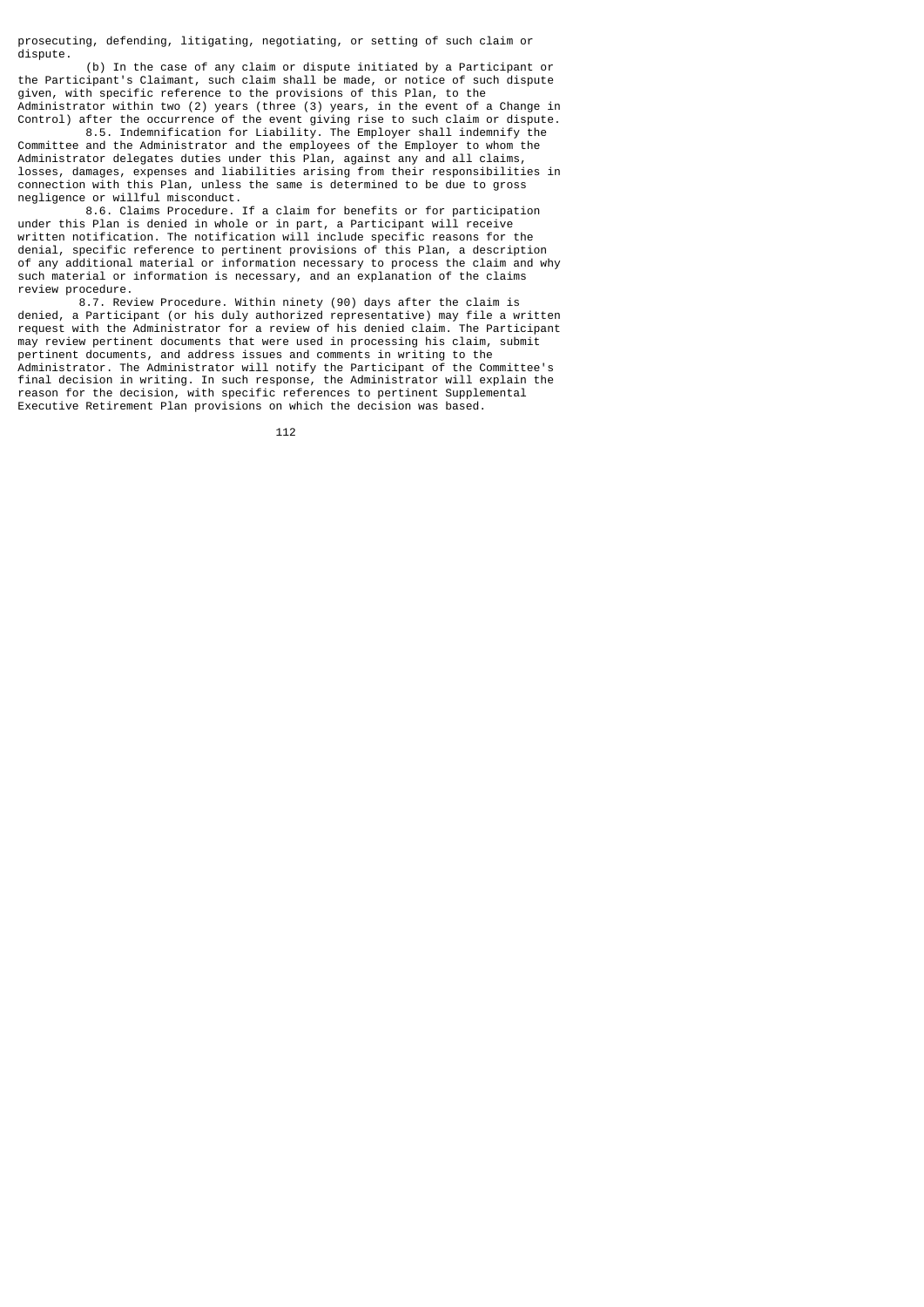#### ARTICLE IX AMENDMENT AND TERMINATION

 9.1. Amendment and Termination. The Committee shall have the right, at any time, to amend or terminate this Supplemental Executive Retirement Plan in whole or in part or to discontinue contributions, provided that such amendment or termination shall not adversely affect any Participant or Beneficiary under the Supplemental Executive Retirement Plan on the basis of amounts allocated to the Participant's DENTSPLY Contribution Account. If the Supplemental Executive Retirement Plan is discontinued with respect to future contributions, Participants' vested DENTSPLY Contribution Accounts shall be distributed in accordance with the provisions of Section 5.1, unless the Committee designates that distributions shall be made on an earlier date. If the Committee designates such earlier date, each Participant shall receive distribution of his vested DENTSPLY Contribution Account, as specified by the Committee. If the Supplemental Executive Retirement Plan is completely terminated by the Committee, each Participant shall receive distribution of his vested DENTSPLY Contribution Account in one lump sum payment in cash or in kind as of the date of the Supplemental Executive Retirement Plan termination, or in accordance with the Plan.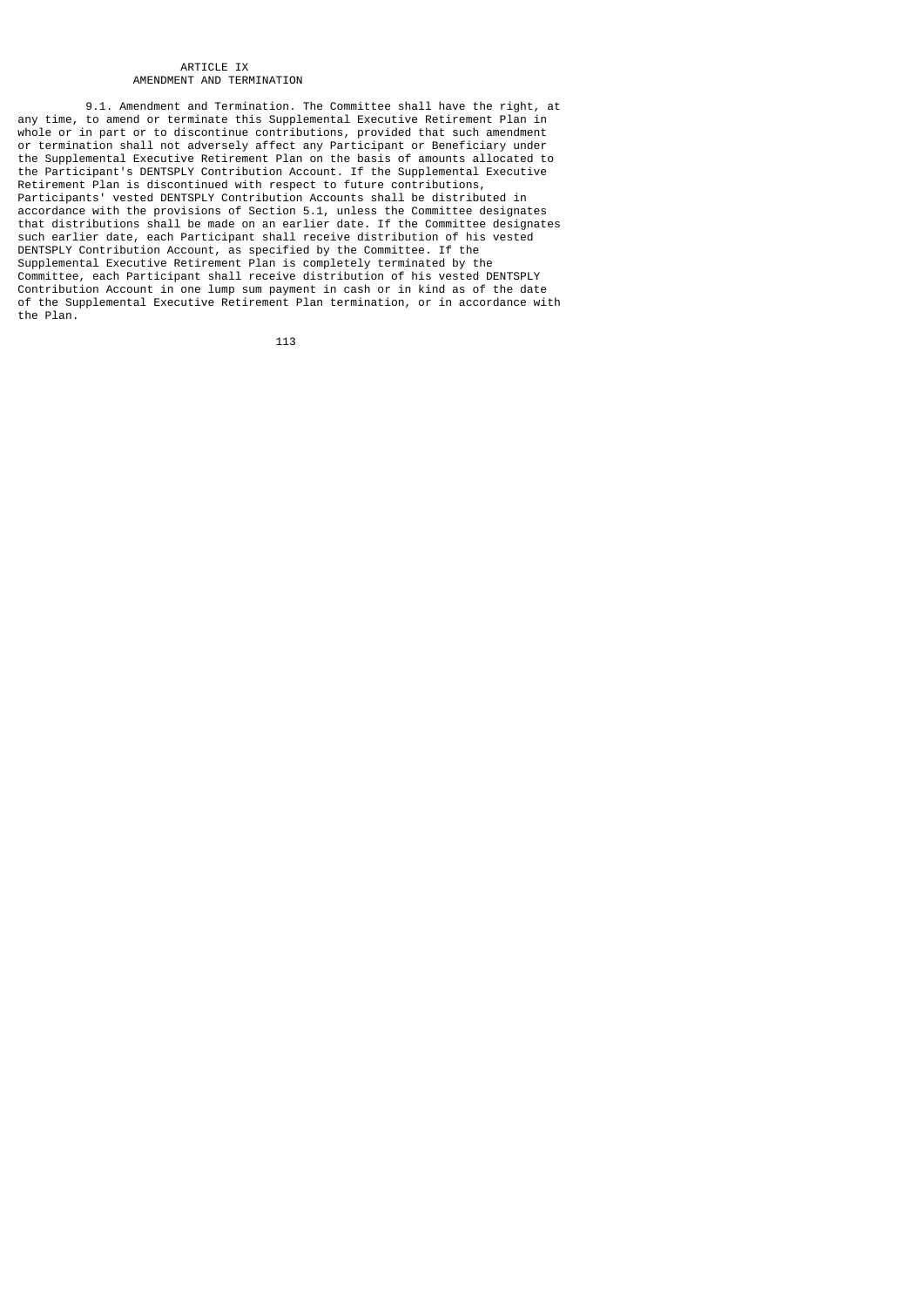### ARTICLE X MISCELLANEOUS PROVISIONS

 10.1. Right of Employer to Take Employment Actions. The adoption and maintenance of this Supplemental Executive Retirement Plan shall not be deemed to constitute an employment contract between the Employer and any Eligible Employee, nor to be a consideration for, nor an inducement or condition of, the employment of any person. Nothing herein contained, or any action taken deprograms of any potent increased to give any Eligible Employee the right to be retained in the employ of the Employer or to interfere with the right of the Employer to discharge any Eligible Employees at any time, nor shall it be deemed to give to the Employer the right to require the Eligible Employee to remain in its employ, nor shall it interfere with the Eligible Employee's right to terminate his or her employment at any time. Nothing in this Plan shall prevent the Employer from amending, modifying, or terminating any other benefit plan.

 10.2. Alienation or Assignment of Benefits. A Participant's rights and interest under the Supplemental Executive Retirement Plan shall not be assigned or transferred except as otherwise provided herein, and the Participant's rights to benefit payments under the Supplemental Executive Retirement Plan shall not be subject to alienation, pledge or garnishment by or on behalf of creditors (including heirs, beneficiaries, or dependents) of the Participant or of a Beneficiary. Notwithstanding the preceding, the Administrator may direct distributions in accordance with the Plan to an alternate payee pursuant to a Qualified Domestic Relations Order (QDRO), as defined in Section 414(p) of the Internal Revenue Code of 1986, as amended, prior to any distribution date described in Article V.

 10.3. Right to Withhold. To the extent required by law in effect at the time a distribution is made from the Supplemental Executive Retirement Plan, the Employer or its agents shall have the right to withhold or deduct from any distributions or payments any taxes required to be withheld by federal, state or local governments.

 10.4. Construction. All legal questions pertaining to the Supplemental Executive Retirement Plan shall be determined in accordance with the laws of the State of Pennsylvania, to the extent such laws are not superseded by the Employee Retirement Income Security Act of 1974, as amended, or any other federal law.

 10.5. Headings. The headings of the Articles and Sections of this Supplemental Executive Retirement Plan are for reference only. In the event of a conflict between a heading and the contents of an Article or Section, the contents of the Article or Section shall control.

 10.6. Number and Gender. Whenever any words used herein are in the singular form, they shall be construed as though they were also used in the plural form in all cases where they would so apply, and references to the male gender shall be construed as applicable to the female gender where applicable, and vice versa.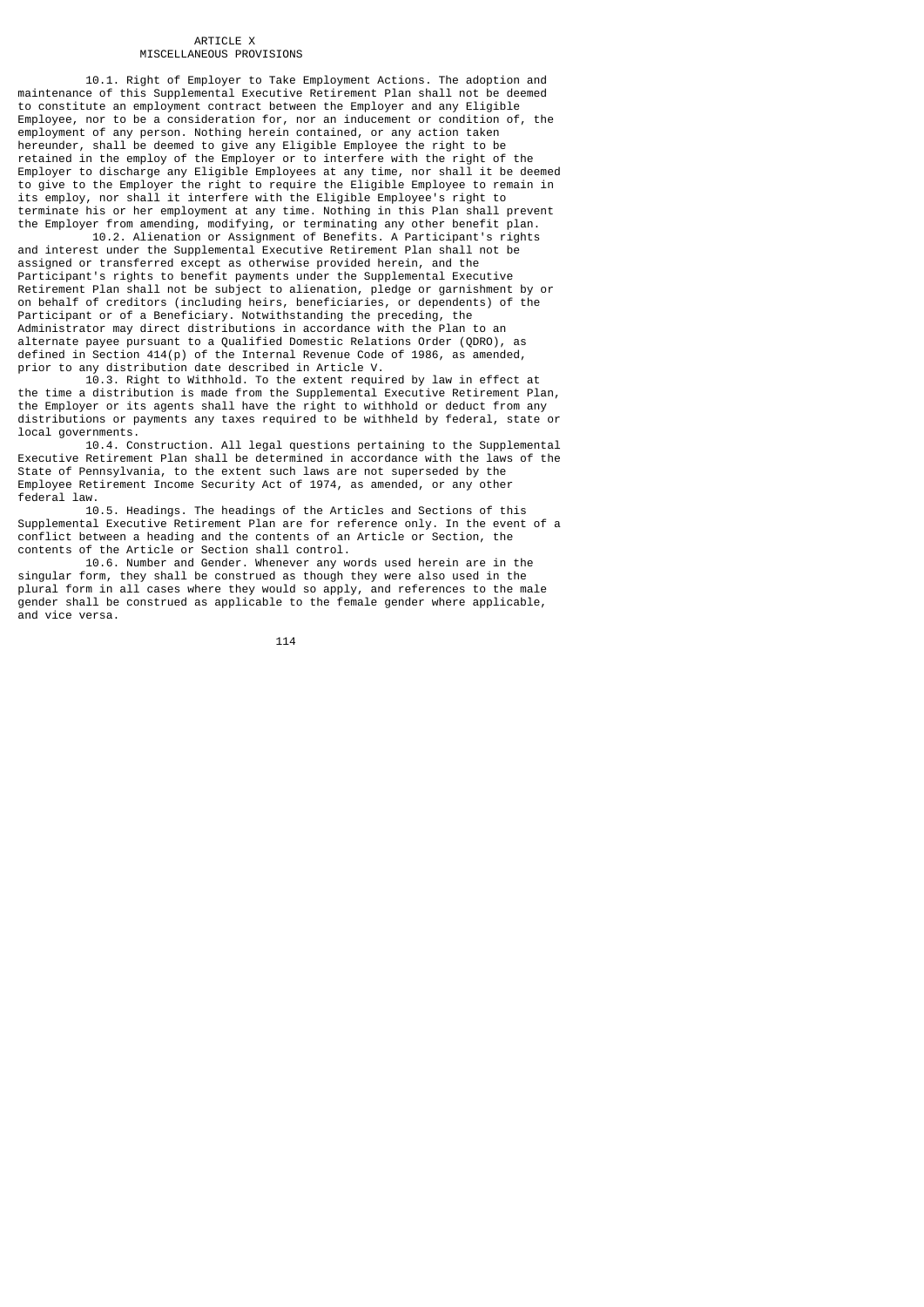EXHIBIT 21.1

# Subsidiaries of the Company

- I. Direct Subsidiaries of the Company
	- A. Ceramco Inc. (Delaware)
	- B. Ceramco Europe Ltd. (Cayman Islands) i) Ceramco U.K. Ltd. (Dormant)
	- C. Ceramco Manufacturing Co. (Delaware)
	- D. CeraMed Dental, L.L.C. (Delaware)
	- E. Dentsply Argentina S.A.C.e.I. (Argentina)
	- F. DENTSPLY ASH Inc. (formerly DENTSPLY Manufacturing Inc.) (Delaware)
	- G. Dentsply Dental (Tianjin) Co. Ltd. (China)
	- H. DENTSPLY Equipment Inc. (Delaware)
	- I. DENTSPLY Finance Co. (Delaware)
	- J. Dentsply India Pvt. Ltd. (India)
	- K. Dentsply Industria e Comercio Ltda. (Brazil)
	- L. Dentsply International Preventive Care Division, L.P. (PA Limited Partnership)
	- M. Dentsply Japan Limited, L.L.C. (Japan)
	- N. Dentsply Philippines, Inc. (Philippines)
	- 0. Dentsply Research & Development Corp. ("Dentsply R&D") (Delaware)
	- P. Dentsply Thailand Ltd. (Thailand)
	- Q. DeTrey do Brasil Industria e Comercio Ltda. (Brazil)
	- R. Dentsply Industria e Comercio Ltda. (Brazil)
	- S. Gendex Dental Systems Sr.L. (Italy)
- T. Midwest Dental Products Corp. (Delaware) <u>115</u>
	- U. Stomatologia Dentsply (a/k/a Stomadent) (Russia)
	- V. Dentsply de Colombia, S.A. (Colombia)
	- W. Dentsply International, Inc. (Chile) Limitada (Chile)
	- X. Eureka X-Ray Tube Corporation
- II. Indirect Subsidiaries of the Company
	- A. Subsidiaries of Dentsply Research & Development Corp.
		- 1. Dentsply A.G. (Switzerland)
		- 2. Dentsply Australia Pty. Ltd. (Australia (Victoria)) a) Dentsply New Zealand Ltd.
		- 3. Dentsply Canada Ltd. (Canada (Ontario))
		- 4. Dentsply DeTrey GmbH (Germany)
		- 5. Dentsply Export Sales Corporation (Barbados)
		- 6. Dentsply de Mexico S.A. de C.V. (Mexico)
		- 7. The International Tooth Co. Limited (United Kingdom)
		- 8. Ransom & Randolph Company (Delaware)
		- 9. Tulsa Dental Products Inc. (Delaware)
	- B. Subsidiaries of Dentsply DeTrey GmbH
		- 1. Dentsply Limited (Cayman Islands)
			- a) keith Wilson Limited (U.K.)<br>b) Amalco Holdings Ltd. (U.K.)
			- b) Amalco Holdings Ltd. (U.K.)<br>c) Oral Topics Limited (U.K.) Oral Topics Limited (U.K.)
		- 2. Dentsply Holdings Unlimited (U.K.)
		- 3. Dentsply Holdings France SEP a) Laboratoire SPAD S.A. (France)
	- C. Subsidiaries of Dentsply Ltd.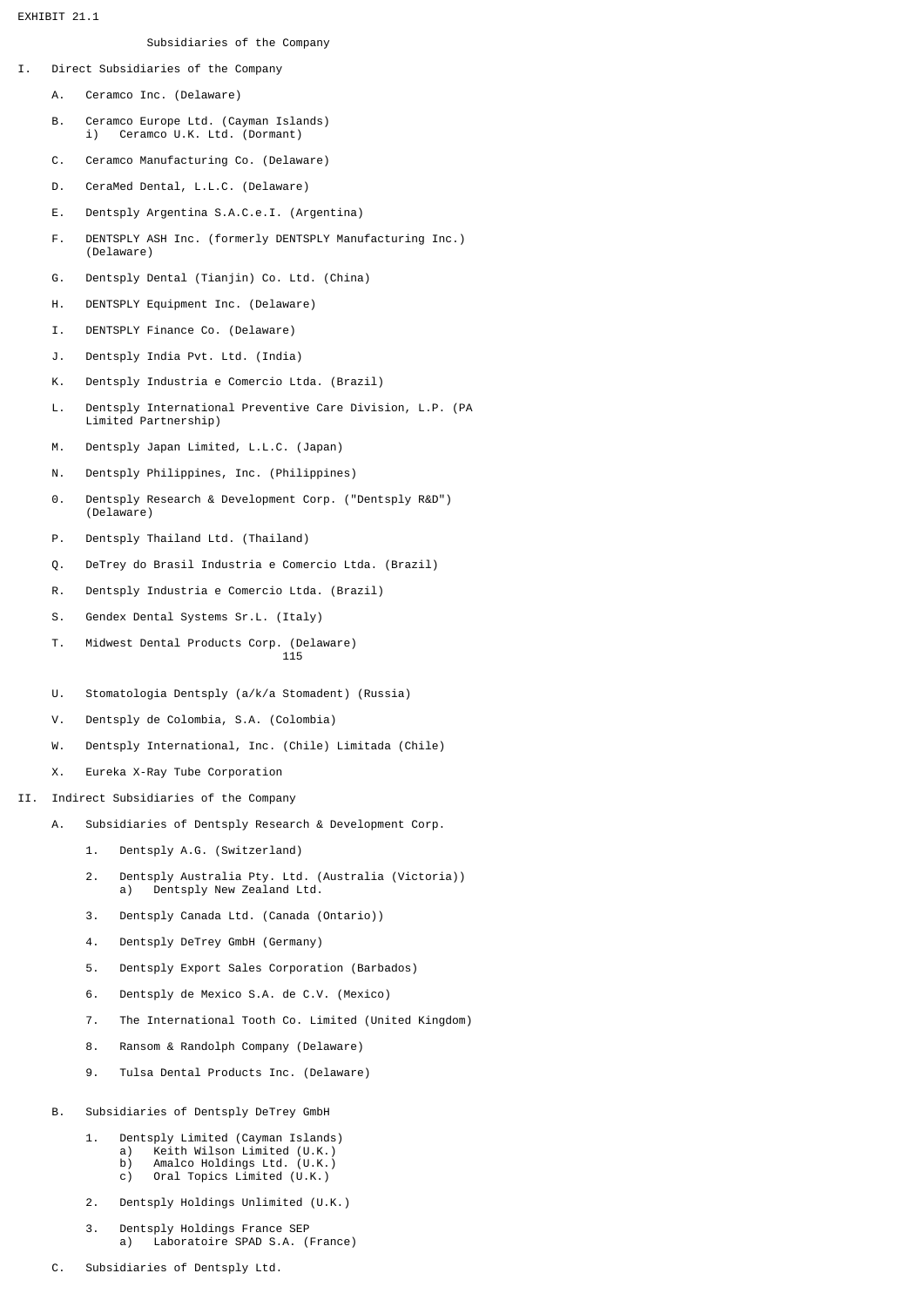- 1. Dentsply Italia Sr.L.
- 2. Dentsply Russia Ltd. 116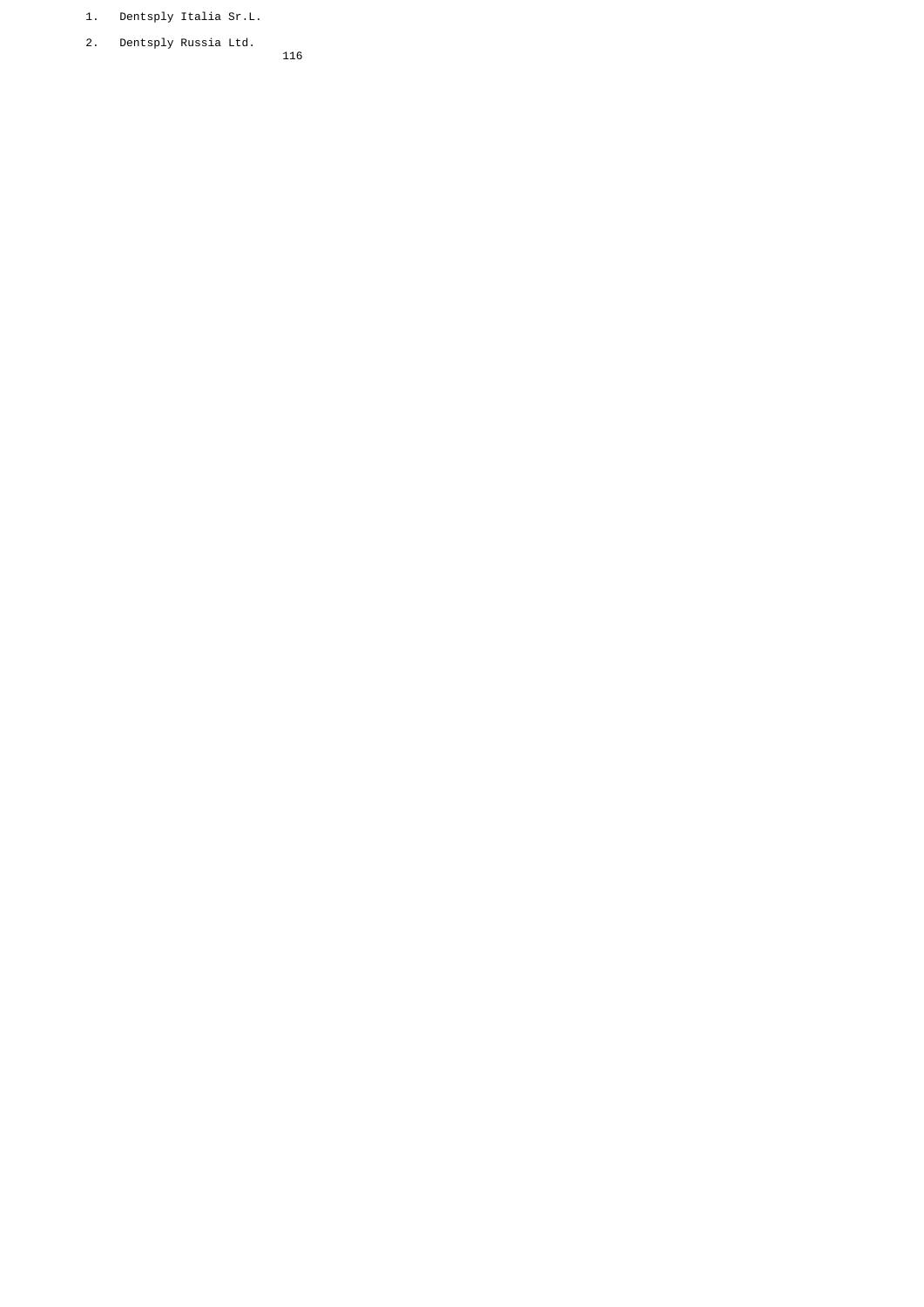- 3. Dentsply South Africa (Pty) Ltd.
- 4. Maillefer Instruments, S.A. a) Societe Immobiliere du Champs des Echelles (a/k/a SICDE)
	- b) Manuplast (Switzerland)
	- 5. Dentsply DeTrey, S.A. a) SIMFRA, S.A.

<u>117 - Johann Stein, martin 117</u>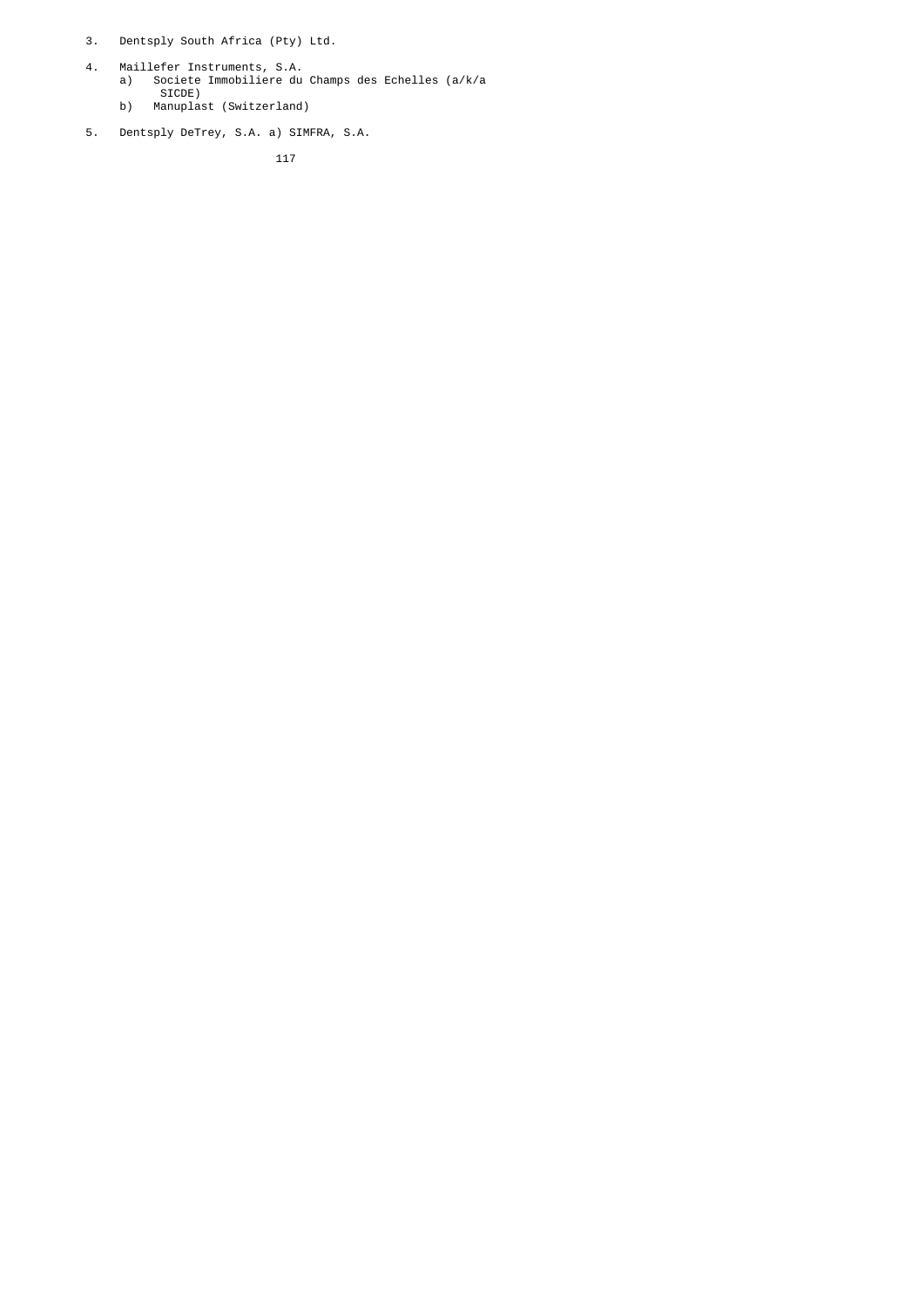The Board of Directors DENTSPLY International Inc.

We consent to incorporation by reference in the registration statements (Nos. 333-56093, 33-61780, 33-52616, 33-41775, 33-71792, 33-79094 and 33-89786) on Form S-8 of DENTSPLY International Inc. of our report dated January 21, 1999, relating to the consolidated balance sheets of DENTSPLY International Inc. and subsidiaries as of December 31, 1998 and 1997, and the related consolidated statements of income, stockholders' equity, and cash flows and related schedule for each of the years in the three year period ended December 31, 1998, which report appears in the December 31, 1998 annual report on Form 10-K of DENTSPLY International Inc.

KPMG LLP

Philadelphia, Pennsylvania March 26, 1999